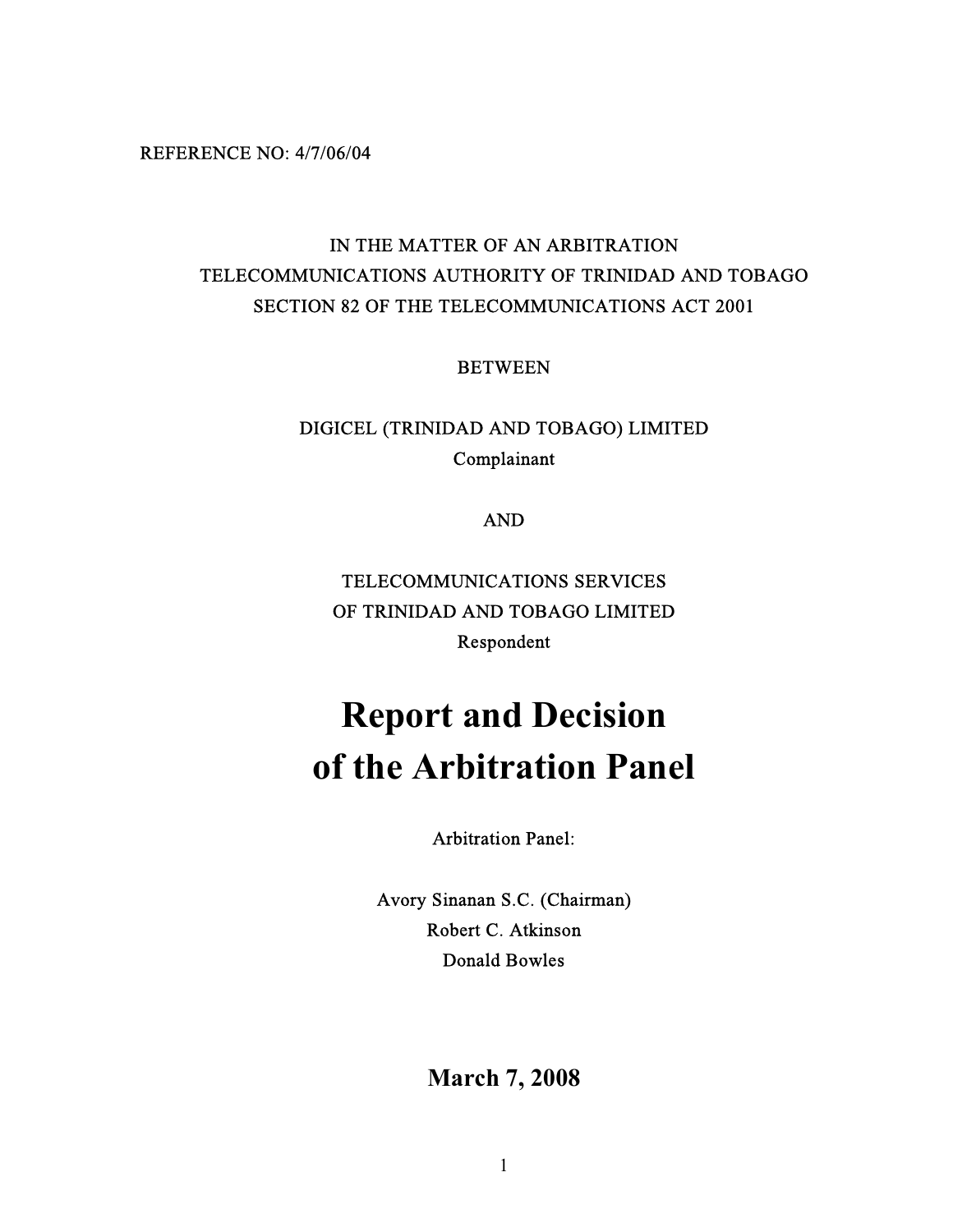# **TABLE OF CONTENTS**

| I.   |                 |                                                               |
|------|-----------------|---------------------------------------------------------------|
|      | A.              |                                                               |
|      |                 |                                                               |
|      |                 | First Dispute (TATT 4/7/06)<br>a.                             |
|      |                 | <b>Judicial Review of the First Dispute</b><br>$\mathbf{b}$ . |
|      |                 | Second Dispute (TATT 4/7/06/2)<br>$c_{\cdot}$                 |
|      |                 | Third Dispute (TATT 4/7/06/3)<br>d.                           |
|      |                 | 2. This Proceeding: The Fourth Dispute (TATT 4/7/06/4) 5      |
|      |                 |                                                               |
|      | <b>B.</b>       |                                                               |
|      | $\mathbf{C}$ .  | Relationship Between the First and Fourth Disputes 13         |
|      |                 | II. LEGISLATIVE AND REGULATORY FRAMEWORK 14                   |
|      | A.              |                                                               |
|      | <b>B.</b>       |                                                               |
| III. |                 |                                                               |
|      | A.              | Efficiency Goals of the Telecommunications Act 18             |
|      | <b>B.</b>       |                                                               |
|      | $\mathcal{C}$ . |                                                               |
|      | D.              | What Sort of "Costs" Are Rates to Be Based Upon? 30           |
|      | Ε.              |                                                               |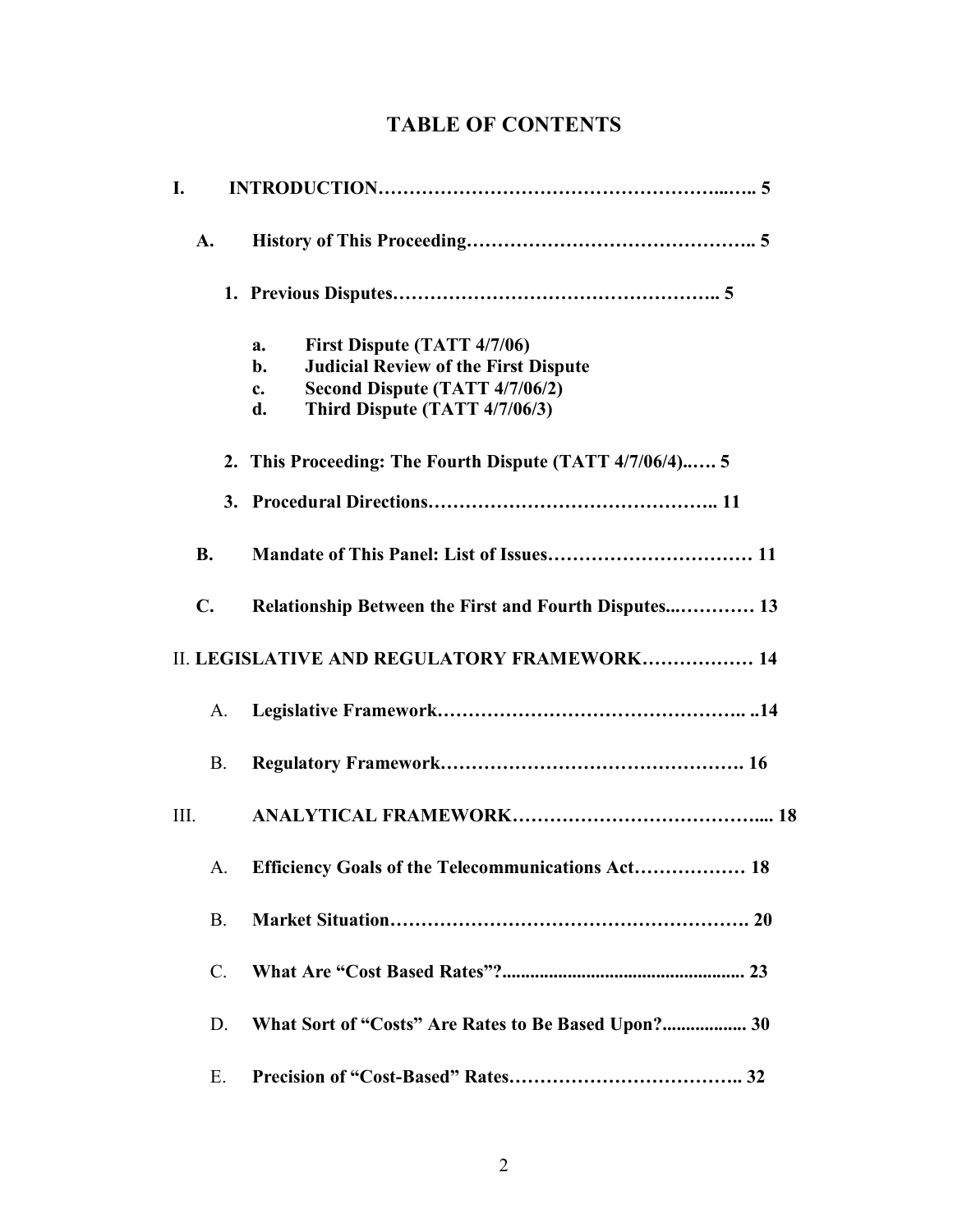|                                              | $F_{\cdot}$    | <b>Termination Rate Symmetry or Asymmetry? 32</b>                  |  |  |  |
|----------------------------------------------|----------------|--------------------------------------------------------------------|--|--|--|
|                                              | G.             | Mechanics of Establishing Cost Based Rates 38                      |  |  |  |
|                                              |                |                                                                    |  |  |  |
| IV.                                          |                | RATE ISSUES REFERRED TO THIS Panel 50                              |  |  |  |
|                                              | A.             |                                                                    |  |  |  |
|                                              | <b>B.</b>      |                                                                    |  |  |  |
|                                              | $\mathbf{C}$ . |                                                                    |  |  |  |
|                                              | D.             |                                                                    |  |  |  |
|                                              | Е.             |                                                                    |  |  |  |
| V. NON-RATE ISSUES REFERRED TO THIS Panel 64 |                |                                                                    |  |  |  |
|                                              | A.             |                                                                    |  |  |  |
|                                              |                | 1. The Relevant Law<br>2. The Substantive Issues Before This Panel |  |  |  |
|                                              | <b>B.</b>      | Does Adjusting Model Undermine First Decision?: Issue 7(c) 77      |  |  |  |
|                                              | $\mathbf{C}$ . | <b>TATT Jurisdiction Regarding Retroactive Billing: Issue 8 78</b> |  |  |  |
|                                              | D.             | Was Transit Rate Agreed? Issue 9 (From Dispute no. 2) 88           |  |  |  |
|                                              |                | VI. PANEL'S RECOMMENDATIONS TO THE AUTHORITY AND                   |  |  |  |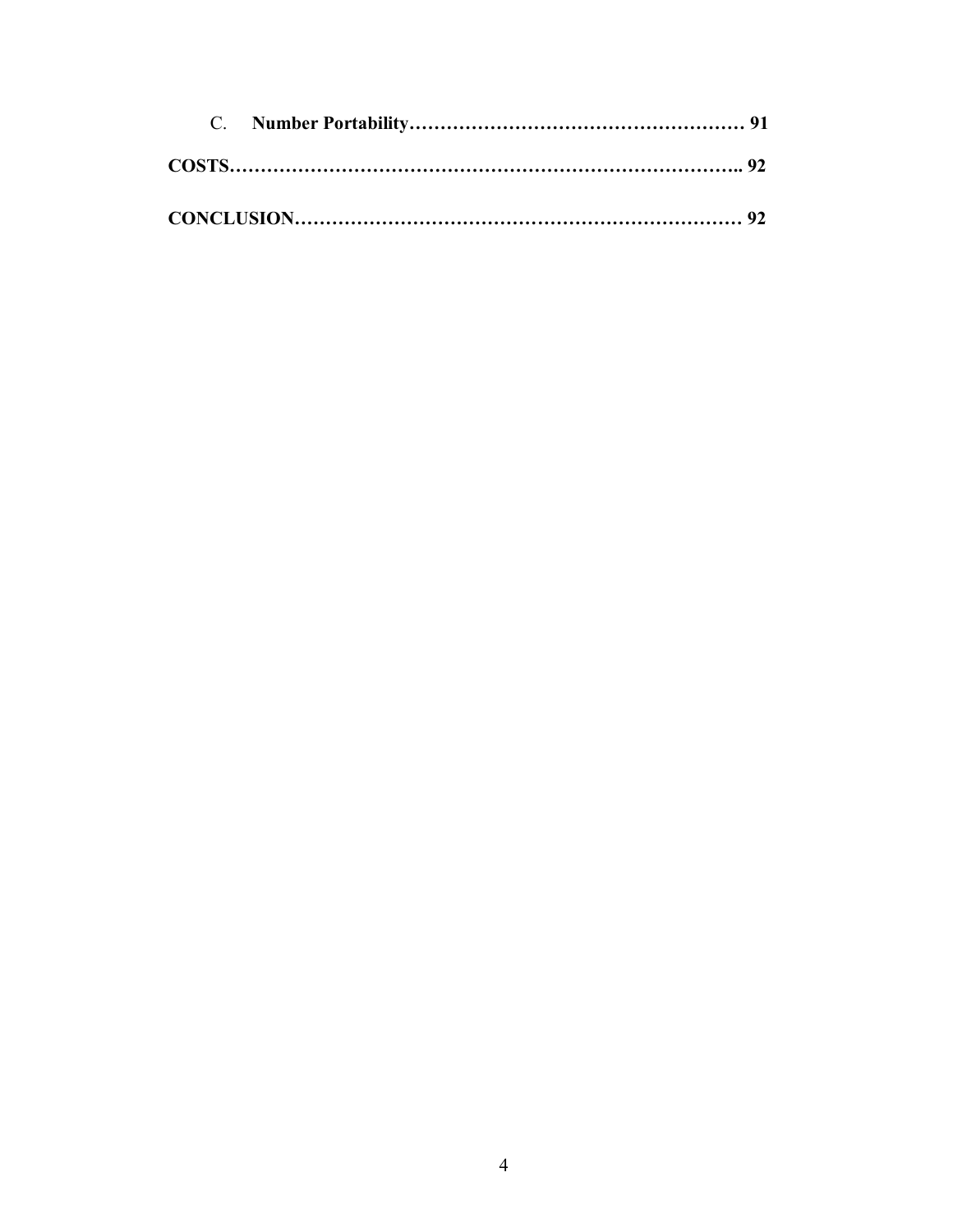## **I. INTRODUCTION**

#### **A. History of This Proceeding**

## 1. **Previous Disputes**

The wireless network of Digicel (Trinidad and Tobago) Limited ("Digicel") was interconnected to the wireless and fixed networks of Telecommunications Services of Trinidad & Tobago ("TSTT") on April 6, 2006, the date that effectively marked the beginning of telecommunications service competition in Trinidad and Tobago. However, this interconnection was not achieved without a series of bitter disputes between the two companies, the parties in this arbitration dispute. Indeed the arbitration conducted by this Panel is not the first dispute between these parties regarding the interconnection of their networks. Rather, this is the fourth interconnection-related dispute referred to the Telecommunications Authority of Trinidad and Tobago ("TATT" or "the Authority") for arbitration. In addition, there have been a number of judicial proceedings.

## **a. First Dispute (TATT 4/7/06)**

The First Dispute was initiated by Digicel by Notice of Dispute to TATT on January 19, 2006. The arbitration panel for this dispute ("First Panel") was engaged by the Authority and was issued its Terms of Reference, including a List of Issues, on March 14, 2006. Unlike the List of Issues presented to this Panel where the questions to be addressed are clearly delineated, the First Panel's issues list was a cryptic summary of Digicel's Complaint, TSTT's Response and Digicel's Reply.<sup>1</sup>

On March 24, 2006, Digicel gave notice that it intended to ask the First Panel to set interim rates at the Panel's first meeting that was scheduled for March 31, 2006. TSTT responded by claiming that the First Panel had no jurisdiction to set or impose interim rates<sup>2</sup>.

1

 $1$  See, Exhibits in TSTT's Response to Complaint, Vol. 2, Exh. 4, at 206-210.

 $2\overline{TSTT}$  v. First Panel, High Court of Justice, Gobin J, CV 2006-00899, May 5, 2006 at ¶¶6-9.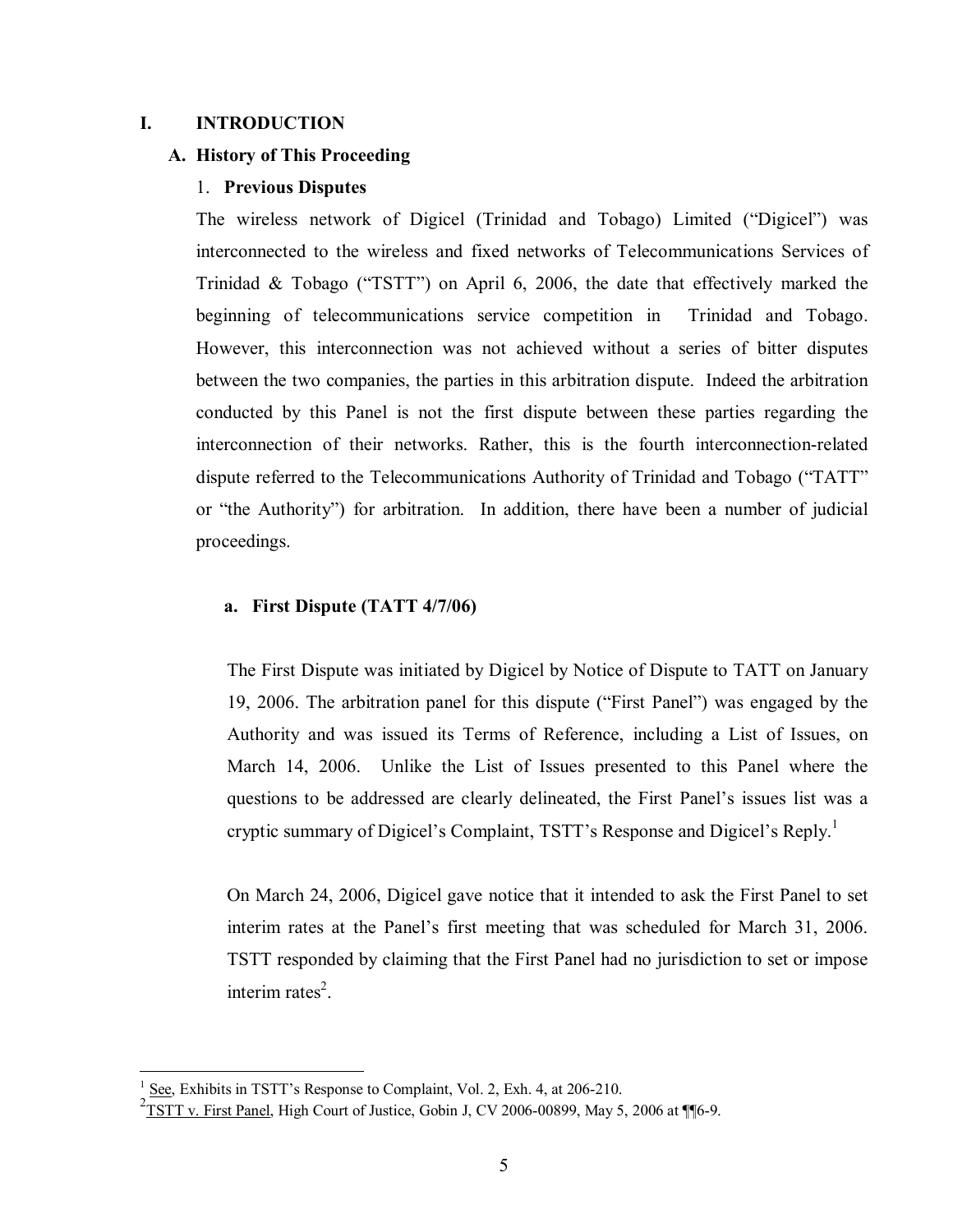At its March 31 meeting, the First Panel made two decisions relevant to this dispute:

- 1. It decided that it did have jurisdiction to establish interim rates, a decision which was soon appealed by TSTT.
- 2. It established a sender-keep-all (or "bill and keep") arrangement effective from March 31, 2006 so that interconnection could be established and competition could begin.

The parties exchanged and filed pleadings, witness statements and expert witness statements, reply witness statements, reply expert witness statements and pre-hearing submissions. The evidentiary hearing was held in Port of Spain, beginning on May 23, 2006 and concluding on May 26, 2006.

The parties submitted certain cost information to the First Panel. The Panel subsequently engaged a neutral expert, TERA Consulting, a French consulting firm ("TERA" or the "Panel Expert") to assist in reviewing the cost information submitted by the parties. The Panel Expert's terms of reference reflected the agreement of the parties that neither would have access to nor review of the other's confidential cost model information.

On May 5, 2006, the High Court of Justice (Gobin, J) issued its decision concerning the First Panel's jurisdiction to impose interim rates, holding:

… that the jurisdiction of the Authority to resolve disputes is limited to the resolution of the disputes, that is, a final resolution or such final agreement as may be arrived at the end of, or during the course of a dispute resolution process which puts an end to the dispute. There is no power to make substantive interim orders. More specifically, there is no jurisdiction to fix interim rates as claimed by Digicel.<sup>3</sup>

It should be noted that the parties have continued to this day to exchange traffic under the "bill and keep" arrangement established by the First Panel.

The First Panel issued its 122 page Report and Order<sup>4</sup> on August 16, 2006 (Decision 2/2006, hereinafter "the First Decision").

 $3$  Id. at  $\P$ 55.

 $4 \text{ See } e.g.,$  Exhibit 5 to TSTT Response, pages  $434 - 555$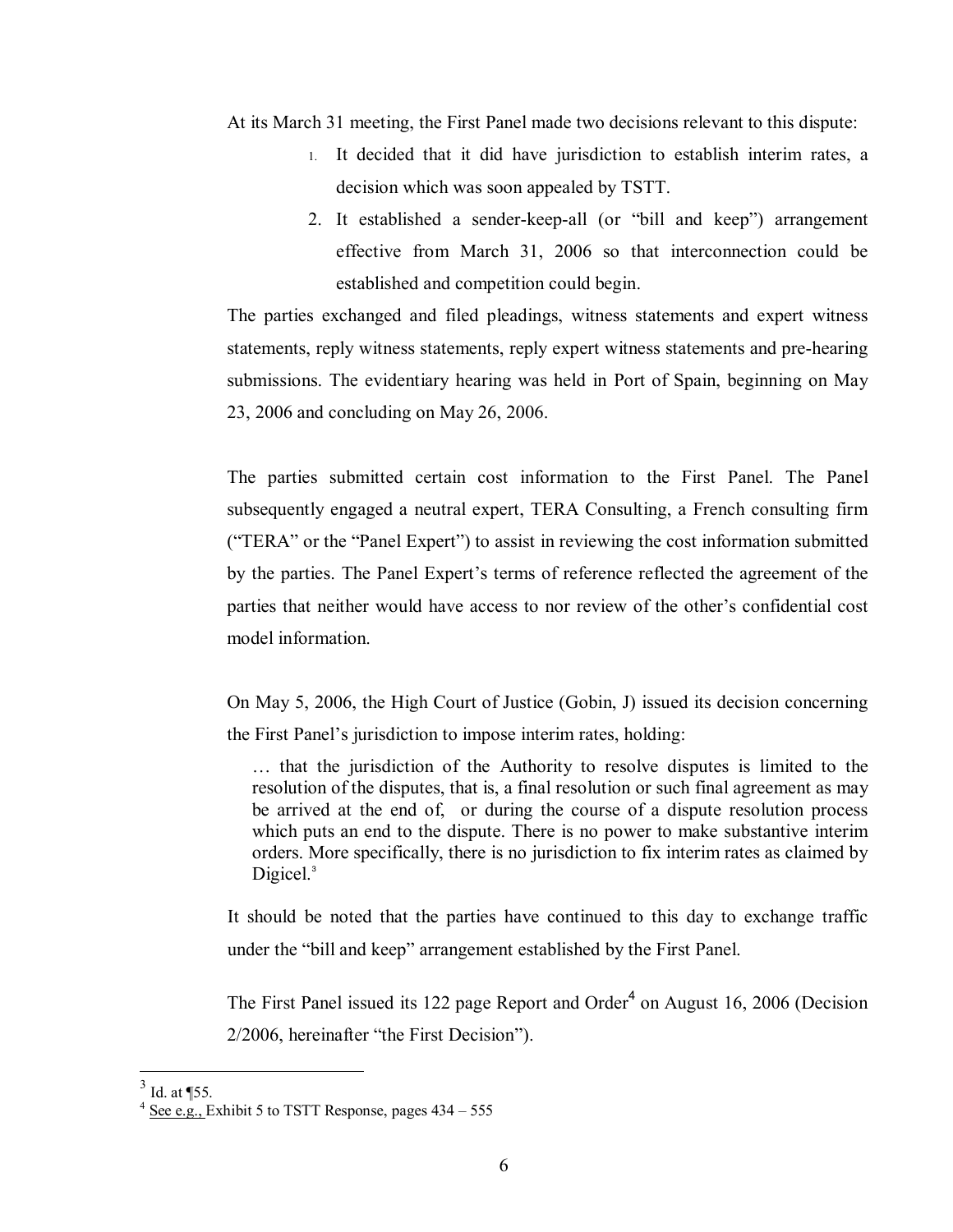At this stage of the background, it is worth noting that a key decision by the First Panel was that the requirement of section 25(2)(m) of the Telecommunications Act ("the Act") that interconnection rates be "cost based" does not preclude TSTT from insisting in its negotiations with Digicel that termination rates of TSTT and Digicel should be the same ("reciprocal" or "symmetric"<sup>5</sup>) and that the costs upon which the reciprocal rates are to be based are the costs of an efficient operator at a steady state in a competitive market.

#### **b. Judicial Review of the First Dispute**

On October 23, 2006, Digicel sought and obtained leave to apply for: 1) an order quashing the First Panel's decision (i.e., that TSTT may insist on symmetric (reciprocal) rates in the negotiations); and, 2) a declaration that its interpretation of section  $25(2)(m)$  is correct (i.e., that termination rates should be based on each operator's own costs, potentially resulting in asymmetric rates).

The Supreme Court of Trinidad & Tobago (Justice J. Jones) determined that the First Panel's decision merely permitted TSTT to maintain the negotiating position that it would only agree to reciprocal (symmetric) interconnection rates. The Court made it clear that the First Panel did not make a conclusive interpretation of section  $25(2)(m)$ :

"The relevant question for determination by the Panel was whether TSTT was entitled to insist in its negotiations with Digicel that any interconnection agreement with it contain terms that provide that the interconnection be reciprocal."<sup>6</sup>

"…the effect of the [Panel's] decision is to allow a party to mandatory negotiation to maintain a position of reciprocity in interconnection charges in that negotiation.<sup>7</sup>

<u>.</u>

 $<sup>5</sup>$  In this proceeding and in this Report and Decision, the terms "symmetric" and "reciprocal" are used</sup> interchangeably to mean that the same termination rate is charged by both parties to an interconnection agreement. In other jurisdictions, the term "reciprocal" simply means that each party charges the other some rate, but the rate might be different or "asymmetric."

 $6$  Digicel v. Rory Macmillan & Others, Supreme Court of Trinidad & Tobago, Justice J. Jones, CV2006-03320, August 9, 2007 at 17.

 $7$ Id. at 25.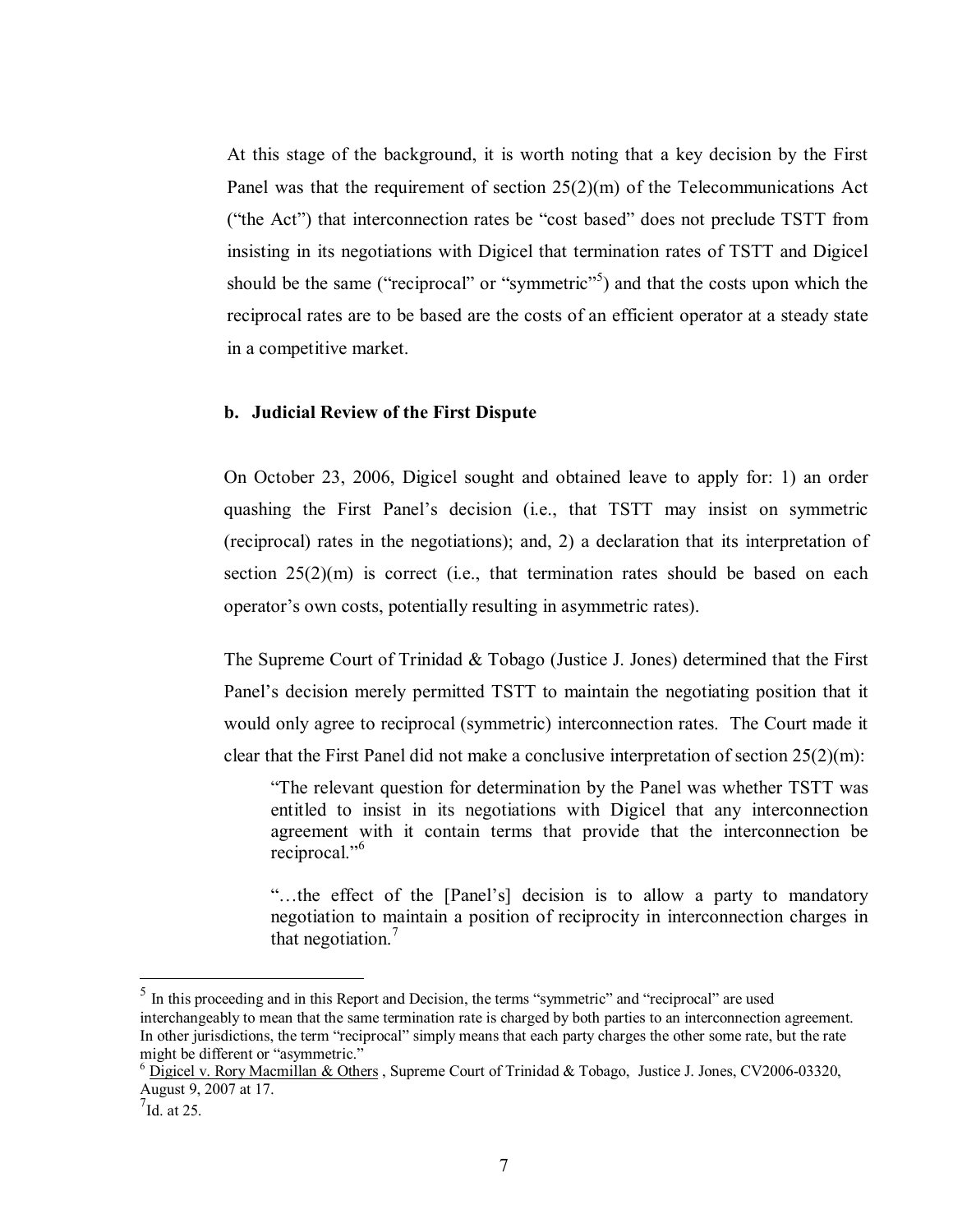"…Given my finding that in its determination there was no conclusive interpretation of section  $25(2)(m)$  by the Panel ... it is not open to this court on an application for judicial review to make the declaration sought by Digicel."<sup>8</sup>

#### c. **Second Dispute (TATT 4/7/06/2)**

The second dispute between the parties was initiated by Notice of Dispute filed by Digicel on March 13, 2006. A complaint, response and reply were filed by the parties. After a preliminary hearing before the Authority regarding what is now this Fourth Dispute and on receipt of submissions by the parties, the Authority determined that most of the issues being raised in the Second Dispute would be addressed in the Fourth Dispute. Therefore, the Authority merged the Second Dispute with the Fourth Dispute now being arbitrated by this Panel. The ninth issue on this Panel's List of Issues ("Whether Digicel has conceded that TSTT is entitled to charge Digicel a transit rate of 3.5 cents?") is a specific issue from the Second Dispute.

# **d.** Third Dispute  $(TATT 4/7/06/3)^9$

The Third Dispute dealt with a payment of approximate US\$ 1.5 million paid by Digicel to TSTT on November 18, 2005 for the equipment TSTT purchased to facilitate the interconnection between the two companies. The arbitrator found that TSTT purchased the equipment before Digicel and TSTT received their concessions to operate and that TSTT was therefore under no legal obligation to interconnect at the time it purchased the equipment for Digicel's benefit.

The arbitrator also found that TSTT was entitled under Regulation 27 of the Telecommunications (Interconnection) Regulations 2006 to recover its costs from the interconnecting concessionaire. However, with respect to the proper amount of the costs, the arbitrator indicated that he required the Authority to appoint a technical expert to determine if any of the equipment purchased by TSTT was not necessary

 8 Id. at 52. Digicel sought a declaration that "a true construction of section 25(2)(m) requires, *inter alia,* that each Concessionaire "establish prices for the individual elements of its own network on the basis of that Concessionaire's costs of providing those network elements (as disaggregated)." Id. at 4 9 Award, Digicel v. TSTT, TATT 4/7/06/3, July 16, 2007 (Panel Exhibit E)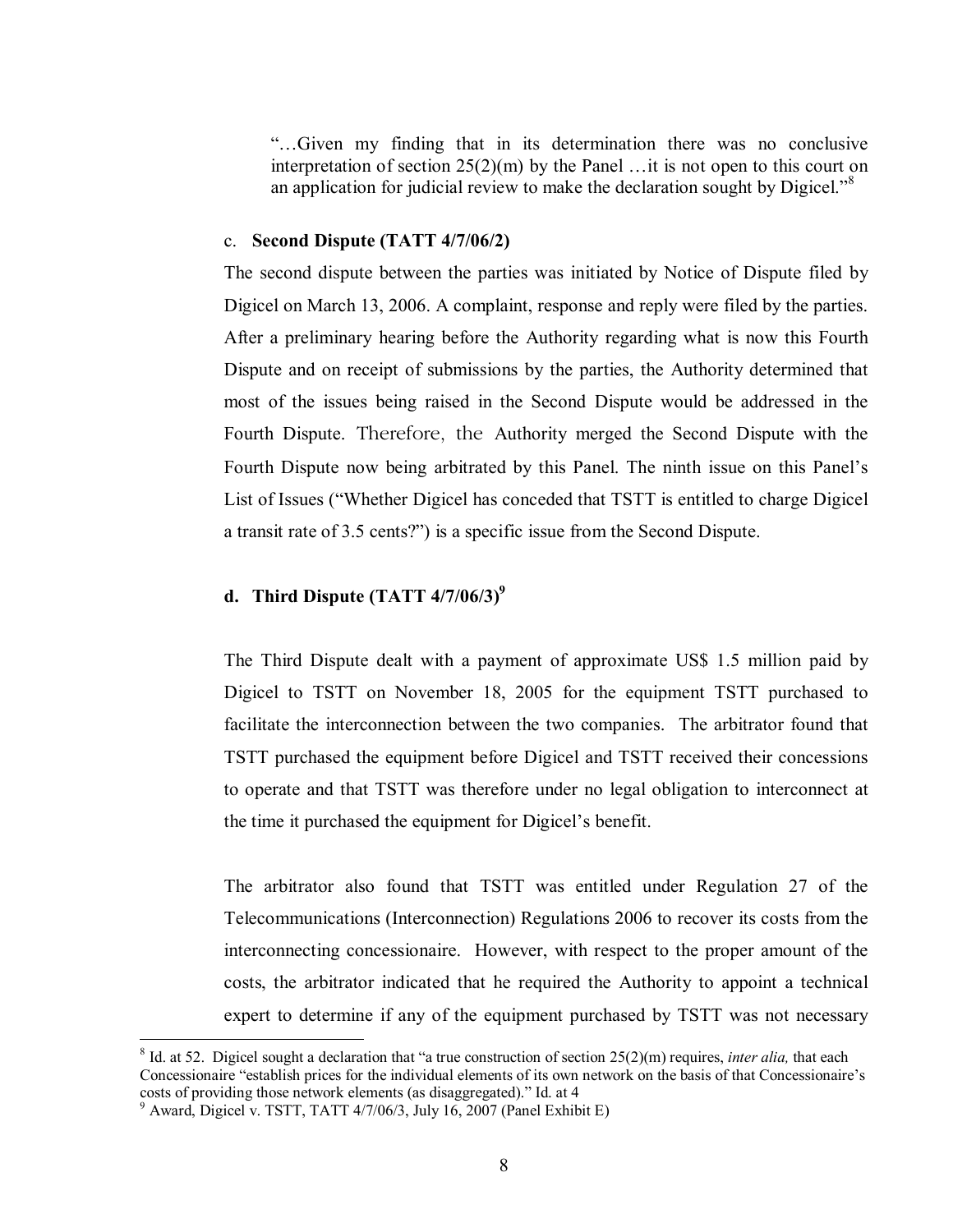and to analyze and review the invoices so as to verify the costs. Therefore, the arbitrator's most recent decision, dated July 16, 2007, stated that he hoped to make a final decision shortly after receiving the advice of the technical expert.

#### **2. This Proceeding: The Fourth Dispute (4/7/06/4)**

This brings us to the background of this dispute, the fourth arbitration between these parties.

Shortly after the First Panel issued its decision on August 16, 2006, the Authority asked the parties to resume their negotiations and from August 21 to September 22 the parties did so.<sup>10</sup> TSTT took the position that the First Panel's decision mandated reciprocal rates and by September 22, as described by Justice Jones, "it was clear that the parties were at loggerheads over the effect of the decision of the Panel and negotiations were not resumed."<sup>11</sup> On October 10, the Authority directed the parties to submit for resolution by the Authority the dispute over their failure to conclude an interconnection agreement.

This proceeding was then initiated by Digicel's Complaint filed November 28, 2006. TSTT filed a response to the Complaint on December 12, 2006 and Digicel filed a Reply to TSTT's Response on December 21, 2006.

This Arbitration Panel was engaged by the Authority on May 16, 2007 and received its Terms of Reference, including the List of Issues agreed by the parties. The Authority's Dispute resolution procedures require that the arbitration be completed within 90 days following the appointment of the Panel<sup>12</sup>, or by August 15, 2007.

A videoconference involving the Panel and the parties was held on June 28, 2007 to discuss procedural directions, other administrative matters and whether the parties would be prepared to commence the hearing on July 23. During the videoconference, the parties

 $^{10}$ Digicel v. Rory Macmillan & Others, note 6 *supra*, at 18.  $^{11}$ Id.

<sup>&</sup>lt;sup>12</sup> See, Dispute Resolution Procedures at 2.10.9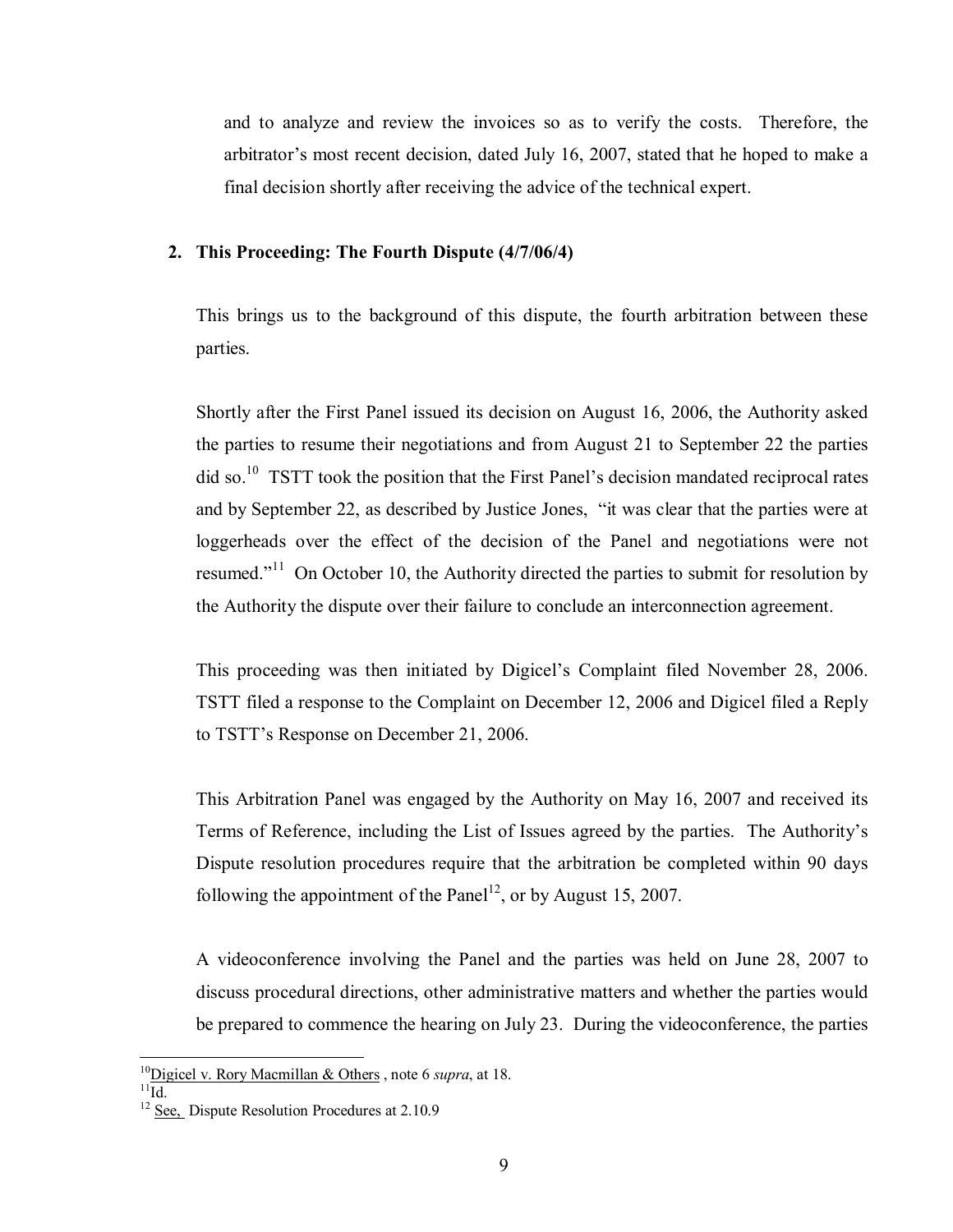indicated that they would not be prepared to begin the hearing on July 23. After discussion with the Panel, the parties proposed holding the hearing from December 3-10, 2007. The parties therefore sent a joint letter to the Authority on July 19, 2007 requesting an extension of the time in which the arbitration is to be completed, to December 10, 2007 or no more than one month after the conclusion of the hearing. The Authority approved the request at its December 17, 2007 meeting.

The Panel's Procedural Directions No.1 specifying the process, procedures and schedule for the arbitration, as proposed by the parties, was issued on August 2, 2007. On the following day, Digicel asked the Panel to adjust the schedule so that both parties could to take into account the expected delivery of a decision of the Supreme Court with respect to the appeal of the First Decision. On August 7, TSTT supported Digicel's request. The Supreme Court's decision was issued on August 9.

On August 10, 2007, the Chairman of the Panel sent a letter to the Chairman of the Authority noting that the parties' proposal to conclude the proceeding within one month after the conclusion of the hearing was unrealistic in view of the Christmas and New Year holidays and other commitments of the Panel members. The Panel Chairman proposed, instead, that an extension until January 31, 2008 would be more realistic.

In accordance with the schedule delineated in Procedural Directions No. 1 (as amended by the parties' letters of August 3 and 7), the parties exchanged and filed pleadings, witness statements and expert witness statements, reply witness statements, reply expert witness statements and pre-hearing submissions. The evidentiary hearing was held in Port of Spain, beginning on December 3, 2007 and concluding on December 9, 2007, including Saturday and Sunday sessions. Transcripts of the hearing were provided to the parties who had an opportunity to correct the transcripts. On December 28, 2007, both parties filed their Closing Submissions.

On January 31, 2008, the Chairman of the Panel wrote to the Authority requesting additional time for the Panel to reach and issue its decision. The Panel Chairman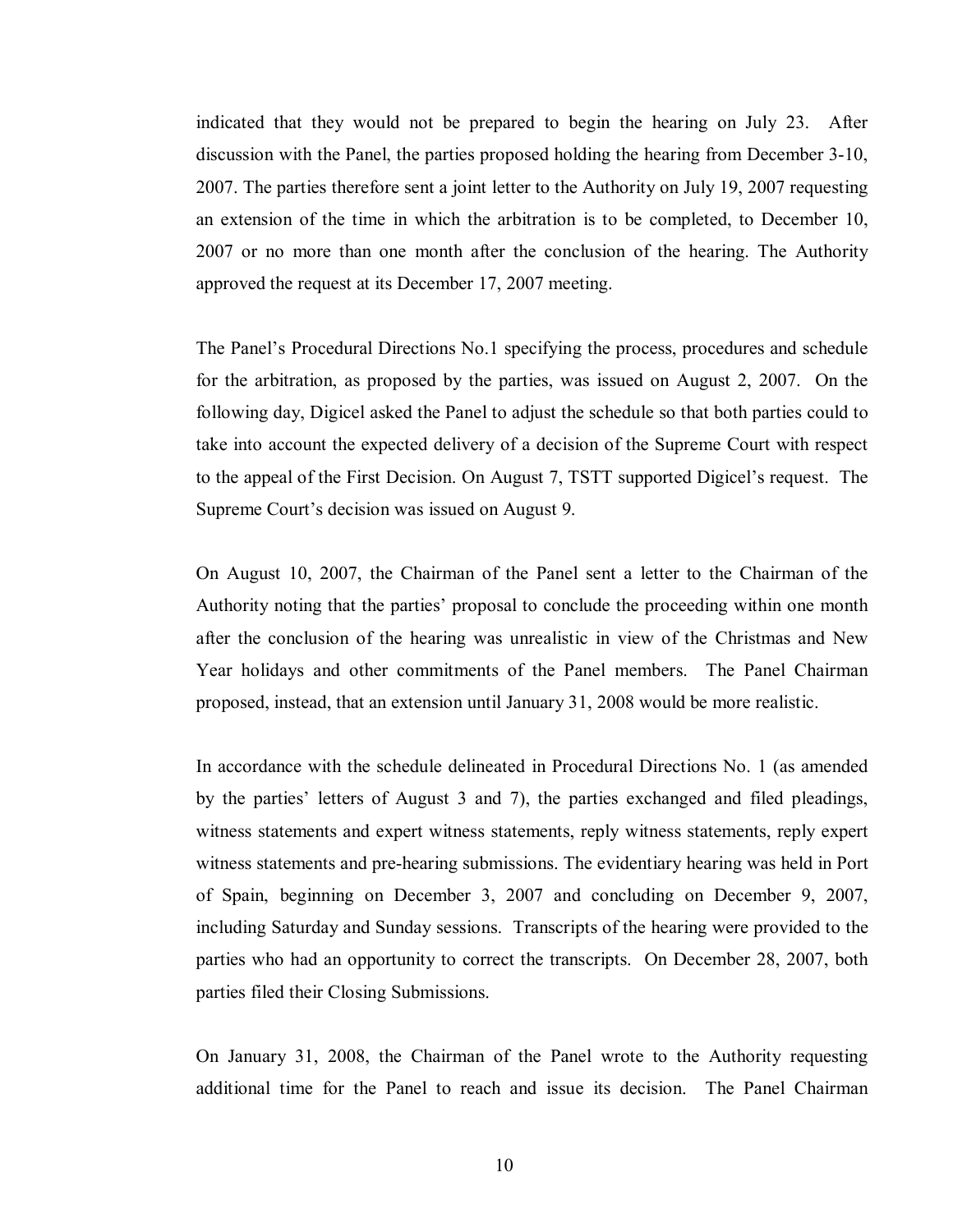proposed that the Panel would complete its work by March 7, 2008. The Authority granted the requested extension on February 8, 2008.

# 3. **Procedural Directions**

During the course of this proceeding, the Panel issued six Procedural Directions:

- **Procedural Direction No. 1** (August 2, 2007), prepared in consultation with the parties, providing the rules, procedures and schedule that would govern this arbitration proceeding. The document included rules regarding method of service, discovery, witnesses, evidence and proof, and the hearing schedule.
- **Procedural Direction No. 2** (October 5, 2007) establishing the process to determine whether TSTT's cost model and redacted portions of TSTT's expert witness testimony is commercially sensitive and ought not to be disclosed despite Digicel's request for access to the model and redacted testimony.
- **Procedural Direction No. 3** (October 5, 2007) directing TSTT to conform fully with Clause 5 (iii) of Procedural Directions No. 1
- **Procedural Direction No. 4** (November 12, 2007) ordering the parties to prepare and submit a "cross-reference index" that associates each party's documentary evidence with each of the questions in the agreed List of Issues being considered by the Panel.
- **Procedural Directions No. 5** (November 29, 2007) establishing the timetable and schedule for the hearing.
- **Procedural Directions No. 6** (December 11, 2007) specifying post-hearing procedures, including: a deadline for the correction of transcripts; the process for responding to requests from the Panel for further information; and, the process and schedule for Closing Submissions.

# **B. Mandate of This Panel: List of Issues**

The Panel's Terms of Reference issued by the Authority on May 16, 2007 included the following Issues that had been agreed to by the parties:

*ISSUES FROM DISPUTE NO. 4* 

*1. Subject to the impact, if any, of the issues raised by TSTT as set out in paragraphs 2 to 9 below, under the proposed five-year Interconnect Agreement ("the Interconnect Agreement") between Digicel and TSTT:* 

> *(a) What is the mobile termination rate to be paid by Digicel to TSTT for the term of the Interconnect Agreement*?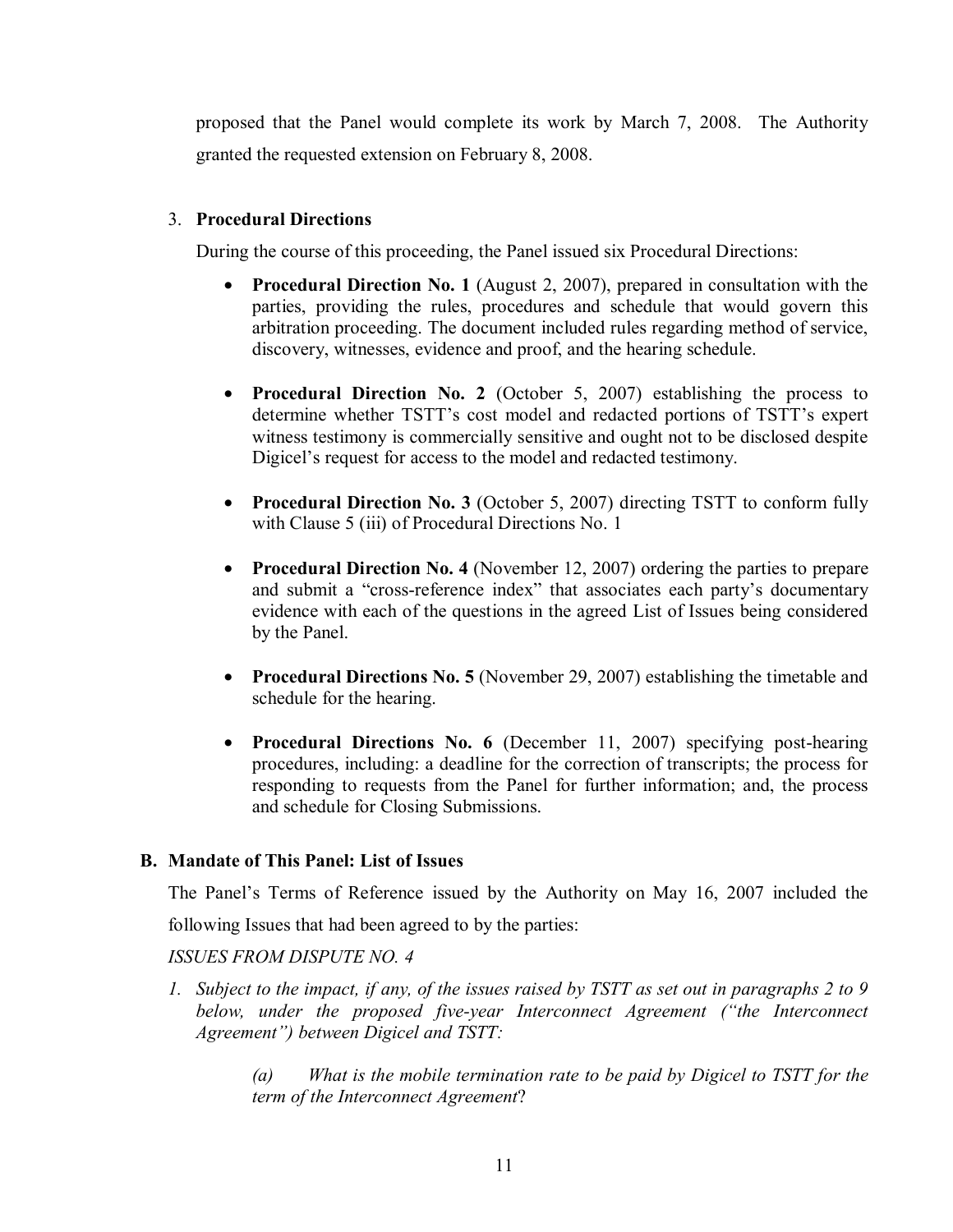*(b) What is the mobile termination rate to be paid by TSTT to Digicel for the term of the Interconnect Agreement?* 

*(c) What is the fixed interconnection rate to be paid by Digicel to TSTT under the Interconnect Agreement?* 

*(d) Subject to the issue outlined from Complaint #2 below, is TSTT entitled to charge Digicel a transit rate and, if so, what is the transit rate to be paid by Digicel to TSTT under the Interconnection Agreement?* 

*(e) Should interconnection charges be charged in accordance with the same unit (e.g. per second or per minute) by which TSTT charges its customers?* 

*(f) Should interconnect rates be payable from April 6, 2006, the date on which such interconnect services began to be supplied by Digicel to TSST and by TSTT to Digicel? And, if not, from what date should such interconnect rates be payable?* 

- *2. Does the Complaint constitute an abuse of the Telecommunications Authority of Trinidad and Tobago's Dispute Resolution Process and an impermissible collateral attack, if not a direct attack, on the Decision in the First Dispute (4/706/01)?*
- *3. Is the Notice of Dispute and/or the Complaint ultra vires the Telecommunications Act and/or legally invalid?*
- *4. Is Digicel's purported referral of the said dispute frivolous and/or vexatious and/or an abuse of the Dispute Resolution Process?*
- *5. Is the process tainted with bias and/or bad faith against TSTT on the part of TATT and/or has the process been irrevocably undermined by such bias and/or bad faith and/or is it that TSTT cannot reasonably expect the process to be conducted fairly and/or free of prejudice against it?*
- *6. Is TATT obliged to await the results of the judicial review proceedings concerning the Decision in the First Dispute or, alternatively, must Digicel abandon the judicial review proceedings in order to allow TATT to adjudicate the matter?*
- *7. In relation to the mobile termination rates under Interconnect Agreement:*

*(a) Has the principle of reciprocity already been determined by the Decision in the First Dispute (4/7/06/01) such that this issue is Res Judicata or subject to issue estoppel?* 

*(b) Have the issues relating to the establishment of mobile termination rates in Trinidad and Tobago, including the range of efficient costs for mobile*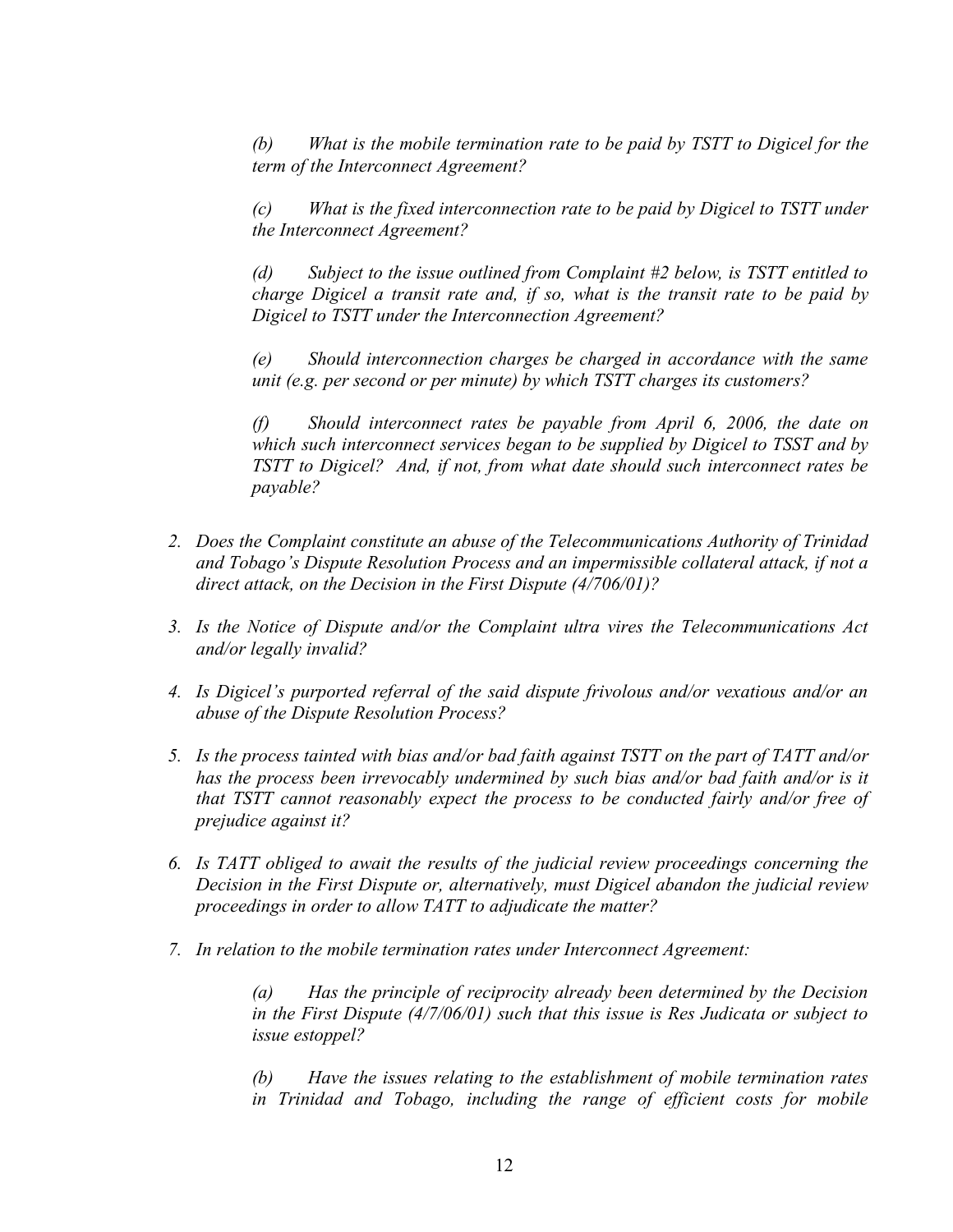*termination, already been determined by the Decision in the First Dispute (4/7/06/01) such that these issues are Res Judicata or subject to issue estoppel?* 

*(c) Without limiting the generality of (b), would obliging TSTT to adjust its Cost Model only for the initial period of liberalization undermine the Decision in the First Dispute (4/7/06/01)?* 

*8. Whether TATT has jurisdiction in this case to establish rates which are payable from April 6, 200 or from some other date prior to the Panel's decision in this Dispute? In the event that TATT has this jurisdiction, what rates should be established from such date?* 

# *ISSUES FROM DISPUTE NO. 2*

*9. Whether Digicel has conceded that TSTT is entitled to charge Digicel a transit rate of 3.5 cents?*

# **C. Relationship Between the First and Fourth Disputes**

After reviewing the decision of the First Panel and some of the evidence presented to that Panel, this Panel has concluded that many of the findings of the First Panel are relevant to this proceeding. Of particular importance to this proceeding, the First Panel determined that:

- (1) It would not be unreasonable to mandate a single, reciprocal charge and the Telecommunications Act would permit and even promote such a system except in some certain exceptional circumstances $^{13}$
- (2) Mobile termination rates should reflect the costs of an efficient mobile carrier operating at static efficiency<sup>14</sup>
- (3) The reasonable range of mobile termination rates is between 6.6 US cents and 8.5 US cents per minute<sup>15</sup>
- (4) Neither of the cost models presented by the parties conform to international best practices <sup>16</sup>
- (5) Reciprocal interconnection rates are generally desirable and should be implemented unless there are good reasons for adopting an alternative asymmetric rate structure<sup>17</sup>

<sup>&</sup>lt;sup>13</sup>First Decision at 26.

 $14$ Id. at 29, 30-46.

<sup>&</sup>lt;sup>15</sup>Id. at 53. The 6.6 cents rate results from the Panel Expert's revision and adjustment of Digicel's cost model, *id.* at Table 1 and explanatory text, the 8.5 cents rate is from a New Zealand Commerce Commission benchmark study, *id.* at 50. TSTT's cost model resulted in an intermediate rate of 7.2 cents, *id.* at Table 1 and accompanying text. <sup>16</sup>Id. at 34.

<sup>&</sup>lt;sup>17</sup>Id. at 29-30.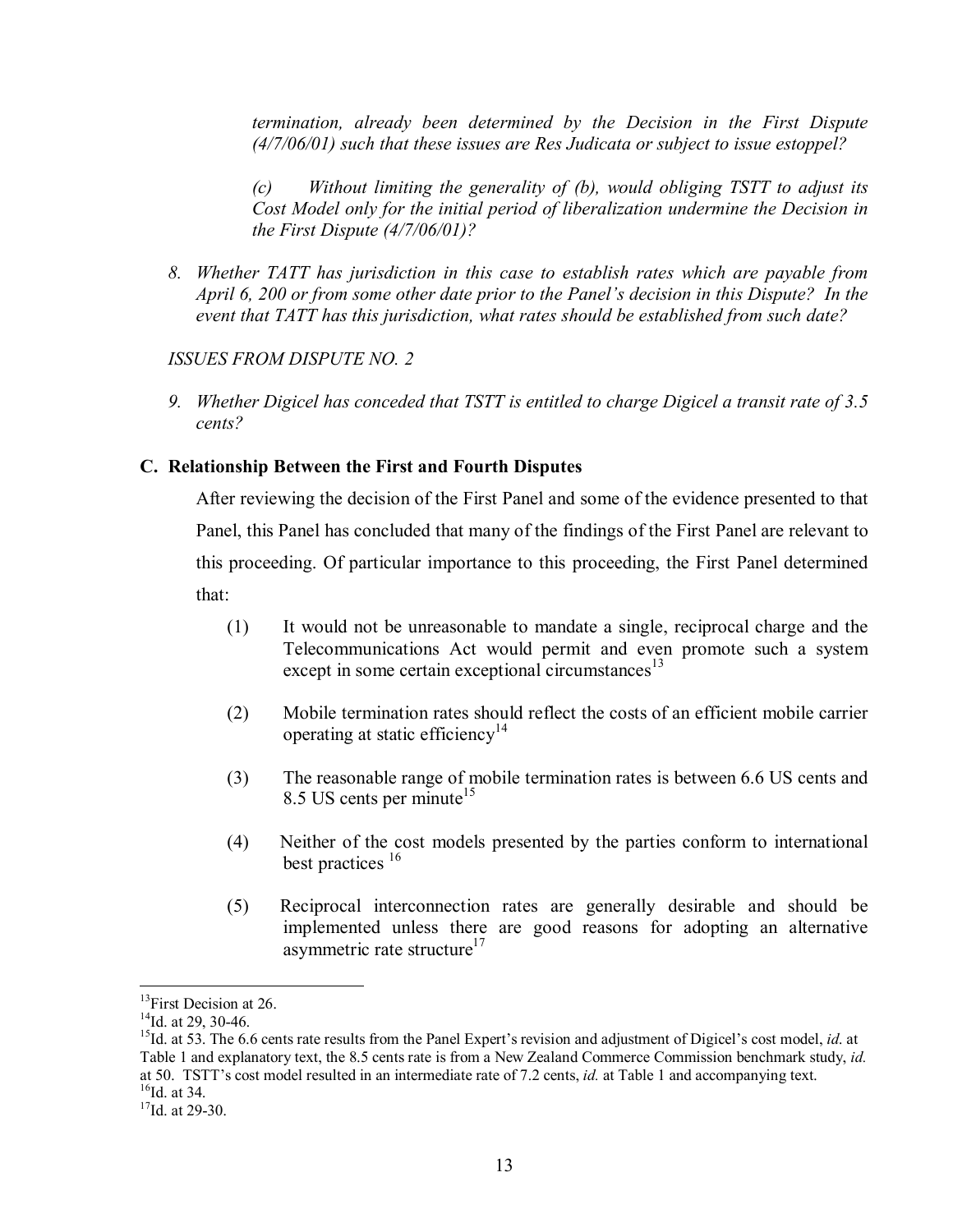Some of the questions presented to this Panel concern the legal issue of whether and to what extent the principles of *res judicata* and issue estoppel require this Panel to abide by the conclusions, findings and orders of the First Panel?<sup>18</sup> The evidence, witnesses and argument presented by the parties in this Fourth Dispute are remarkably similar and are often identical to those presented in the First Dispute. This Panel, after reviewing and carefully considering the evidence and argument presented in this dispute and comparing it to the evidence and argument presented in the First Dispute (as summarized in the decision of the First Panel), has concluded that much if not most of the analysis conducted by the First Panel is sound and, subject to consideration of the effect of any changes to the telecommunications environment, the conclusions drawn by the First Panel can be relied upon by this Panel. Therefore, even if this Panel is not bound to accept the analysis and findings of the First Panel, it may, in the exercise of its judgment, give substantial weight to the First Panel's analysis, conclusions and findings

#### **II. LEGISLATIVE AND REGULATORY FRAMEWORK**

#### A. **Legislative Framework**

 $\overline{a}$ 

The legislative framework applicable to this proceeding is set out in the Telecommunications Act ("the Act") of which the following sections are of specific relevance:

• Section 3 of the Telecommunications Acts establishes the broad policies which the Act seeks to achieve. Specifically,

The objectives of the Act are to establish conditions for –

(a) an open market for telecommunications services, including conditions for fair competition at the national and international level;

(b) the facilitation of the orderly development of a telecommunications system that serves to safeguard, enrich and strengthen the national, social, cultural and economic wellbeing of the society;

c) promoting and protecting the interests of the public by –

<sup>&</sup>lt;sup>18</sup> See, this Panel's decisions regarding Issues 7(a) and 7 (b), *infra*, which address whether the principle of reciprocity and the range of mobile termination rates determined by the First Panel are *res judicata* or subject to issue estoppel.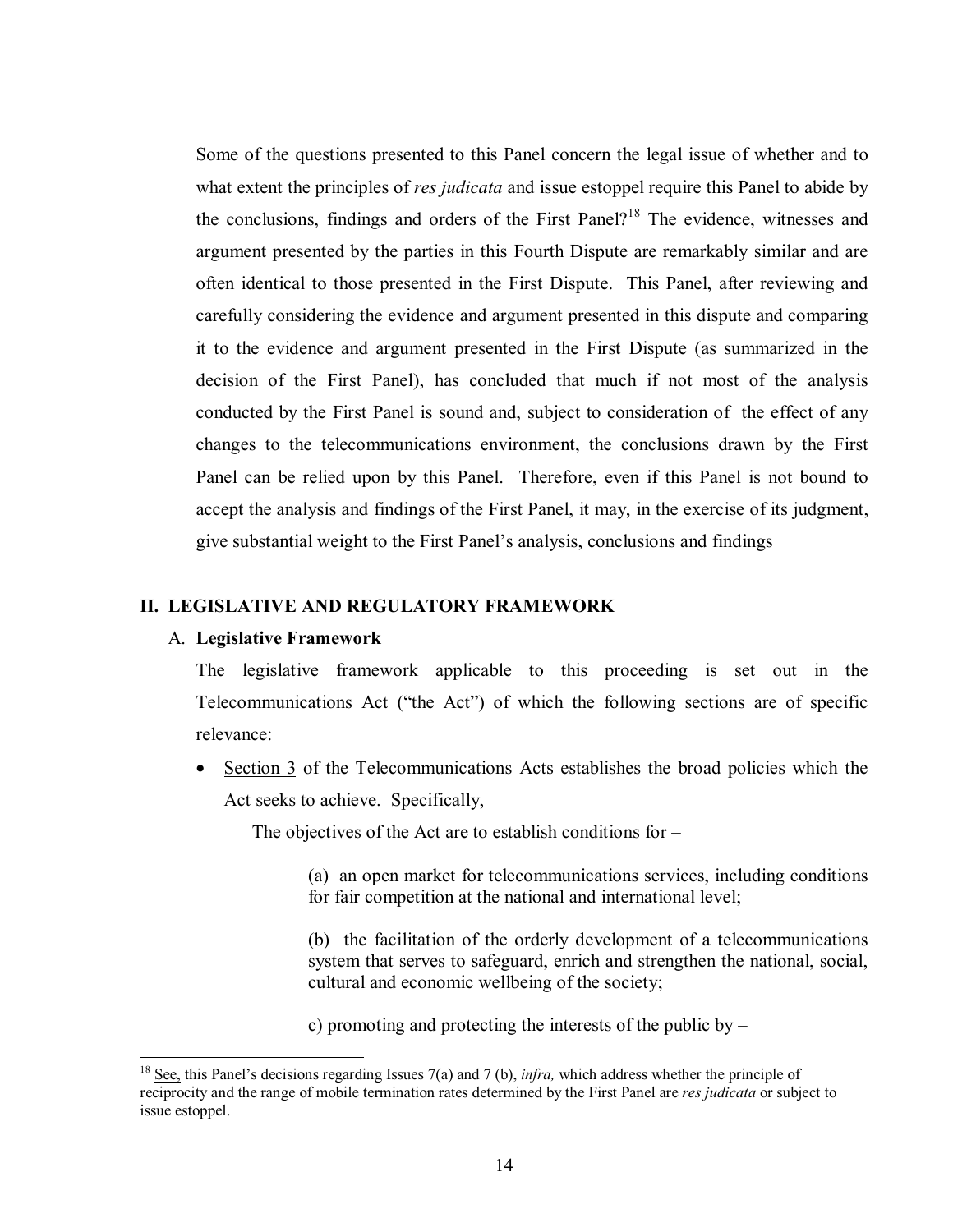(i) promoting access to telecommunications services;

(ii) ensuring that services are provided to persons able to meet the financial and technical obligations of those services;

(iii) providing for the protection of customers;

(iv) promoting the interests of consumers, purchasers and other users in respect of the quality and variety of telecommunications services and equipment supplied;

• Section  $25(m)(2)$  of the Act is the principal statutory basis of this dispute. Section 25(m)(2) requires TATT to ensure that concessionaires:

"Disaggregate the network and, on a cost basis, in such manner at the Authority may prescribe, establish prices for its individual elements and offer the elements at the established prices to other concessionaires of public telecommunications networks and public telecommunications services."

Section 24 (1)(c) requires operators to:

"Refrain from using revenues or resources, from a telecommunications network or service, to cross subsidise any other telecommunications network or service, without prior written approval of the Authority."

• Section 22 (1)(b) "Prohibit(s) anti-competitive pricing and other related practices." <sup>19</sup>

Section 25(2)(b) directs the Authority to require each concessionaire to:

"… provide, upon request, points of interconnection in addition to those offered generally to other concessionaires, subject to rates that reflect the concessionaire's total economic cost of constructing additional facilities necessary to satisfy such request."

Section 29 (2) provides that price regulation may be imposed where:

"(a) there is only one concessionaire operating a public telecommunications network or providing a public telecommunications service, or where once concessionaire has a dominant position in the relevant market;

(b) a concessionaire operating a public telecommunications network or providing a public telecommunications service cross-subsidises another telecommunications service provided by such concessionaire; or

(c) the Authority detects anti-competitive pricing or acts of unfair competition."

 $\overline{a}$  $19$ Digicel and TSTT made various and sometimes strident claims about the other's competitive practices and behavior throughout this proceeding. However, this Panel was not charged with determining whether the behavior of any party was "anti-competitive" or otherwise objectionable and it therefore takes no position with respect to any of the allegations.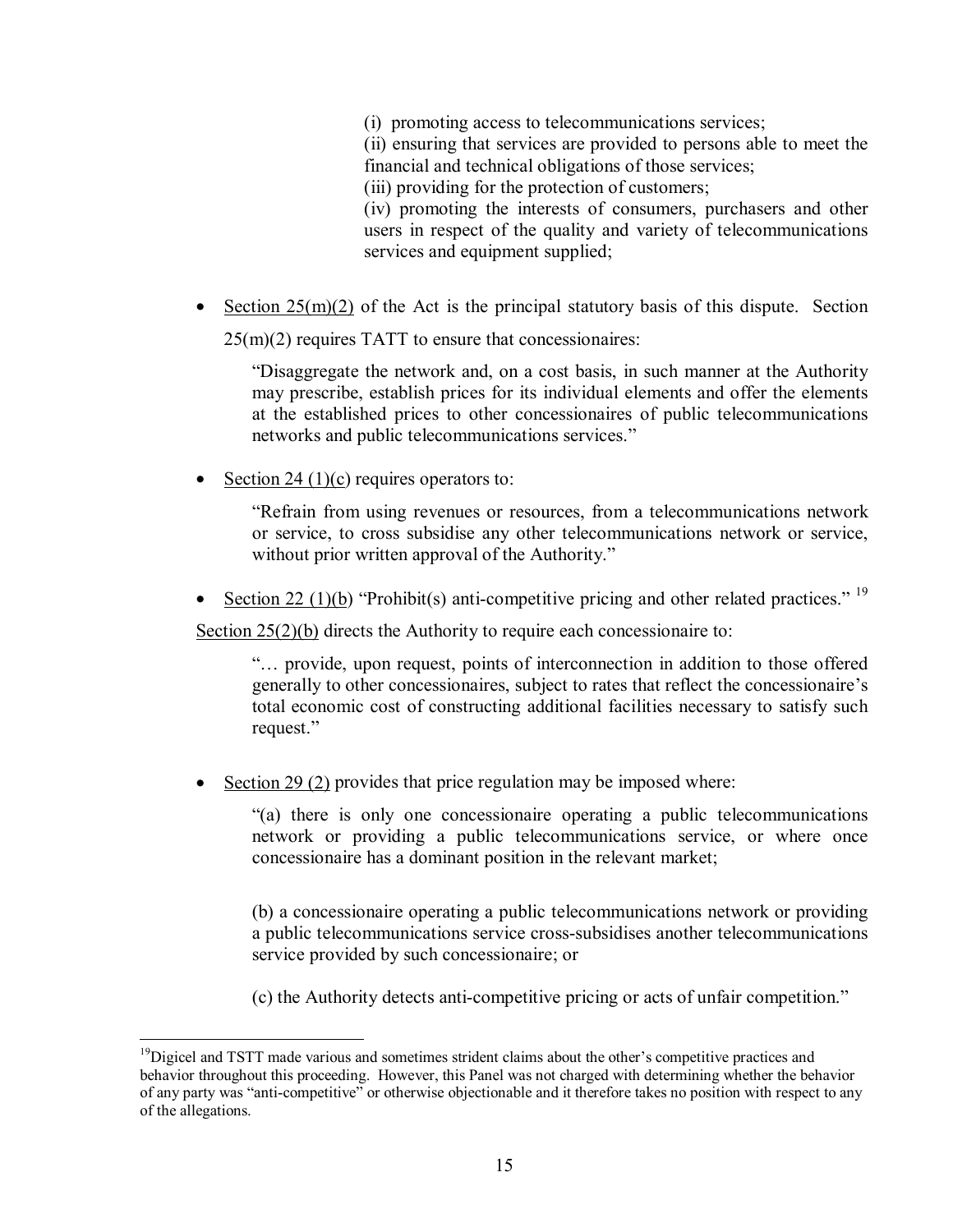# **B. Regulatory Framework**

TATT implements the Act through Regulations<sup>20</sup> and Guidelines. For example, Sec.  $25(m)(2)$ , the key statutory provision implicated in this proceeding, is implemented through the following Regulation which, in addition to describing in more detail what a "cost basis" might be, also establishes "benchmarking" as a proxy for the results of models and formulae.

• Regulation 15, which states:

"(1) A concessionaire shall set interconnection rates based on costs determined in accordance with such costing methodologies, models, or formulae as the Authority may, from time to time, establish.

 (2) Where the relevant data for the establishment of the costing methodologies, models or formulae are unavailable within a reasonable time the concessionaire may set interconnection rates with reference to such costing benchmarks, as determined by the Authority, that comport with internationally accepted standards for such benchmarks."

TATT has also initiated a number of proceedings that bear on the interconnection issues raised in this arbitration. While it has not finally adopted the proposals, the Authority's proposals do reflect that expert agency's informed latest thinking on complex issues. Accordingly, while not binding, the Panel has given due consideration to the proposals and found them to be appropriate to inform this decision. The following TATT proposals are relevant to this proceeding:

# • **Recommendations for Interconnection and Access Policy (TATT 2/1/1/1/5)**

TATT published a final draft policy in September 2005 which laid out some broad principles regarding interconnection pricing that can be useful guideposts for this Panel:

In order to encourage competition, it is essential that interconnection rates in the country be based on costs that are reflective of efficiency so as to minimize overcharging for services, either by excessive mark-ups or transfer of network inefficiencies.

…Whenever interconnection rates are set above efficient costs, the supplier has an

<sup>1</sup>  $20$  Telecommunications (Interconnection) Regulations 2006.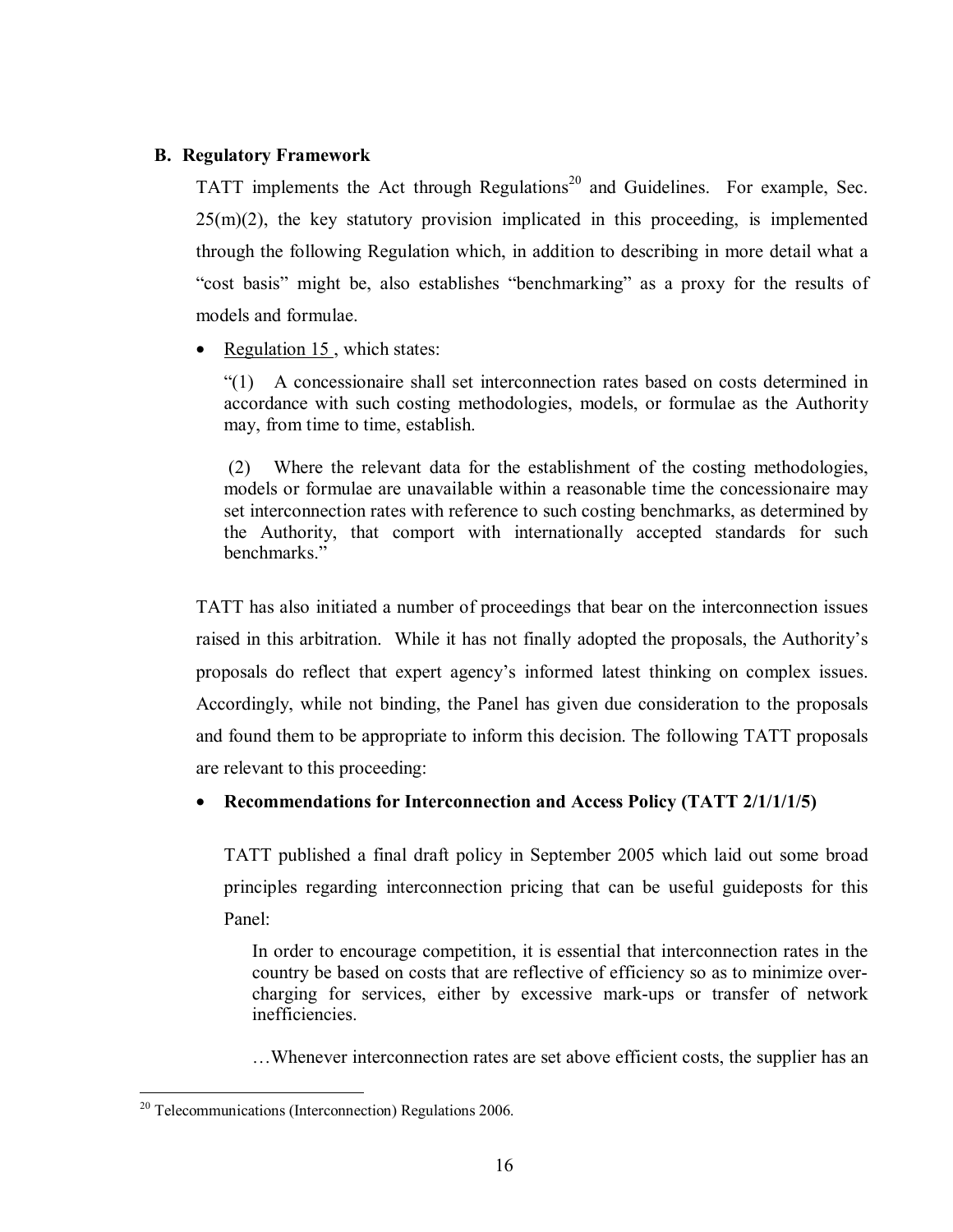injudicious advantage over competitors. When the rates are set below cost, there is minimal incentive, if any, for investment in new network rollout or expansion.

In order to encourage parity between prices and costs, the Authority should mandate that the interconnection charges of any interconnection provider should reflect the efficient costs of supply.

The fundamental difficulty in applying cost-efficient pricing to interconnection resources is arriving at an effective quantitative methodology (cost model) for estimating efficiency. A standard cost model approved by the Authority for use by all concessionaires can help to achieve this. Standard cost models go a long way in meeting the principles of equity, transparency and non-discrimination. It also reduces avenues for dispute consequent upon disagreement on cost-derivation methodologies. $21$ 

# • **Proposed Price Regulation Framework for Telecommunications Services (TATT 2/13/13)**

The Authority has proposed an interconnection pricing policy which, significantly, is fully consistent with First Panel's decision. The Authority stated:

# **Cost-based Pricing for Interconnection**

As interconnection services are the most important wholesale input to rivals' retail services, the Authority is particularly concerned to ensure that these services are reasonably and efficiently priced. The Act requires that all interconnection charges are cost-based. The Authority has published its proposals for achieving this requirement through the use of long run incremental costs in the policy document entitled: Proposed Costing Methodology for Interconnection and Access in the Telecommunications Sector.

The Authority recognizes that the application of the proposed costing methodology by different concessionaires may produce results that do not reflect the cost of an efficient operator. In such cases, the Authority proposes to set the interconnection rates based on the concessionaire having the same interconnection costs as those of an efficient operator in the relevant market. If the concessionaire wishes the Authority to adopt any other position, it must justify such approach on the basis of cost analysis and/or international cost-based benchmarks acceptable to the Authority.

# Statement on Cost-based Interconnection Pricing:

 $\overline{a}$ 

The Authority proposes that the pricing of interconnection services shall be costbased. The Authority proposes to set interconnection rates based on the concessionaire having the same interconnection costs as those of an efficient

<sup>&</sup>lt;sup>21</sup> Recommendations for an Interconnection and Access Policy, Final Draft, TATT  $2/1/1/1/5$ , September 23, 2005 at 40. Available at http://www.tatt.org.tt/ddocs/DraftInterconnectionPolicy\_26Sept05%20(2).pdf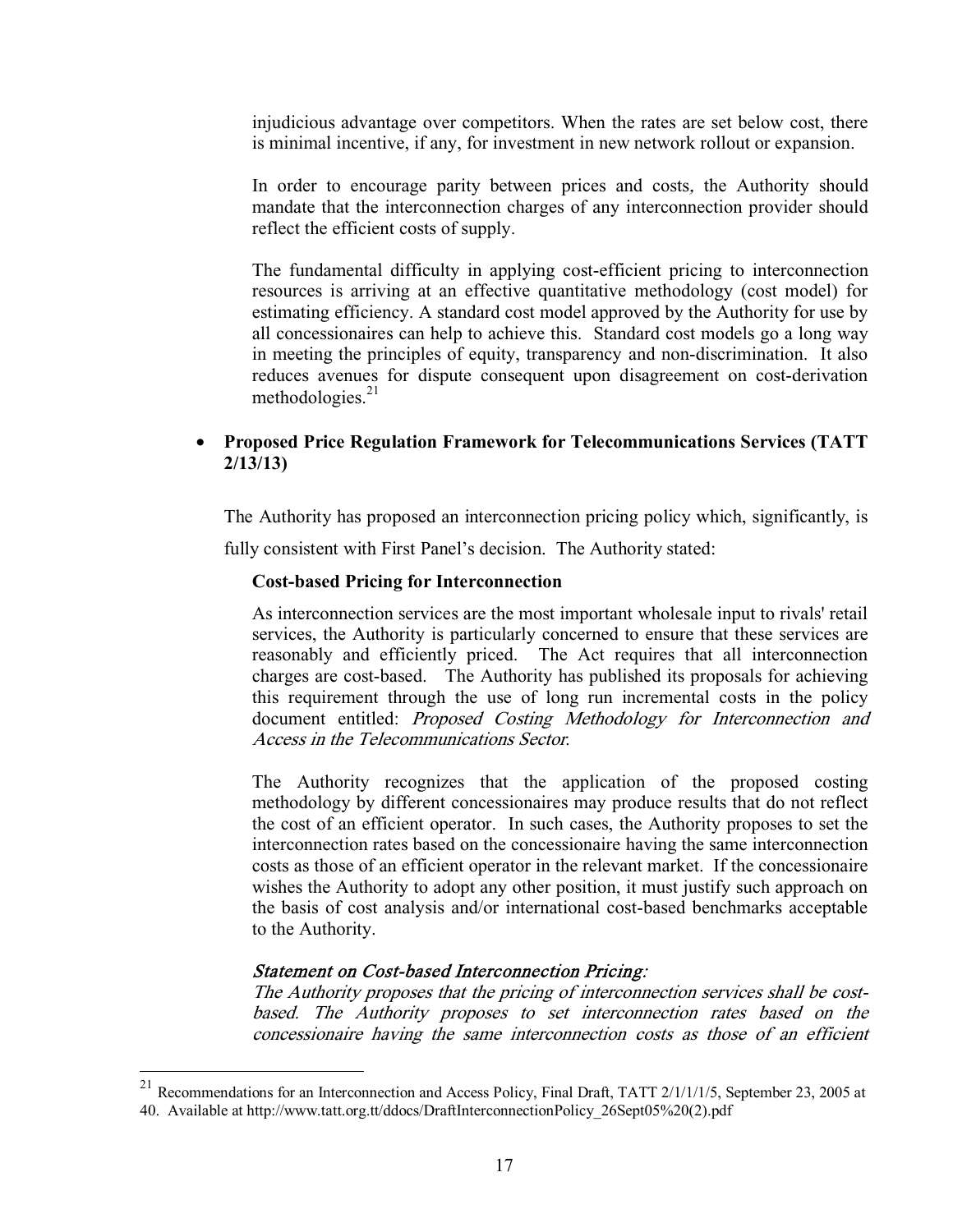operator in the relevant market, unless the concessionaire provides evidence acceptable to the Authority that different rates are appropriate.<sup>22</sup>

# • **Cost Methodology Proceeding**

The Authority issued a consultative document entitled "Proposed Costing Methodology for the Telecommunications Sector" on July 23, 2007 and modified some aspects on August 8, 2007. For this arbitration, the Authority's proposals on cost models and benchmarks are instructive:

The Authority proposes to develop a telecommunications sector top-down long run average incremental cost (LRAIC) model (with separate modules for fixed and mobile networks) within 18 months of the adoption of this Methodology. … In the absence of such models, a benchmarking approach shall be used in the interim period.<sup>23</sup>

Again, while the above statements are proposals at this time, the Panel has reviewed them and given them consideration in arriving at this decision.

# **III. ANALYTICAL FRAMEWORK**

1

This dispute is fundamentally a disagreement between the parties over what the abovequoted statutes and regulations mean and what they require each party to do with respect to interconnection pricing and certain associated matters. In the following section of the decision, this Panel will outline the factors it had to evaluate, in applying the statutes and regulations, in coming to the decisions with respect to the List of Issues presented to it for determination.

#### **A. Efficiency Goals of the Telecommunications Act**

This Panel has been constituted pursuant to the provisions of the Telecommunications Act (The Act) and in making its decision has been guided by the objectives set out therein. Encouraging efficient telecommunications services in Trinidad and Tobago is one of the major objectives of the Act. For example, as the First Panel observed:

… the common theme underlying both the emphasis in the Act and Concessions on encouraging competition and the requirement of cost-based interconnection charging

<sup>&</sup>lt;sup>22</sup> Proposed Price Regulation Framework for Telecommunications Services in Trinidad & Tobago, TATT 2/3/13, December 6, 2006 at 18 (italics in original).

 $^{23}$  Notice of Modification – Consultative Document on the Proposed Costing Methodology for the Telecommunications Sector, August 8, 2007 at 3.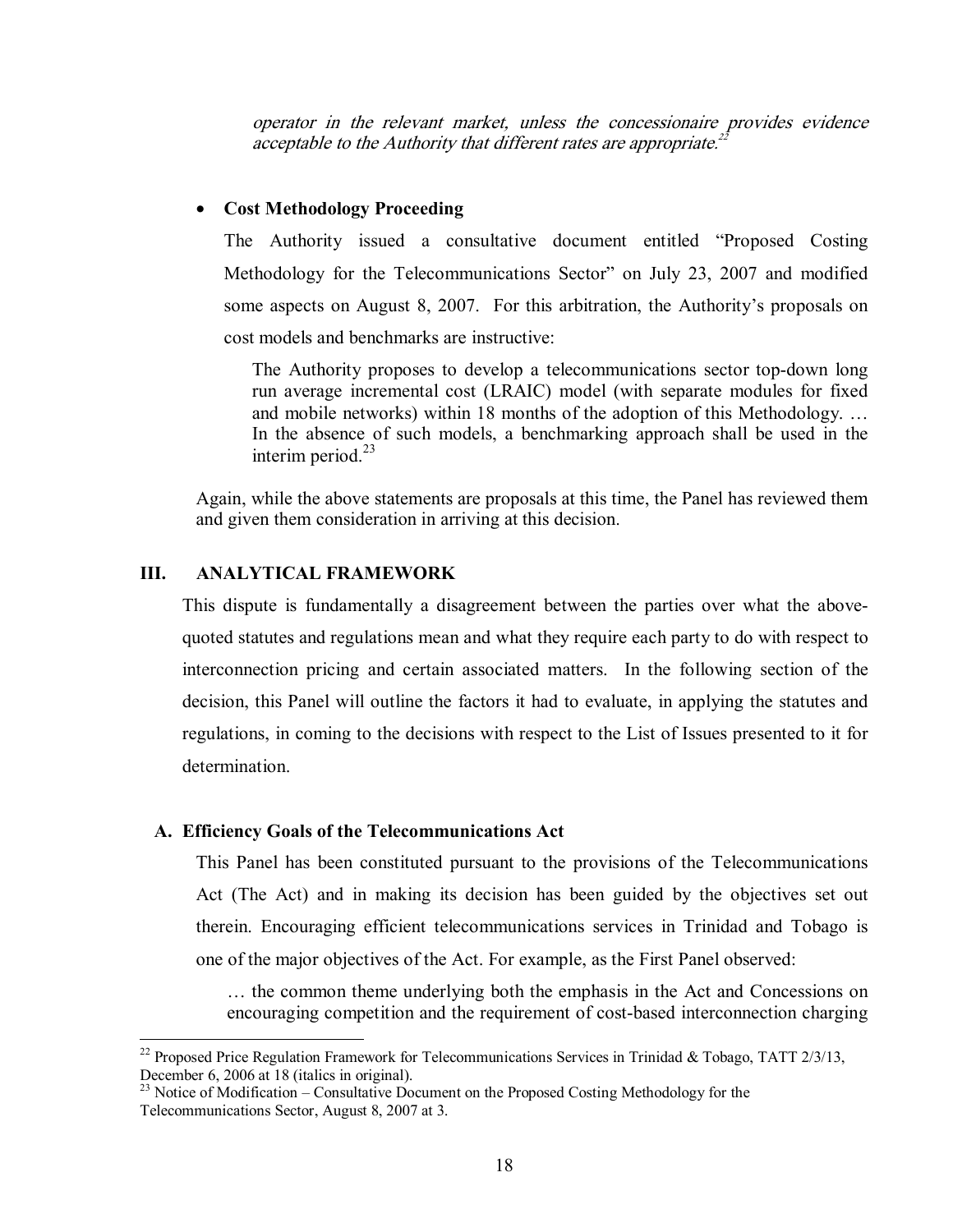is to be found in the economic principle of efficiency. $^{24}$ 

And TATT's proposed interconnection policy notes**, "**In order to encourage competition, it is essential that interconnection rates in the country be based on costs that are reflective of efficiency..."<sup>25</sup>

In a similar vein, this Panel considers that the key principle guiding its deliberations is that its decision should promote the efficient provision of telecommunications services to the people of Trinidad and Tobago.

Conversely, the Panel does not consider that its role is to promote the private interests of the parties except where those private interests promote the public's interest in high quality, low cost, modern telecommunications services.

It is generally considered that the competitive supply of telecommunications is in the public interest because competition encourages the efficiency and innovation that benefit the public. This is specifically set out as a key objective of the Act in section 3, quoted previously.

Further, the public interest is best served when competitive entities are generally allowed to operate freely in the market guided by market forces rather than government regulation. However, because of the nature of telecommunications services, there are certain areas where market forces cannot be relied upon to ensure the efficient provision of telecommunications services.

Specifically, market forces cannot operate effectively where a party has a monopoly or is in a position to exercise market power, or where a party controls a "bottleneck" facility (i.e., an essential component of a competitive service which provides access to customers and that cannot be practically replicated by the competitor). In the case at hand, TSTT

<sup>&</sup>lt;sup>24</sup> First Decision at 22.

<sup>&</sup>lt;sup>25</sup> Recommendations for an Interconnection and Access Policy, Final Draft, TATT  $2/1/1/1/5$ , September 23, 2005 at 40. Available at http://www.tatt.org.tt/ddocs/DraftInterconnectionPolicy\_26Sept05%20(2).pdf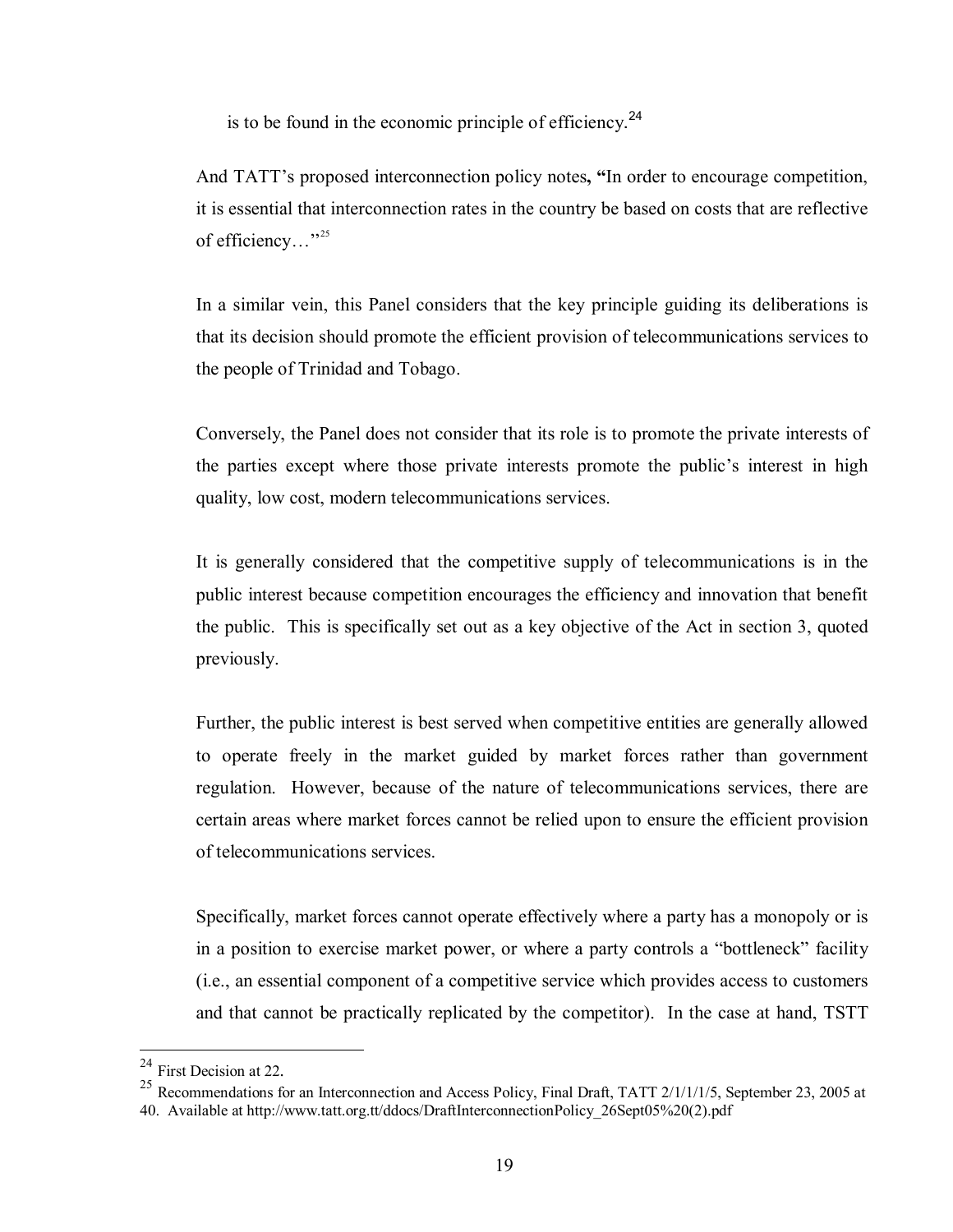has a monopoly in the provision of fixed line services and both parties have monopolies on the termination of calls to their subscribers since access to those subscribers is achieved through bottlenecks controlled by each company. Accordingly, it is proper that the regulator establish and mandate the rates for interconnection between Digicel and TSTT for both mobile and fixed services where the parties cannot reach agreement on these rates.

As stated above, it is the role of the regulator to establish interconnection rates that promote the public's interest in the efficient provision of telecommunications services. In this regard, the Panel considers that interconnection rates should:

- encourage efficient provision of services or, at a minimum, not encourage the inefficient provision of services; and
- not introduce any market distortions or, at a minimum, reduce to the greatest extent possible any such market distortions.

# **B. Market Situation**

<u>.</u>

The Panel is of the view that, in making its decisions in this proceeding, it must consider the market positions of the two parties since those market positions must be taken into account in determining the "efficient" outcome sought by the Act. Specifically, Digicel is a relatively recent entrant in the Trinidad and Tobago market offering only mobile services while TSTT is the long-standing incumbent providing both competitive mobile services as well as monopoly fixed services.

As a new entrant, Digicel faces certain challenges but also enjoys certain advantages. By way of disadvantages, Digicel must invest large sums of money to build its network and accordingly will incur significant fixed costs with relatively little revenue at start-up and in the period immediately thereafter. It also starts with no customers and must acquire most of its customers by winning them away from the incumbent.<sup>26</sup> Until it has gained a significant number of customers, its network will be operating at a low level of efficiency and its unit costs will be proportionately high. Yet, because it operates in a retail market

 $^{26}$  Digicel's arrival in the Trinidad and Tobago market would also be expected to stimulate the size of the overall market. This means that a proportion of Digicel's will be first-time wireless telephone users rather than customers it had to win over from TSTT.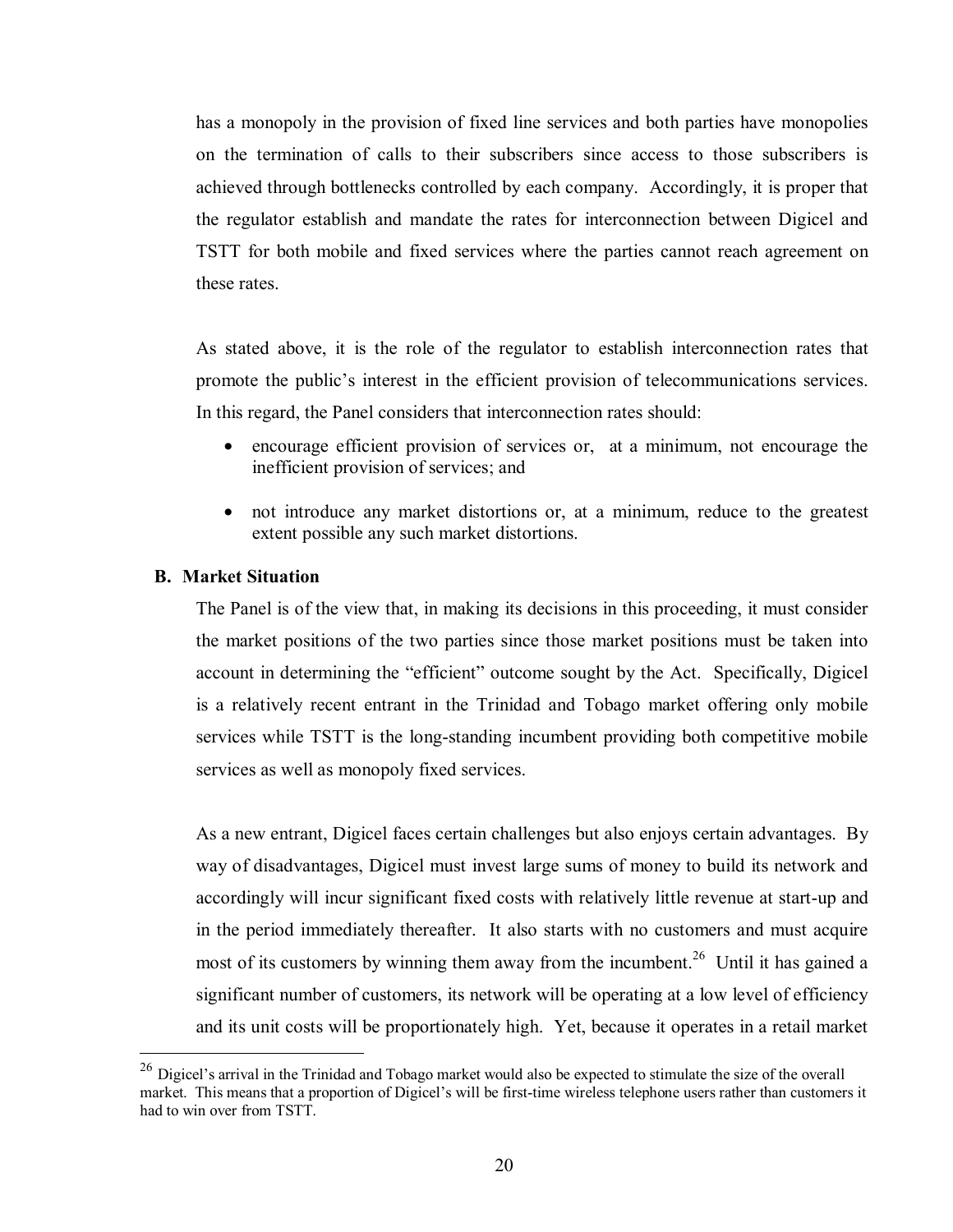where prices are set by competition and to attract customers, Digicel cannot in the early stages charge retail rates that fully recover these high unit costs. Its business plan must therefore include a period of time where it incurs operating losses that must be sustained by investment money or revenues from other services (such as interconnection).

Digicel also has some considerable advantages, not the least of which is that it is not a neophyte in successfully taking on incumbent mobile operators in the Caribbean. Digicel first offered mobile services in Jamaica in April 2001 and, according to its website, "Digicel now has operations in 23 markets making the company not only the largest mobile operator in the Caribbean but also the fastest growing."<sup>27</sup> By January 2008, the overall Digicel group served more than six million customers.<sup>28</sup>

Digicel therefore comes to Trinidad and Tobago with many characteristics of a large and experienced company, including experienced management, tested marketing programs and branding, long-standing relationships with suppliers that result in some scale economies, considerable legal and regulatory expertise, and investor confidence.<sup>29</sup>Compared to TSTT, Digicel also has the advantage of using only the latest and potentially lowest cost technology operated by a streamlined workforce and it arrives in the market with new ideas, fresh marketing approaches and, presumably, a business plan that is predicated on a belief that it has fundamental, long term advantages over TSTT.

The Panel notes that Digicel has now been in the Trinidad and Tobago market for nearly two years. In some markets, that length of time might not be considered a sufficient time to overcome some of the disadvantages associated with a new entrant. The Panel notes

<sup>&</sup>lt;sup>27</sup> http://www.digicelgroup.com/group/the\_story\_so\_far.php, January 16, 2008.

 $\frac{\frac{28}{1}}{29} \frac{http://www.digicelgroup.com/group/key\ milestones.php}{\text{Digital's website notes, "We recognise our staff and management team are largely responsible for our success to the same.}$ date. Digicel's unique culture is driven by an entrepreneurial style encapsulated by our Chairman, board of directors and management, all seasoned telecom executives and industry experts with vast experience in building, expanding and marketing mobile services both in the Caribbean and in other international markets. Currently, Digicel's staff is in excess of 3,700.

Digicel's investment in the region accounts for more than US\$1.9 billion. We are in a position of strength with a unique market opportunity, leading brand, and an excellent offering that is unmatched in the region." http://www.digicelgroup.com/group/the\_story\_so\_far.php, January 16, 2008.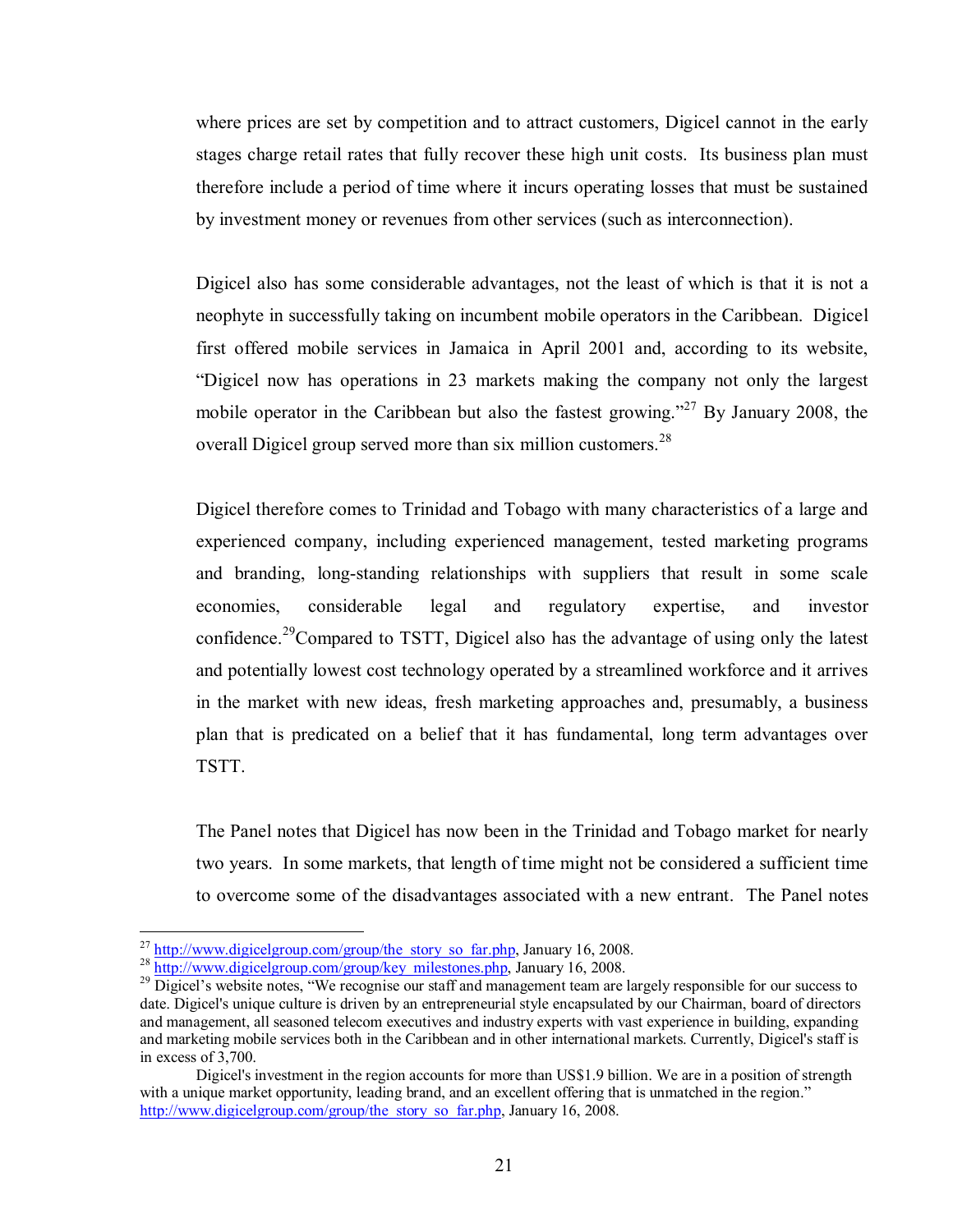however, that based on the market share information that has been submitted in this proceeding, Digicel has in fact acquired a significant customer base. Accordingly, considering the above factors, the Panel has concluded that Digicel has now moved beyond the "new entrant" phase of its development.

TSTT, the incumbent, has its own competitive advantages and disadvantages. It has the considerable advantage of having an established network, which would presumably be operating at an efficient level, and a large, established customer base. On the other hand, TSTT is likely to be affected by some of the disadvantages suffered by incumbents around the world facing competition for the first time including the use of older technology, a less flexible and probably more expensive labor force, and a less-than-loyal customer base.

While it is impossible to quantify to any degree of accuracy the relative significance of these advantages and disadvantages, the Panel considers that their combined effect would tend to equalize the market position of the two parties.

There is of course, one significant difference between the two parties, that being that TSTT is not only a mobile provider but it is also the monopoly provider of fixed line services. While the two services may be offered by different arms of TSTT, absent comprehensive structural separation or at least reliable and transparent cost separation accounting, the TSTT mobile services and TSTT fixed services for all practical purposes may be considered to be two offerings of the same company. This is a significant factor in the Panel's determinations. Accordingly, the Panel considers that one of its primary roles is to establish an interconnection regime that ensures that TSTT's monopoly position in the fixed line market cannot be used to unfairly advantage TSTT in the competitive market nor unduly disadvantage its monopoly subscribers as neither outcome would be in the public interest.

There are three general concerns with respect to the relationship between TSTT's fixed and mobile services. Firstly, TSTT could establish retail rate structures for the fixed line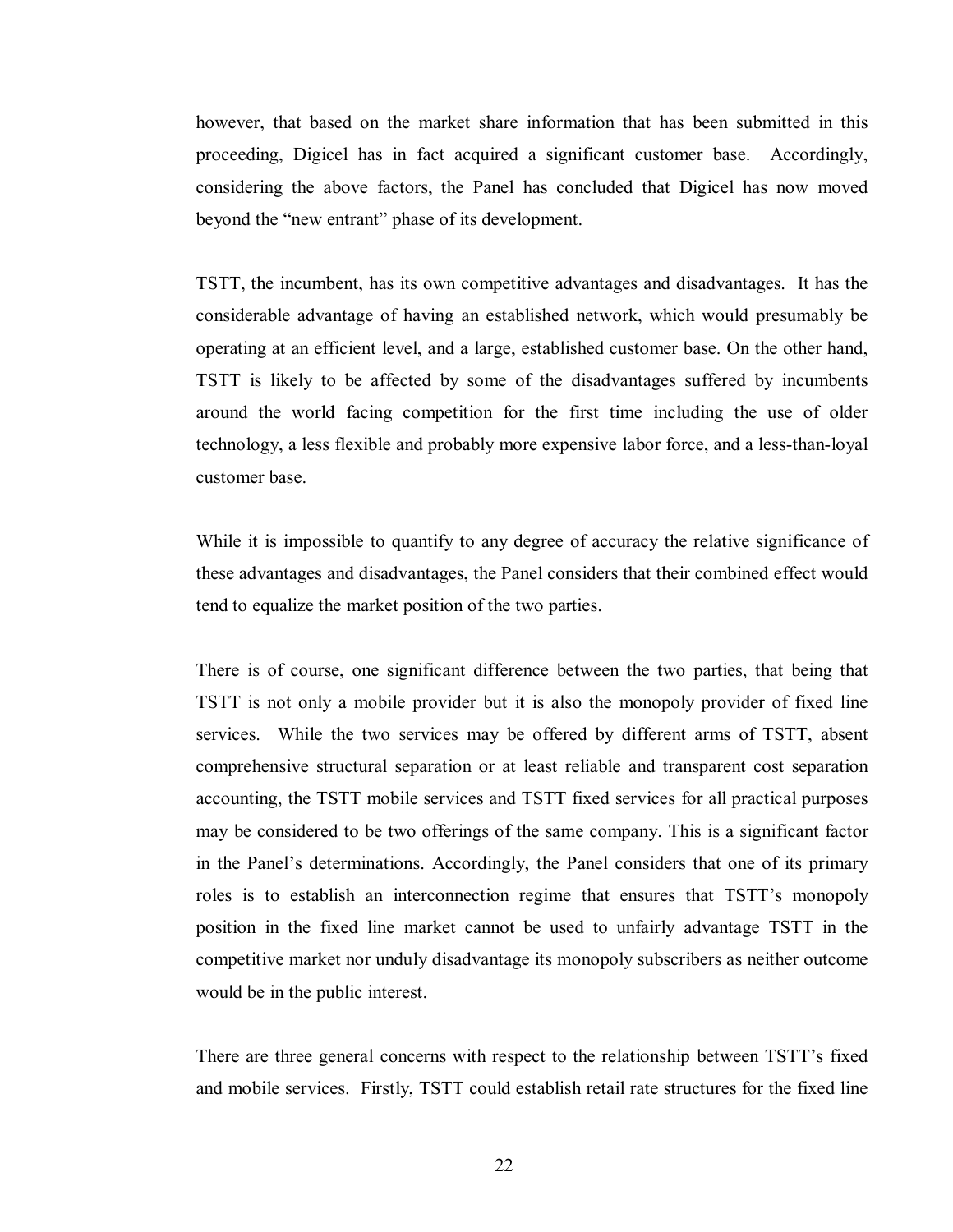market that give undue advantage to its mobile services. Secondly, it could apply excessive charges for fixed-to-mobile calling, inappropriately distorting the market to the disadvantage of both mobile carriers and the fixed line subscribers. These two retail rate concerns are, however, outside of the mandate of this Panel. TATT however does have jurisdiction with respect to fixed line rates and the Panel would encourage it to monitor activity in this area

The third area of concern is within the Panel's mandate. The concern is that TSTT has an incentive to establish fixed termination rates that are in excess of its costs. While this would notionally affect both mobile carriers equally, TSTT would in practice be indifferent to the level of that rate since in it would be paying itself. Digicel on the other hand would be disadvantaged by such an excessive rate since payments to TSTT's fixed line operation represents real cash outflows. Such pricing on the part of TSTT would harm the competitive market and would therefore not be in the public interest. The Panel will address this concern in its decision with respect to establishing fixed termination.

#### **C. What Are "Cost-based Rates" Required by Section 25(2)(m)?**

While it is clear from the Legislative Framework set out above that interconnection rates are to be based on costs, there is a wide divergence of views as to what, in practice, the phrase "based on costs" means and how to determine "cost-based" rates.

There are a number of factors that the Panel must take into account in determining what constitutes "cost based rates" in the context of the statute (particularly section  $25(2)(m)$ ) as discussed below.

Digicel has taken the position that "cost based rates" means that rates must be based on each operator's efficiently incurred costs. Digicel has claimed that this is the rate generated by its cost model for its own operation and argues that TSTT's interconnection rate should be equal to the costs identified in the TSTT cost model.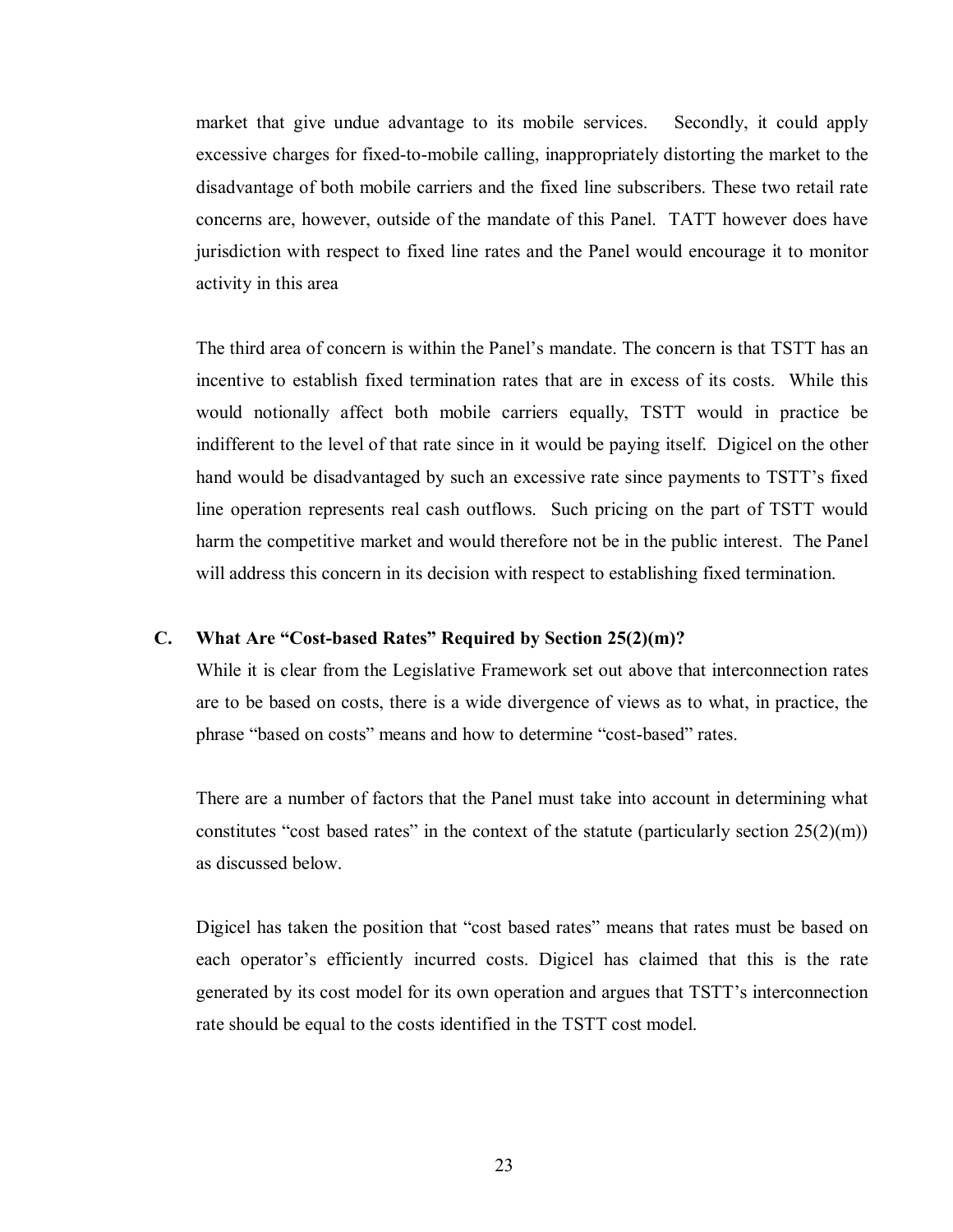TSTT, on the other hand, has taken the position that "cost based rates" means that interconnection rates should be set on the basis of the costs of an efficient operator in a steady state market. TSTT claims that this is the rate generated by its cost model and that the resulting rate should be charged by both itself and Digicel.

Digicel contends that section 25(2)(m) requires each concessionaire:

- (a) To disaggregate its own network into its individual elements;
- (b) To establish prices for those elements of its own network on a cost basis; and,
- (c) To offer those individual elements of its network to the originating operator at such established prices.<sup>30</sup>

The result according to Digicel is that its mobile termination rate (MTR) would be based on its costs of terminating a call on its mobile network while TSTT's MTR would be based on TSTT's costs.

In Digicel's view, its interpretation is consistent with the plain meaning of the Act and submitted that:

 "It would have been a simple matter for the legislature, if it had intended Section  $25(2)(m)$  to refer to the costs of a notional operator, operating at some future steady state of the market to simply insert those words."<sup>31</sup>

The Panel, however, finds this argument less than compelling and notes that if the legislature had meant that rates should be based on each operator's actual costs it could have used those specific words, which it did not.

Digicel also submitted that its interpretation of section  $25(2)(m)$  of the Act is consistent with other sections of the Act and other legislation. The Panel however disagrees with Digicel in this regard as discussed below.

• Digicel pointed out that the Act contemplates promoting competition in a market previously served on a monopoly basis.<sup>32</sup> Digicel submits that in this regard:

<sup>&</sup>lt;sup>30</sup> Closing Written Submissions on Behalf of the Complainant, December 28, 2007 at  $\P$  50.<br><sup>31</sup> Id. at  $\P$  53.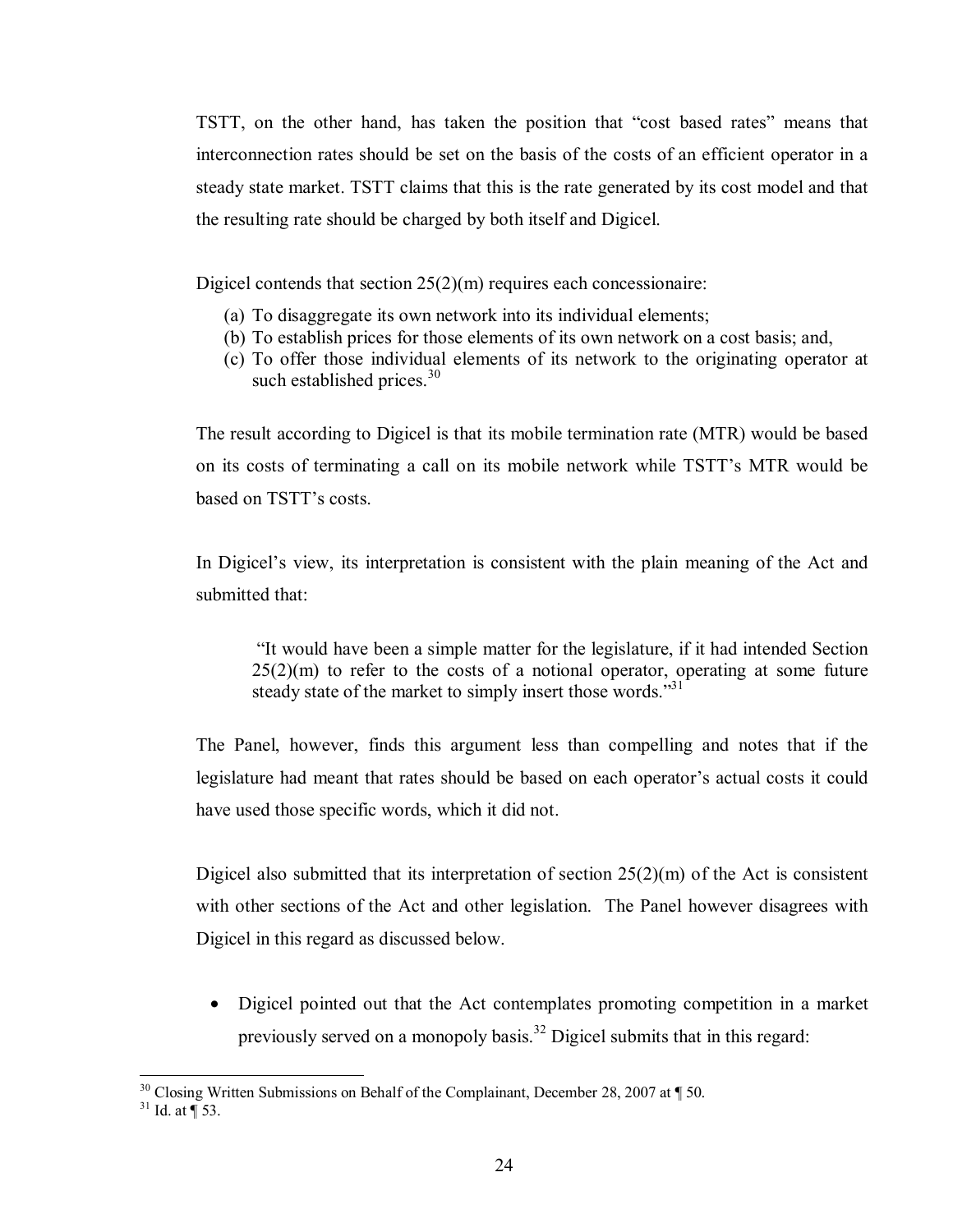There is no interpretative cannon that permits the Panel to ignore the plain meaning of the Telecommunications Act in favour of the construction of the phrase "on a cost basis" in section  $25(2)(m)$  which would compel Digicel (as TSTT suggests it should) to establish its prices for access to its network on the basis of TSTT's claimed costs, or the costs of some notional efficient operator in a steady state market, and thereby make a loss. Indeed to do so would be to disregard significant economies of scale (driven by traffic volumes) thereby, penalizing Digicel as a new entrant, and rewarding TSTT for being the incumbent.<sup>33</sup>

The Panel agrees with Digicel insofar as the level of the interconnection rates should not impede competition nor provide either party with an undue advantage. However, the Panel does not infer from the cited objectives of the Act that interconnection rates must be therefore based solely on an operator's actual costs. As noted previously, the Panel is of the view that the Act requires that interconnection rates should be based on costs that reflect efficient provisioning of service. As described later in this decision, the Panel, in establishing the costs of an efficient provider has considered information drawn from both Digicel's and TSTT's cost models as well as other information including the market position of the two companies.

• Digicel argued that section  $25(2)(m)$  must be construed in such a manner which is consistent with section  $24(1)(c)$  which requires that concessionaires "refrain from using revenues or resource, from a telecommunications network or service, to cross subsidise any other telecommunications network or service, without prior written approval of the Authority". Digicel argued that requiring it to charge a rate below its costs for interconnection would require that it cross subsidize its interconnection service in contravention of section 24(1)(c) of the Act.<sup>34</sup>

As an initial matter, it is worth noting that this Decision by the Panel is the equivalent of a "written approval of the Authority." Therefore, if the Panel's

 $\frac{32}{32}$  Id. at  $\P$  56-61.

 $33$  Id. at  $\frac{1}{3}$  59.

 $34$  Id. at  $\P$  62-64.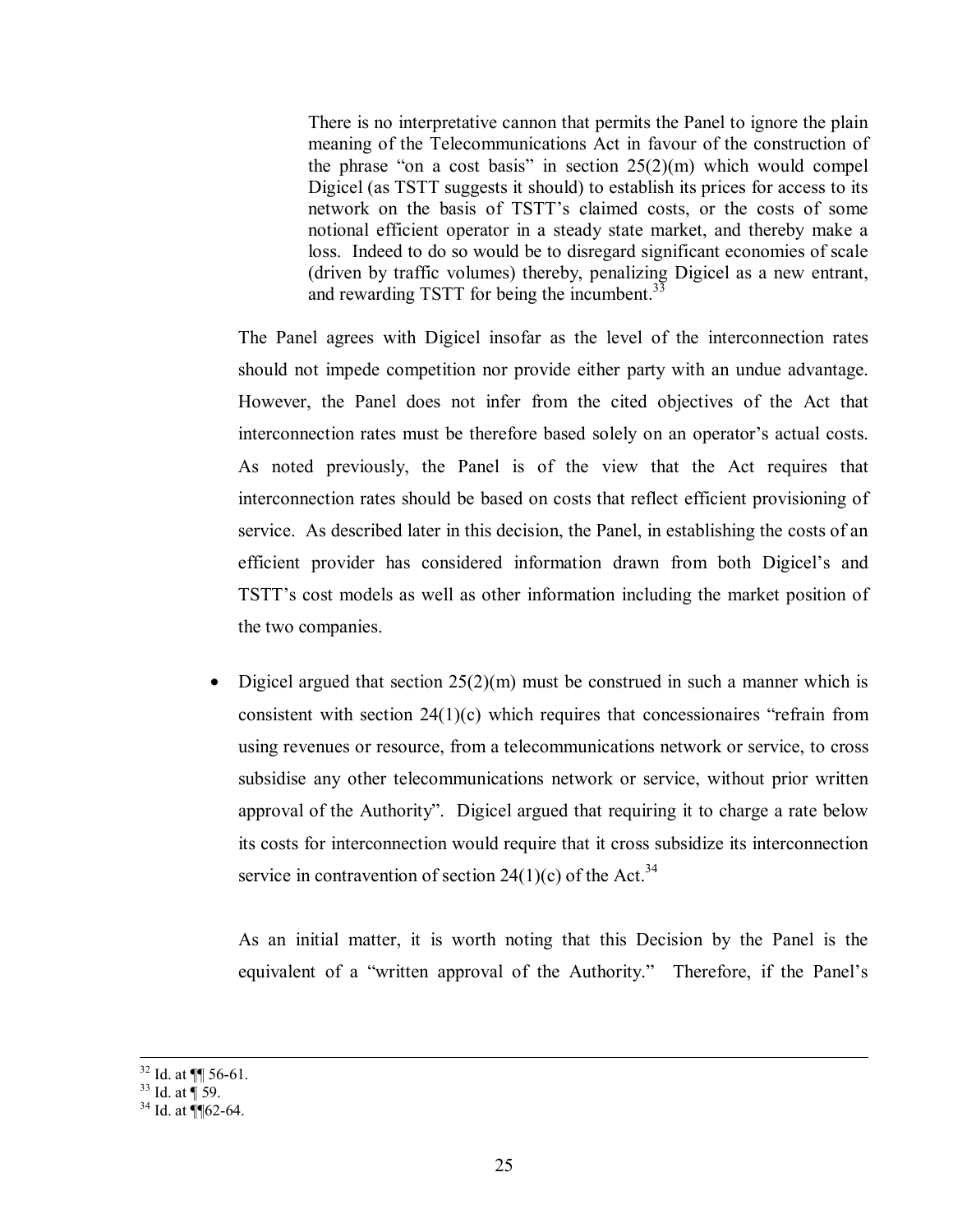decision resulted in a "cross subsidy" of the sort envisioned by section  $24(c)(1)$ , the cross-subsidy would be in conformance with the statutory requirement.

It is the Panel's opinion that section  $24(c)(1)$  deals with the classic "cross-subsidy" situation where a carrier charges below cost rates for one service and recovers the lost revenue by charging above cost rates for another service. In certain situations, such cross-subsidies are acceptable and desirable. For example, in order to promote social objectives such as universal service, regulators may establish explicit crosssubsidies between different services or market segments. These cross-subsidies may operate between monopoly markets or may use profits from all service providers in a competitive market to subsidize basic services.

In other areas, carriers operating in a fully competitive market will, for marketing reasons, establish pricing arrangements that effectively result in a cross-subsidy between various segments of the market. For example, mobile carriers will often subsidize the provision of handsets in order to stimulate subscribership. Evidence was submitted in this proceeding that there is strong market competition between Digicel and TSTT and it would not be surprising if some of the marketing programs used by both carriers involve some sort of "cross subsidy." Since the very purpose of the Telecommunications Act is to encourage this sort of vibrant marketplace competition, it would be inconsistent with the purpose of the Act to interpret section 24(c)(1) as requiring TATT approval of every marketing initiative.

The situation addressed by Digicel involves a potential subsidy within the mobile services market. As noted previously, both Digicel and TSTT have monopolies in the termination of calling to their subscribers. As such, there is a concern with the potential cross subsidy between the monopoly mobile termination service and the competitive retail portions of the mobile market. However, the Panel is of the view that with respect to this situation, section  $24(1)(c)$  must be considered together with other sections of the Act that deal directly with interconnection between carriers such as those concerning competitive equity and the efficient provisioning of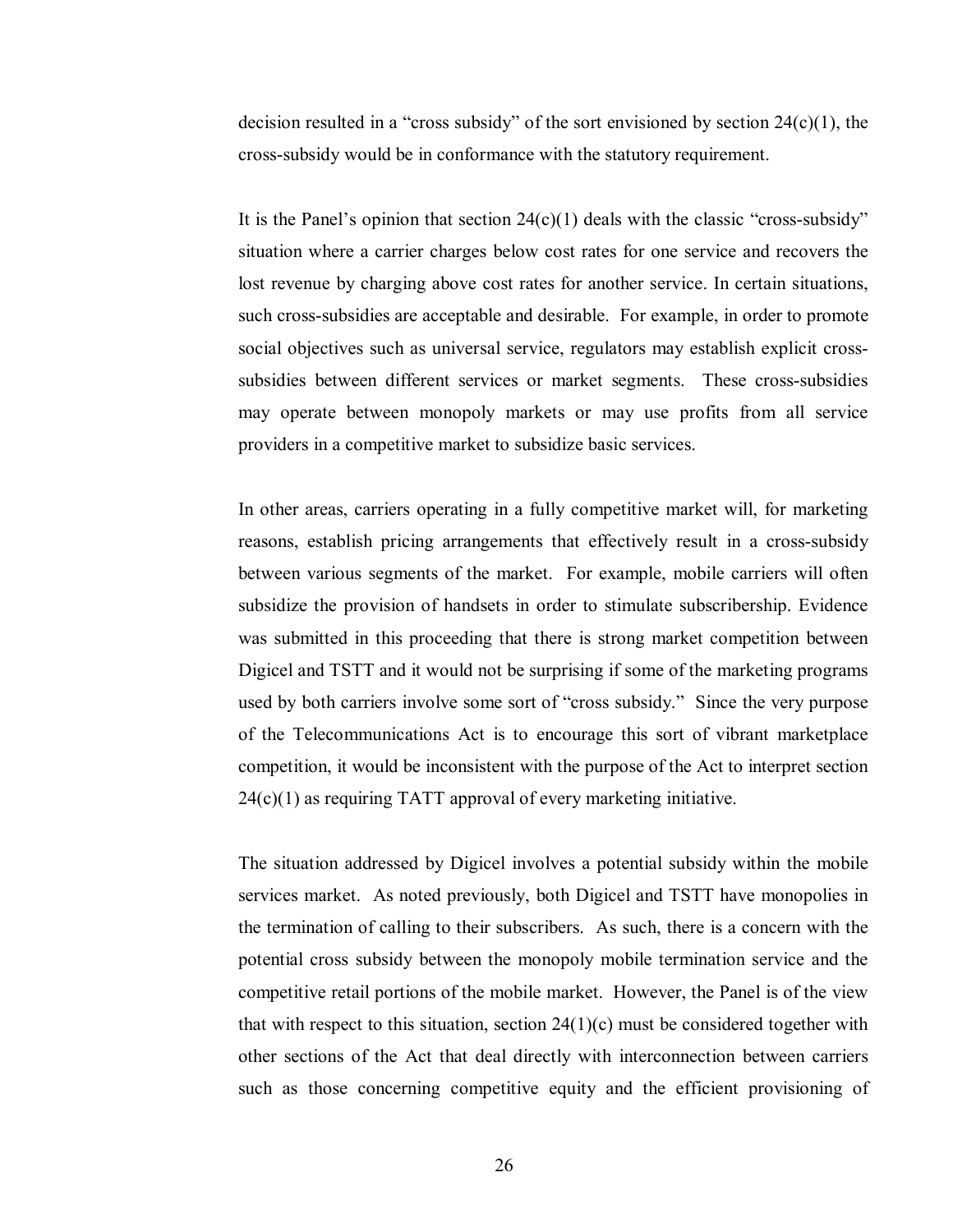services. In this regard, the Panel has substantial concerns that above-cost interconnection rates are likely to be anti-competitive and will promote inefficient market behavior.

In light of the above, the Panel does not consider that section  $24(1)(c)$  can be applied in the manner submitted by Digicel, to the determination of mobile termination rates.

• Digicel submitted that its interpretation of section  $25(2)(m)$  is consistent with the requirements of section 25(2)(b) which requires concessionaires to make available points of interconnection subject to rates that reflect the incurred costs.<sup>35</sup>

Section 25(2)(b) states:

"[the Authority shall require a concessionaire to] provide, upon request, points of interconnection in addition to those offered generally to other concessionaires, subject to rates that reflect the concessionaire's total economic cost of constructing additional facilities necessary to satisfy such a request"

With regard to Digicel's arguments, the Panel notes that, in general, telecommunications costs may be divided into two categories. Certain costs are directly attributable to a specific service or a specific customer while other costs are associated with a variety of services and customers.

Costs in the first category include the costs for specific pieces of equipment or network modifications designed to meet the needs of specific customers. These costs are typically incurred at a specific point in time and are easily identifiable. The associated "cost-based" rate is simply the rate that recovers the total economic cost of the equipment or network modification. The determination of this rate is relatively straightforward. For reference purposes the Panel will refer to these types of costs as dedicated costs.

<sup>1</sup>  $35$  Id. at ¶ [65-68.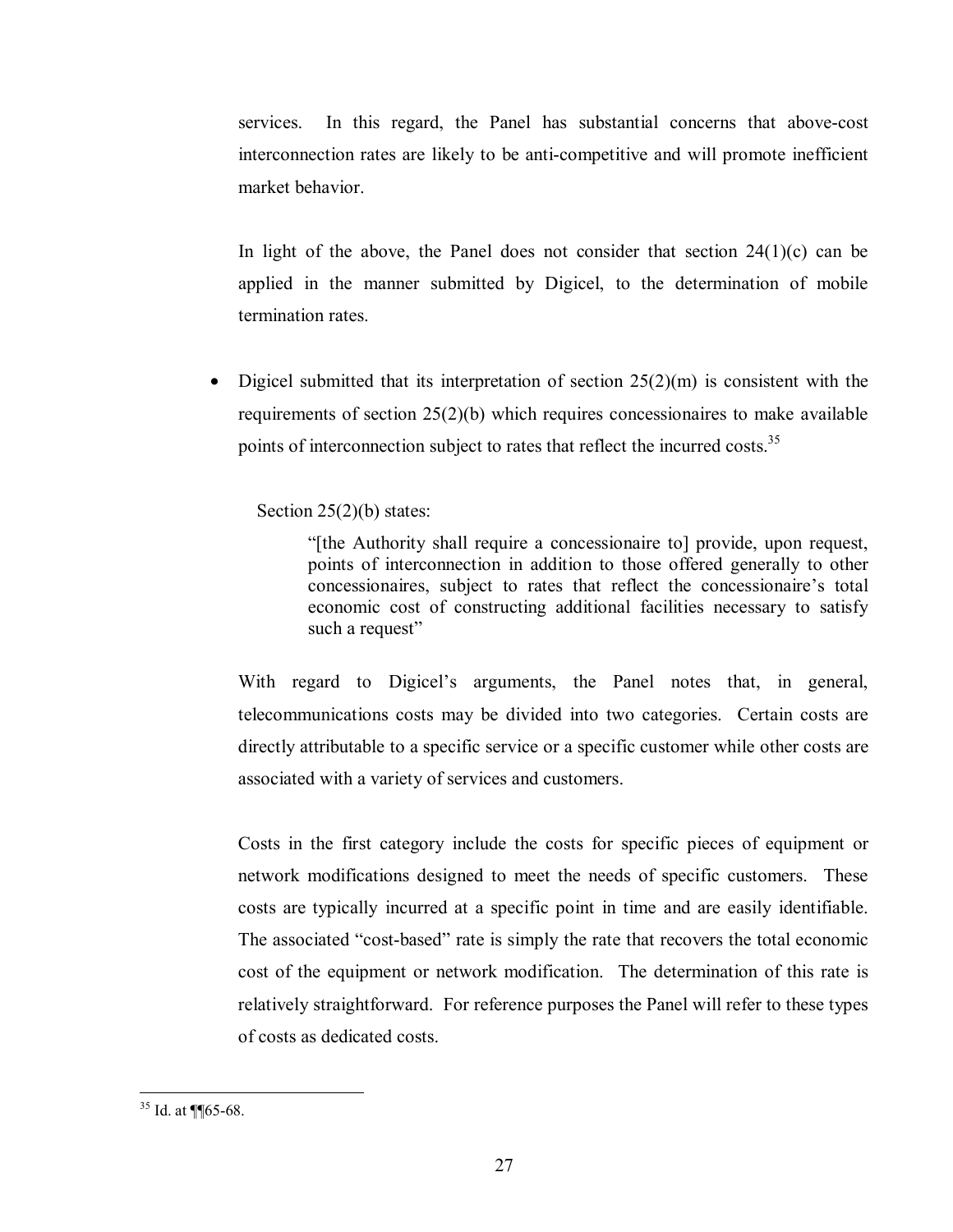Costs in the second category include network and common costs that cannot be directly attributed to a specific customer or service. These costs are typically incurred continuously but irregularly over time and are recovered from many services and many customers over an extended future time period. Given their nature, there is no direct relationship between a unit of current usage and the costs associated with that usage. It is these types of costs, which the Panel will refer to as shared costs, which are associated with the termination charges that are the subject of this dispute.

The Panel considers that section  $25(2)(b)$  of the Act applies to the recovery of dedicated costs rather than shared costs and accordingly the Panel does not consider that this section supports Digicel's position.

Digicel submitted that its interpretation of section  $25(2)(m)$  is consistent with section  $24(1)(h)$  of the Act which requires that concessionaires account for their costs and to keep such books of accounts and to do so in a manner prescribed by the Authority. Digicel argues that this requirement is consistent with its position that the rates must be set to reflect the specific costs of the individual concessionaire.<sup>36</sup>

The Panel notes that there may be many reasons for the TATT to require concessionaires to account for their costs and the legislation is silent as to any specific reason. Accordingly, the Panel considers that there is no logical connection between this accounting requirement and Digicel's position.

Digicel submitted that its interpretation of section  $25(2)(m)$  is consistent with the Constitution of Trinidad and Tobago, which recognizes the fundamental right to enjoyment of property and the right not to be deprived thereof except by due process of law. Digicel argues that if it is required to make its network available to

1

 $36$  Id. at  $\P$  69-70.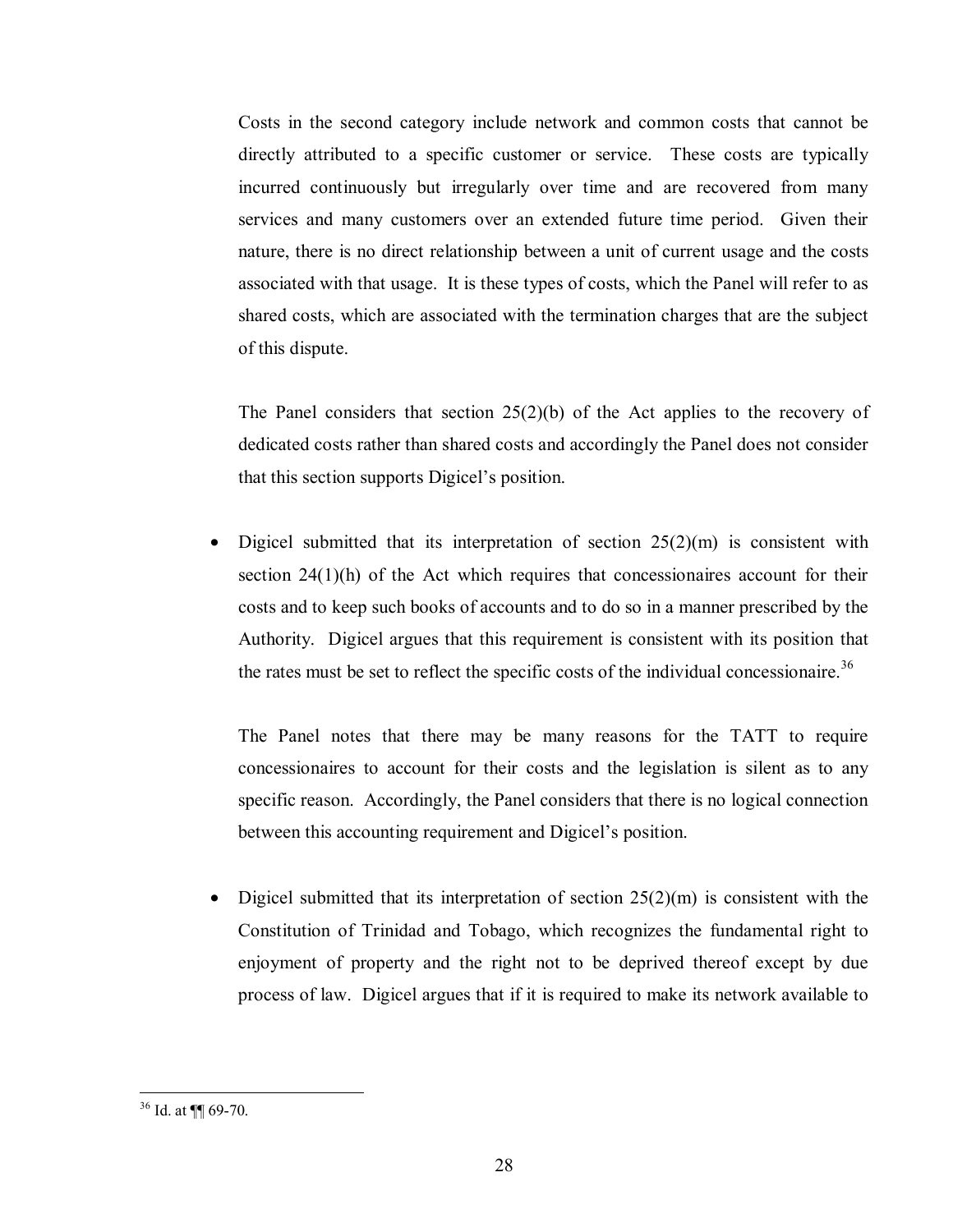others at rates that are less than its costs, then this result would be in conflict with Digicel's fundamental right to the enjoyment of property.<sup>37</sup>

Digicel entered the Trinidad and Tobago telecommunications market knowing that it required a concession from the Authority and that it would be subject to regulation by the Authority. The terms of a concession and regulation inevitably restrict the ability a property owner's ability to use or enjoy the property without limitation. Among other things, a regulated telecommunications concessionaire in Trinidad and Tobago accepts that its property must be used in a manner that serves the public's interest. As noted previously, the Panel considers that interconnection rates must be established in a manner that serves the public interest by being "efficient." To the extent that there is a conflict between the public interest and the private interests of an operator in fashioning an interconnection price, the public's interest should prevail.

Also given the nature, as discussed above, of the rates established for the recovery of shared costs, the Panel considers that no conclusion can be drawn as to whether a particular rate impedes an operator's ability to enjoy its property.

Notwithstanding the above, the Panel is of the view that the rates established in this decision are just, reasonable and do not confer an advantage on either party nor impede either party's right, as a regulated concessionaire, to enjoy its property.

In light of all of the above, the Panel does not agree with Digicel's position that the Act limits the Panel's ability to consider factors other than an operator's own costs in setting cost-based interconnection rates.

 $37$  Id. at  $\P$  71-80.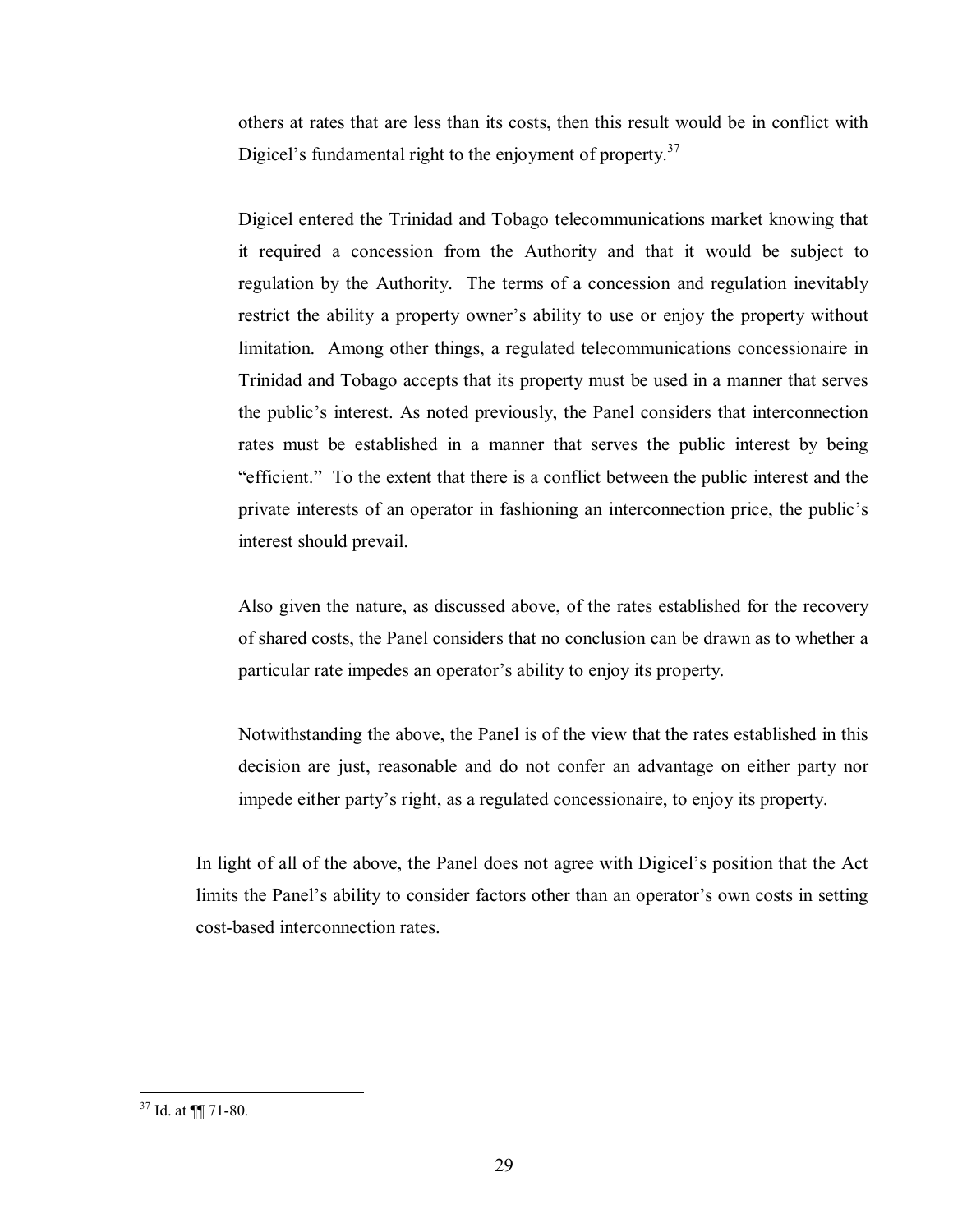#### **D. What Sort of "Costs" Are Rates to Be Based Upon?**

As distinct from dedicated costs discussed above, there is no universally accepted "correct" method to establish the rates to recover shared costs such as those associated with interconnection services that are provided largely over facilities shared with other services.<sup>38</sup> Economic theory, however, does provide some guidance. In this regard, the Panel considers that the role of the regulator, in this situation, is to attempt to simulate the rates that would be in effect in a fully competitive marketplace. In theory, those rates would be equal to the costs of an efficient operator.

While there is no single "perfect" method that reliably emulates the prices that would be produced by a competitive market, Dr. Hausman (Digicel's economic expert) noted that the approach that has been generally adopted in jurisdictions around the world is to use some form of forward looking long run incremental cost  $(LRIC)$  methodology.<sup>39</sup> Regardless of the specific method, however, it is unavoidable that the prices will be based on estimates and predictions of future costs and future traffic volumes. While both of these predictions can be based on current actual values, the resulting rate can only be considered an estimate that is *based* on costs but it unlikely to *equal* costs except by chance.

This issue was addressed by the First Panel as follows:

*It would also be relevant to take into account the nature of long run cost modeling in specifying costing methodologies. According to the evidence before this Panel, LRIC and TELRIC models involve constructing a hypothetical, cost based on assumptions, for example about operating at network capacity. These assumptions may not prove to be correct predictions, and indeed they may never be expected to be fulfilled. They are a mechanism for leading the cost model result towards efficiency. Such a cost model does not pretend to produce actual costs of an individual operator, but the costs of a hypothetical operator operating at static efficiency. Optimal efficiency can be expected to be achieved when the market is at*  its most competitive and so in furtherance of the principle of economic efficiency, it

<u>.</u>

 $38$  To the extent that some transmission links and other facilities are dedicated solely to the interconnection (such as the trunks between Digicel and TSTT switches), the capital costs and some operating costs (such as labor costs of maintaining the trunks) can be readily determined from bills and records.

<sup>&</sup>lt;sup>39</sup> See, e.g. Hausman Transcript of December 4 at 127 and 130.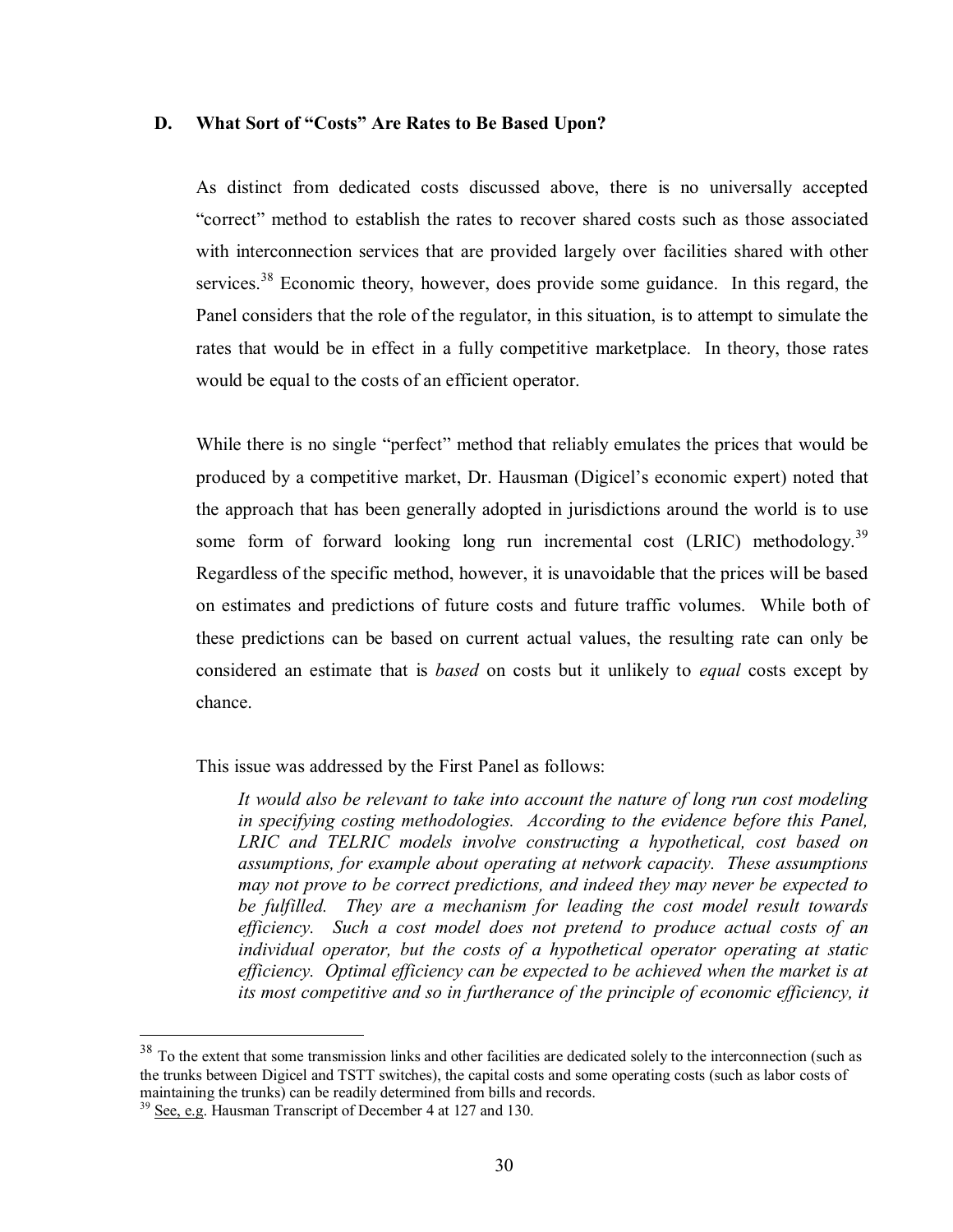*is reasonable to apply a cost model assuming the market has reached a steady and*   $complete$ *, competitive state.* 

TATT has also endorsed a forward looking incremental cost approach to setting rates in Trinidad and Tobago, proposing to base rates on a:

…. telecommunications sector top-down long run average incremental cost  $(LRAIC)$  model (with separate modules for fixed and mobile network...<sup>41</sup>

The appropriate cost basis for interconnection rates was also addressed at length by the First Panel<sup>42</sup> As noted previously, this Panel has reviewed the analysis performed by the First Panel as well as the submissions in this proceeding and generally agrees with the conclusions of the First Panel. As stated in the First Decision:

*To construe the Act and Concessions as referring only to each individual operator's own costs alone to determine that operator's charges would distract from the underlying principle to be applied in the methodologies the Authority may specify.*  In the panel's view this underlying principle is the promotion of economic *efficiency*. 43

*For these reasons, the panel finds that it would not be unreasonable, indeed it may often be eminently reasonable, for administrative purposes in a regulatory context to mandate a single, reciprocal charge for a given service for all operators which are providing the same service under similar conditions if that charge was reasonably believed to be based on costs of a typical, efficient operator.<sup>44</sup>*

Therefore, the Panel is of the view that, in general, interconnection rates should be based on the forward looking estimates of the costs of a typical, efficient operator. The Panel would also agree with the First Panel that the legislative framework does not require that interconnection rates be based solely on each operator's actual costs.

It should be noted however that this conclusion does not necessarily mean that interconnection rates flowing from this decision must be symmetrical. This issue will be discussed below.

<u>.</u>

<sup>&</sup>lt;sup>40</sup> First Decision at 26.

<sup>&</sup>lt;sup>41</sup> Notice of Modification – Consultative Document on the Proposed Costing Methodology for the Telecommunications Sector, August 8, 2007 at 3.

 $42$  See section 2.2 c of the First Decision.

<sup>&</sup>lt;sup>43</sup> First Decision at 24

 $44$  Id. at 26.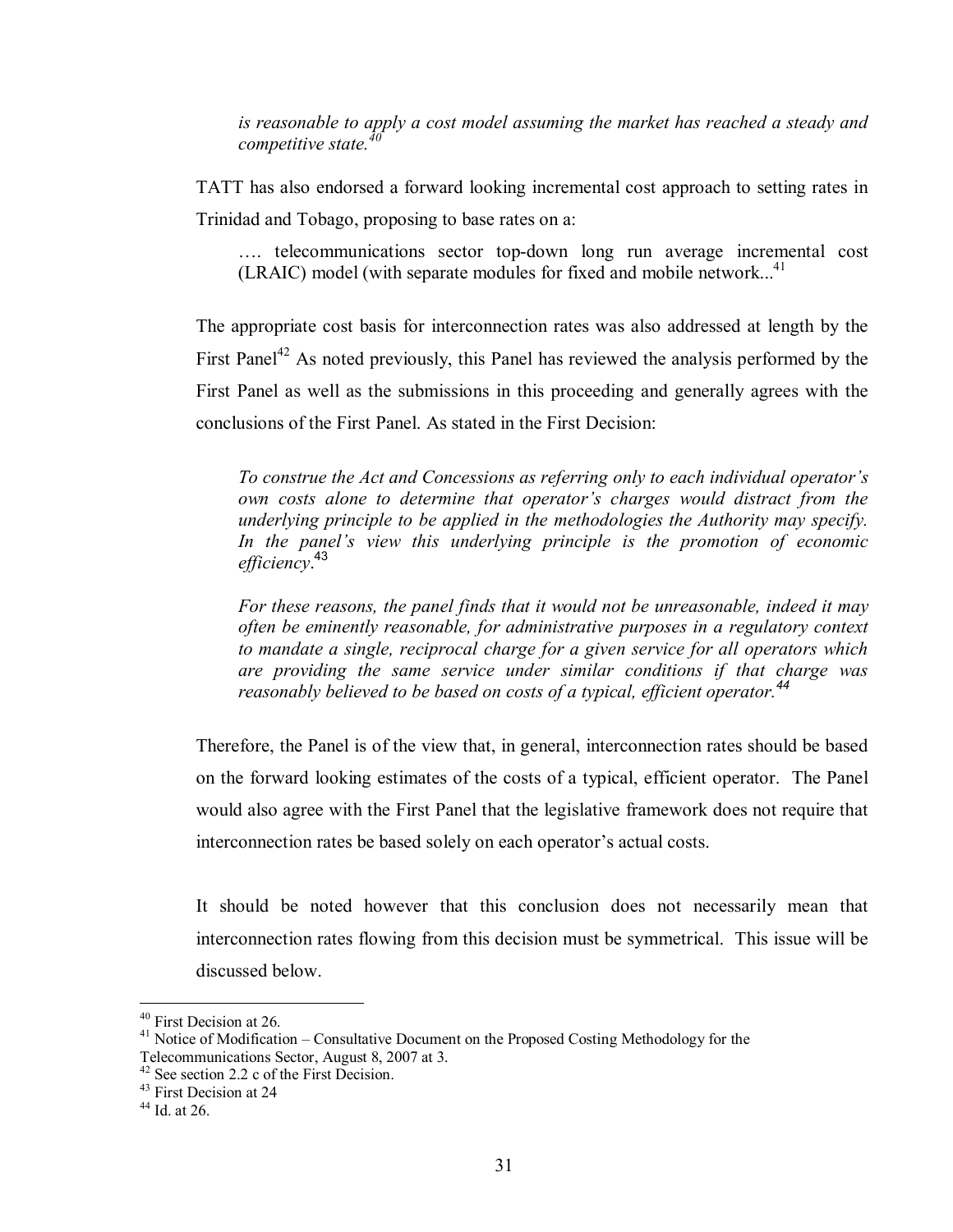# **E. Precision of "Cost-Based" Rates**

As noted in the preceding discussion, rates that are "based on costs" are unlikely to be rates that are *equal* to costs. Indeed, if rates are to be in effect for five years (as is the case in this proceeding) and the market is growing and changing, the rates would be equal to costs for an extremely short period of time, if at all. The Panel believes that the statutory phrase "based on costs" simply means that the rate-setting process undertaken by regulators should begin with reasonable estimates of the costs using the best available evidence. These estimates form the "base" upon which the rates will be determined. But upon this base, the regulator may make adjustments to accommodate other statutory directives and regulatory policies. The net result is that the regulator is not required to establish rates with perfect precision, and in fact, could not do so. Rather, the Panel believes that the resulting rates simply have to be a reasonable approximation<sup>45</sup> of the costs to satisfy sec.  $25(2)(m)$  of the Act. To the extent that the regulator establishes a range of rates which are "based on costs" derived from the available evidence, a prescribed rate which falls anywhere within the range would logically satisfy the statute.

#### **F. Termination Rate Symmetry or Asymmetry?**

1

The issue of whether termination rates should be based on the individual costs of each operator or on the basis of a hypothetical efficient provider operating at a steady state (resulting in one "symmetric" or "reciprocal" rate) is at the heart of this dispute. Digicel argues for rates based on each operator's cost estimates. Since each operator costs are likely to be at least somewhat different, the likely result of Digicel's proposal is that the rates would be "asymmetric." By contrast, TSTT's proposal that rates should be based on the costs of a hypothetical efficient operator would result in "symmetric" (or reciprocal) rates.

<sup>&</sup>lt;sup>45</sup> See for example, sec.  $252(d)(2)(ii)$  of the United States' Communications Act [47 U.S.C. 252(d)(2)(ii)] which states that reciprocal rates for the termination of traffic shall not be just and reasonable unless:

<sup>&</sup>quot;such terms and conditions determine such costs on the basis of a reasonable approximation of the additional costs of terminating such calls."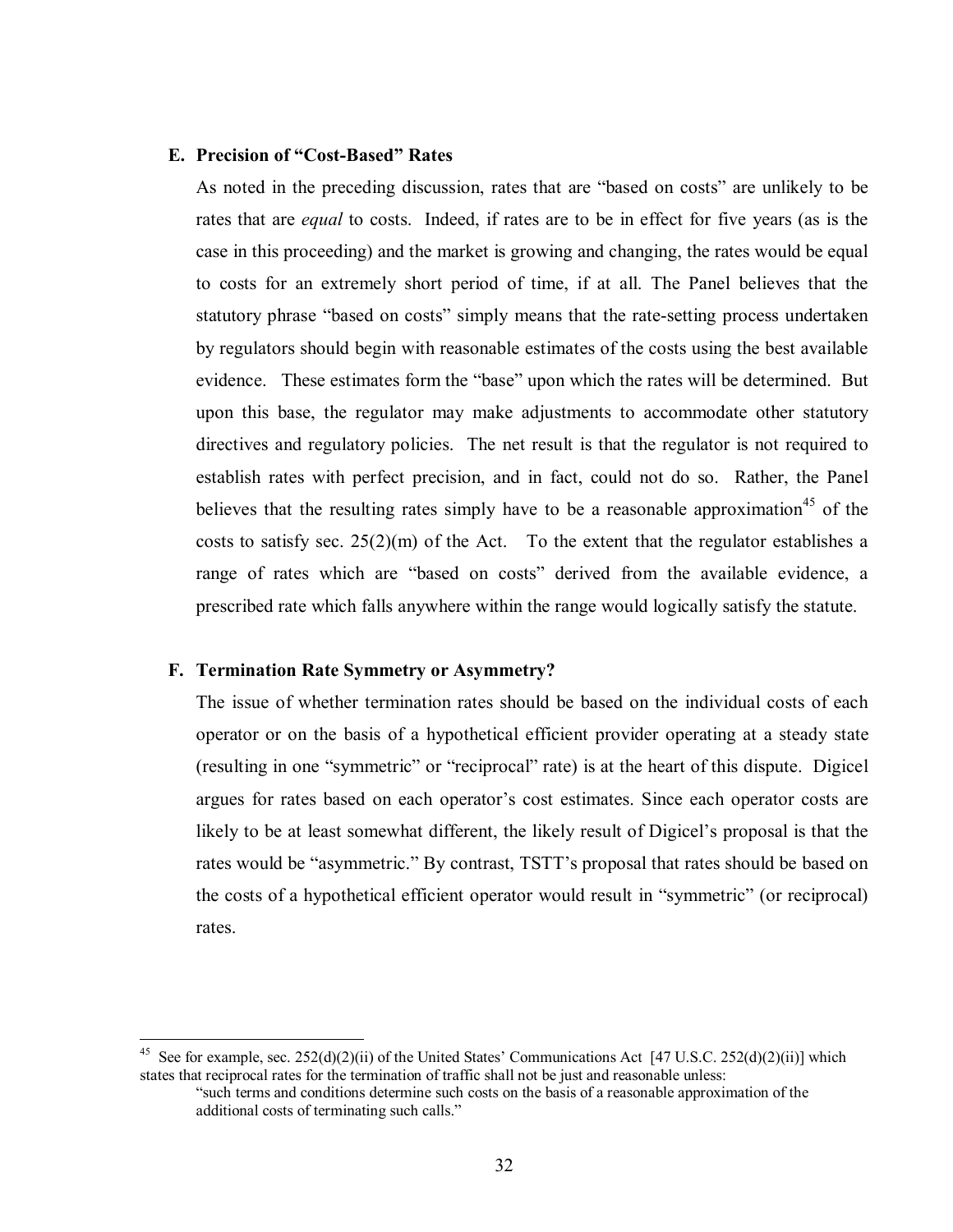A principal issue of the First Dispute was whether or not TSTT could insist in its negotiations with Digicel that an Interconnection Agreement must have symmetrical rates. Consequently, the First Panel devoted considerable effort to examining the legal basis and the policy pros and cons for symmetrical termination rates. The First Panel concluded that there are significant benefits to symmetrical (or "reciprocal") rates. For example, it stated:

*The Panel also considers that there are various benefits, not insignificant, that may be anticipated from reciprocal [i.e. symmetrical] charging. It puts the operators in a position of parity regarding the revenues they can earn from traffic their subscribers generate on their networks as recipients of calls. Reciprocal charging can simplify the process of regulation since modeling the interconnection costs of every individual concessionaire in Trinidad and Tobago can be expected to consume extensive regulatory resources in the years to come. Reciprocal charging also reduces the number of charges being negotiated between operators.<sup>46</sup>*

This Panel concurs with the First Panel that there are significant benefits from reciprocal termination rate and therefore agrees with the First Panel that reciprocal rates should be the default arrangement unless a party opposing symmetry—Digicel in this case—is able to satisfy one of the three exceptions outlined by the First Panel. The First Panel described the exceptions in the following fashion:

*… the panel…finds that the Act and Concessions, properly construed, would permit and even promote reciprocal charging in interconnection agreements except in the following three circumstances:* 

*First, an operator should not be permitted to mandate reciprocal charging if the charges are not based on the costs of an efficient operator in a steady state of the market in the first place. If they are too high, they may perpetuate inefficiency; if they are too low, they may have anti-competitive effects…* 

*Secondly,… it would not be appropriate for an interconnection agreement to require them to be applied reciprocally if the other operator is not providing the same service under similar conditions such that even in a state of static efficiency it cannot reasonably be expected to match the efficient costs of the first….* 

*Thirdly, an interconnection agreement should not mandate reciprocal charging if it would frustrate the objects of the Act as they relate to the development of* 

1

<sup>&</sup>lt;sup>46</sup> First Decision at 27.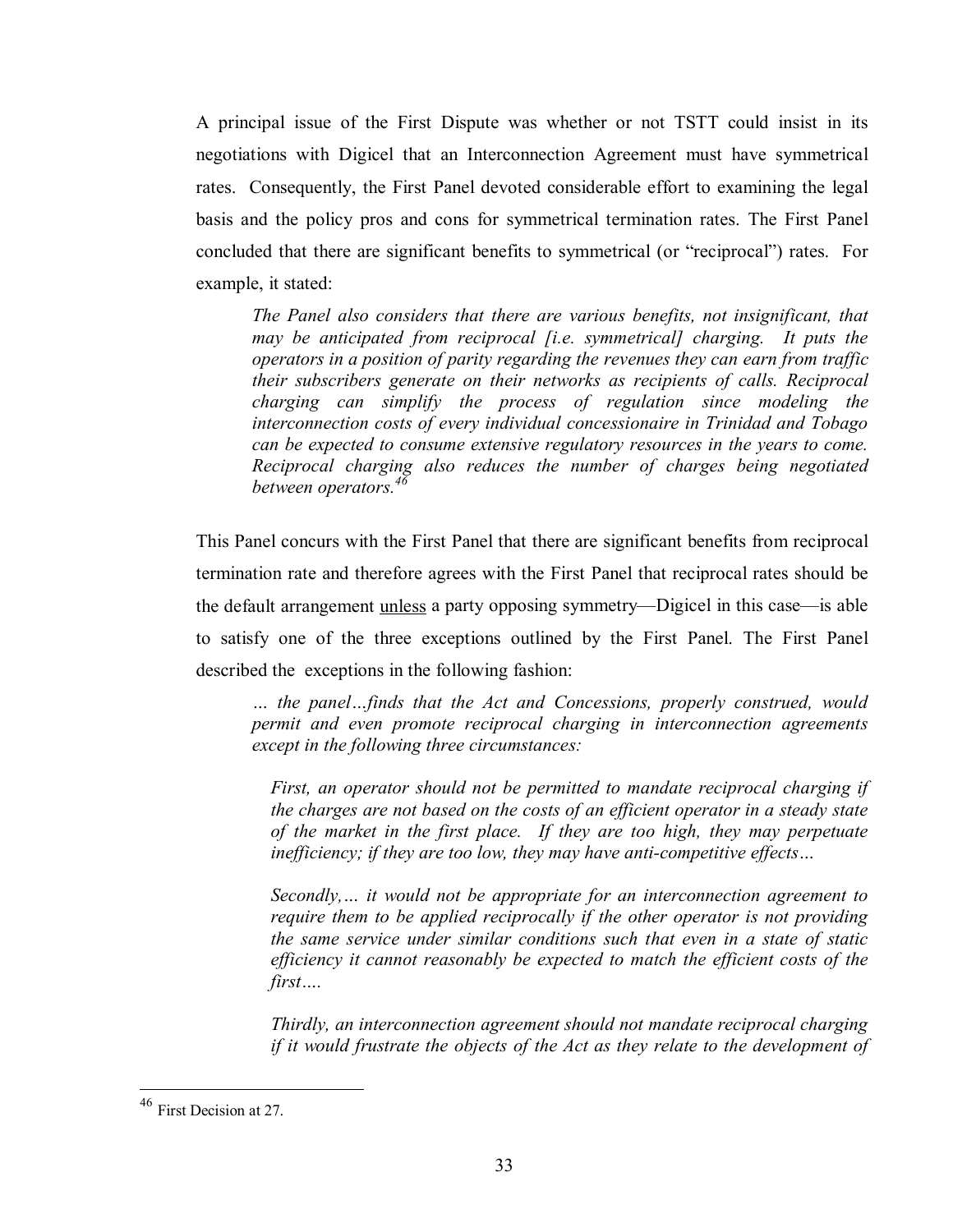*fair competition and encouragement of investment…47* 

The Telecommunication Authority of Trinidad and Tobago has, thus far, endorsed the First Panel's general approach by proposing

… to set interconnection rates based on the concessionaire having the same interconnection costs as those of an efficient operator in the relevant market, unless the concessionaire provides evidence acceptable to the Authority that different rates are appropriate.<sup>48</sup>

The Panel agrees with the Authority's proposal and believes that satisfaction of any one the First Panel's three exceptions would constitute the evidence required to justify basing rates on something other than an efficient operator's costs. This Panel will adopt the First Panel's methodology and therefore consider whether Digicel, the party proposing an approach that would likely lead to asymmetric rates, has satisfied at least one of the three exceptions to symmetrical rates outlined by the First Panel.

# • **Exception 1: Rates Are Not Based on the Costs of an Efficient Operator in Trinidad and Tobago**

For this exception to be satisfied, the Panel would have to find that it couldn't determine the costs of an efficient provider operating at a steady state in Trinidad and Tobago. This Panel has at least three means for trying to determine such costs:

- 1) Evidence from the parties' cost models
- 2) Evidence from international benchmarks
- 3) Evidence of a reasonable range of efficient costs

This Panel has determined that it can determine a reasonable estimate of the costs of an efficient provider operating at a steady state in Trinidad and Tobago (see, this Panel's decision with respect to Issues 1(a) and (b), below.) Therefore, this exception to rate symmetry cannot be satisfied.

• **Exception 2: Are the Operators Providing the Same Service Under Similar Conditions?** 

<sup>&</sup>lt;sup>47</sup> First Decision at 29-30.<br><sup>48</sup> Proposed Price Regulation Framework for Telecommunications Services in Trinidad & Tobago, TATT 2/3/13, December 6, 2006 at 18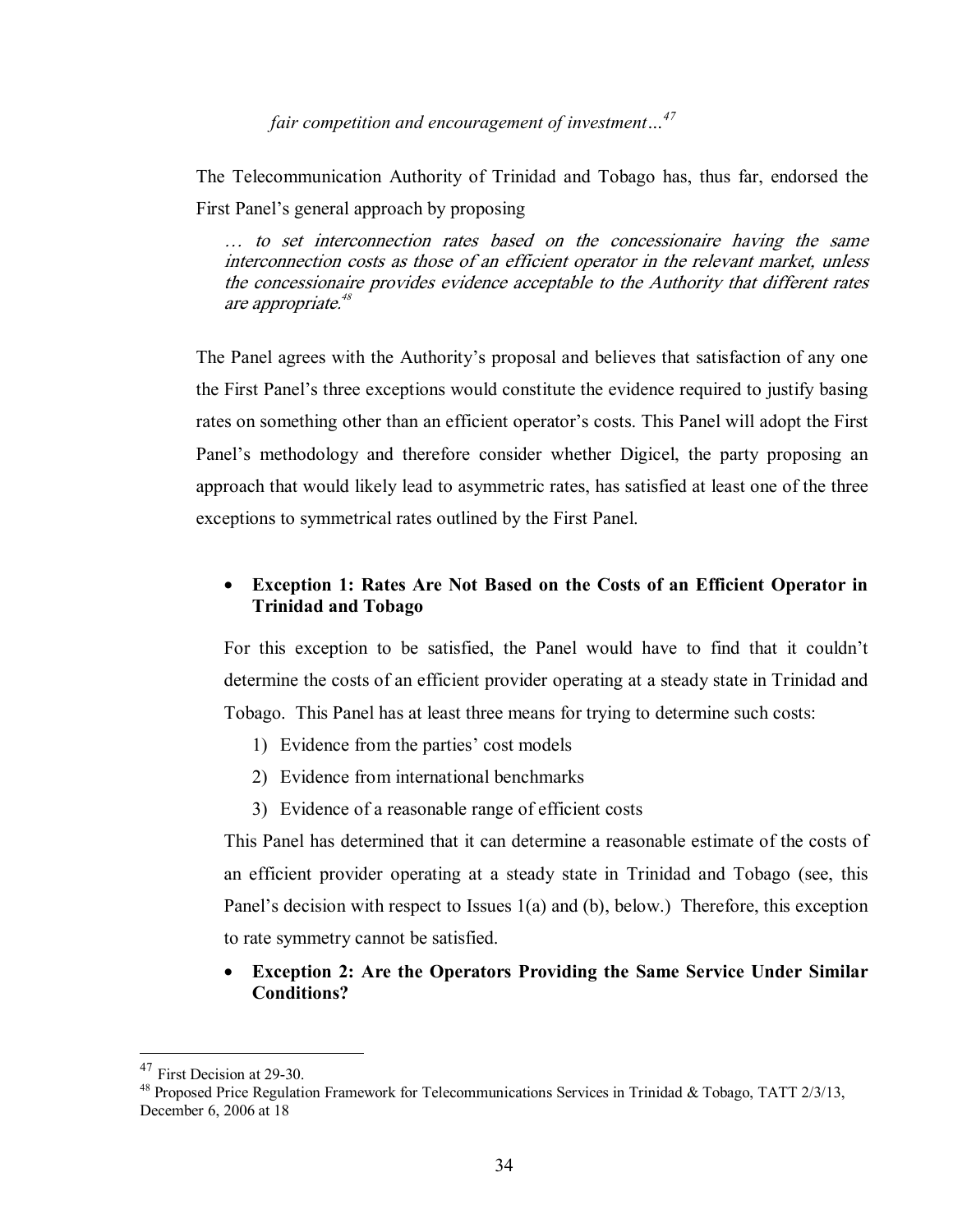With respect to this exception, the First Panel observed:

*The question addressed here is whether the operators are providing a service*  which is so different, or under such different conditions that even operating at *static efficiency their costs cannot be expected to be the same.<sup>49</sup>* 

*…TSTT's cost model is forward looking in assuming TSTT's migration to GSM only is completed. Thus even if using different technologies for the same licensed service were a legitimate difference to consider (e.g., if the licensed frequencies imposed different technologies upon the parties), the same technology is used to determine costs. <sup>50</sup>*

*On the evidence before the panel, the panel concludes that the parties' operating conditions are similar enough that reciprocal charging should not be prevented.<sup>51</sup>* 

No evidence was submitted in this proceeding that causes this Panel to draw a conclusion different from the First Panel's. Therefore, this exception to rate symmetry has not been satisfied.

## • **Exception 3: Would Reciprocal Charging Frustrate the Purposes of the Act?**

The First Panel considered it's determination with respect to this exception to be "a

close case," saying:

*Considering the Act's overall purposes,… there may be circumstances in which the expeditious development of competition in a given market is an overarching goal meriting a departure from the use of a single reciprocal charge based on the costs of an efficient steady state operator.* 

*It may be appropriate in such cases to employ non-reciprocal charges for different operators, with the new entrant's charge being based on the costs of an operator operating as efficiently as it can given its phase of network development and operation. A limited asymmetry for a temporary period may not be inappropriate in some cases.*

*While the panel found it to be a close case, the panel does not on balance believe that the situation requires or justifies the development and use of separate "efficient" costs based on the stage of network buildout and customer acquisition. In the circumstances of this case, the panel does not consider that the purposes of the Act would be frustrated if reciprocal charging is mandated in the Interconnection Agreement.<sup>52</sup>*

1

<sup>&</sup>lt;sup>49</sup> First Decision at 53-54.

<sup>50</sup> Id. at 54.

 $51$  Id. at 57.

<sup>52</sup> First Decision at 73-74.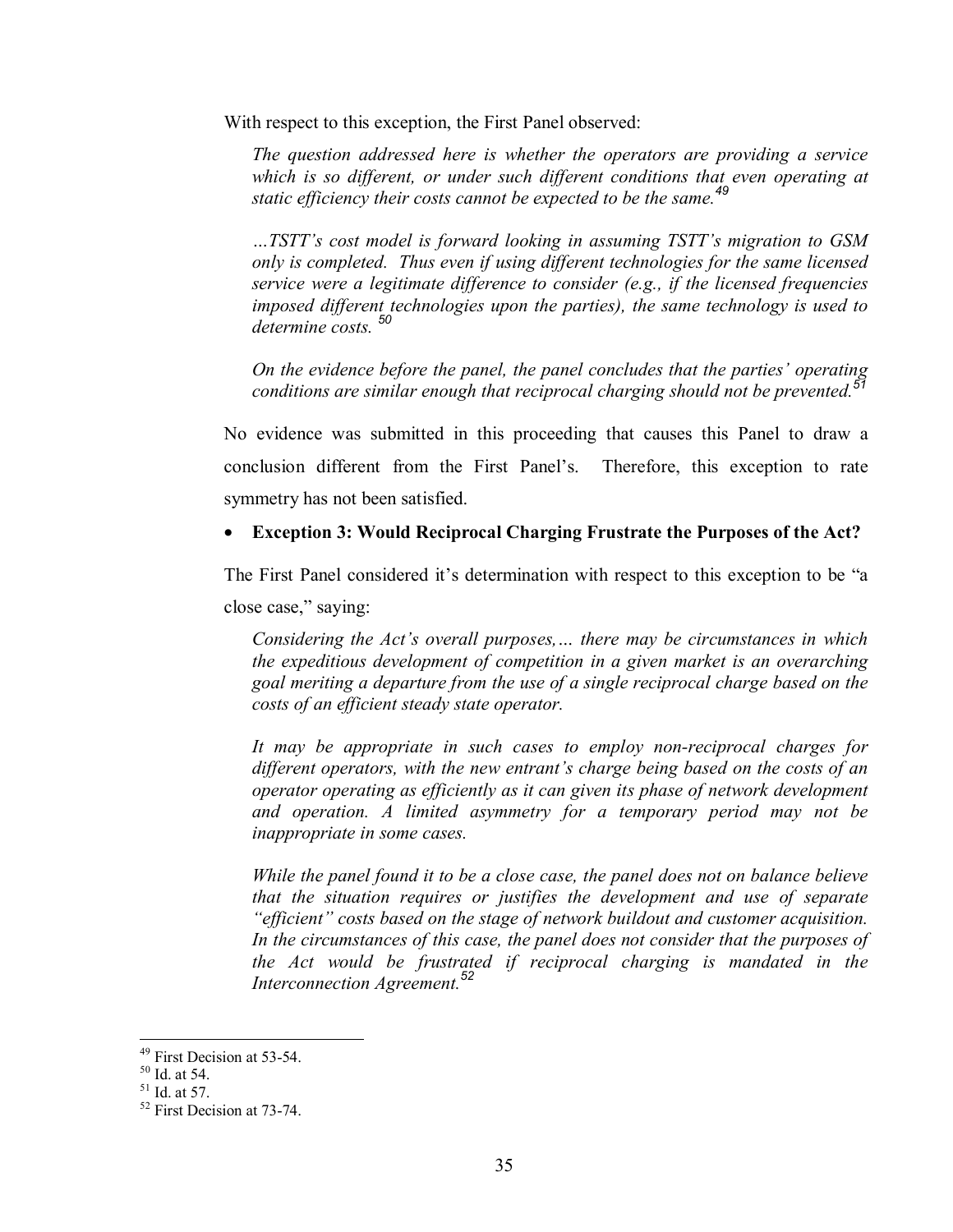As discussed above<sup>53</sup>, this Panel noted several areas where a new entrant would have advantages over the incumbent carrier as well as various disadvantages including the inefficiencies resulting from the low level of network usage in the early period of entry. A new entrant will always have a relatively low level of usage of its network when it begins operation and accordingly it cannot achieve the same economies of scale as an incumbent carrier during its start-up phase. As noted above, the Panel concluded that Digicel is no longer in the start-up phase of development. However, even if Digicel were still in the start-up phase, it is not a compelling reason for asymmetric rates. Any new entrant has to accept the fact that in the early period of entry, it will face certain costs and inefficiencies that would not be experienced by parties already in the market. These are factors that any sophisticated and experienced company like Digicel would take into account when entering the market.

On the other hand there are clear and significant problems that would result from asymmetric rates. First, the regulator would have to monitor the situation closely, to ensure that as the entrant became more efficient, the rate asymmetry would be reduced. Also, and most importantly, the asymmetric rates, especially at the high level proposed by Digicel, would provide significant incentive for market-distorting behavior, contrary to the Act's goal of encouraging efficient telecommunications in Trinidad and Tobago. For example, highly asymmetric rates of the degree proposed by Digicel (97 cents versus 39 cents, substantially more than double) may incent inefficient entry by inexperienced or naïve companies who might expect such beneficial asymmetry to be long lived. Entry by numerous start-ups might provide the illusion of competition for a period of time but, in the long run, artificially encouraging more entrants that the market can reasonably bear will result in the collapse of most new entrants, weak survivors and reluctance by investors to put new

<sup>53</sup> See, Section III. B "Market Situation," *supra.*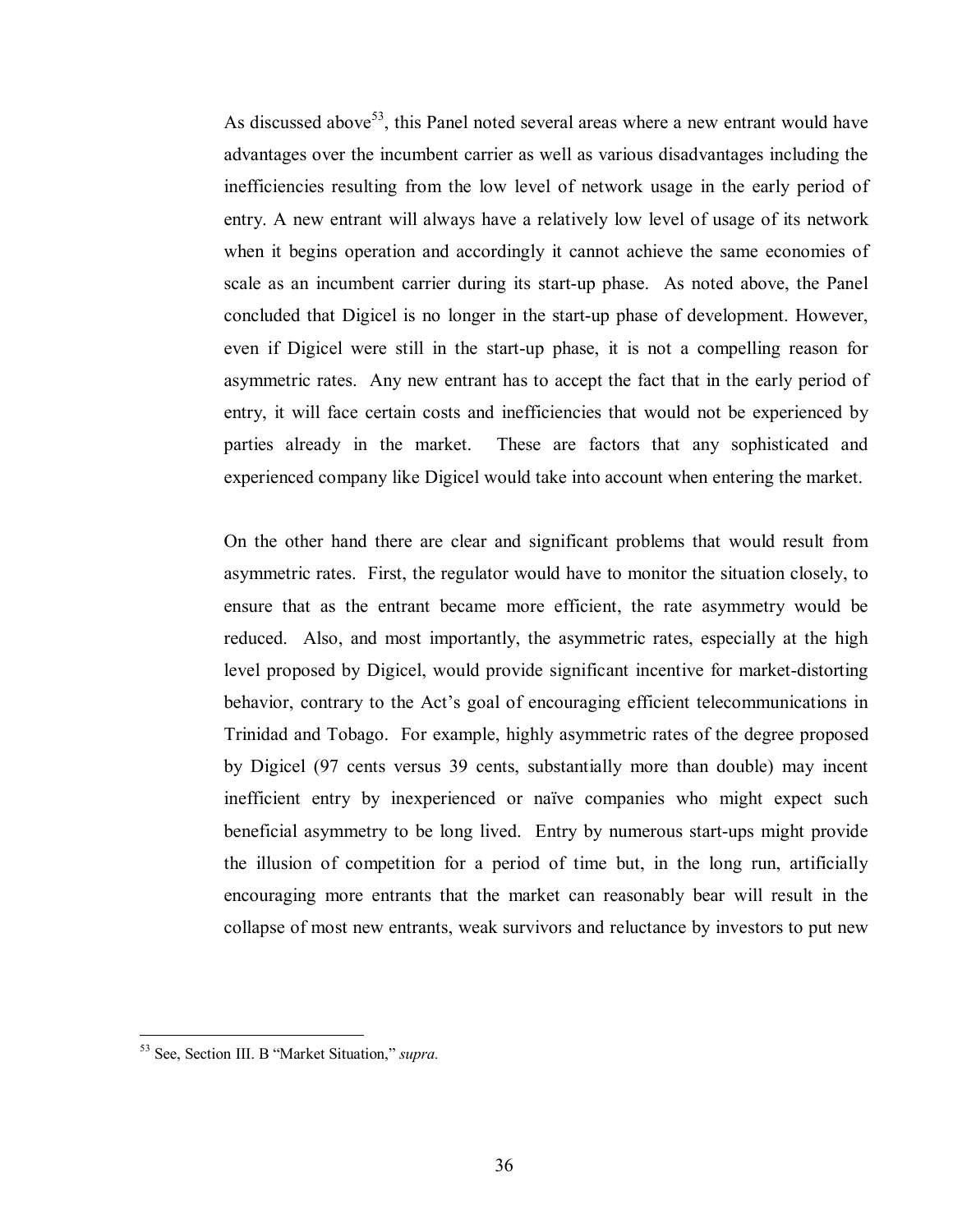capital into the Trinidad and Tobago market. 54 None of those results will have longterm benefits for the public of Trinidad and Tobago.<sup>55</sup>

In this proceeding, Dr Hausman, Digicel's expert economics witness, submitted that termination rates should be based on efficient long run incremental costs and that if these costs are different for each operator then the rates should be different. By the same token, Dr. Hausman was clear that if the efficient long run costs are relatively similar, termination rates should be the same. He testified that:

My approach in this proceeding is that interconnection rates should be based on the actual forward-looking costs to provide a service. So since TSTT and Digicel are different sizes...I conclude that the rate should be different."<sup>56</sup>

All I am saying is which I think is indisputable is that Digicel is significantly smaller than TSTT at the current time so its costs would be higher. ... all I am saying is it is a matter of economics that if you are smaller, that holding other things equal, you will have higher costs even though you are an efficient operator.57

If the principle is set correctly and in the future the companies still become approximately equal in size, then my economic principles will say the rate should be set equally.<sup>58</sup>

Dr. Hausman further explained that the relevant size metric in this situation is traffic volumes.<sup>59</sup>

In arriving at the above noted conclusions, Dr. Hausman did not have access to current volume data for Digicel and TSTT when he testified. $60$  The Panel has the advantage of receiving, on a confidential basis, relatively recent volume data for both

<sup>&</sup>lt;sup>54</sup> At least this is the expensive lesson learned in the United States (and perhaps other countries) from regulatory policies (such as the UNE-P unbundling in the USA) that artificially stimulated entry into the American local exchange market after the passage in the US of the Telecommunications Act of 1996.

<sup>&</sup>lt;sup>55</sup> Constant competitive price, quality and innovation competition between healthy competitors have substantial public benefits. But competition between incumbents and weak new entrants can create the illusion of enough competition to justify substantial deregulation of the incumbent and then cause the collapse of the new entrants, leaving the public exposed to an unregulated or lightly regulated monopoly or to a tame duopoly.

 $56$ Transcript Day 2, at 125-126

 $57$ Id. at 129.

 $58$ Id. at 130.

 $59$ Id. at 131-133.

<sup>60</sup> Transcript, Tuesday December 4, 2007 at 150.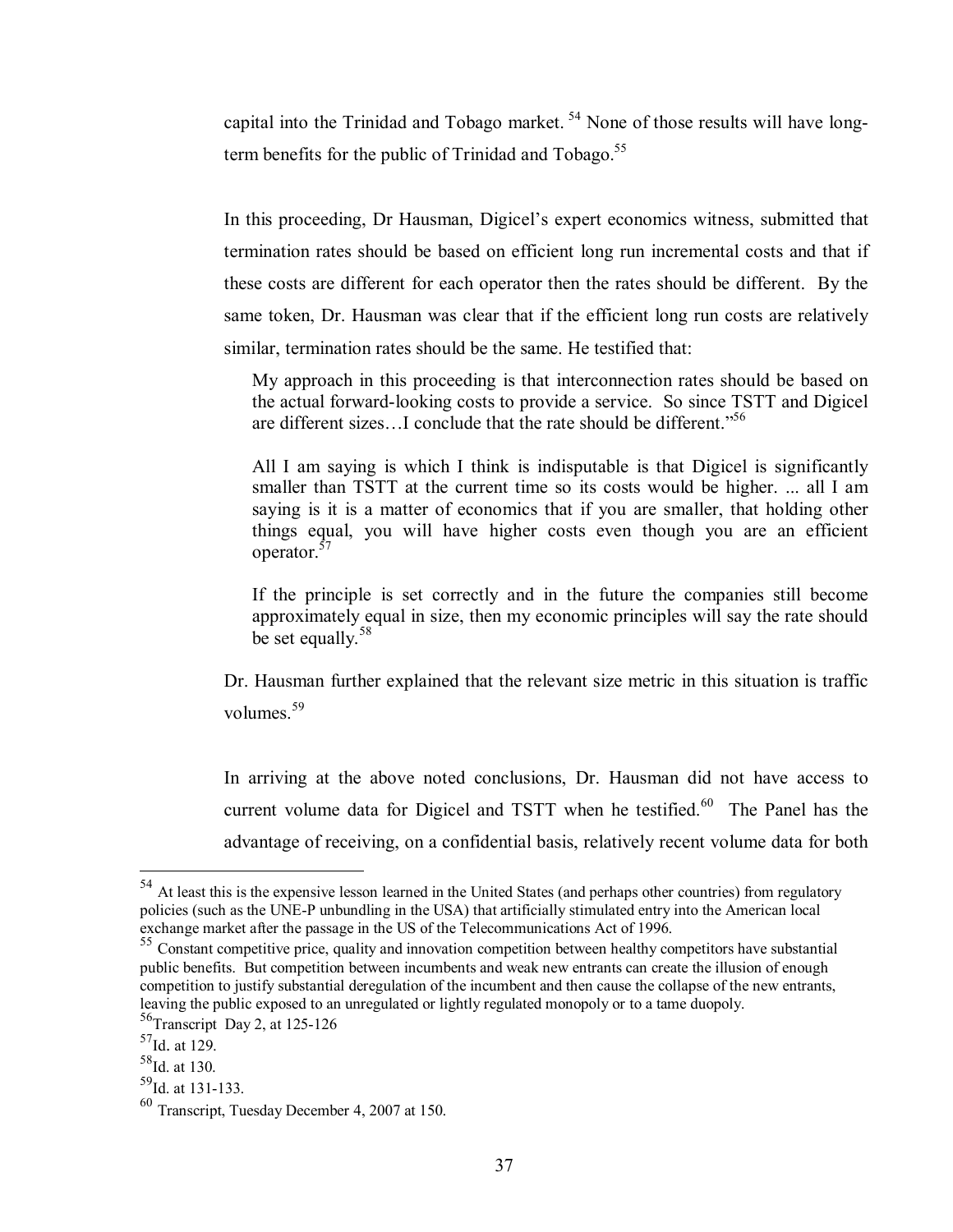parties. Without revealing the confidential information, the Panel can state that the numbers are now significantly closer than Dr. Hausman expected. While there is no doubt that Digicel was significantly smaller than TSTT in the early stages of competitive entry, Digicel's traffic volumes have increased significantly over a short period of time. While the two companies are not yet equal in size, the Panel is of the view that both companies are of sufficient size that they can be expected to achieve comparable network efficiencies. Accordingly, even if the Panel were to agree with Digicel and its witness Dr. Hausman that there is a case for asymmetric rates based on the relative sizes of the two companies, such a rate differential would not, in the Panel's view, be now justified based on the current situation regarding the two companies. Rather, the Panel believes that it is fair to say that the companies are, to use Dr. Hausman's standard, "approximately equal in size" so that, as Dr. Hausman advises, "the rate should be set equally."

As noted above, the First Panel found this third exception to symmetrical rates to be a "close call". If this exception was a "close call" in August 2006, only six months after competition started and with very little firm data about Digicel's ability to capture market share, it is much less of a close call for this Panel. With evidence from nearly two years of competition between Digicel and TSTT, it is quite clear that Digicel has been able to survive, compete effectively and capture a substantial portion of the mobile business in Trinidad and Tobago.

Therefore, in the Panel's view, the third exception to symmetrical rates has not been satisfied in this proceeding.

Since none of the three exceptions to the default arrangement of symmetrical (or reciprocal) rates have been satisfied, this Panel has concluded in this case that mobile termination rates in Trinidad and Tobago should symmetrical (reciprocal).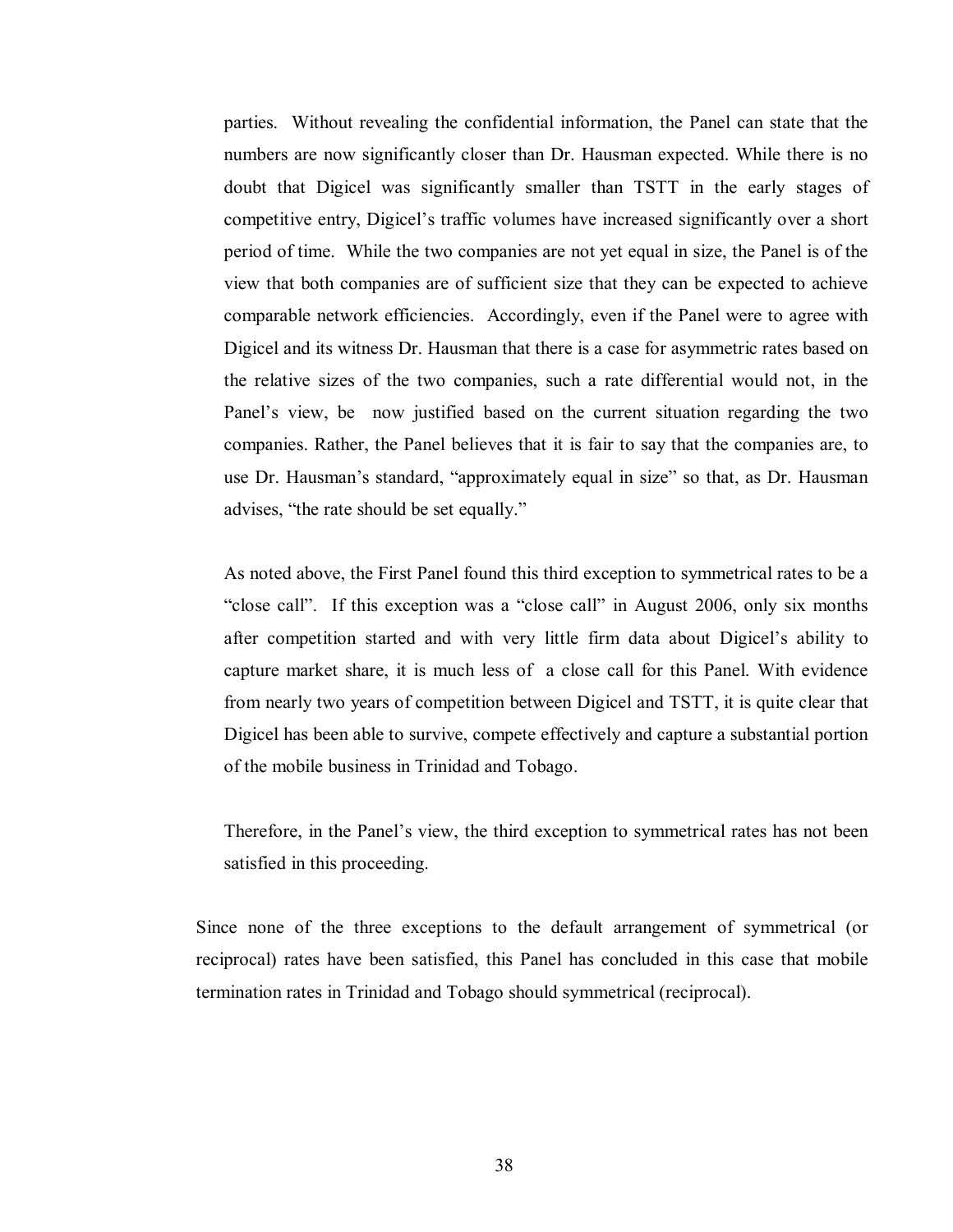#### **G. Mechanics of Establishing Cost-Based Rates: Cost Models and Benchmarks**

The Authority has determined that cost-based rates should be established primarily from cost models and secondarily by reference to benchmarks taken from other jurisdiction where the rates are cost-based.<sup>61</sup> Therefore, this Panel is obligated to first consider whether it can rely on the cost models proposed by the parties.

#### **1. Cost Models**

In this proceeding, both Digicel and TSTT have supported their positions with results from their respective cost models. These same models were the subject of much debate in the First Dispute. The First Panel engaged an independent consultant (TERA) to assess the cost models put forward by the parties. In its report, TERA provided its views as to the strength and weaknesses of the cost models and made some recommendations for improvements. This Panel has received submissions that TERA's suggested revisions have been carried out.<sup>62</sup> With these revisions, the Panel considers that the analysis performed by TERA and the conclusions arrived at apply equally in this proceeding.

The general conclusion of TERA was that the Digicel and TSTT models were not directly comparable and nor did either of them conform to the best practices cost models normally adopted by regulators.<sup>63</sup> It is also noted in this regard that TATT has yet to specify a cost methodology standard that would apply in Trinidad and Tobago.

1

 $61$  See Regulation 15, which states:

<sup>&</sup>quot;(1) A concessionaire shall set interconnection rates based on costs determined in accordance with such costing methodologies, models, or formulae as the Authority may, from time to time, establish.

 <sup>(2)</sup> Where the relevant data for the establishment of the costing methodologies, models or formulae are unavailable within a reasonable time the concessionaire may set interconnection rates with reference to such costing benchmarks, as determined by the Authority, that compost with internationally accepted standards for such benchmarks."

<sup>&</sup>lt;sup>62</sup> See, Digicel Complaint, Nov. 28, 2006, section 6.2 and (for TSSTT) Witness Statement of Dr. Timothy J. Tardiff, Aug 24, 2007 at ¶7.

 $\frac{63}{63}$ Economic Assessment of Cost Models Used in the Context of the Interconnection Dispute between Digicel and TSTT, TERA Consultants, at ¶38. See, TSTT Bundle of Documents, Vol. 4 at 929-1005.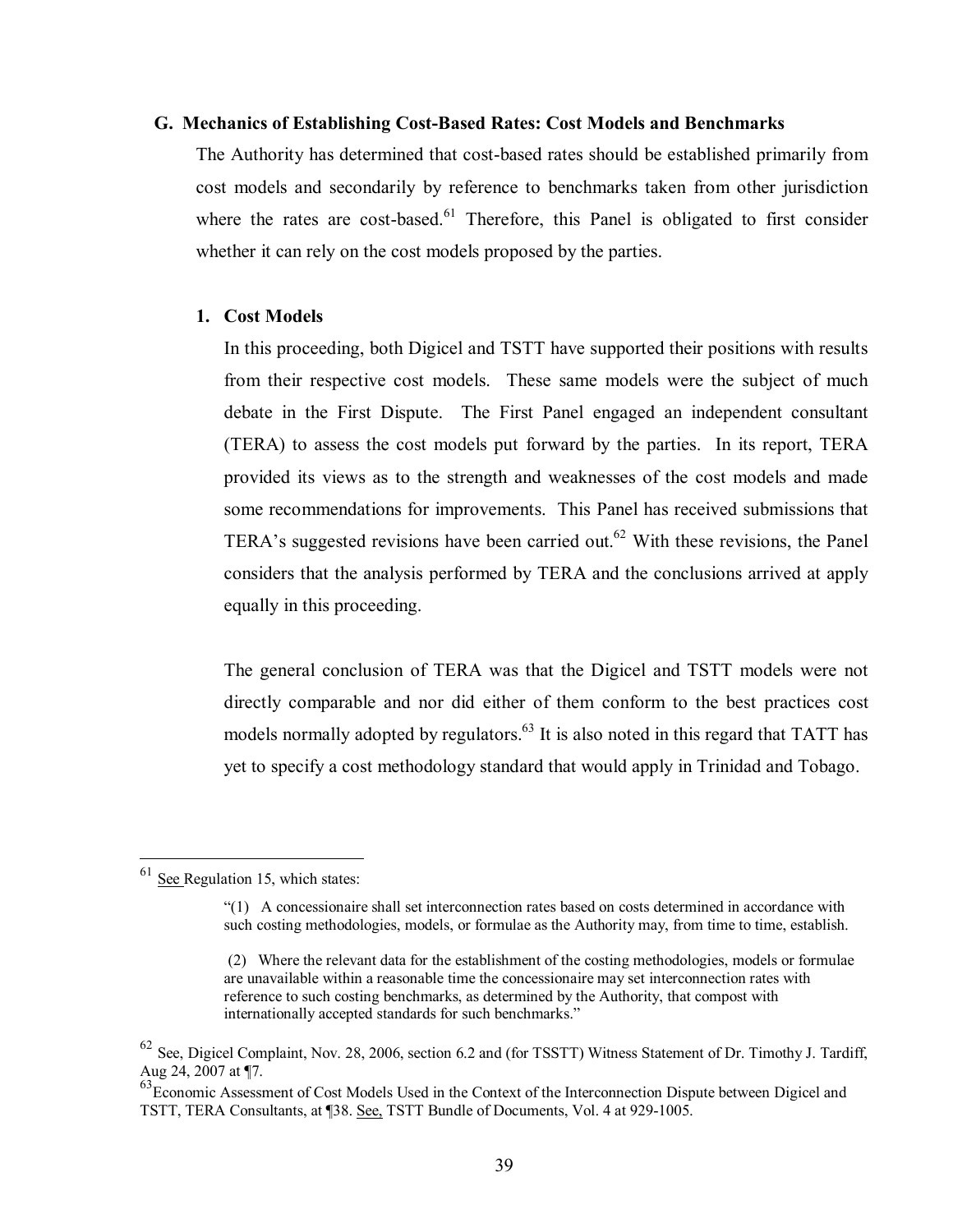The Panel considers that two of the specific areas addressed by TERA are of particular significance in this proceeding.

#### • **Common (shared) costs**

TERA was unable to assess the appropriateness of the treatment of common costs in either model.<sup>64</sup> It was noted, however, that Digicel's model would assign a higher proportion of common costs to the interconnection service than a model conforming to international best practices would do. $65$  As a result, Digicel's model will generate higher interconnection costs than a "best practices" model. With respect to TSTT's model, TERA determined that an assessment of TSTT's treatment of common costs would require an audit of TSTT's accounting systems. <sup>66</sup> As discussed previously, the Panel has specific concerns with respect to the allocation of costs between TSTT's fixed and mobile operations and absent the audit referred to by TERA, the Panel is not in a position assess the appropriateness of TSTT's allocation between these services.

## • **Volume sensitivities**

TERA observed that the unit termination costs produced by both models were highly sensitive to volumes of traffic.<sup>67</sup> The Panel understands that the models assume a fixed network and that the calculated termination rate will decline in direct proportion to increasing traffic volume until network capacity is reached. The Panel has concerns with this outcome since the results are totally dependent on the specific network that the parties have specified for the model and the traffic that they have forecast. Such a model approach will generate a wide range of unit interconnection costs depending on these two factors which are largely unverified and, to the extent they are forecasts, unverifiable. Also, the high sensitivity of the models to traffic volumes would suggest that neither model appropriately models an efficient operation that has realized the economies of scale available to operators of the scale of TSTT

 $^{65}$ Id. at ¶75.

 $\overline{a}$ 

 $^{66}$ Id. at ¶76.

 $^{64}$ Id. at ¶38, ¶75.

 $^{67}$ Id. at ¶80, ¶102.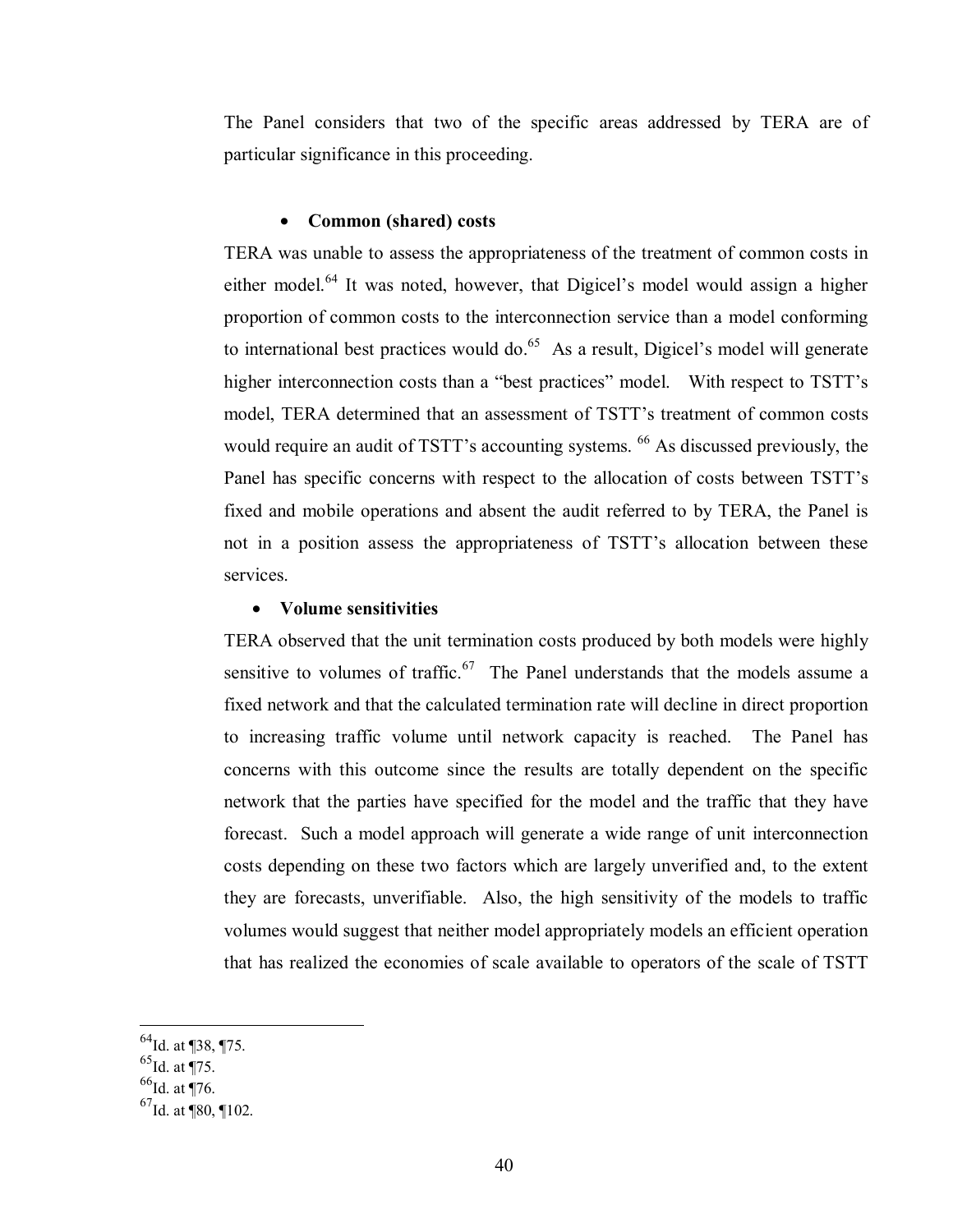and Digicel. As a result, neither model necessarily identifies the costs of a typically efficient operator.

In light of the above, the Panel has concerns with respect to the outputs of the two cost models. Accordingly, in arriving at its determination with respect to interconnection rates, the Panel will give consideration to the results of the two cost models but the weight given the results will be qualified.

#### **2. Benchmarks**

 $\overline{a}$ 

As noted in the Legislative and Regulatory Framework discussion above, the Panel may consider evidence of "cost-based" rates in other jurisdictions (that is, "benchmarks") when reliable cost model evidence is not available. Indeed, in the absence of reliable cost models, setting rates based solely on rates for similar services in different jurisdictions is explicitly permitted under Interconnection Regulation 15(2), which states:

Where the relevant data for the establishment of the costing methodologies, models or formulae are unavailable within a reasonable time the concessionaire may set interconnection rates with reference to such costing benchmarks, as determined by the Authority, that comport with internationally accepted standards for such benchmarks."

Most recently, the Authority added:

The Authority proposes to develop a telecommunications sector top-down long run average incremental cost (LRAIC) model (with separate modules for fixed and mobile networks) within 18 months of the adoption of this Methodology… In the absence of such models, a benchmarking approach will be used in the interim period… $\frac{68}{100}$ 

The First Panel had a similar view of the role of benchmarks when it found:

… that benchmarks are ordinarily to serve as a secondary source of information after cost model information. As described above, evidence regarding cost model data has been submitted to the Panel although not pursuant to any methodology specified by the Authority. Benchmark evidence may, then, be a valid and valuable source of guidance relating to interconnection charging, including with

 $68$  Notice of Modification – Consultative Document on the Proposed Costing Methodology for the

Telecommunications Sector, August 8, 2007, http://www.tatt.org.tt/ddocs/Cost\_Method\_modification\_80807.pdf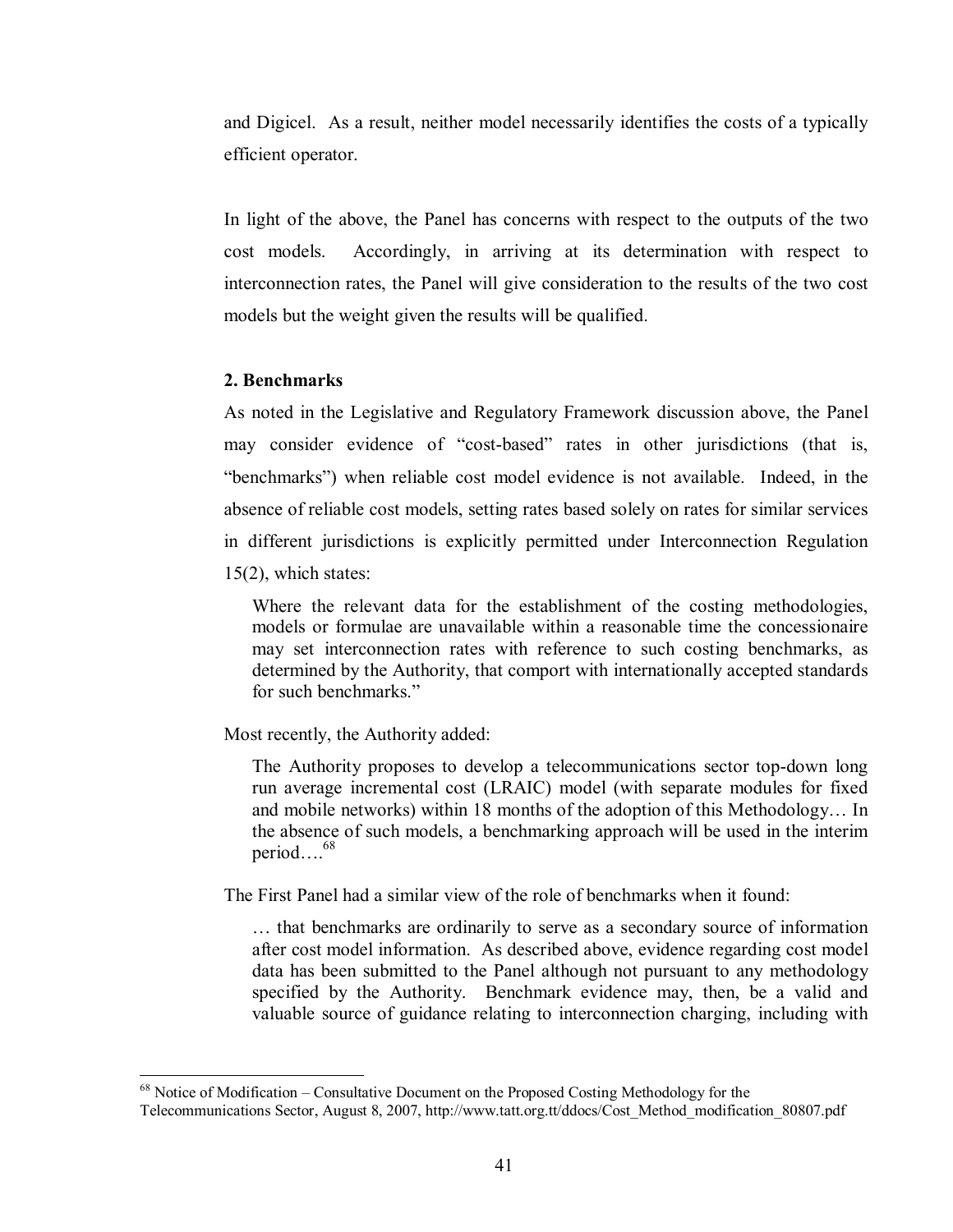respect to whether reciprocal charging is permissible*.* 69

Benchmarks can also be used as a "sanity check" to judge whether the results of a cost model are reasonable. As Digicel said with respect to its own cost model:

…Digicel recognizes and accepts that…its Cost Model (and more particularly its inputs) are not, and cannot be, as visible to the Panel as might be required for the Panel to have sufficient trust and confidence in the output from the Digicel Cost Model.

Accordingly, …Digicel (unlike TSTT in relation to Mobile termination services) has sought to assist the Panel by providing benchmarks (from Europe and the Caribbean) to corroborate the findings of its own Cost Model. These benchmarks provide the Panel with a very useful and important cross-check on the output of the Digicel Cost Model."<sup>70</sup>

David Rogerson, Digicel's expert witness, testified that "benchmarks are a very valid way of setting cost based mobile termination rates" noting that "benchmarks have been used more frequently than cost models in the determination of mobile termination rates."71 Of relevance to the current situation in Trinidad and Tobago, the witness also explained that "they [benchmarks] continue to be used in many newly liberalizing markets as the best way of setting initial interconnection rates pending the development of cost models by the regulator. $172$ 

According to Mr. Rogerson, the use of benchmarks would be particularly suitable in this arbitration because of the difficulty of using either party's cost model to establish cost-based mobile interconnection rates. He said:

"…given the vast number of assumptions that go into them, given the complexity of the models, given the incentives that parties have for pushing the credibility of those assumptions to their extreme levels, I think it is difficult to rely on such models in a case such as this."<sup>73</sup>

<sup>&</sup>lt;sup>69</sup> First Decision at 46.

<sup>&</sup>lt;sup>70</sup> Closing Written Submissions on Behalf of the Complainant, December 28, 2007 at  $\P$  [245-246.<br><sup>71</sup> Testimony of David Rogerson, Ovum Consulting, Transcript of December 5, at 151.

<sup>72</sup> Id.

 $^{73}$ Id. at 152.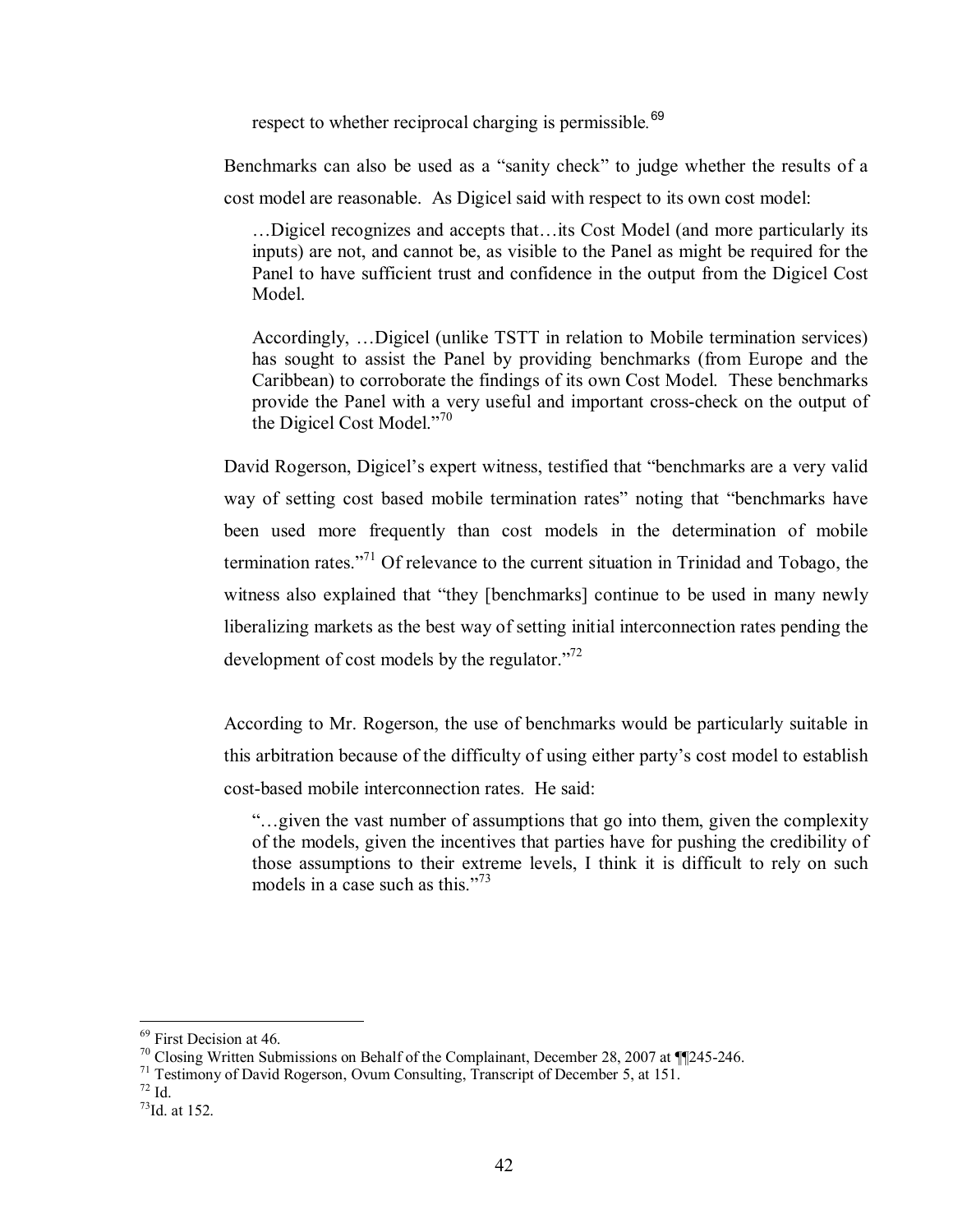But, he added, "Having said all that, I believe benchmarks are imperfect" because of the subjectivity in deciding which countries are similar enough to Trinidad and Tobago to include in the benchmark.<sup>74</sup>

Mr. Rogerson also testified that the benchmark evidence put forward by both sides is "quite compelling."<sup>75</sup> His central benchmark rate for mobile termination, based on the cost-based rates in eight European countries which he regarded as having relevant similarities to Trinidad and Tobago, is 13.6 US cents per minute, within a range of 10.9 to 15.3 US cents per minute.<sup>76</sup> If he accepts the various alternatives and adjustments proposed by TSTT's expert, Dr. Tardiff, Mr. Rogerson calculated that the benchmark rates would be 13.6, 10.9, 15.3, 12.4, 12.3 and 15.5 US cents per minute results which he characterized as being:

"… all roughly in the same order of magnitude….the basic outcome is fairly clear, that something, give or take a couple of cents around 13 cents per minute, is a good benchmark of cost based rates for an operator in Digicel's position."<sup>77</sup>

It is important to note that Mr. Rogerson's benchmarks apply to carriers in what he regarded as Digicel's position: a start-up or new entrant, not incumbents. Consequently Mr. Rogerson's benchmarks would not be appropriate as a proxy for the proverbial "efficient provider operating in a steady state" that would be used for symmetrical, reciprocal termination rates. And, because the Panel has previously determined that Digicel is no longer in the "start-up" phase (based on data presumably not available to Mr. Rogerson), his benchmark evidence may not be representative of a post start-up operator such as Digicel.

Because it argues for symmetrical rates based on the costs of an efficient provider operating in a steady state, TSTT disagrees vehemently that the benchmark evidence presented by Digicel can be used by this Panel to establish termination rates. TSTT notes that Digicel's benchmark evidence ignores the findings of the First Panel that: 1) European rates are not cost-based (because many rates are on a "glide path" to

- $\overline{a}$  $^{74}$ Id. at 151.
- $^{75}$ Id.
- $76$ Id.  $^{77}$ Id.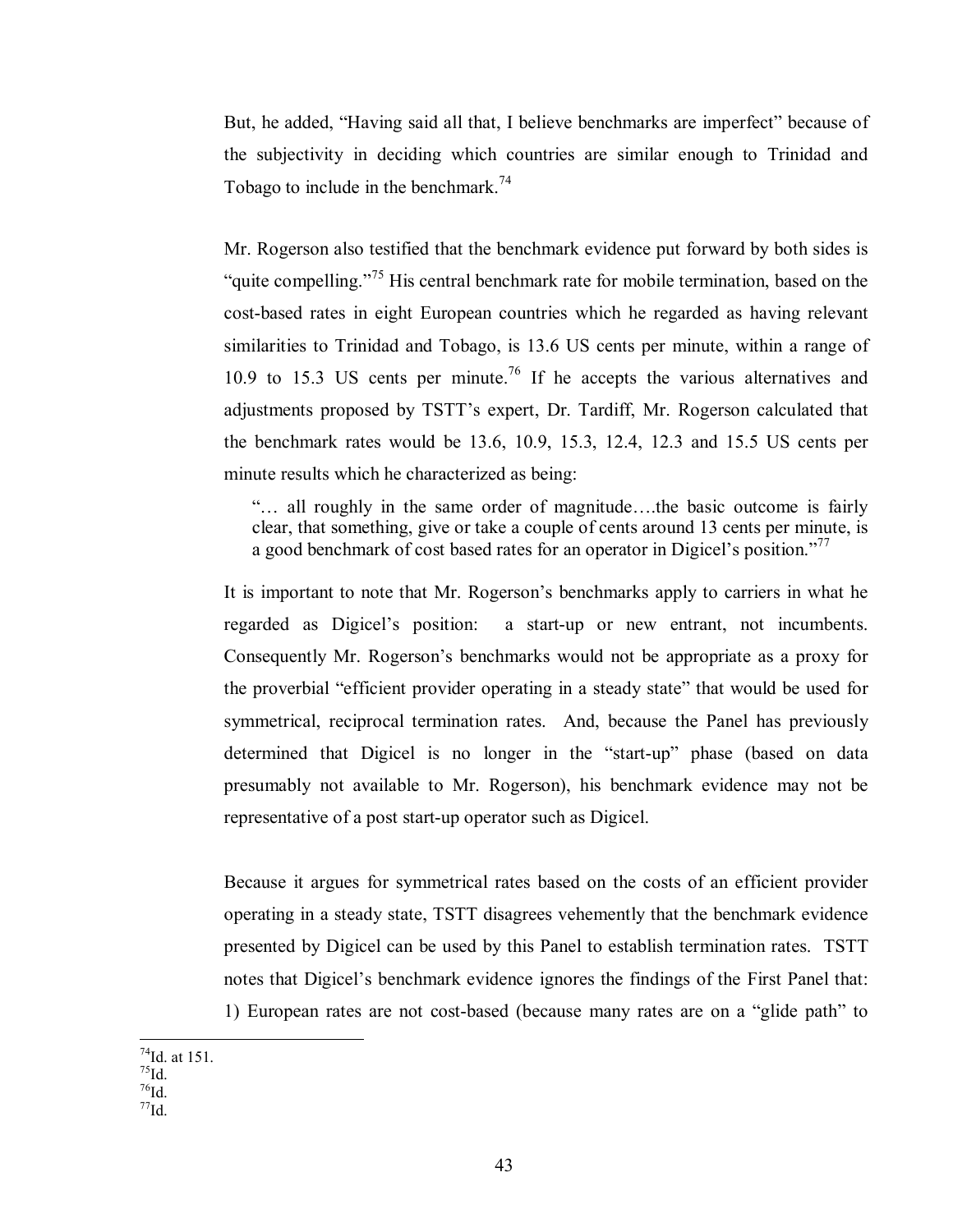cost-based rates, but have not reached the end of the glide path); 2) the Caribbean benchmarks are biased because they exclude Jamaica, which has the lowest rates in the region; and, 3) the New Zealand Commerce Commission's benchmark study was more useful than the European or Caribbean benchmarks.<sup>78</sup>

 TSTT also noted that the New Zealand study produced a mobile termination rate of about 53 TT cents or 8.5 US cents.<sup>79</sup> However, Digicel strongly attacked the credibility of the New Zealand benchmark study $80$  and noted that TSTT's witness was no longer endorsing it.

TSTT noted that Digicel's expert had concluded that Hungary was the European country included in its benchmark list, which is "closest" to Trinidad and Tobago in relevant characteristics but TSTT argued;

"…Hungary and Trinidad and Tobago are not even remotely comparable according to the metrics Mr. Rogerson agreed were significant…Indeed the country that could possible have been most comparable to Trinidad and Tobago – Cyprus – had the lowest rate of all of the benchmarked countries and was removed from the sensitivity analysis."<sup>81</sup>

To counter TSTT's challenge to the reasonableness of the European countries selected for its benchmarks, Digicel noted that cost-based mobile termination rates are fairly consistent, regardless of the geographic factors, population size of the country or socio-economic differences.<sup>82</sup>

The recent weakness of the US dollar versus the Euro (and perhaps other currencies) introduces some substantial complexities to determining what is the "correct" benchmark rate for Trinidad and Tobago when Euro-denominated termination rates are converted to TT dollars via the US dollar. Not surprisingly, the parties have very

1

<sup>&</sup>lt;sup>78</sup> Closing Submission on Behalf of the Respondent, December 28, 2007 at  $\frac{4}{7}$  57. Id. at  $\frac{4}{1}$  59 citing First Decision at 80.

<sup>80&</sup>lt;sub>Id. at</sub> ¶¶89-94

 $81$  Id. at  $\sqrt{60}$ , citing Transcript, Day 3 at 181.

 $82$  Id. at  $\sqrt{251}$ .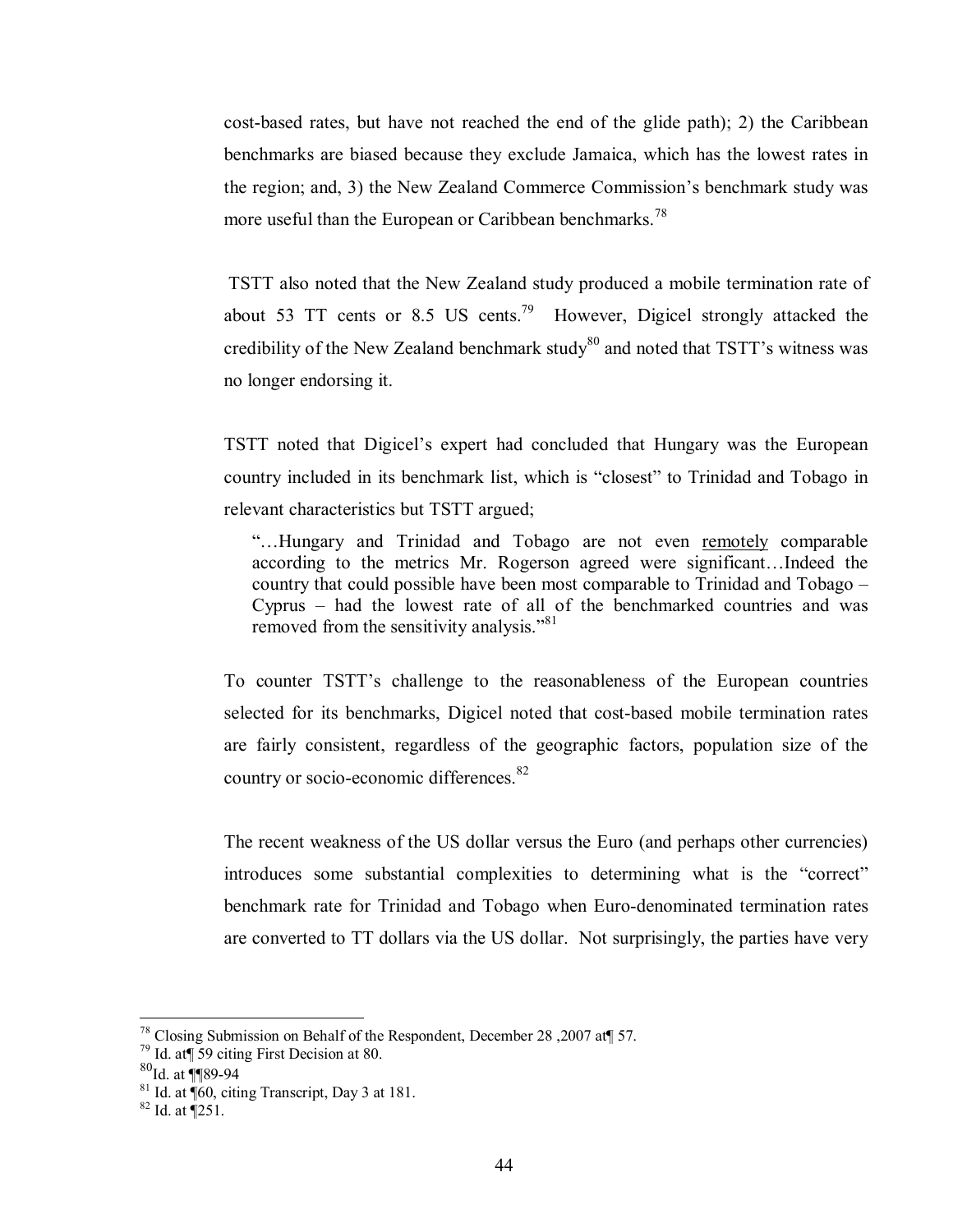different suggestions as to how the Panel should treat exchange rate fluctuations in benchmarks.

On one hand, TSTT suggests:

"… that current exchange rates are at very high levels and will not necessarily remain so. Therefore, using the current exchange rates is likely to result in a benchmark that overstates the cost of mobile termination. An average over a longer period is likely to be more reliable during periods of substantial fluctuation. For example, the average exchange rate over the previous five years of 1.25 US\$ per Euro would likely produce a more representative benchmark<sup>"83</sup>

On the other hand, Digicel takes a completely different view, noting:

"… the best available knowledge regarding future trends will already be incorporated in the current exchange rates, as these reflect not just the current market situation but also the market's best estimates of what is going to happen in the global economy...

The best forward-looking benchmark will therefore be based on current exchange rates..."84

The differences over the "correct" Euro-US dollar exchange rates illustrate the difficulty of using benchmarks to prescribe interconnection rates in this dispute.

## • **European Benchmarks**

In an attempt to make better sense and use of the controversial benchmark information presented to it, after the hearing the Panel asked each of the parties to provide a table that provides benchmarks rates for three categories of termination for the eight European countries selected by Mr. Rogerson as reasonable benchmarks for Trinidad and Tobago:

- 1. Average termination rate charged by non-incumbent mobile operators (i.e., comparable to Digicel)
- 2. Termination rate charged by the incumbent mobile operator (i.e., comparable to TSTT)
- 3. Fixed Line Termination Rate

1

 $83$  Response on Behalf of TSTT to the Panel Exhibit K, December 14, 2007 at 2. At note 3, TSTT cites a forecast that the Euro-USD will from 1.47 to 1.27 by May 2008. TSTT's responses in Panel Exhibit K used Euro = US\$ rates of 1.367 (the rate used in Dr. Tardiff's report) as well as 1.25 to illustrate how different exchange rates affect the resulting benchmark

 $84$ Id. at 2. Digicel used an exchange rate of one Euro = US \$ 1.4679 in its response to Panel Exhibit K.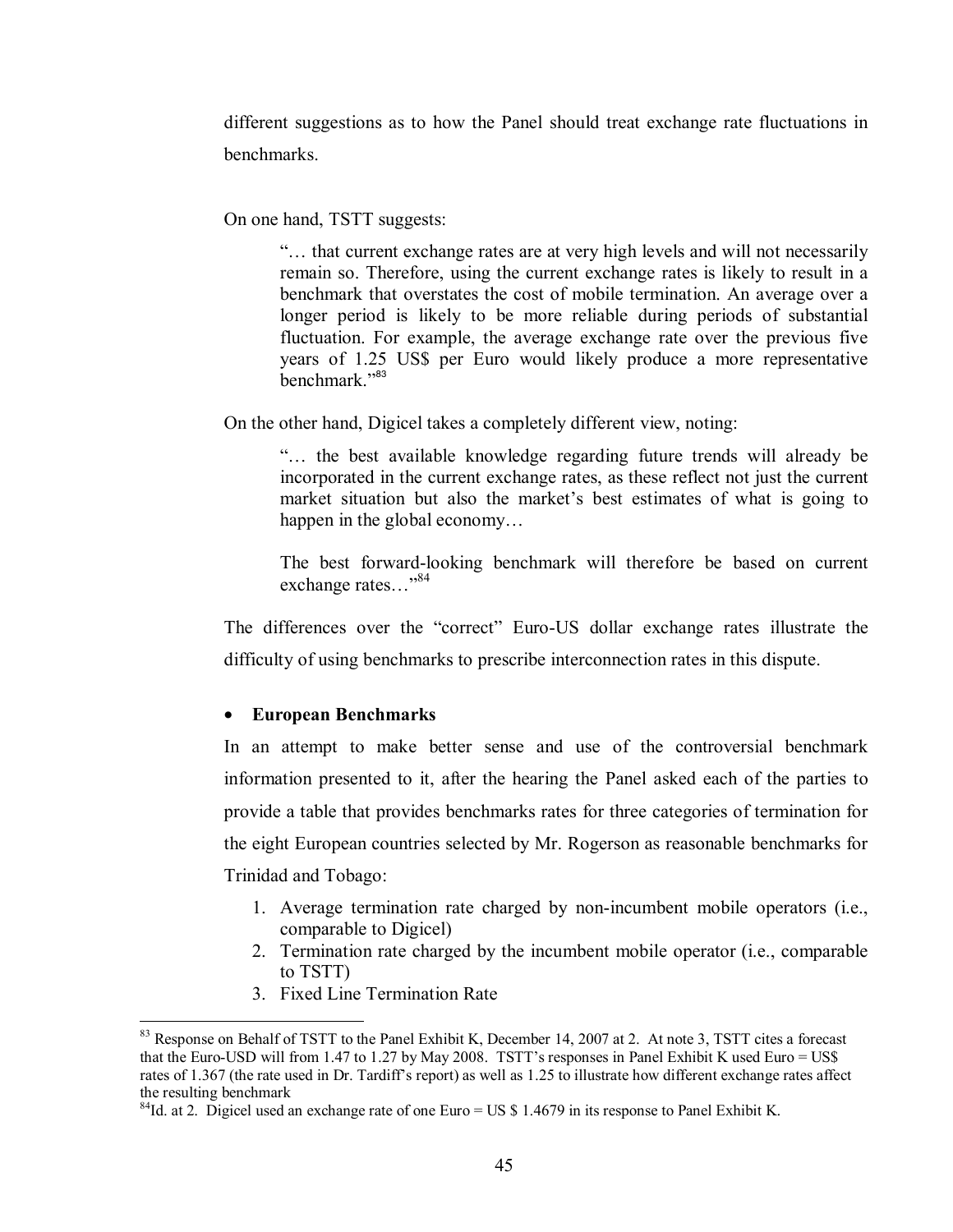The parties' responses are summarized in Table 1, on the next page, which shows the average of the 8-country information supplied by the parties.

## **Table 1**

## **EUROPEAN BENCHMARK RATES**

## **US cents/minute**

(TT cents at  $1US$  cent = 6.25 TT cents)

| Source                                                                                       | Average Non-<br>Incumbent<br>Mobile<br>Termination<br>Rate (MTR) | Average<br>Largest<br>Incumbent<br><b>MTR</b> | Average Fixed<br>Termination<br>Rate |
|----------------------------------------------------------------------------------------------|------------------------------------------------------------------|-----------------------------------------------|--------------------------------------|
| TSTT Table 1<br>(rates eff. Jan. 1, 2008;<br>$E\text{Huro}=USS$ 1.367)                       | 11.66<br>(TT 72.88)                                              | 10.51<br>(TT 65.69)                           | 1.18<br>(TT 7.38)                    |
| $\frac{e}{TSTT}$ Table 2<br>(end of glide path for<br>Hungary and Spain;<br>Euro=US\$ 1.367) | 10.78<br>(TT 67.38)                                              | 9.74<br>(TT 60.89)                            | 1.18<br>(TT 7.38)                    |
| TSTT Table 3<br>(Fable 2 but at historic 5 $\vert$<br>Euro=US\$<br>year<br>avg<br>$1^{125}$  | 9.86<br>(TT 61.63)                                               | 8.90<br>(TT 55.63)                            | 1.08<br>(TT 6.75)                    |
| e<br>Digicel<br>( $\frac{r}{t}$ as of Sept. 30,<br>2007; Euro=US\$1.4679)                    | 13.55<br>(TT 84.69)                                              | 12.01<br>(TT 75.06)                           | 1.15<br>(TT 7.19)                    |
| <b>NOTE:</b> Compare to $-$<br><b>Pigicel Cost Model</b><br><b>TSTT Cost Model</b><br>U<br>S | 15.52<br>(TT 97.0)                                               | 6.24<br>(TT 39.0)                             | 1.92<br>(TT 12.0)                    |

The dollar-Euro exchange rate assumptions used by the parties (1.25; 1.36; 1.47) can make a substantial differences in the European benchmarks and probably account for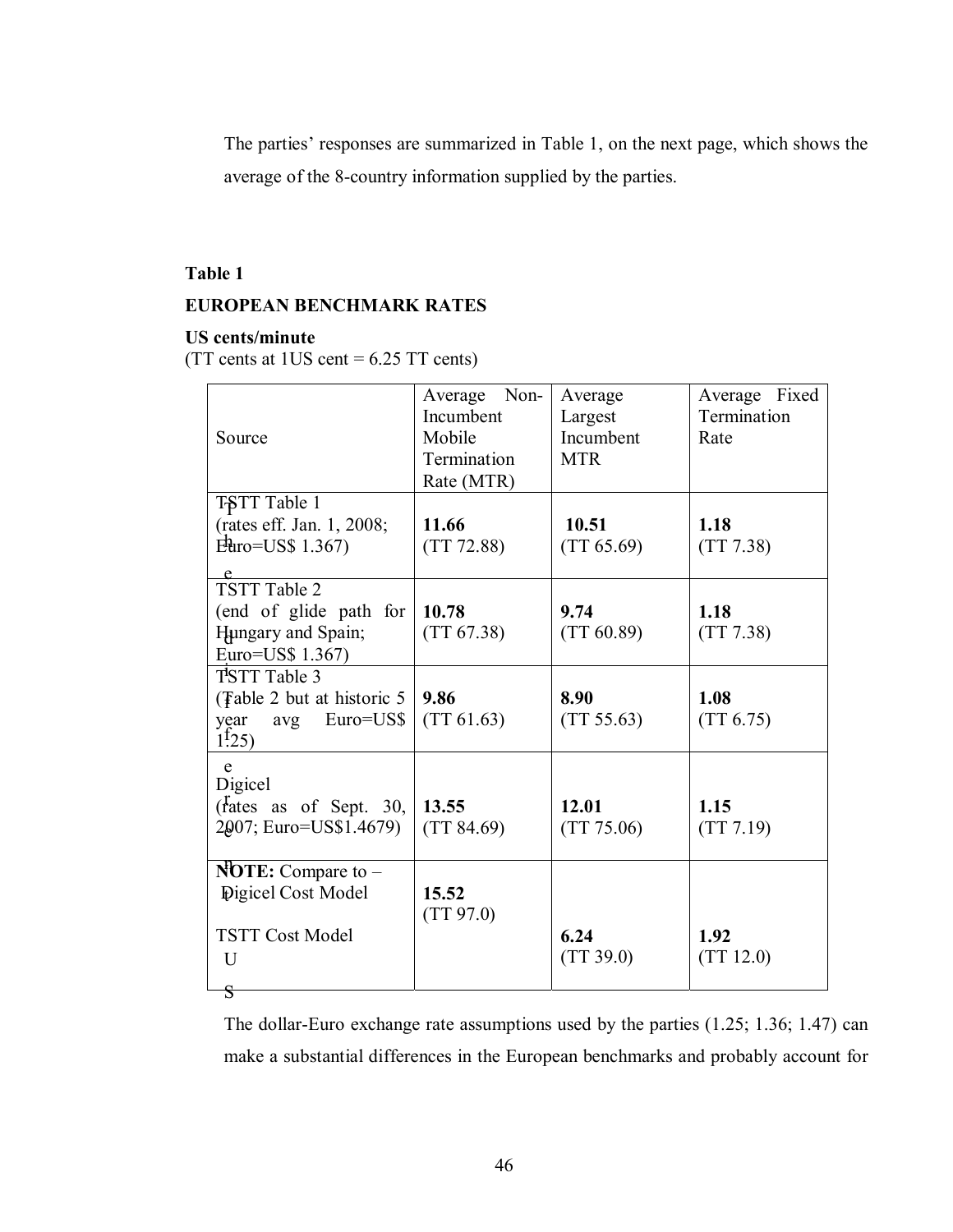most of the differences in the above rates submitted in the parties' response to Panel Exhibit K.

#### • **Caribbean Benchmarks**

Kevin Barrins, Digicel's primary cost expert, suggested that benchmarks from Barbados, Cayman Islands, St. Lucia, St. Vincent and Grenada would be appropriate.<sup>85</sup> Digicel's selection of proposed benchmark countries was strongly criticized by TSTT's expert, Lawrence McNaughton, for not including Jamaica which he claimed "is most comparable with Trinidad and Tobago" with respect to scale, given population, geographic size and topography, number of households, number of fixed lines and total number of mobile subscribers.<sup>86</sup> Mr. McNaughton also suggested that it would be appropriate to include Anguilla and the British Virgin Islands as additional source of benchmark rates for mobile termination. Finally, Mr. McNaughton suggested that the mobile termination rates quoted by Mr. Barrins cannot be used by the Panel because they are negotiated rates, not cost-based. Mr. McNaughton said that the cost model of the operator (C&W) produced rates on the order of  $SUS$  0.137 per minute.<sup>87</sup> Dr. Tardiff, TSTT's cost and model expert, also provided benchmark data for fixed terminations in the Caribbean and Latin America<sup>88</sup>

The Panel attempted to reconcile the various and sometimes conflicting data provided by the witnesses by asking the parties go prepare a table summarizing the Barrins, McNaughton and Tardiff data and asking each party to update the table and comment upon it. 89 Table 2 consolidates the parties' inputs:

<sup>&</sup>lt;sup>85</sup> Witness Statement of Kevin Barrins on Behalf of the Complainant, August 24, 2007 at ¶80.

<sup>&</sup>lt;sup>86</sup> Witness Statement of Lawrence McNaughton In Reply to the Witness Statements of Kevin Barrins and Ian Strule, September 25, 2007, at ¶4.

 $\frac{87}{100}$  Witness Statement of Lawrence McNaughton in Reply to the Witness Statements of Kevin Barrins and Ian Streule, September 25, 2007 at ¶6.

<sup>88</sup> Witness Statement of Dr. Timothy J. Tardiff, August 24, 2007, Table 2 at 19.

<sup>89</sup> Exhibit Panel J.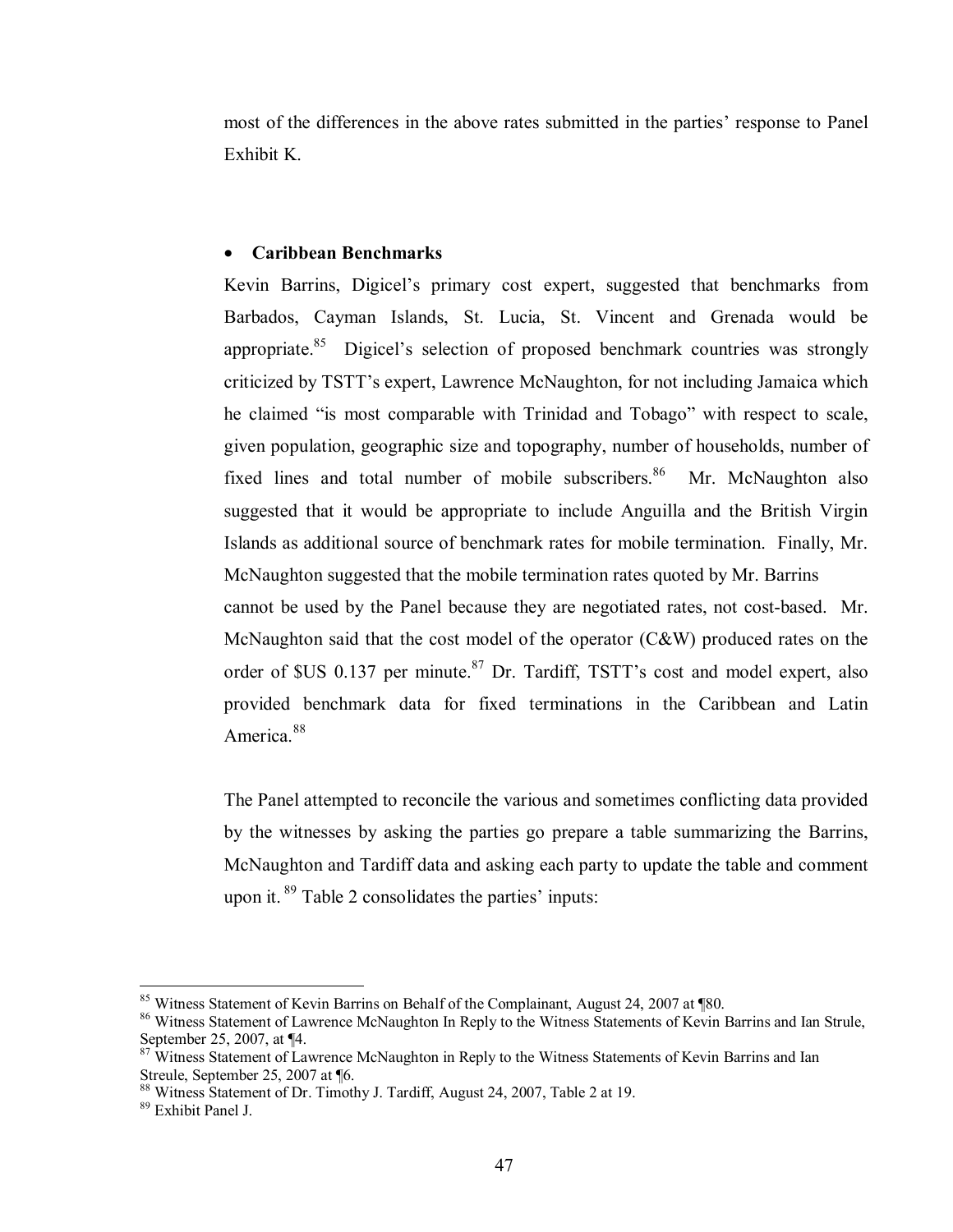|  | <b>Table 2: CARIBBEAN BENCHMARKS</b> |
|--|--------------------------------------|
|--|--------------------------------------|

#### **US Cents per Minute**

<u>.</u>

|                                     | Fixed to Mobile |           | Mobile to Mobile |         | Mobile to Fixed |         |
|-------------------------------------|-----------------|-----------|------------------|---------|-----------------|---------|
| Proposed by Digicel                 | <b>TSTT</b>     | Digicel   | <b>TSTT</b>      | Digicel | <b>TSTT</b>     | Digicel |
| <b>Barbados</b>                     | 0.225           | 0.147     | 0.150            | 0.147   | 0.027           | 0.014   |
| Cayman Islands                      | 0.224           | 0.222     | 0.225            | 0.222   | 0.027           | 0.017   |
| St. Lucia                           | 0.224           | 0.215     | 0.202            | 0.215   | 0.025           | 0.019   |
| St. Vincent                         | 0.224           | 0.215     | 0.202            | 0.215   | 0.022           | 0.018   |
| Grenada                             | 0.224           | 0.215     | 0.202            | 0.215   | 0.026           | 0.022   |
| <b>TSTT Additions</b>               |                 |           |                  |         |                 |         |
| Jamaica                             | 0.076           | 0.113     | 0.118            | 0.113   | 0.020           | 0.019   |
| Anguilla                            | 0.130           | 0.215     | 0.130            | 0.215   | 0.019           | 0.020   |
| <b>British Virgin Islands</b>       | 0.050           | 0.050     | 0.050            | 0.050   | 0.030           | 0.030   |
| Guadaloupe/Martinique <sup>90</sup> | 0.138           | <b>NA</b> | 0.138            | N/A     | N/A             | N/A     |
| <b>AVERAGE</b>                      | 0.161           | 0.174     | 0.157            | 0.174   | 0.024           | 0.020   |
| AVG w/out Martinique                | 0.172           |           | 0.160            |         |                 |         |
| and Guadeloupe                      |                 |           |                  |         |                 |         |
| <b>COMPARE TO COST</b>              | 0.0624          | 0.1552    | 0.0624           | 0.1552  | 0.0192          |         |
| MODEL (US\$=TT\$6.25)               |                 |           |                  |         |                 |         |

It isn't clear how much of the difference between the rates submitted by the parties is attributable to using different currency exchange rates. (The exception to this observation is with respect to the rates provided for the French Departments of Martinique and Guadeloupe, which are denominated in Euros and therefore subject to the same currency translation issues identified above with respect to the European benchmarks.) In addition, the parties strongly disagree on a number of other factors which cast doubt on the credibility and utility of the Caribbean benchmarks:

• Per Minute or Per Second Billing: Digicel claimed that the 0.076 per minute submitted by TSTT for the Jamaica fixed-to-mobile termination rate it is billed on a per-minute basis (rather than per second) so that the effective rate (taking into account that termination of a one minute, one second call would be billed for two minutes) would be much higher.

 $90$  TSTT added the mobile termination rates of Orange Caribe which operates in the French dependent countries such as Guadalope and Martinique.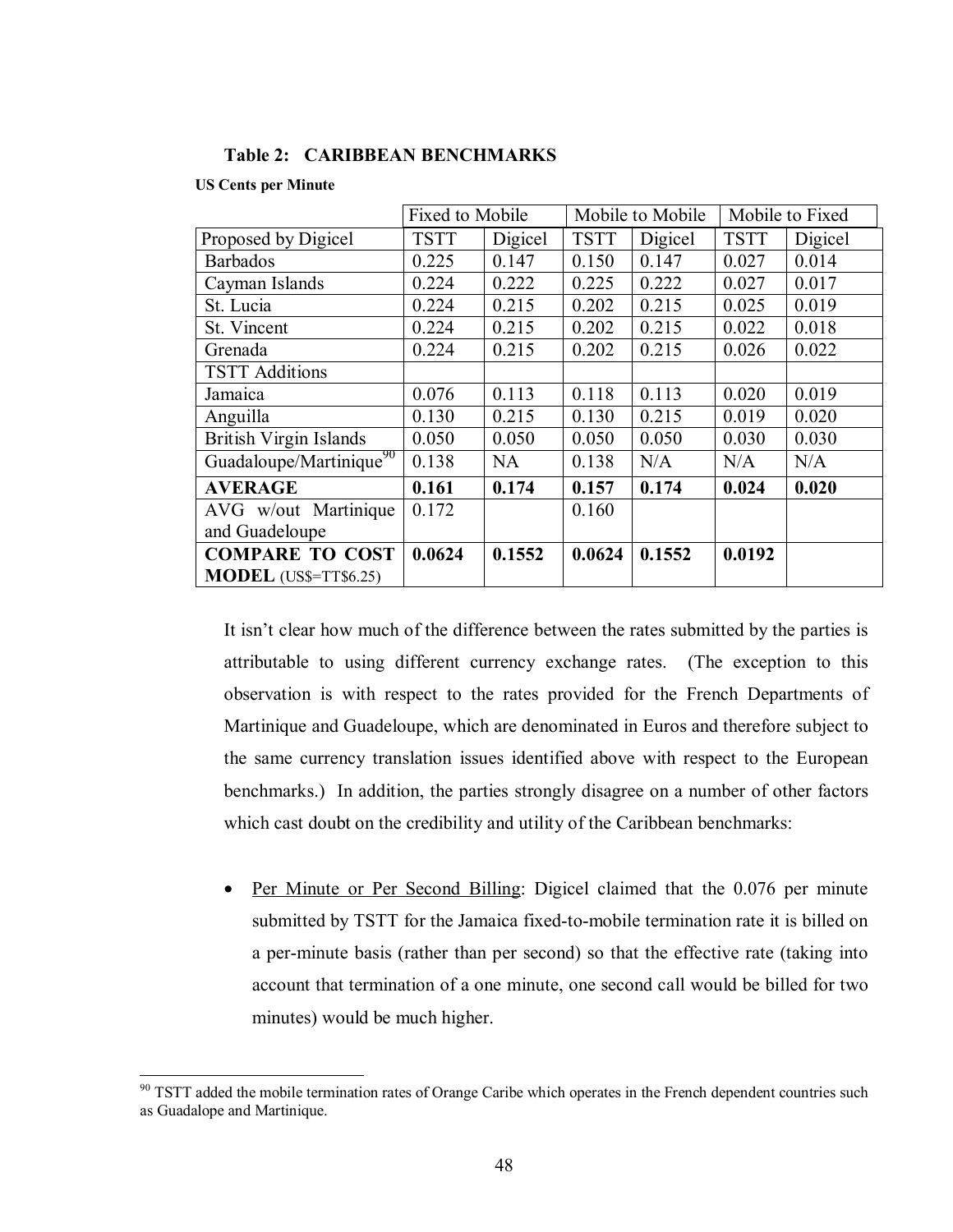• Negotiated or Cost-Based Rates: TSTT claims that the Caribbean benchmarks proposed by Digicel are not the result of cost-based models but of "negotiated settlements replete with interventions and edicts by various governments in those jurisdictions."91 As a result, TSTT claims, the negotiated rates simply cannot be used as proxies for rates based on validated cost models.

The parties to this proceeding have put a significant amount of information in front of the Panel concerning benchmarks. The Panel accepts that benchmarking is at best an inexact science. However, the information is often unclear or inconsistent and each party expended considerable effort discrediting the benchmarks of the opposing party. As a result, this Panel generally concurs with the findings of the First Panel which, after reviewing much of the same evidence and argument put forward in this dispute, drew the following conclusion about the benchmarking:

*Upon review of the benchmark evidence, the Panel finds that the Caribbean and European benchmark evidence presented lacks relevance and does not represent the sort of cost-based benchmarking approach that would be appropriate in the context of establishing cost-based interconnection charges in Trinidad and Tobago under the Act and Concessions.<sup>92</sup>* 

This Panel similarly concludes that the benchmark data and argument submitted in this proceeding are not adequate for the purpose of actually specifying the cost-based rates required by law. Notwithstanding that conclusion, the Panel considers that the benchmark evidence can be used as a "sanity check" (or "cross-check") in the establishment of interconnection rates.

<sup>&</sup>lt;sup>91</sup> Closing Submission on Behalf of the Respondent, December 28, 2007 at ¶63, quoting Reply Witness Statement of Lawrence McNaughton, September 25, 2007 at ¶6.

 $92$  First Decision at 51.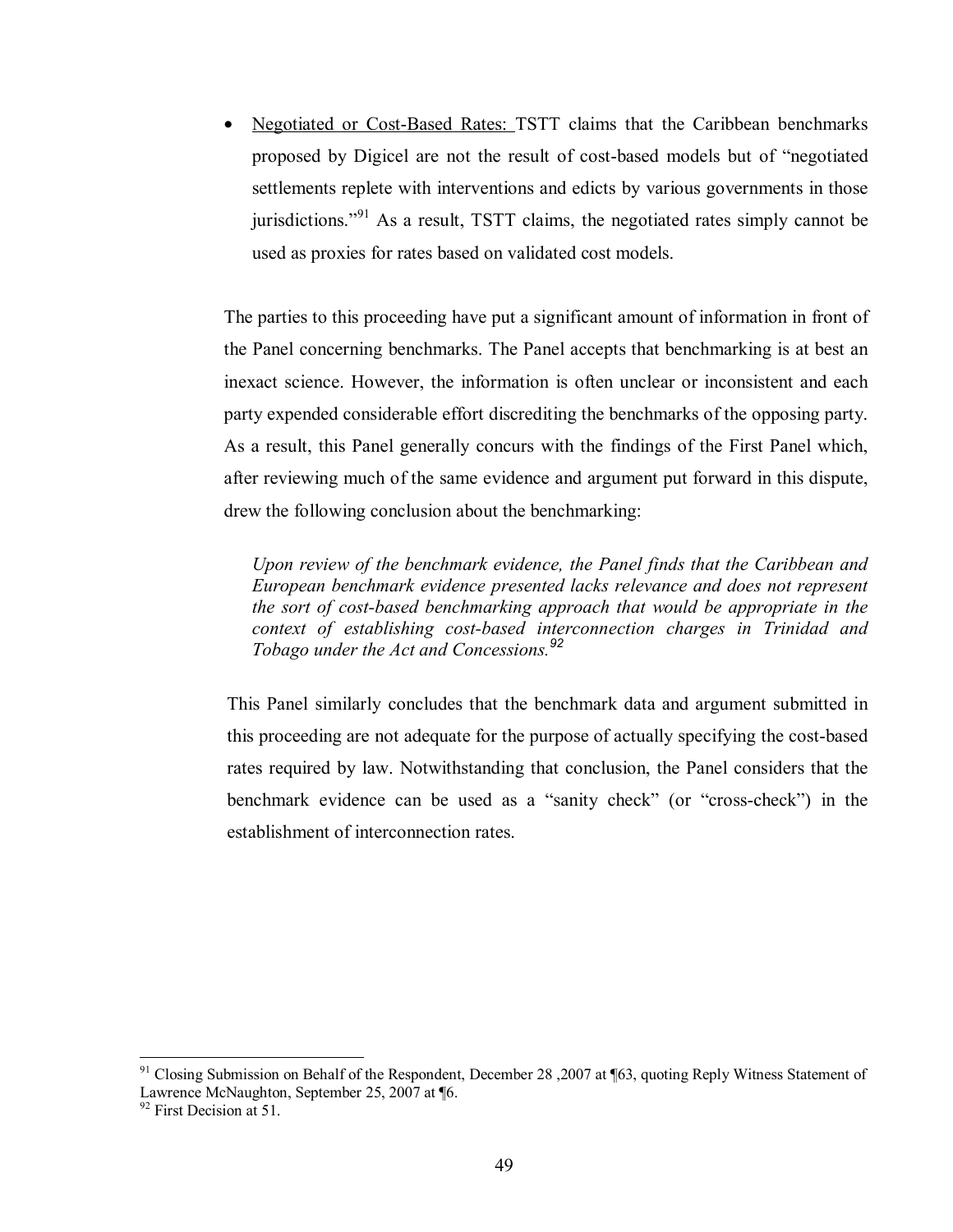#### **IV. RATE ISSUES REFERRED TO THIS ARBITRATION PANEL**

#### **A. Mobile Termination Rates: Issues 1(a) and (b)**

*Issue 1. Subject to the impact, if any, of the issues raised by TSTT as set out in paragraphs 2 to 9 below, under the proposed five-year Interconnect Agreement ("the Interconnect Agreement") between Digicel and TSTT;* 

*(a) What is the mobile termination rate to be paid by Digicel to TSTT for the term of the Interconnect Agreement***?** 

*(b) What is the mobile termination rate to be paid by TSTT to Digicel for the term of the Interconnect Agreement?* 

#### **THE PANEL'S DECISION:**

**For the reasons explained below, the Panel has determined that the rate for Mobile Termination shall be TT\$ 0.40 (40 cents) per minute billed on a per second basis, to be charged by each party to the other (i.e., symmetrically). This rate shall be valid until the sooner of: a) the end of the term of the parties' Interconnection Agreement; or, b) the date upon which rates prescribed by the Authority, based on the cost models and cost separations it is developing, become effective.** 

As set out above, the Panel has concluded that the interconnection rate should be symmetrical. Therefore, the Panel addressed Issues 1(a) and 1(b) together. With respect to the level of the rate, the Panel has taken a number of factors into consideration.

#### • **Traffic Balance**

To the extent that Digicel and TSTT attract subscribers with similar calling patterns, the flow of traffic between the two entities will be relatively balanced. That is, Digicel's traffic terminated by TSTT is roughly equal to TSTT's traffic terminated by Digicel. In fact, the information provided to the Panel does show that the traffic exchanged between the parties is generally within 10% of exact balance. In this situation, the level of the interconnection rates is almost irrelevant since in this situation the actual cash flows between the carriers would be relatively small regardless of the level of the interconnection rate as long as the rates are symmetrical. As a consequence the existing sender keep all regime could be appropriate. However, because of other factors, the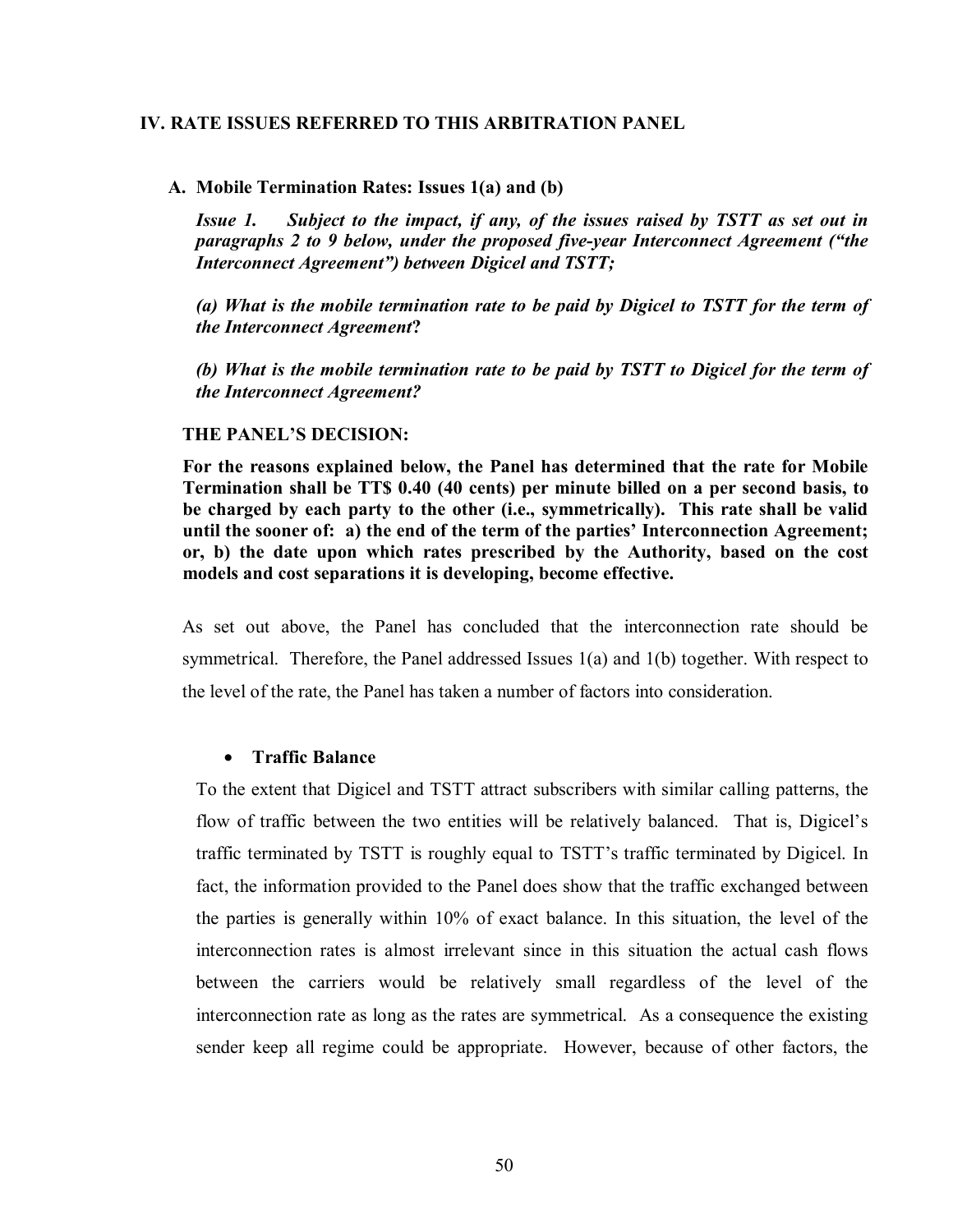Panel does not consider that a zero interconnection rate (which is the effective result of a sender keep all regime) to be appropriate.

#### • **International Arbitrage**

The Panel notes that both companies terminate incoming international traffic to Trinidad and Tobago. International carriers sending calls to Trinidad and Tobago cannot generally determine which Trinidad and Tobago operating company actually serves a specific telephone number and accordingly they typically will route their traffic to the Trinidad and Tobago operator that offers the lowest termination rate. The Trinidad and Tobago company receiving the international call will terminate the traffic destined to its own customers and the remaining traffic destined to customers of other Trinidad and Tobago operators will be generally be passed to those other operators under the same arrangements that serve the interchange of domestic traffic. The level of interconnection rates can have a significant effect on how the Trinidad and Tobago operators deal with the international carriers. Where interconnection rates are significantly below cost (or zero as is currently the arrangement in Trinidad and Tobago) the Trinidad and Tobago carriers will have the incentive to compete with each other for international terminating traffic given that they can terminate traffic on the other carriers' networks at a low cost or, currently, no cost. If all Trinidad and Tobago carriers behave in this way, carriers can bid the rate to a level that is below the real cost of such termination. The Panel believes that the net affect of such behavior would be to the benefit of the international carriers and their customers but be to the detriment of telecommunications customers in Trinidad and Tobago since the operators will try to offset the below cost international termination service with higher domestic prices.

### • **Excessively high termination rates**

The Panel is equally concerned with inappropriately high termination rates. It is important to remember that call termination is a monopoly service and can therefore be subject to the same sorts of abuses that often flow from monopolies. In this regard, it is important to remember that one of the principal purposes of introducing telecommunications competition in Trinidad and Tobago was to minimize the opportunity for monopoly power and the Panel is therefore very conscious of its duty to guard against monopoly abuse.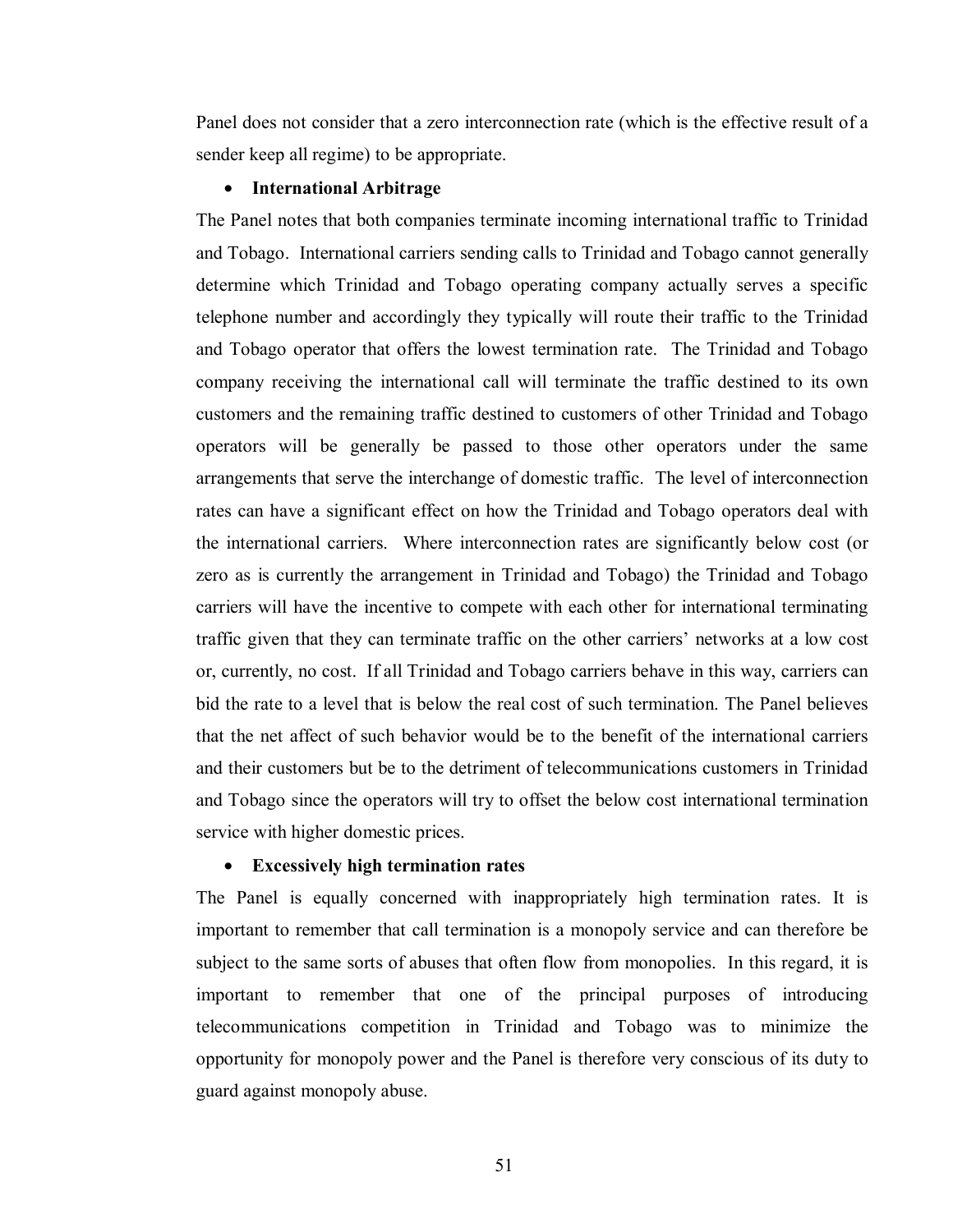High termination rates could encourage behavior that is inconsistent with the public's interest in the efficient provision of services. For a worst case example, high termination rates in other countries have encouraged outright fraudulent behavior where a "carrier" uses a competitor's retail services to call itself all day, forcing the competitor to pay inordinate termination charges that exceed the retail rates. While not as fraudulent, high termination rates can distort the market by, for example, encouraging carriers to seek customers with high volumes of incoming calls (such as pizza parlours) so that the carrier enjoying a high termination rate can exploit its terminating monopoly to those customers. High termination rates can also induce uneconomic market entry if a new entrant believes that it will be able to charge monopoly rates indefinitely: it could virtually "give away" retail service in order to build a customer base and then charge other carriers extortionate termination rates to complete calls to its customers.

### • **Benchmark data**

As noted above, while benchmark data is questionable, the Panel also considers that it provides some insight into the appropriate level for cost based rates and as well provides "sanity" check on the rates. In particular, the Panel notes the conclusions reached by the First Panel with respect to the New Zealand study, specifically that:

"…the findings of the NZCC do represent the best, indeed the only, evidence of benchmarks based on costs put before this panel in this proceeding and as such they have relevance here." 93

The NZCC benchmark study produced an average mobile cost estimate of 42 TT cents. The NZCC however chose to use the  $75<sup>th</sup>$  percentile average instead "...due to risks attached to using a small number of available benchmarks."<sup>94</sup> Using the  $75<sup>th</sup>$  percentile produced an estimate of termination costs of 53 TT cents. It was also noted that NZCC provided for step reductions in the mobile termination rate to 46 TT cents in 2009/2010.

### • **Cost study results**

As noted previously, the Panel has certain reservations with respect to the results of the cost studies provided by TSTT and Digicel. However, the Panel is of the view that, with

<u>.</u>

<sup>&</sup>lt;sup>93</sup> First Decision at 52.

<sup>94</sup> Id. at 50.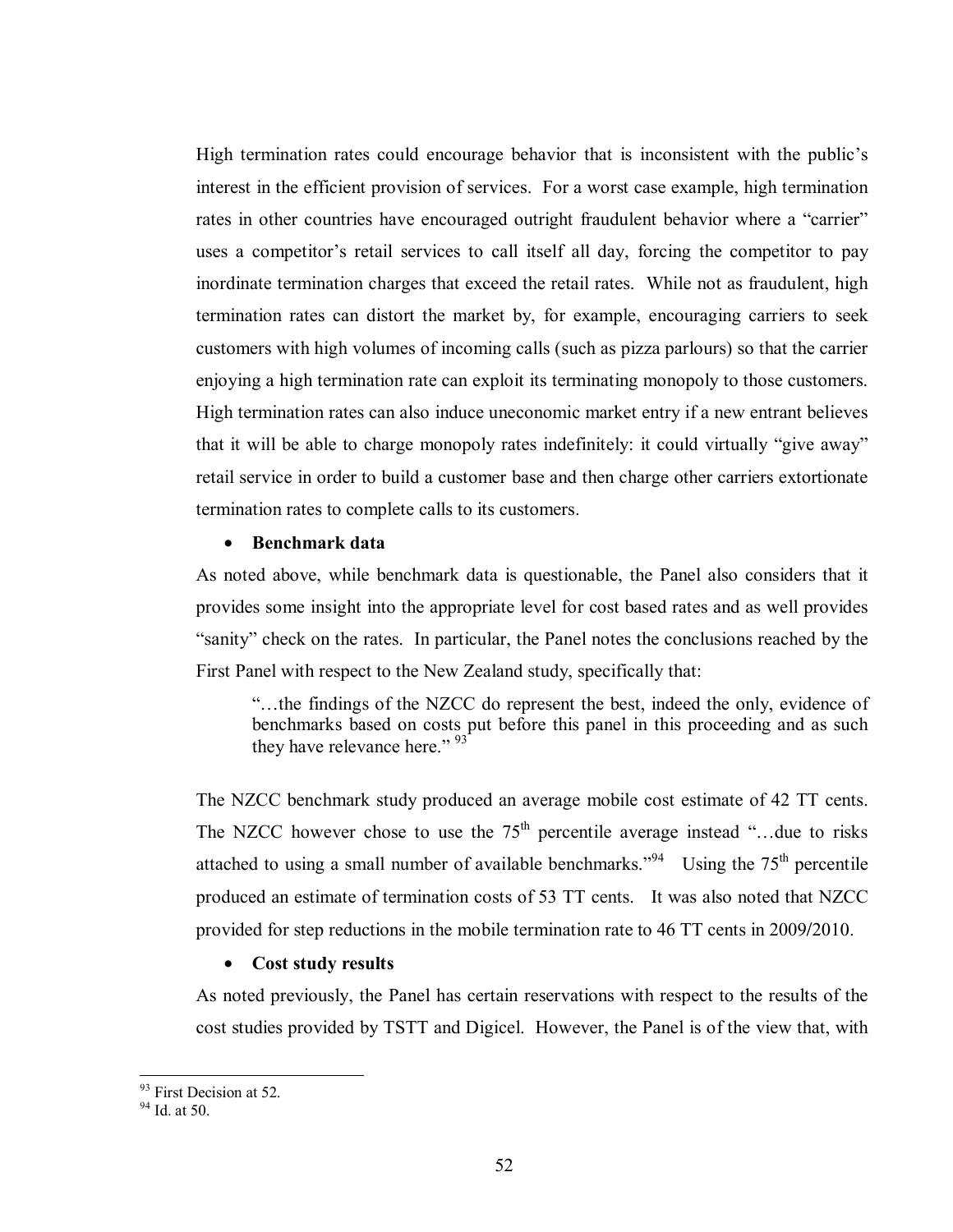some modifications, the cost study results can provide a reasonable estimate of the costs of an efficient service provider in Trinidad and Tobago.

## *TSTT study results*

In the first proceeding, TSTT indicated that its cost model produced a mobile interconnection cost of 45 TT cents. The Panel Expert expressed the view that:

"TSTT's cost model evaluates mobile termination costs corresponding to the year when 'static efficiency' is reached. The network is operated efficiently because its maximum capacity corresponds exactly to a reasonable assessment of the market share to be expected by TSTT at the end of the initial phase of liberalization"<sup>95</sup>

In this proceeding, TSTT updated its cost model by using more recent traffic volumes, from April 2006 to March 2007. The revised mobile termination cost produced by TSTT's model is 38.7 TT cents. The Panel notes that the updated model results not only reflect higher traffic volumes but significant new capital expenditures as well. While, as noted previously, the Panel has concerns with certain aspects of TSTT's cost model, it considers that the study methodology reasonably reflects the operations of a typically efficient operator.

#### *Digicel study results*

In the first proceeding, Digicel submitted that, based on its cost model, its costs of termination were \$TT1.15. The Panel Expert however noted that:

…Digicel's cost model does not evaluate the mobile termination costs of an efficiently operated network, because the volumes in the cost model do not correspond to the capacity of the network installed.<sup>96</sup>

The Panel Expert also noted that:

Digicel evaluates mobile termination cost at a significantly lower level of efficiency and hence calculates a higher termination cost. Digicel calculates an average rate over 15 quarter periods between the start of its activity and the end of fiscal year 2008/2009. The volumes used in the cost model are reasonable in relation to the plans that Digicel submitted to obtain its concession, but the traffic volume for 2008/2009 does not correspond to ''static efficiency'', because the network is not operated at the maximum of its capacity.<sup>97</sup>

<sup>&</sup>lt;sup>95</sup> Id. at 36.

 $96 \overline{1}$ d. at 35.

<sup>97</sup> Id. at 36-37.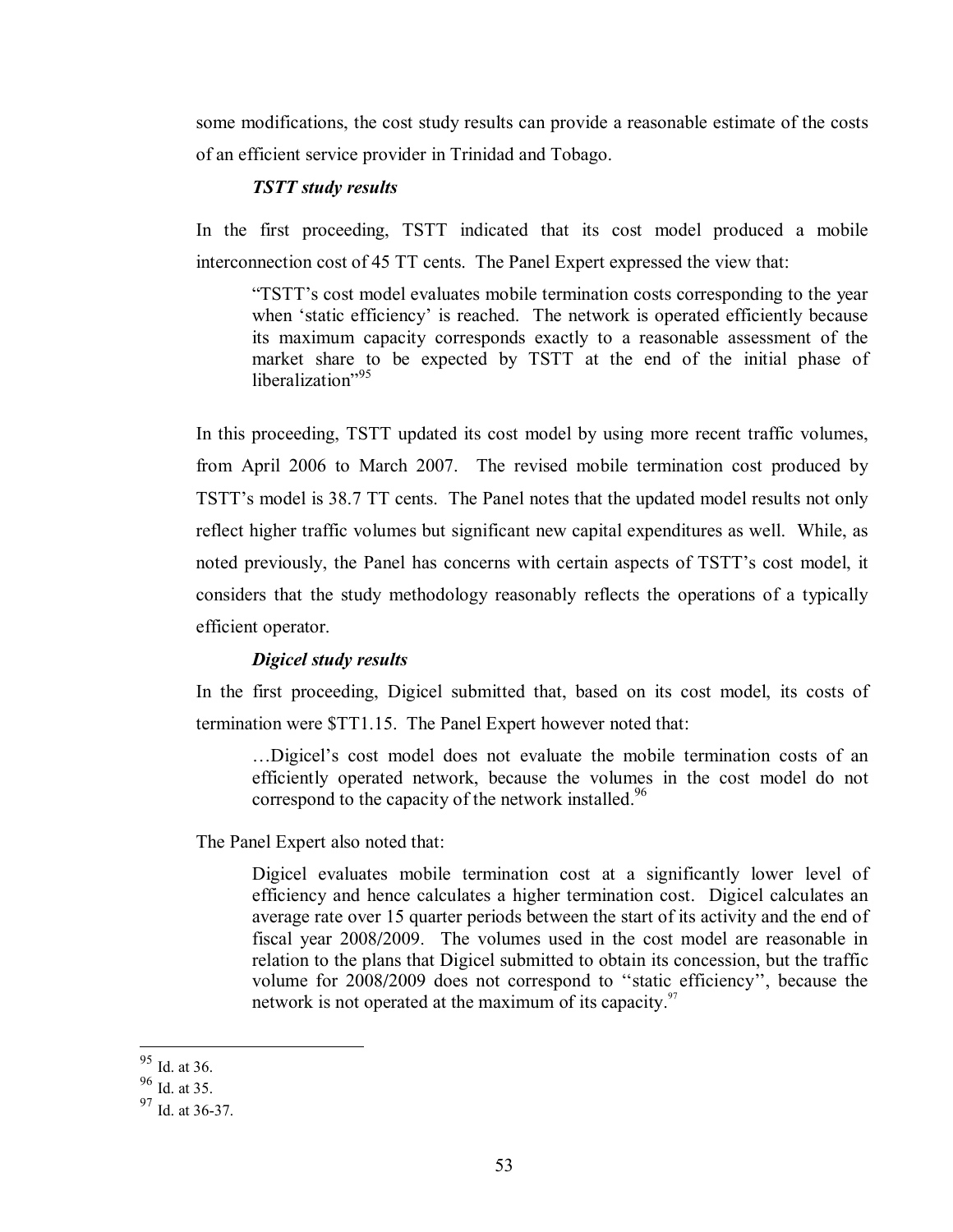Finally, the Panel Expert noted that:

…Digicel's selection of a 15 quarter period is uneconomically short as the basis for determining Digicel's costs for the purposes of interconnection charges…It is clear, then, that the costs resulting from Digicel's cost model are higher than they would be had Digicel chosen a long run time period.<sup>98</sup>

The Panel Expert attempted to estimate the costs that would be produced by Digicel's model under conditions of static efficiency and to compare it to equivalent results from TSTT's model. To compare the two models, the following changes were made to Digicel's model: $99$ 

1. the calculation of average mobile termination costs over the 15 quarters period was changed to annual mobile termination costs in year 2008/2009;

2. the annual termination costs in year 2008/2009 were changed to the annual termination costs of an efficiently operated network in 2008/2009 by increasing traffic levels to reflect efficient network utilization; and,

3. a Weighted Average Cost of Capital (WACC) of 16.2% was used instead of 20.6%.

With these modifications, the Panel Expert estimated that Digicel's model would produce a termination cost of 42 TT cents per minute.

In its complaint that initiated this Proceeding, Digicel indicated that it had made significant changes to its cost model including using updated traffic volumes and a five year time period.<sup>100</sup> Digicel indicated that with these revisions, the termination costs calculated by its cost model were 97 TT cents. During the proceeding, Digicel made further revisions to take into account actual 2007 traffic volumes that resulted in a termination cost of 85 TT cents per minute.<sup>101</sup> The Panel notes that, based on information filed in this proceeding, Digicel's traffic volumes have continued to grow and are now significantly higher than the levels used in Digicel's latest revision of its model. If these most recent traffic volumes were used, the panel is of the view that they would generate

<sup>98</sup> Id. at 43.

<sup>99</sup> First Decision at 39-40.

<sup>100</sup> Digicel Complaint, Nov. 28, 2006, section 6.2

<sup>101</sup> Panel Exhibit B. The exhibit is confidential.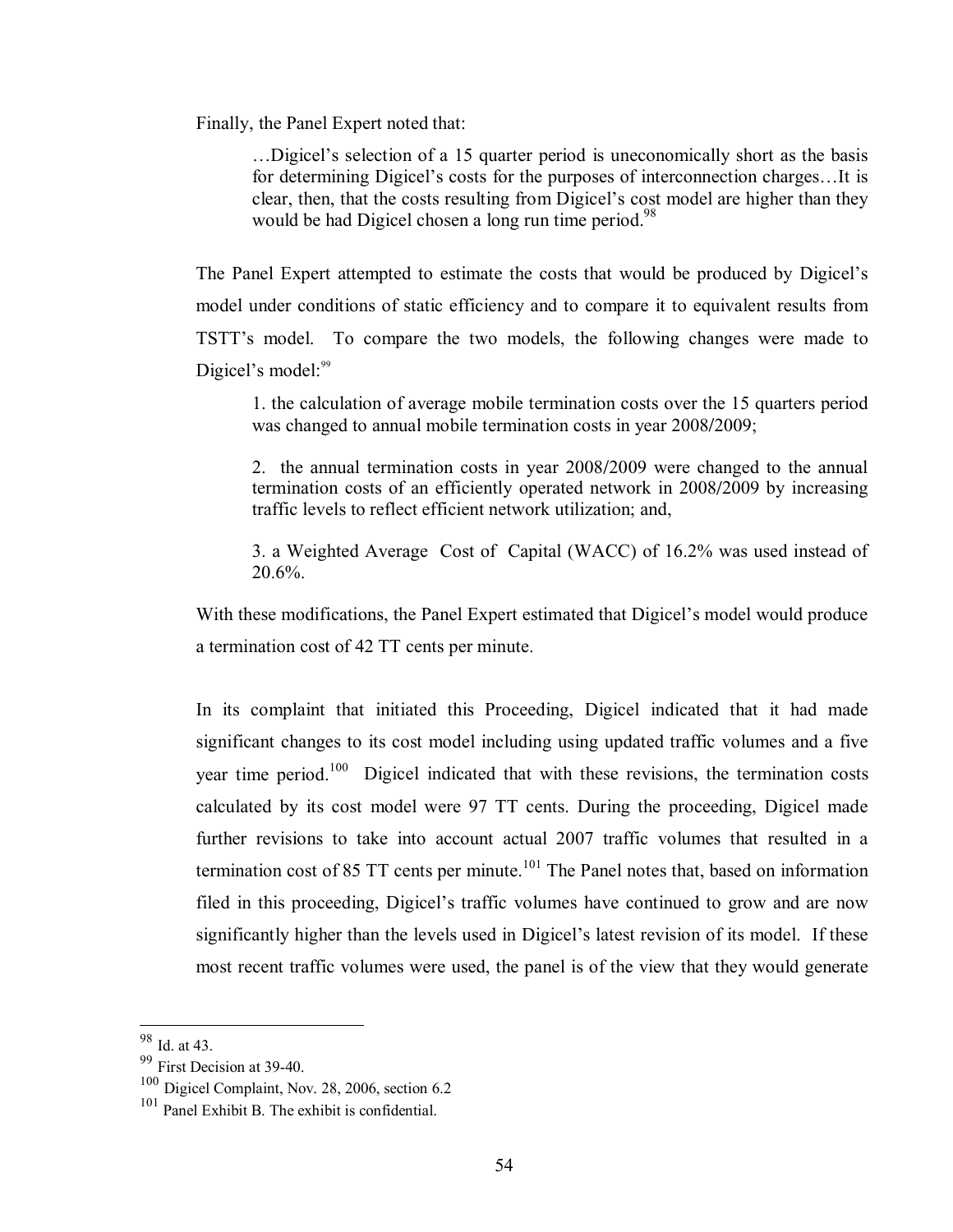termination costs that are significantly lower than the \$TT.85 noted above and they would be comparable to the numbers generated by TSTT's cost model.

# • **Appropriate level of MTR**

In the first proceeding the First Panel concluded the following:

The panel finds that the Panel Expert's evidence that TSTT's cost model is suitable for determining the mobile termination costs of an efficient operator in a steady state market is consistent with the evidence submitted by NERA and TSTT's claims. This evidence is also consistent with the Panel Expert's finding that Digicel's cost model, if used to calculate its unit cost of mobile termination operating at full capacity (i.e. static efficiency) actually produces a cost very close to TSTT's, even when using Digicel's higher cost of capital. The benchmark findings of the NZCC regarding average mobile termination costs are fairly aligned with these. $102$ 

Taking into account all of these factors, the panel finds that the cost of mobile termination of a typical efficient operator in Trinidad and Tobago in a steady state market is within a reasonable range comprised of TSTT's cost model result [45 TT cents], the NZCC Report's  $75<sup>th</sup>$  percentile [53 TT cents] and the Panel Expert's finding of Digicel's cost at static efficiency [42 TT cents].<sup>103</sup>

As noted above, the First Panel determined that the "cost based" mobile termination rates fell within a range of 42 to 53 TT cents. In the absence of a TATT-approved cost model, this Panel considers that the methodology used by the First Panel in arriving at this range to be sound. However, based on new and updated information made available in this Proceeding, the Panel considers that some modifications to this range are appropriate:

- First, TSTT's model using actual recent traffic volumes produces a mobile termination rate of 38.7 TT cents.
- Second, using the most recent traffic volumes, the Panel is of the view that Digicel's cost model would produce a mobile termination cost in line with TSTT's.
- Third, the panel notes that the NZCC report provided for a reduction in the termination rate to 46 TT cents.

<sup>1</sup>  $102$  Id. at 52.

<sup>103</sup> Id. at 53.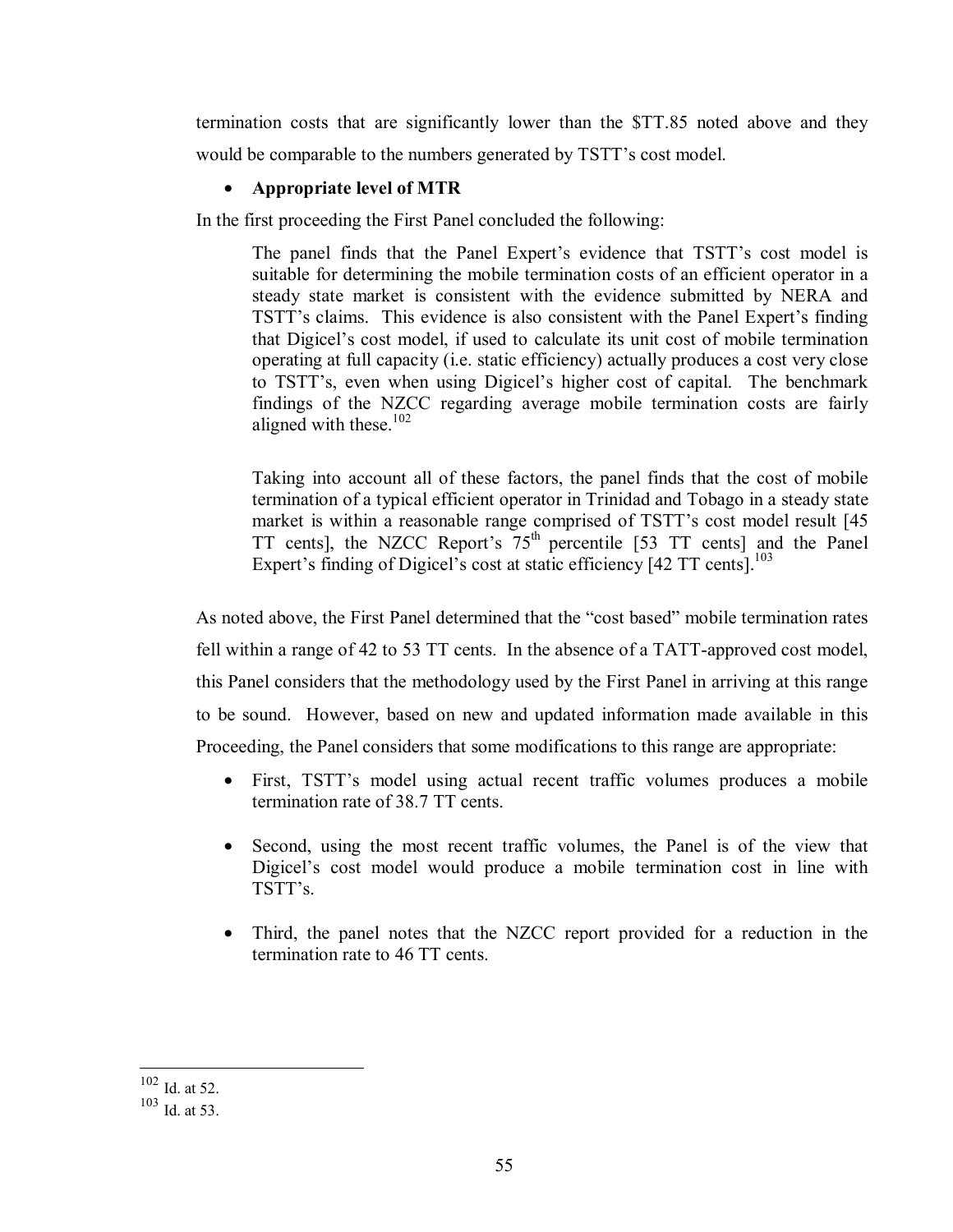In light of the above, and taking into account the most current information, the Panel considers that the mobile termination costs for a typically efficient operator in Trinidad and Tobago is now within a range of 38 to 46 TT cents per minute.

In general, the Panel would consider the lower end of this range to be the appropriate level for the Mobile Termination Rate  $(MTR)$ <sup>104</sup> However, in arriving at a final MTR, the Panel has considered its concerns with respect two issues: international arbitrage encouraged by rates that are "too low" and the relationship between the mobile and fixed termination rates discussed above<sup>105</sup> and further discussed below. Because of these concerns, the Panel considers it prudent to set the mobile rate somewhat higher within the range (but still well below the mid-point) and, to offset the resulting higher mobile termination revenues with fixed termination rates that are somewhat lower. In light of all of the above, the panel finds that a mobile termination rate of 40 TT cents per minute billed per second to be appropriate. This rate shall be valid until the sooner of: a) the end of the term of the parties' Interconnection Agreement; or, b) the date upon which rates prescribed by the Authority, based on the cost models and cost separations it is developing, become effective.

#### **B. Fixed Interconnection Rates: Issue1(c)**

*Issue 1.(c)* What is the fixed interconnection rate to be paid by Digicel to TSTT under *the Interconnect Agreement?* 

## **THE PANEL'S DECISION:**

**For the reasons explained below, the Panel has determined that the Fixed Interconnection Rate to be paid by Digicel to TSTT shall be 7.0 TT cents per minute, billed on a per second basis. This rate shall be valid until the sooner of: a) the end of the term of the parties' Interconnection Agreement; or, b) the date upon which rates prescribed by the Authority, based on the cost models and cost separations it is developing, become effective.** 

1

<sup>&</sup>lt;sup>104</sup> The New Zealand study, which was strongly attacked by Digicel, establishes the high end of the reasonable range. Since the Panel has determined that the rate should be toward the lower end of this range, it is not necessary for the Panel to explore the strengths, weaknesses and credibility of the New Zealand study in detail.

<sup>105</sup>Sec. III. B "Market Situation", *supra.*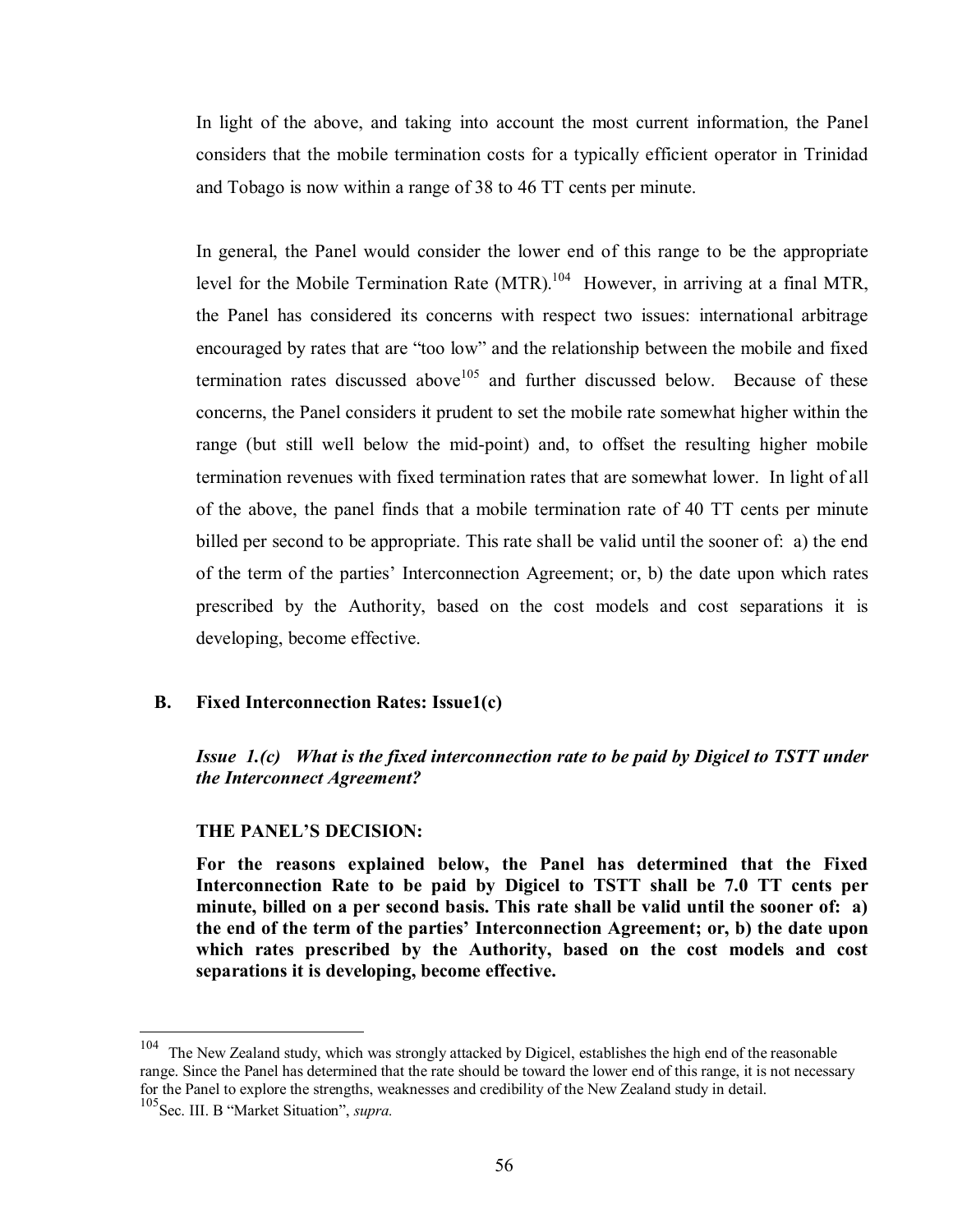In its complaint, Digicel submitted that the Fixed Termination Rate (FTR) should be set at about 5 TT cents per minute as opposed to the 12 TT cents proposed by TSTT. Digicel argued that TSTT's cost model cannot be trusted in this regard and accordingly submitted that the only appropriate means of setting the Fixed Interconnection Rate is by reference to benchmarks. Digicel submitted benchmark data<sup>106</sup> that indicated an average peak rate of approximately 5.8 TT cents and an off-peak rate of approximately 4.0 TT cents per minute.

In its response to the Digicel Complaint, TSTT submitted that the FTR should be based on its cost model results noting that "…its cost model was not only favourably reviewed by its own expert, NERA, but also by the Panel Expert, [TERA] who had full access to  $it$ .,107

Notwithstanding that position, TSTT provided comments on benchmark data. TSTT noted that "…Digicel is connecting at the tandem level. So firstly, all of Digicel's benchmarks that relate to local level or intra-access area are simply not applicable."  $108$ TSTT also noted that Digicel had only referred to European rates and submitted that rates from the Caribbean and Latin America were more relevant and directly applicable to Trinidad and Tobago. In this regard, TSTT provided data from a number of such countries indicating an average fixed termination rate of 2.1 US cents that compared to their proposed  $1.9$  US cents.<sup>109</sup>

In its final submission Digicel suggested a compromise, based on the parties' various benchmark data, of  $1.78$  US cents per minute.<sup>110</sup>

As discussed previously, the Panel has particular concerns with the fixed interconnection rate since it applies to TSTT's monopoly service. The Panel notes that TSTT's cost

<u>.</u>

<sup>&</sup>lt;sup>106</sup>Digicel Complaint, November 28, 2006 at 36.

<sup>&</sup>lt;sup>107</sup>TSTT Response to Complaint, December 12 2006 at 39.

 $^{108}\!$ Id.

 $109$ Id. at 40.

<sup>&</sup>lt;sup>110</sup>Digicel Final Submission at ¶¶ 272-274.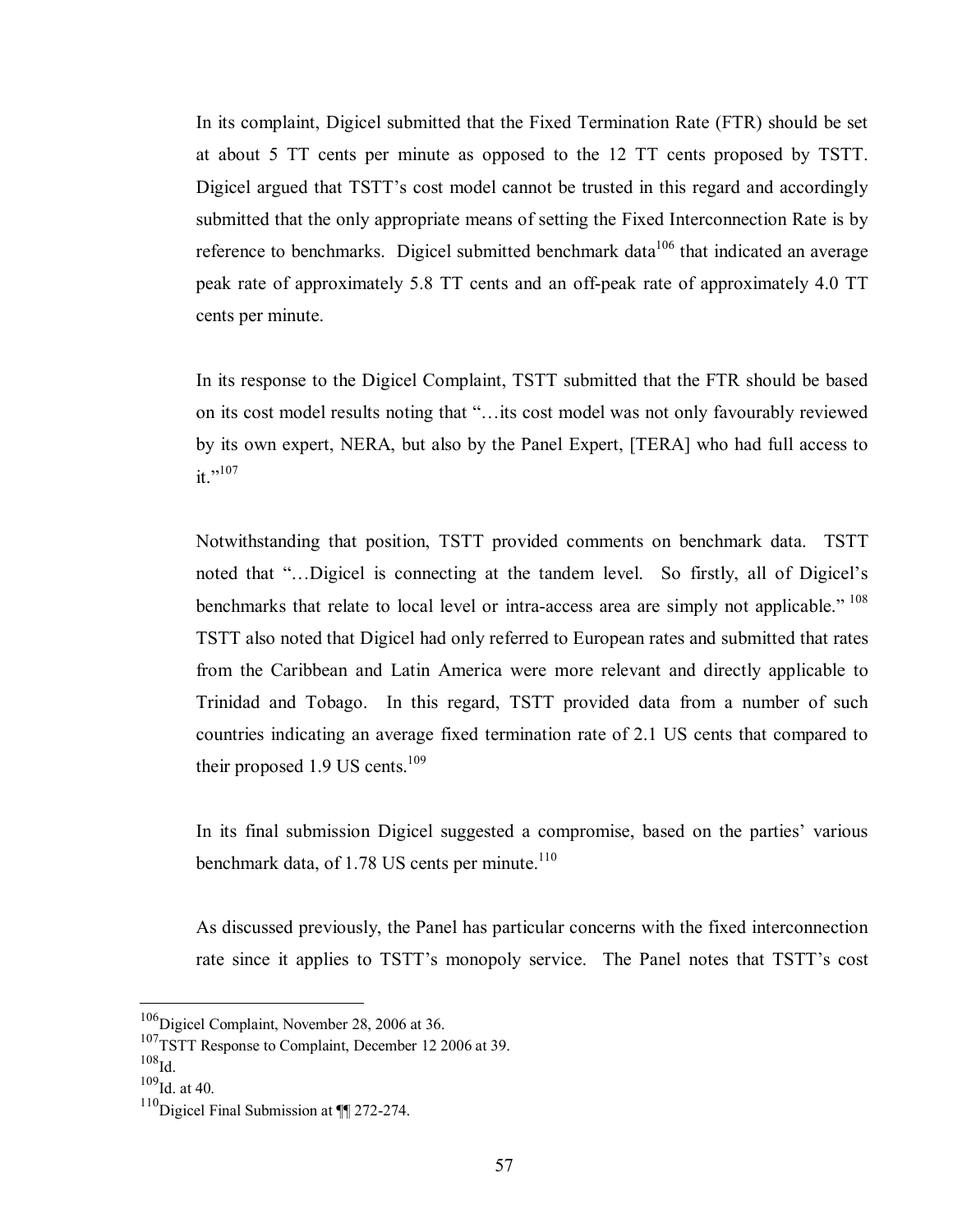model has not been subject to the level of scrutiny that would be required to assess the appropriateness of its allocation of costs to the various services and its allocation of common costs. Indeed, the TERA report specifically indicates that there is uncertainty about the treatment of common costs.<sup>111</sup> Accordingly, the Panel must consider other factors including benchmarks and rate relationships. In it finding with respect to Issues 1(a) and (b), above, the Panel found it prudent to establish a higher mobile termination rate and a lower fixed termination rate to address these concerns.. Having considered all of the above, the Panel considers that a fixed interconnection rate of 7.0 TT cents to be appropriate. This rate shall be valid until the sooner of: a) the end of the term of the parties' Interconnection Agreement; or, b) the date upon which rates prescribed by the Authority, based on the cost models and cost separations it is developing, become effective.

### **C. Transit Rates: Issue 1(d)**

*Issue 1.(d) Subject to the issue outlined from Complaint #2 below, is TSTT entitled to charge Digicel a transit rate and, if so, what is the transit rate to be paid by Digicel to TSTT under the Interconnection Agreement?* 

#### **THE PANEL'S DECISION**

**For the reasons explained below, the Panel has determined that the transit rate should be 0.4 TT cents per minute, billed on a per second basis. This rate shall be valid until the sooner of: a) the end of the term of the parties' Interconnection Agreement; b) the date upon which rates prescribed by the Authority, based on the cost models and cost separations it is developing, become effective. The Panel has also determined that TSTT may not apply this charge to Digicel until Digicel has been offered the alternative for a typical direct connection to TSTT's mobile network,** 

In its response to Issue 9, below, the Panel finds that in the absence of a definitive written agreement regarding transit rates, Digicel has not waived its right to a cost-based transit rate by agreeing during uncompleted negotiations to a TT\$ 0.035 per minute rate. Therefore, the Panel will consider what the cost-based transit should be.

<sup>&</sup>lt;sup>111</sup> TERA Report at 31.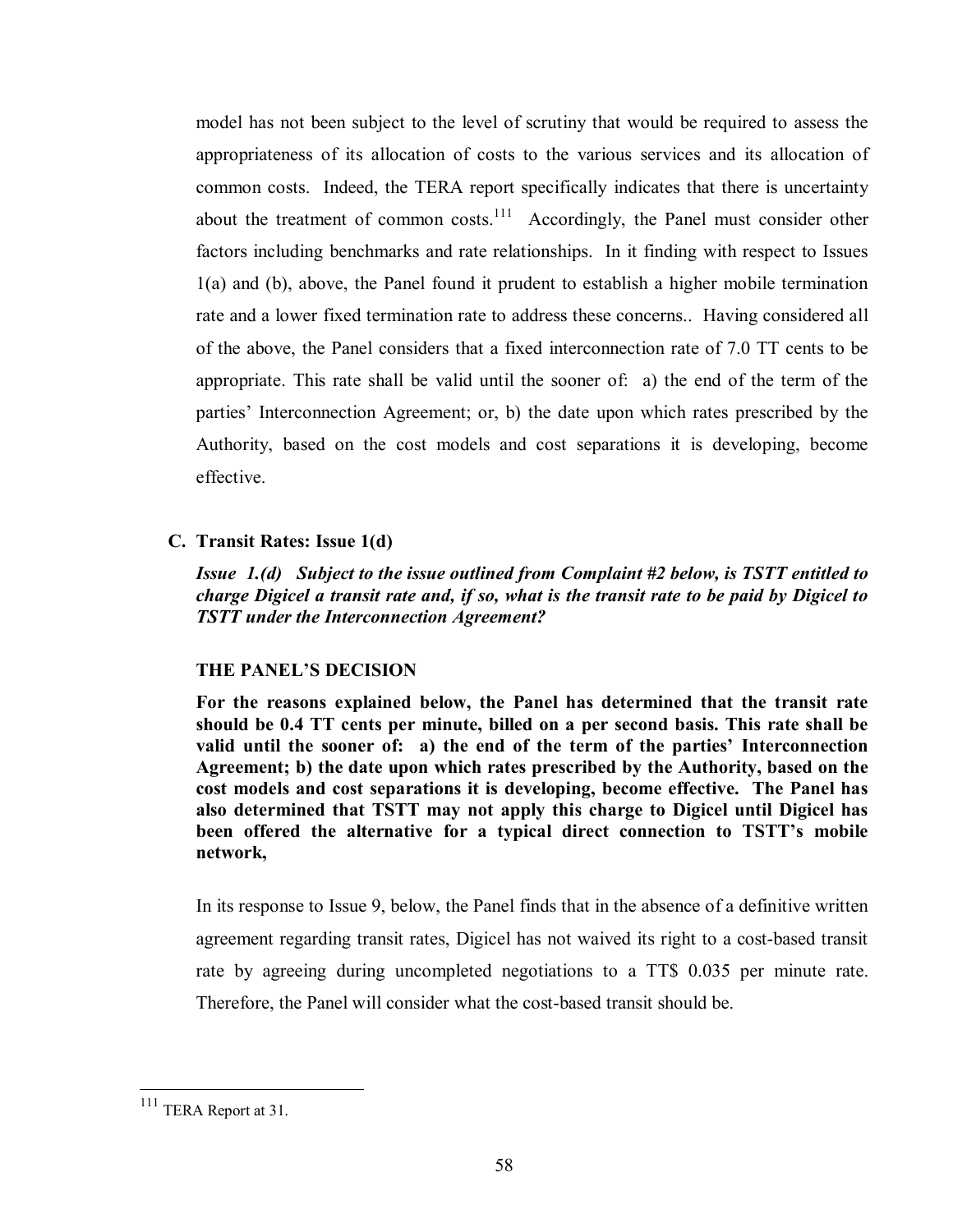In its Complaint, Digicel argued that it was forced to use TSTT's transit service because TSTT did not offer direct interconnection to its mobile network. Accordingly, Digicel was of the opinion that TSTT did not have the right to charge Digicel a transit charge.<sup>112</sup>

TSTT submitted that a transit charge was appropriate in the circumstances. TSTT submitted that Digicel requested interconnection at only one point in TSTT's network to terminate traffic to both TSTT's mobile and fixed networks.<sup>113</sup>

TSTT pointed out that its mobile network had not been designed to provide for direct interconnection and that if Digicel wished to connect directly to the mobile network, significant time and investment would be required to make the necessary network modifications. TSTT also pointed out that if such modifications had been pursued, Digicel's market entry would have been delayed.<sup>114</sup>

TSTT submitted that since it incurs a cost to carry Digicel's traffic through its fixed network to TSTT's mobile network, it is appropriate to charge Digicel for this service.

In its Final Submission, TSTT stated:

TSTT's position that the transit rate should be set at TT\$0.035 flows from the parties' agreement to this rate; to the extent that this Panel declines to uphold that agreement, TSTT submits the output from TSTT's cost model of TT\$ 0.004 would be the appropriate cost-based transit rate.<sup>115</sup>

The interconnection obligations of concessionaires are set out in section 25 of the Act and with regard to this issue, most specifically in sections  $25(2)(d)$  and (m). In the Panel's view these obligations contemplate the interconnection of two mobile carriers by way of a direct connection between their respective networks. This arrangement is consistent with the overall objective of the efficient provisioning of services. This connection would typically consist of trunk groups jointly managed by both parties to ensure an appropriate grade of service and the costs of the trunk groups would be shared by the two parties.

<u>.</u>

<sup>&</sup>lt;sup>112</sup> Digicel Complaint pages 38-41 and Digicel Closing Submission, 28 December 2007, ¶ 287

<sup>113</sup> TSTT Response to Complaint at ¶45

<sup>&</sup>lt;sup>114</sup> TSTT Response to Complaint at ¶148.

<sup>115</sup> Closing Submission on Behalf of the Respondent at ¶89.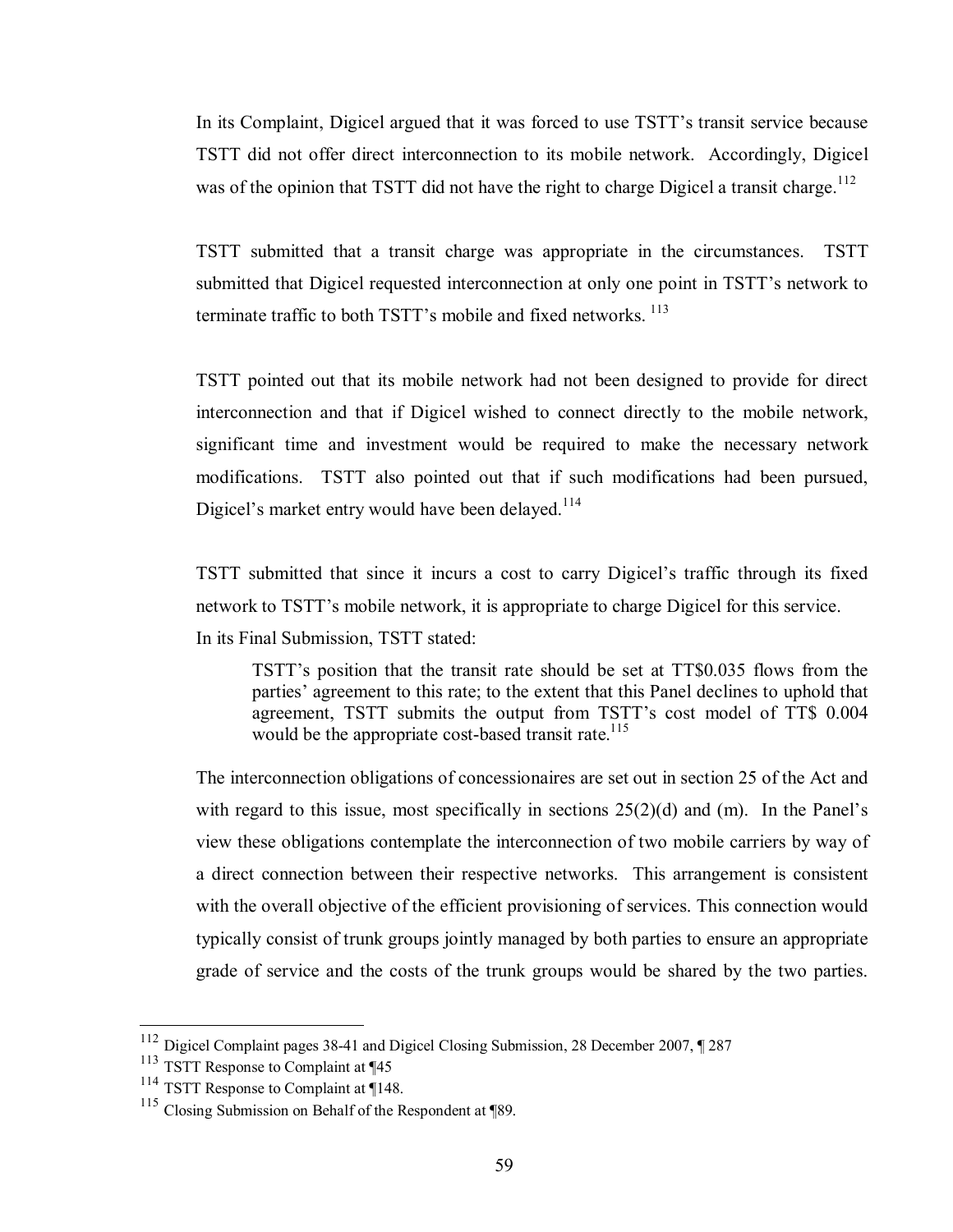Each party would be responsible for the provisioning of the trunk terminating equipment at their respective ends of the trunk group.<sup>116</sup> Accordingly there would be no specific transport charges under this typical arrangement.

In the instant situation, however, TSTT has decided for its own quite legitimate reasons to use its fixed network tandem switch as Digicel's point of interconnection to both the TSTT fixed network and the TSTT mobile network. This of course is entirely an appropriate engineering choice for TSTT but the internal network engineering decisions of TSTT should in no way adversely affect a competitor. Specifically, the Panel's opinion is that TSTT has no justification in this circumstance for charging Digicel for the transport of traffic from the TSTT tandem switch to the TSTT mobile switch when Digicel would prefer to have direct trunks to a switch on the TSTT mobile network.

However, if TSTT were to offer Digicel the option of interconnecting at the TSTT mobile switch and if Digicel then decided for its own good engineering reasons that it wished to connect to both the TSTT mobile and fixed networks only at the TSTT tandem switch, then it would be appropriate for TSTT to apply what is effectively a transit rate to transport the traffic from the tandem to the mobile switch. As noted above, TSTT has produced evidence in this proceeding that the cost of this transport is 0.4 TT cents per minute and the Panel finds that this would be the appropriate rate for this transit function.

Accordingly, the Panel has determined that the appropriate rate for transit service is 0.4 TT cents. However, the Panel also finds that TSTT is not entitled to apply this charge to Digicel unless and until TSTT has offered Digicel a typical direct interconnection alternative of the sort described above (e.g., jointly provisioned trunk group with no further transport charges). The Panel considers that 30 days would provide adequate time for Digicel to analyse an offer from TSTT for a typical direct connection sought by Digicel and accordingly, in the event that Digicel chooses to continue using the tandem

1

 $116$  As noted in the "History of This Proceeding," the Third Dispute between these parties was about whether Digicel was required to pay for the trunk terminating equipment at the TSTT end of the trunk group. The arbitration decision was that Digicel was liable for the costs because the equipment was put in place prior to their being an obligation to interconnect, implying that Digicel would not be liable for the costs after the obligation to interconnect attached.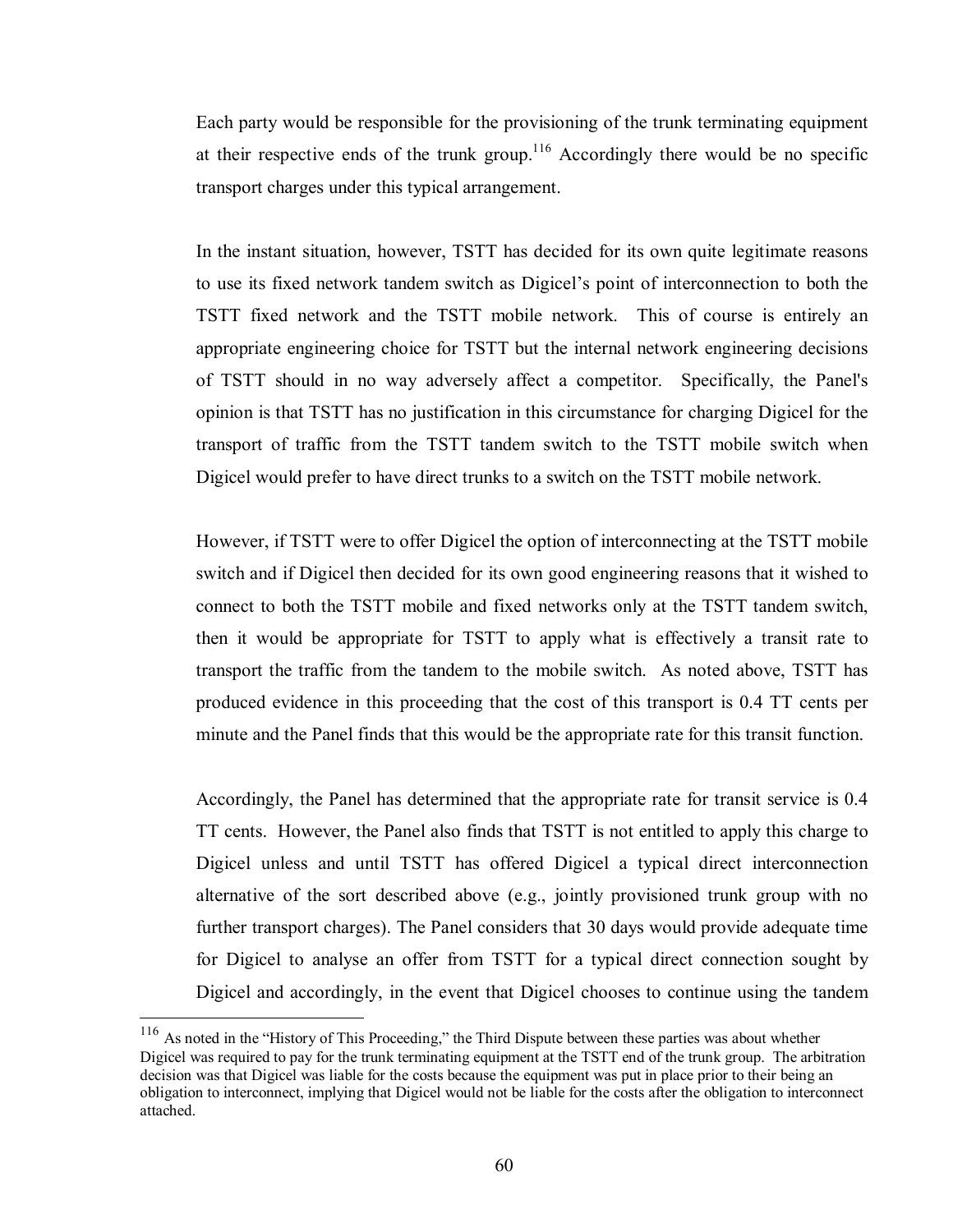connection after receiving a proposal for such a direct connection, the tandem transit rate shall apply from 30 days following the offer for direct connection. To the extent that Digicel uses the tandem interconnection after the activation of a direct interconnection (i.e., for overflow or an outage in the direct trunks), the transit rate shall be applied.

 This transit rate shall be valid until the sooner of: a) the end of the term of the parties' Interconnection Agreement; b) the date upon which rates prescribed by the Authority, based on the cost models and cost separations it is developing, become effective.

## **D. Per Minute vs. Per Second Rates: Issue 1(e)**

*Issue 1. (e) Should interconnection charges be charged in accordance with the same unit (e.g. per second or per minute) by which TSTT charges its customers?* 

## **THE PANEL'S DECISION:**

**For the reasons explained below, the Panel has determined that interconnection rates should be applied on a per second (or fractional minute basis) regardless of the structure of the associated retail rates.** 

Digicel submitted that, with respect to the calling from TSTT's fixed network to Digicel, the interconnection rate should be applied on the same basis as the retail rate. Presumably, since the retail rate is applied on a per minute basis (rounded up to the next minute) then Digicel is arguing that the mobile termination rate for fixed to mobile calls should also be applied in this manner.  $117$  Digicel argues that if the Mobile Termination Rate (MTR) were applied on a per second basis for these calls, it would:

"…lead to allocative inefficiency as too little of Digicel's good (mobile termination) is being purchased and utilised by customers because of the charging structure being operated [sic] by the upstream interconnecting party (TSTT landline). In short, volumes to Digicel's network would be severely depressed and so efficient recovery of costs is being disrupted by virtue of different charging structure i.e. TSTT would be significantly over recovering their costs while Digicel is under recovering its costs<sup>118</sup>

In support of its position Digicel cited a passage from an OECD document that stated:

 $117$ Witness Statement of Kevin Barrins, Aug. 24, 2007 at  $\P$  42-50

 $118$ Id. at ¶43.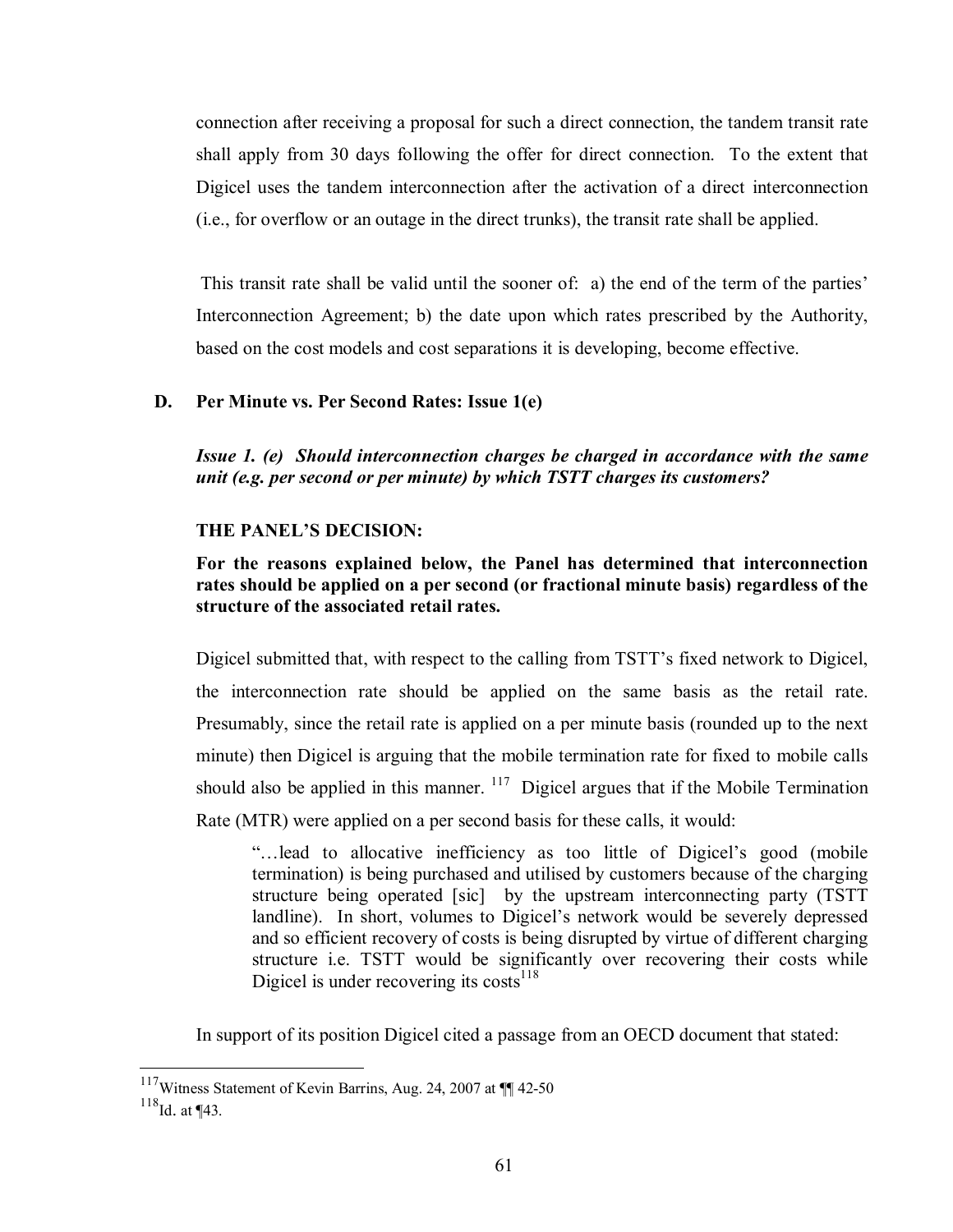*Economic theory suggests that when the downstream rival companies produce services which are close substitutes for the services of the incumbent, the relative structure of access prices and retail prices can matter a great deal. When the structure of access prices and retail prices are forced to differ, a conflict can arise between competition and efficient pricing*. 119

The Panel notes that Digicel is incurring costs on a per second basis for the calling in question and, accordingly, the application of the MTR on a per second (or fractional minute) basis leads to the proper recovery of those costs. In fact, the application of the MTR in the same manner as the retail rate (per minute rounded up the next minute) would lead to the over-recovery of Digicel's costs unless the MTR were adjusted to account for the distribution of call duration.

The Panel considers that the OECD passage cited above applies to those situations where the difference in rate structures gives rise to a preference in favour of the incumbent. The Panel however, does not consider that it applies to the situation being considered here. A retail rate structure rate for calls originated on the fixed network which is different from the structure of the MTR would have no competitive impact in the mobile market as long as TSTT charges its fixed line customers the same amount and in the same manner for calls to either the TSTT mobile network or to Digicel. Therefore, from the perspective of the mobile competitors, there is no reason to require that the fixed retail rate and the MTR need be applied on the same basis. As stated in the Panel's decision with respect to Issues 1(a) and (b), above, the Panel considers that the appropriate basis for the application of the MTR is on a per second basis.

However, the Panel would agree with Digicel that the retail rates for fixed line service can have an affect on the call volumes to the mobile networks and that an excessive charge could inappropriately distort the market by depressing the level of such calling. While this matter is beyond the mandate of this Panel, the Panel would recommend that the Telecommunications Authority review the fixed to mobile rate structure

<sup>&</sup>lt;sup>119</sup>Digicel Final Submission at 72.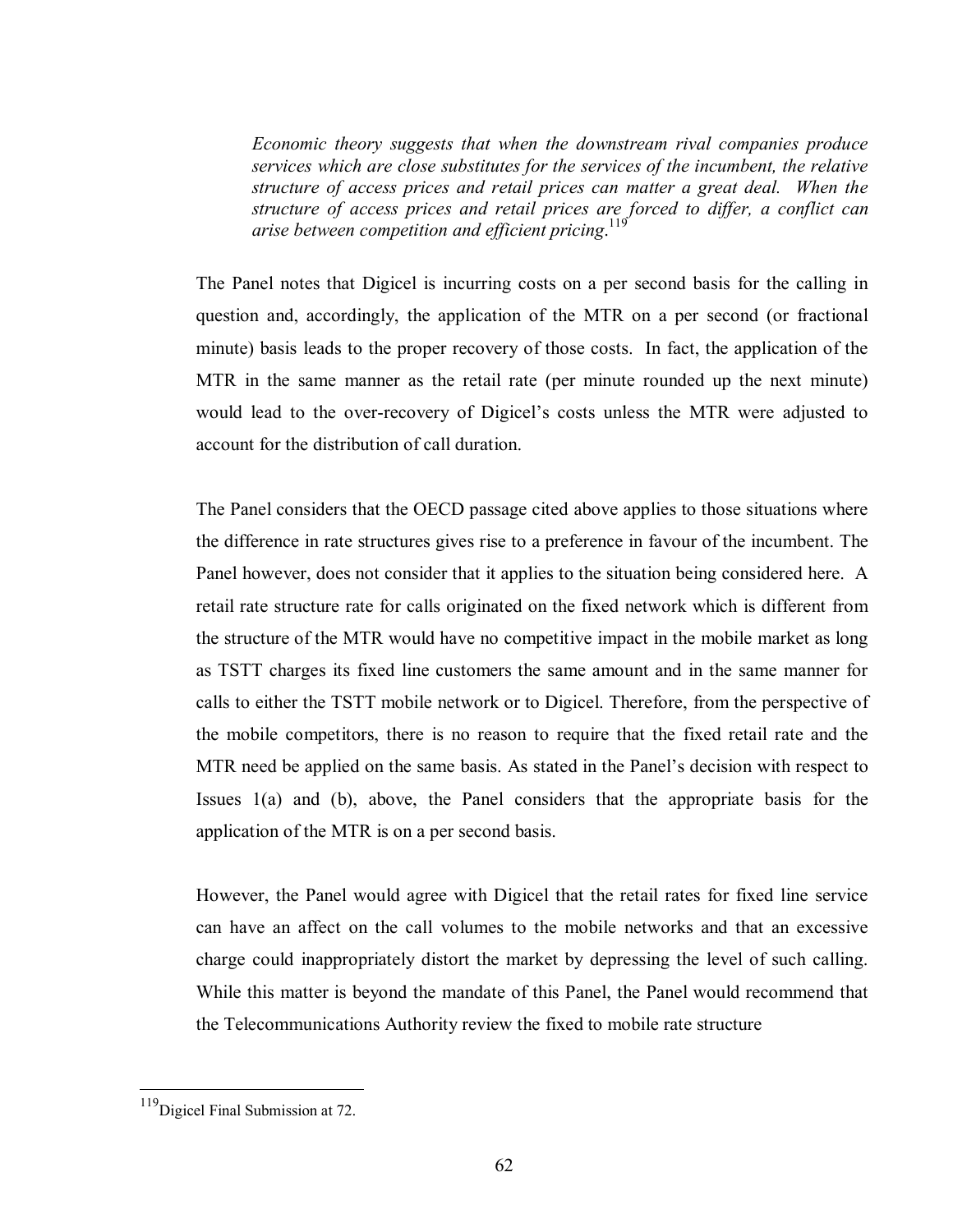#### **E. Retroactive Billing: Issue 1(f)**

*Issue 1. (f) Should interconnect rates be payable from April 6, 2006, the date on which such interconnect services began to be supplied by Digicel to TSST and by TSTT to Digicel? And, if not, from what date should such interconnect rates be payable?* 

#### **THE PANEL'S DECISION:**

**For the reasons explained below, the Panel has determined that the interconnection charges established in this Decision shall be payable from April 6, 2006 and that the parties should update the necessary traffic data within 30 days from the release of this Decision, agree to payment calculations within 45 days and complete the net payments within 60 days from the release date.** 

The first question presented by this issue is whether the Panel has power to order the payment for services rendered during the period from April 6, 2006 to the date of this order? This is a matter of statutory interpretation. Issue 8 directly addresses this issue and the Panel has concluded the statute not only permits such an order but requires it.

The Panel has therefore determined that the final rates that it has set out in this decision are applicable from the date that Digicel entered the mobile market (April 6, 2006). The Panel directs that the calculation of the amounts payable should be based on the traffic data provided in the Reply Witness Statement of Mr. Ed Duke dated September 25, 2007, updated using the same data sources and methodology to the date of this Decision. For greater certainty, the rates that are to be applied to these traffic volumes are 40.0 TT cents per minute for mobile termination (reciprocally) and 7.0 TT cents per minute for fixed termination. For the reasons set out above, the 0.4 TT cents transit charge shall not be applicable. The Panel directs the parties to update the traffic data to the date of this Decision within 30 days of the release of this Decision, to agree on the necessary payment calculations within 45 days from the release date and to complete the net payment within 60 days of the release date.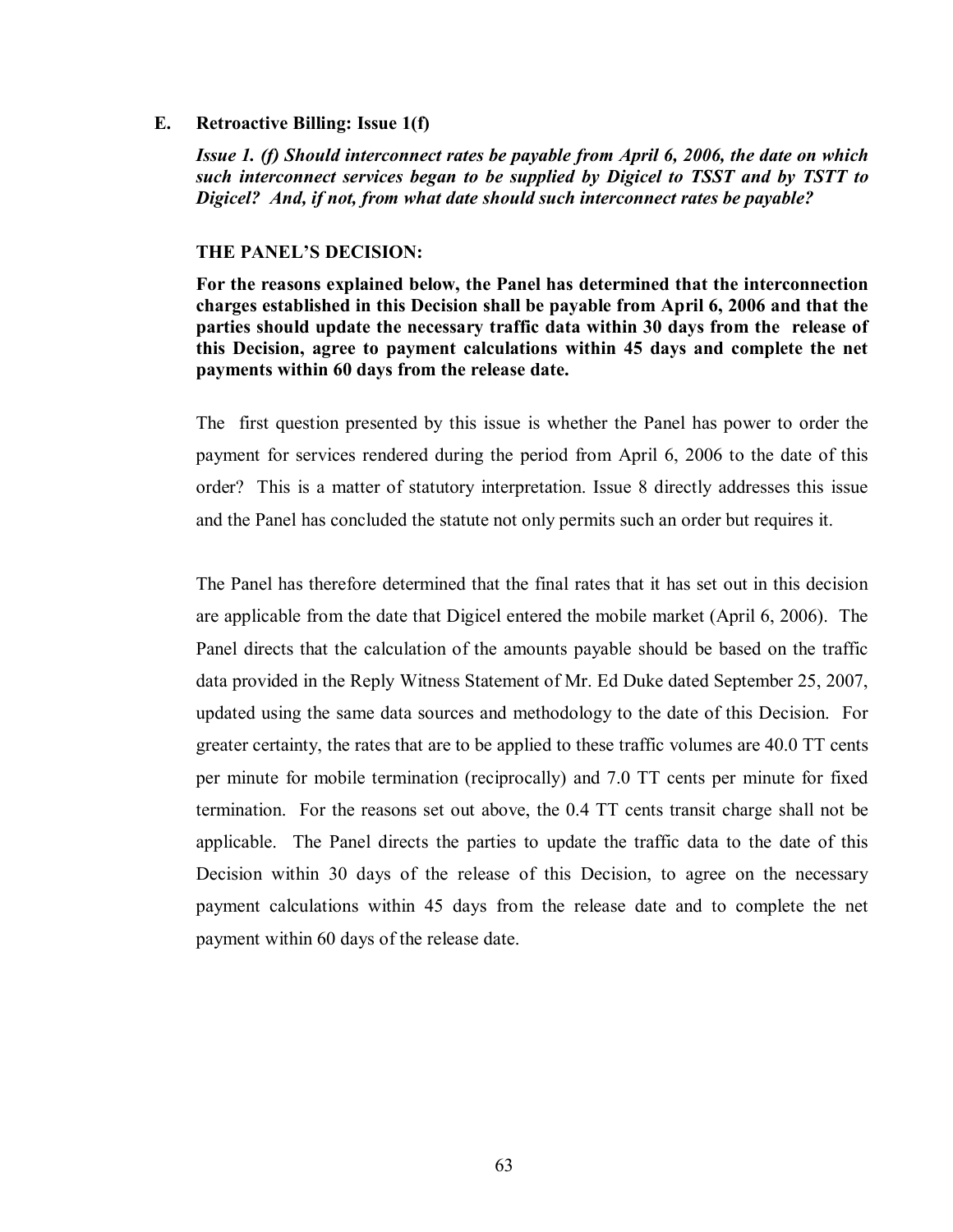#### **V. NON-RATE ISSUES REFERRED TO THIS ARBITRATION PANEL**

We now turn to the remaining issues presented to this Panel.

Two issues were effectively withdrawn by TSTT, the party proposing them. Issue  $5^{120}$  was withdrawn by TSTT in its Pre-Hearing Written Submission by stating that it will not address the issue "as it is no longer a live issue in this proceeding" and Digicel either supports this withdrawal or does not oppose it.<sup>121</sup> With respect to Issue  $6^{122}$  TSTT stated in its Pre-Hearing Written Submission that this issue "is moot" since the judicial review has been completed and Digicel either supports this conclusion or does not dispute it.<sup>123</sup> Therefore, the Panel has not addressed either of these issues.

## **A. Abuse of Process Issues: Issues 2, 3, 4, 7(a) and 7(b)**

The following Issues may be conveniently grouped and dealt with together as they all belong to the same genus – the question of an abuse of process:

- *Issue 2. Does the Complaint constitute an abuse of the Telecommunications Authority of Trinidad and Tobago Dispute Resolution Process and an impermissible collateral attack, if not direct attack, on the decision in the First Dispute (4/7/06/01) ?*
- *Issue 3. In the Notice of Dispute and/or the Complaint ultra vires the Telecommunication Act and/or legally invalid.*
- *Issue 4. Is Digicel's purported referral of the said dispute frivolous and/or vexatious and/or an abuse of the Dispute Resolution Process ?*
- *Issue 7. In relation to mobile termination rates under Interconnect Agreement :* 
	- *(a) Has the principle of reciprocity already been determined by the Decision in the First Dispute (4/7/06/01) such that this issue is Res Judicata or subject to issue estoppel ?*

<sup>&</sup>lt;sup>120</sup> *Issue 5***:** Is the process tainted with bias and/or bad faith against TSTT on the part of TATT and/or has the process been irrevocably undermined by such bias and/or bad faith and/or is it that TSTT cannot reasonably expect the process to be conducted fairly and/or free of prejudice against it?

<sup>&</sup>lt;sup>121</sup> See, Pre-hearing Written Submissions Filed on Behalf of the Respondent, November 12, 2007, at footnote 1. Digicel supports or does not contest TSTT's action. See, Closing Written Submission on Behalf of the Complainant, December 28, 2008, at ¶36.

<sup>&</sup>lt;sup>122</sup> *Issue 6*: Is TATT obliged to await the results of the judicial review proceedings concerning the Decision in the First Dispute or, alternatively, must Digicel abandon the judicial review proceedings in order to allow TATT to adjudicate the matter?

<sup>123</sup> See note 123, *supra.*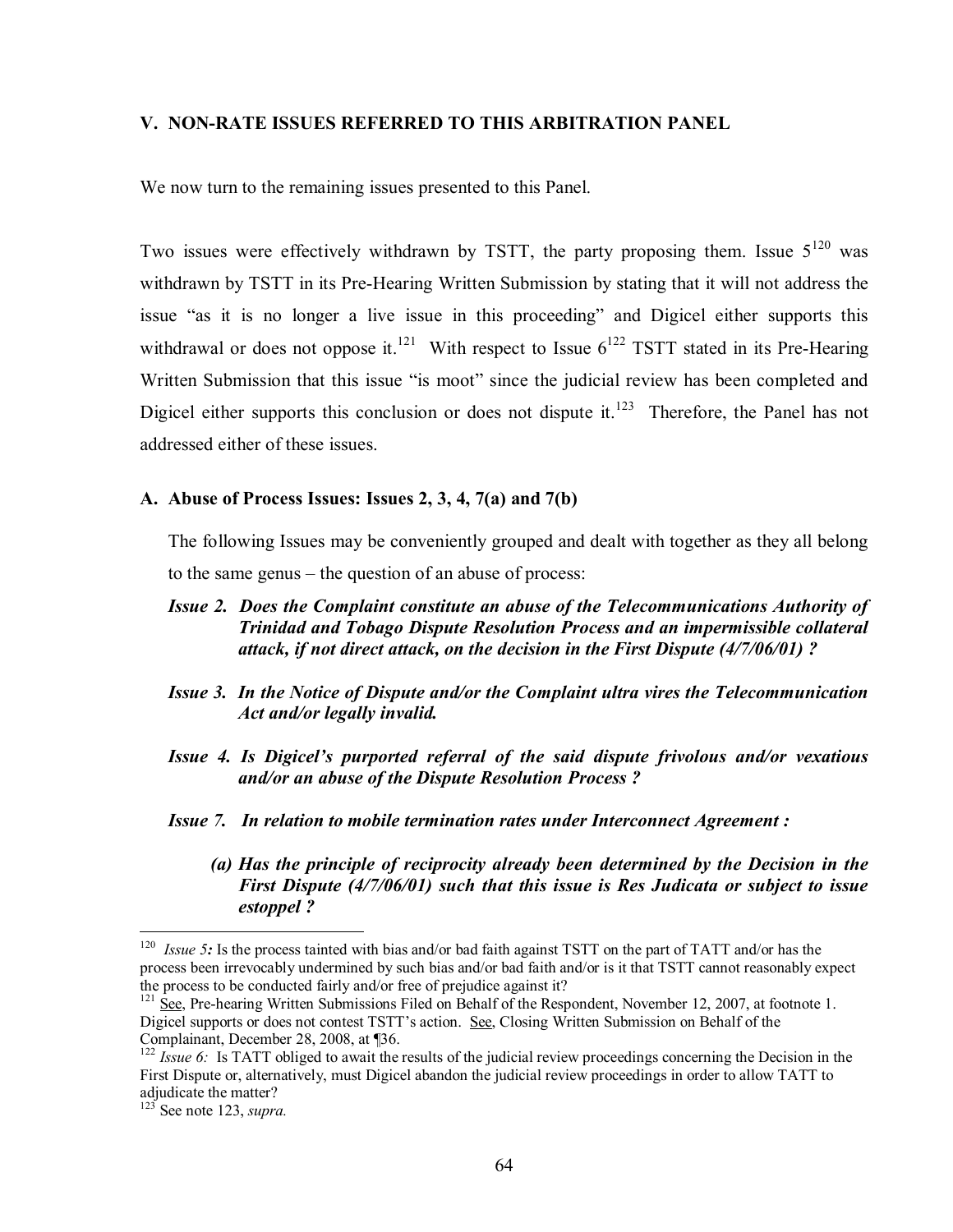*(b) Have the issues relating to the establishment of mobile termination rates in Trinidad and Tobago including the range of efficient costs for mobile termination, already been determined by the Decision in the First Dispute (4/7/06/01) such that there issues are Res Judicata or subject to issue estoppel* 

#### **THE PANEL'S DECISION:**

**For the reasons explained below, the Panel has determined as follows:** 

**Issue (2): The Complaint does not constitute an abuse of the Telecommunications Authority of Trinidad and Tobago Dispute Resolution Process nor is it an impermissible collateral attack or direct attack on the decision of the First Panel.** 

**Issue (3): The Notice of Dispute is not** *ultra vires* **the Telecommunications Act or in any other way legally invalid.** 

**Issue(4): Digicel's referral of the said Dispute is not frivolous or vexatious and/or an abuse of the D.R.P.** 

**Issue (7): In relation to the mobile termination rates under Interconnect Agreement** 

- **(a) the principle of reciprocity has not been determined by the Decision of the First Panel so as to give rise to res judicata;**
- **(b) The issues relating to the establishment of mobile termination rates in Trinidad and Tobago including the range of efficient costs for mobile termination has not been already determined by the decision of the First Panel.**
- **1. The Case For TSTT**

These Issues have been addressed by TSTT in its Response to Complaint dated December 12, 2006<sup>124</sup>; Pre-Hearing Written Submissions dated November 12, 2007<sup>125</sup>; and in its Closing Submissions dated December 28, 2007.<sup>126</sup>

TSTT's position may be summarized as follows:

The mobile termination rate was the subject of the First Dispute and critical elements of that rate have already been determined by the First Panel in the First Dispute. Accordingly, in filing and pursuing this Complaint Digicel is seeking to re-litigate issues already determined in the First Dispute and therefore this constitutes an abuse of the

<sup>&</sup>lt;sup>124</sup> TSTT Response to Complaint, December 12, 2006 at 17-26.<br><sup>125</sup>TSTT Pre-Hearing Written Submission at 3-7.<br><sup>126</sup>Closing Submision on Behalf of the Respondent (Executive Summary) at 32-40.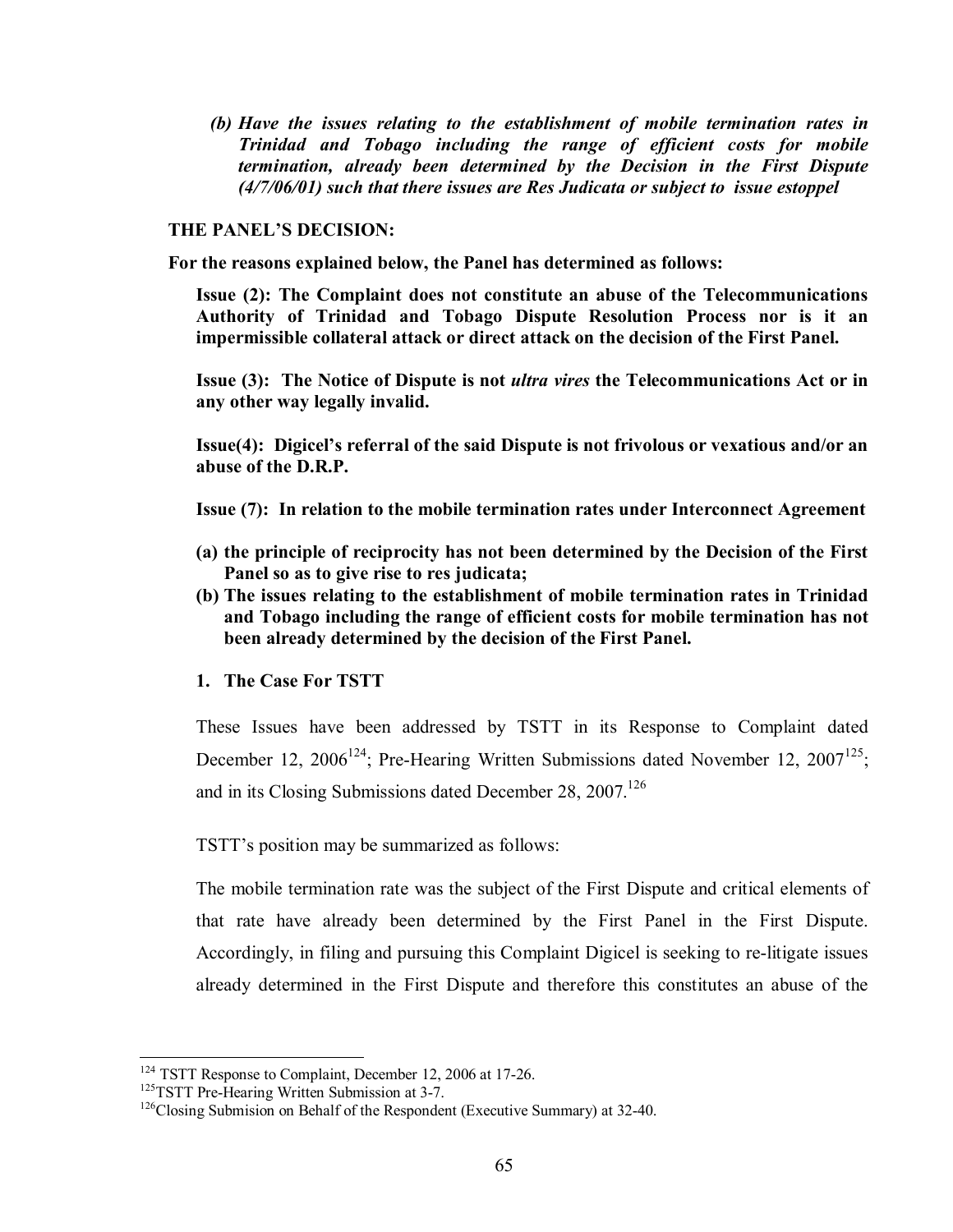Authority's dispute resolution process and an impermissible collateral attack if not a direct attack on the Decision.<sup>127</sup>

In seeking to impeach the Complaint *in limine* TSTT relies on the doctrine of *res judicata* and in particular issue estoppel. It is TSTT's contention that "regardless of the interpretation that is placed on the Decision in the First Dispute, the decision clearly established TSTT's entitlement, pursuant to the Act and its Concession to insist on reciprocal rates and an essential and fundamental step in the logic of the Decision was in fact that the reasonably efficient costs of mobile termination in Trinidad and Tobago fall within the range of  $6.1$  US cents and  $8.5$  US cents<sup>128</sup>.

TSTT contends that in this dispute, Digicel is seeking to have the issue of the meaning of cost-based rates pursuant to the Act reopened when "as a fundamental element of the logic of its Decision upholding the principle of reciprocity, the Arbitration Panel in the Decision established that the correct basis for establishing interconnection rates is the statically efficient costs of the reasonably efficient mobile operator in Trinidad and Tobago".129

Further, the decision established that the basis for setting these efficient costs required that costs be based on long run costs measured over the life of the assets employed. Furthermore, in order for the First Panel to find that reciprocity was not contrary to the Act or the Concessions, it was required to and went on to find the range of costs noted above.

It is these findings, TSTT argues, that Digicel now wants to re-open and re-litigate in this Dispute.

In its Pre-Hearing Submissions, TSTT essentially reiterated and buttressed the forgoing. The position of TSTT is encapsulated in these Submissions as follows:

<sup>&</sup>lt;sup>127</sup>TSTT's Response to Complaint at ¶62<br><sup>128</sup>Id. at ¶60. <sup>129</sup>Id. at ¶71.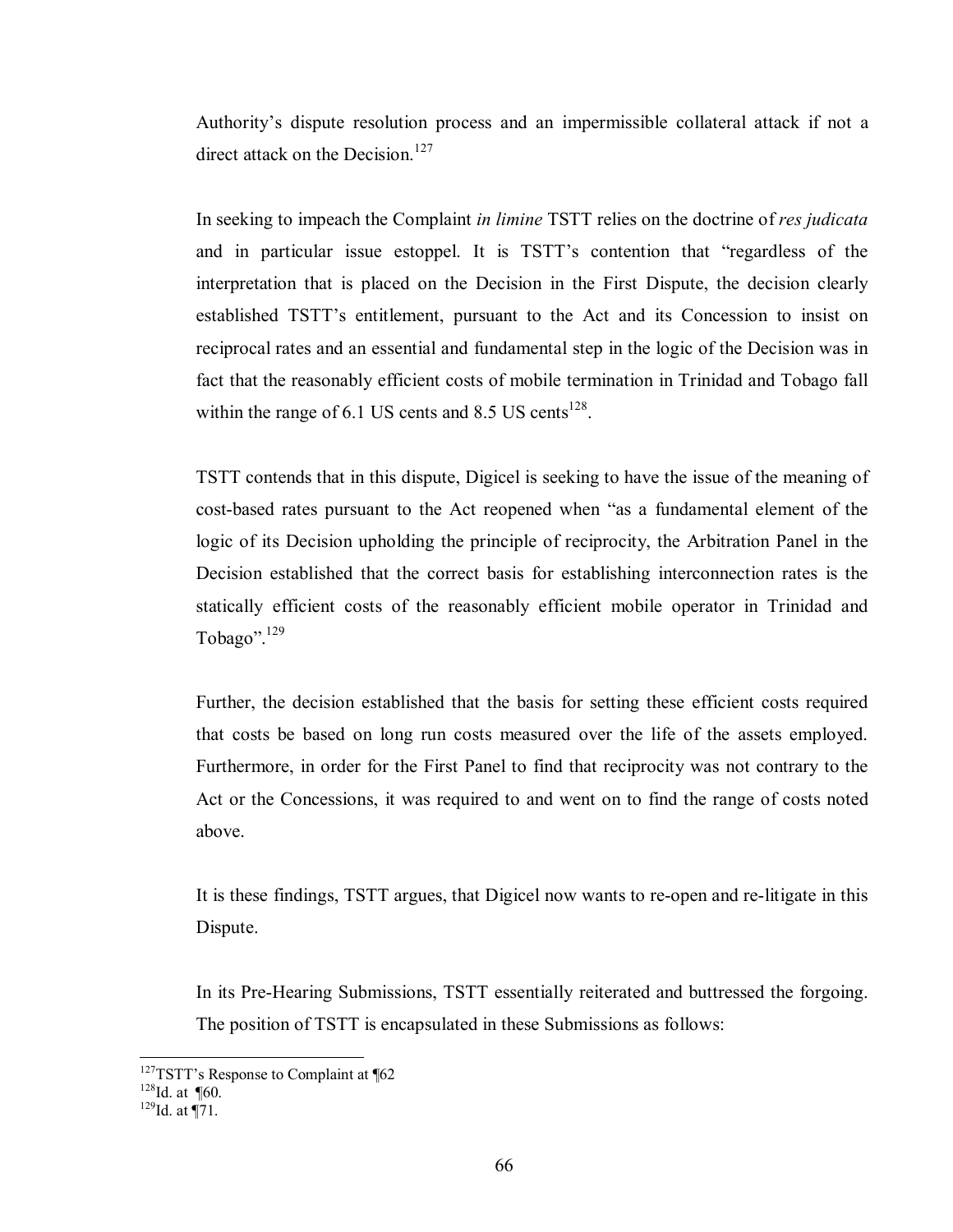17. Unsatisfied with the Decision, Digicel now seeks to re-litigate the very same issues that were the subject of an exhaustive investigation and reasoned determinations in the First Dispute. The principle of reciprocity, the principle that economic efficiency is determined by the reasonably efficient operator, and the range of efficient costs for MTRs in Trinidad and Tobago are three fundamental and necessary components of adjudicating any dispute over final MTRs to be charged by the parties to each other under an interconnection agreement. To raise them once again is frivolous, vexatious, an abuse of the Authority's dispute resolution process and an impermissible collateral attack, if not a direct attack on the Decision.

18. The focus of the doctrine of abuse of process is the integrity of the adjudicative function of the courts. The Authority's dispute resolution power pursuant to the Act is not served by permitting parties to perpetually re-litigate the same issues and, in the course of doing so, to attempt to continuously improve upon their evidence.

19. Pursuant to the Dispute Procedures, the Panel Decision is final and binding on both TSTT and Digicel Accordingly, TSTT also submits these issues are subject to issue estoppel, a branch of the *res judicata*  principle that arises where an issue has been litigated and decided and therefore cannot be re-tried in a subsequent suit between the same parties, even if the cause of action is different. Issue estoppel can apply to a variety of decision-making bodies which make decisions of a judicial nature, i.e. decisions based on findings of fact and the application of an objective legal standard on those facts. The preconditions for a finding of issue estoppel are, in brief, that the same question has been decided; that the decision which is said to have created the estoppel was final; and the parties to that decision were the same as those in the proceeding where estoppel is raised. With respect to the first criterion, issue estoppel may also apply where the matter involves a question of either fact alone, or mixed law in fact, which was decided in the earlier proceeding.

20. TSTT submits that the conditions for issue estoppel have been met in the instant case with respect to the findings of the First Panel cited in paragraph 16 above. Digicel has raised the same question as was determined in the Decision; the First Panel was exercising a judicial function; the parties are the same; and the Decision is final, pursuant to the Dispute Procedures of the Authority. TSTT notes that in her decision setting aside leave of the Decision, Justice Jones also stressed the importance of the finality of the Decision.  $130$  "

 $130$  TSTT Pre Hearing Submissions at  $\P$ 17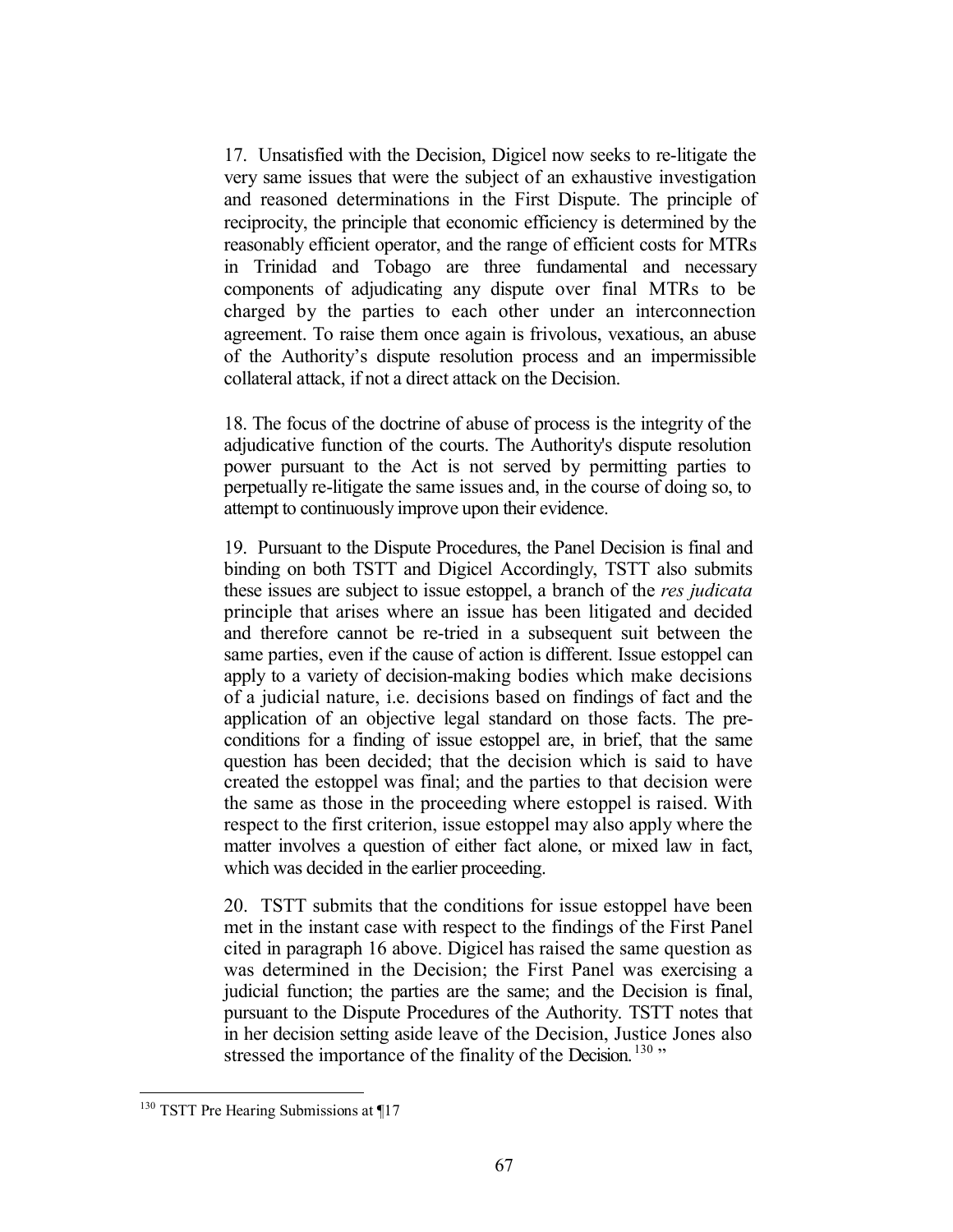TSTT submits that, even if this Panel should find issue estoppel does not apply, it should treat that decision as "highly persuasive" on the basis that it contains a thorough and extensive analysis of many of the central issues before this Panel. TSTT concludes by criticizing Digicel for "regulatory gamesmanship."<sup>131</sup>

In its Closing Submissions TSTT essentially summarized and underscored its earlier Submissions on these Issues and the Panel does not consider anything new or further was added. $132$ 

This Panel notes that TSTT has kept alive Issues 3 and 4 but has not addressed to the Panel specific or substantive submissions with respect to these Issues. In relation to Issue 3 in particular, TSTT has not addressed any specific submission to show how or in what way the Notice of Dispute is *ultra vires* the Telecommunications Act or legally invalid and the same may be said in relation to Issue 4 save the *en passant* references in the Submission.

In the circumstances, the Panel proposes to treat these issues as a sub-set of the larger issue of Abuse of Process. Thus, if the Panel came to the conclusion that *res judicata* applied and this Complaint was an attempt to re-litigate issues that had already been decided, then it could legitimately hold that the referral was indeed frivolous and vexatious and presumably the Notice of Dispute could be considered *ultra vires* the Act on the basis that the Act did not allow the Authority to entertain a Notice of Dispute seeking to invoke an adjudication of matters which had already been squarely decided.

#### 2. **Digicel's Response**

These Issues have been dealt with by Digicel in its "Reply to TSTT Response dated  $21<sup>st</sup>$ day of December,  $2006^{133}$ , its Pre-Hearing Written Submissions<sup>134</sup> and its Closing Submissions<sup>135</sup>

 $131$  Id. at  $\P$ 21.

<sup>&</sup>lt;sup>132</sup> Closing Submision on Behalf of the Respondent, at 1-2 (Executive Summary) and 32-40. <sup>133</sup> Digicel Reply to TSTT Response, December 21, 2006 at 2 (a-f),¶5, ¶¶7-21.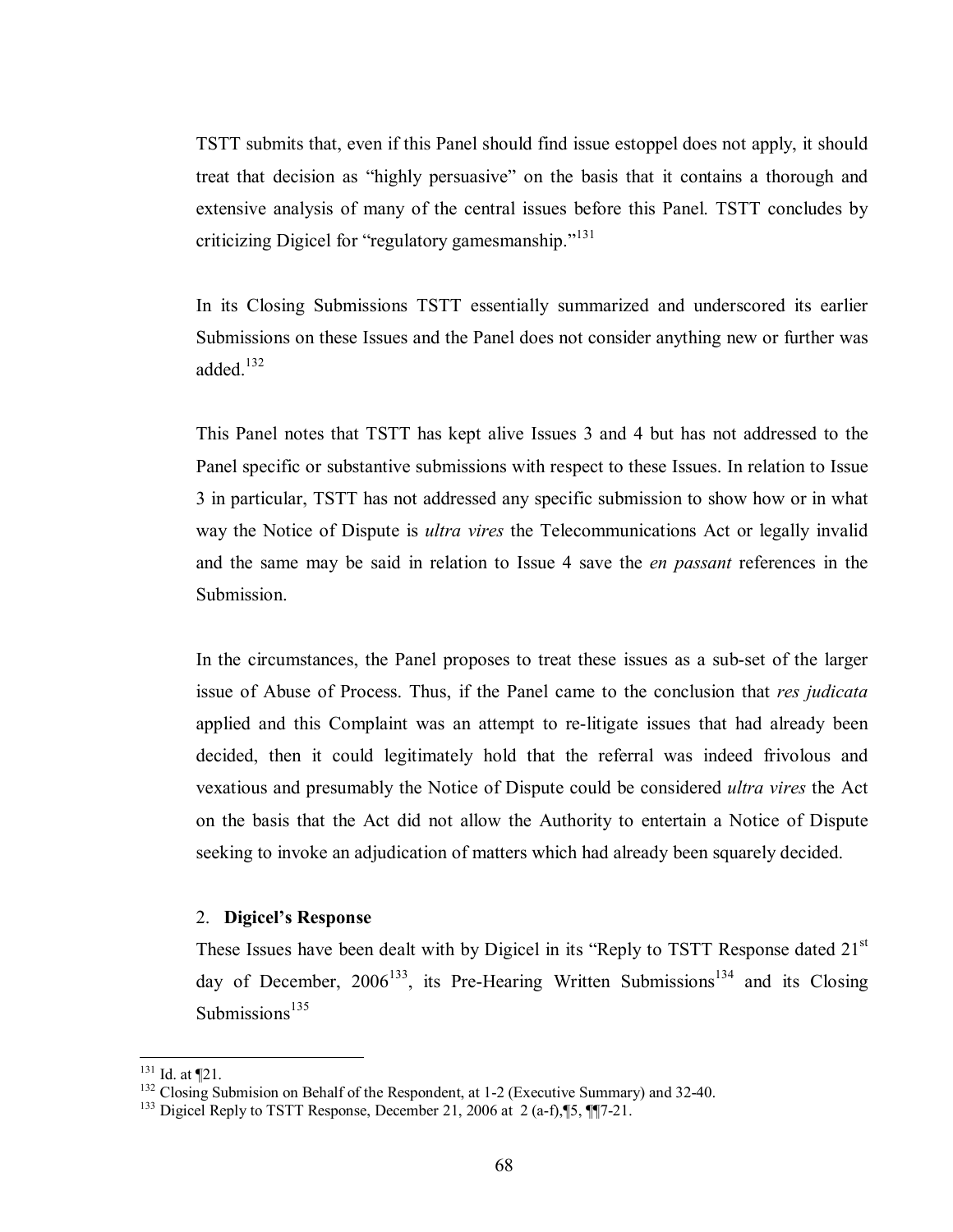The essence of Digicel's response is that the issue or issues posited by TSTT as giving rise to *res judicata* and ultimately to an abuse of process of the Authority's Dispute Resolution Procedure (DRP) were not the issues placed before the First Panel in the First Dispute.

According to Digicel, the genesis of the First Dispute lay in the intractable position adopted by TSTT in the negotiations for an Interconnection Agreement with respect to certain clauses in TSTT's Reference Interconnection Offer (RIO) that provided for reciprocal interconnection charges.

Paragraphs  $2(e)$  and  $2(f)$  of Digicel's Reply<sup>136</sup> Submissions encapsulate respectively what it says was the central issue before the First Panel and its decision thereon:

- e. The issue which was presented for decision by the Panel in the First Dispute was whether TSTT was prevented from insisting, in its negotiations with Digicel, on the inclusion of those clauses because, as contended by Digicel, reciprocal interconnect charges were contrary to the requirements of the Telecommunications Act, or the relevant regulations or the concessions; and
- f. The decision of the Panel in the First Dispute was that reciprocal interconnect charges were not contrary to the requirements of the Telecommunications Act, or the relevant regulations or the concessions and that TSTT was not prevented, in their negotiations with Digicel, from insisting on the inclusion of those clauses."

Furthermore, Digicel contends that the issue of final interconnection rates was not before the Panel in the First Dispute – hence the evidence presented was not intended to be used to establish final interconnection rates or even a range of such rates. Rather, the evidence presented to the First Panel was in relation to (a) the central issue identified above and (b) interim rates. $137$ 

<sup>&</sup>lt;sup>134</sup> Digicel Pre-Hearing Written Submission at ¶¶50-69.<br><sup>135</sup> Closing Written Submissions on Behalf of the Complainant, December 28, 2007 at 50-97.

 $^{136}$ Digicel Reply to TSTT Response, December 21, 2006 at 3.<br><sup>137</sup> Id. at ¶9.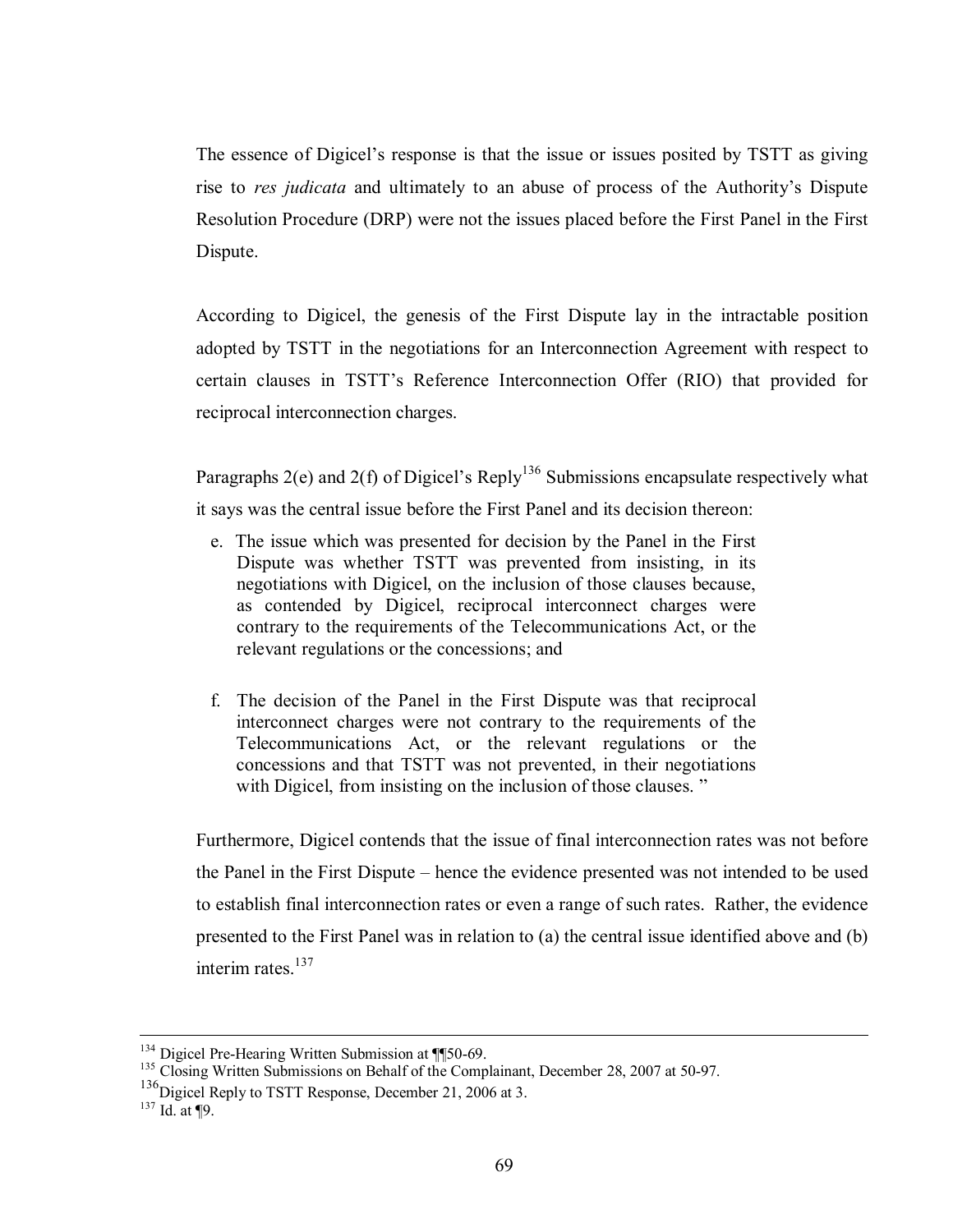Digicel further makes the point that while the Panel in the First Dispute may have expressed views in respect of the ranges of final interconnection rates, it had no jurisdiction to decide upon the range of final interconnection rates and in any event did not purport to do so. $^{138}$ 

In its Pre-hearing Submissions Digicel essentially underscored its earlier submissions. Here however, they placed heavy reliance on the judgment of Justice Jones in the Judicial Review proceedings challenging the decision of the First Panel<sup>139</sup> which it contends supports its position as to what precisely was before the Panel in the First Dispute and what it had jurisdiction to decide and did decide.<sup>140</sup>

In its Closing Submissions, Digicel sought to identify the legal principles and authorities which it deemed relevant to these issues and, applying these principles, Digicel submitted that its interpretation of the issue before the Panel and the Panel's decision is the correct one.<sup>141</sup> Digicel noted:

 The reference to TSTT being not prevented from insisting on including reciprocity clauses in the Interconnection Agreement meant no more than that TSTT were entitled to maintain a position of reciprocity in respect of interconnection charges during the interconnection negotiations with Digicel. The dispute before the Panel concerned what position TSTT was entitled to take in the negotiations under Section  $25(l)(e)$  of the Telecommunications Act.  $142$ <sup>3</sup>

Again, Digicel prayed in aid the judgment of Justice Jones which, it says, lends support to its submissions $143$ .

Digicel then concludes in essence that if the plea of *res judicata* fails them, TSTT's appeal to the doctrine of an abuse of process and collateral attack also fails. In this, the Panel understands Digicel to be arguing that the plea of *res judicata* underpins all the

 $138$  Id. at  $\P10$ 

<sup>&</sup>lt;sup>139</sup> Digicel Pre–Hearing Submissions at 10-12<br><sup>140</sup> It will be necessary to visit the judgment of Justice Jones, *infra*.<br><sup>141</sup> Closing Written Submissions on Behalf of the Complainant, December 28, 2007 at 88, 97.<br><sup>142</sup>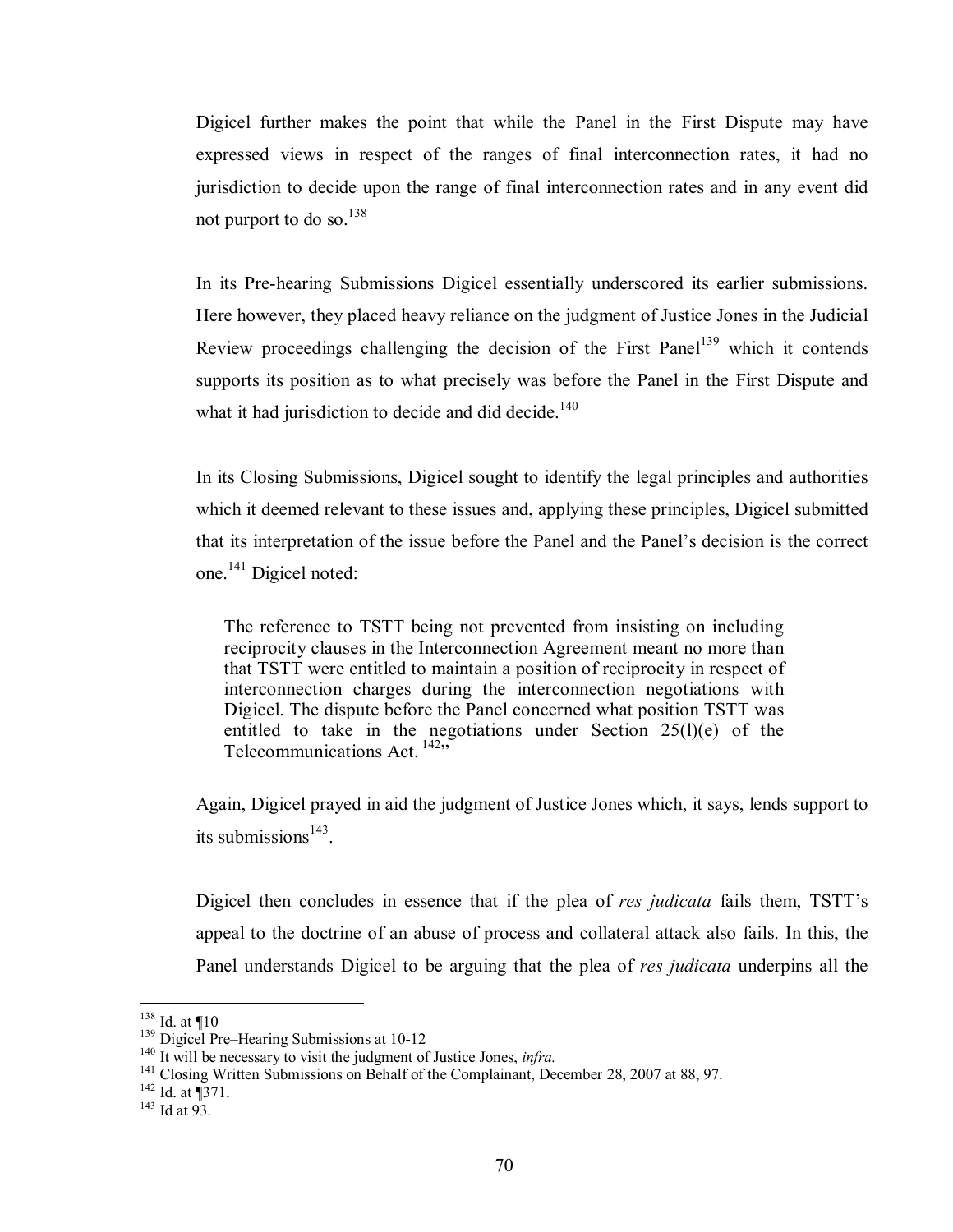issues raised by TSTT with respect to an abuse of process so that if that plea fails the satellite claims that feed off of it must of necessity also fall to the ground.

### **3. This Panel's Task**

The Panel's task in relation to these Issues is to determine what were the Terms of Reference of the Panel in the First Dispute, what issues were before it, and what was its decision. This must be done in the context of the relevant legal principles.

#### **a) The Relevant Law**

There is a plethora of authority on the doctrine of *res judicata* and both parties have sought to assist the Panel by reference to it.. Although the Parties may not refer to the same authorities (there are some in common) nonetheless there is little, if no variance in their respective enunciation of the relevant principles.

The "core principles" may be summarized as follows:

Both cause of action and issue estoppel require the following elements to be established $144$ :

- The first decision was judicial in the relevant sense;
- The first decision was pronounced;
- The tribunal had jurisdiction over the parties and the subject matter;
- The decision was: 1) final; and, 2) on the merits.
- The decision determined the same question as that raised in the later litigation; and
- The parties to the later litigation were either parties to the earlier litigation or their privies or the earlier decision was in rem.

The Panel finds two authorities cited by TSTT particularly instructive.<sup>145</sup>The first is

**Mc Intosh -v- Parent[1924] 55 O.L.R 552** where the Court at paragraph 13 dealt

with issue estoppel in the following terms:

*When a question is litigated, the judgment of the Court is a final determination as between the parties and their privies. Any right, question, or fact distinctly put in issue and directly determined by a court of competent jurisdiction as a ground of* 

<sup>&</sup>lt;sup>144</sup> See, Spencer Bower, Turner & Handley, Res Judicata,  $3<sup>rd</sup>$  Edition at 10, ¶19.

<sup>&</sup>lt;sup>145</sup> TSTT's Response to Complaint at 19.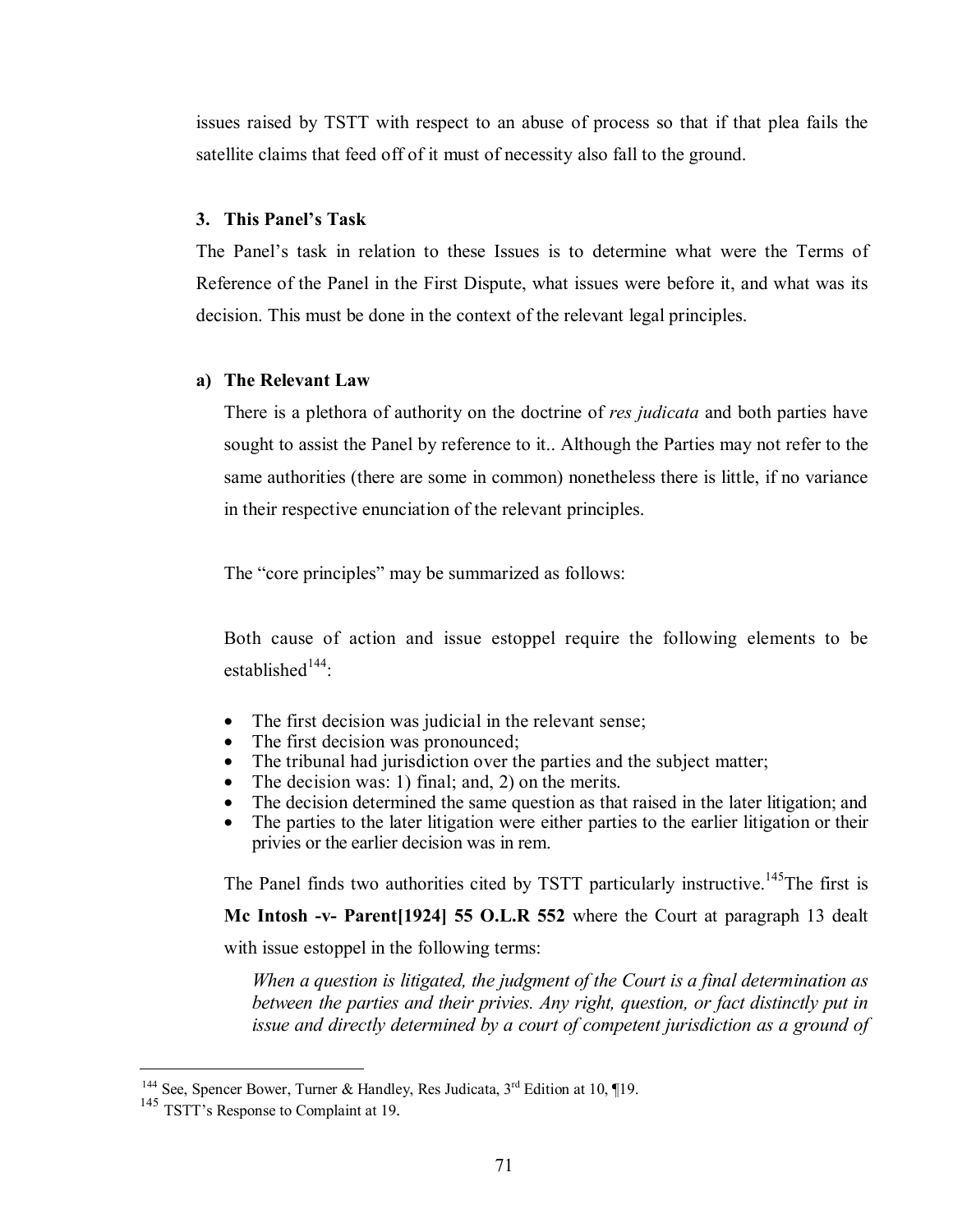*recovery, or as an answer to a claim set up, cannot be re-tried in a subsequent suit between the same parties or their privies, though for a different cause of action. The right, question, or fact, once determined, must, as between them, be taken to be conclusively established so long as the judgment remains.*

Then there is the authority **of Ganong Bros. Ltd. -v- Executive Director of Assessment (2004) 240 D.L. R. (4th Ed.) 687** where the Court explained the application of the doctrine:  $146$ 

*Issue estoppel can arise in several contexts. An issue may have been litigated before an administrative tribunal and, subsequently, the issue is raised once again, only this time in court proceedings. Conversely, the issue may have been decided in court proceedings and now the issue is being re-litigated in an administrative forum. ...If an administrative tribunal can apply that doctrine in the context of a prior judicial decision…then that tribunal is equally entitled to consider the possible application of that doctrine in circumstances where the earlier decision was decided by the same administrative tribunal.*

It is to be noted, as TSTT did, that "*the issue at hand need not be the central issue of the previous case, but it must have been fundamental* to the previous decision"<sup>147</sup>

## **b) The Substantive Issues before this Panel**

Before visiting the First Panel's Decision it is perhaps prudent at this juncture to have in focus *this* Panel's Terms of Reference and the Substantive Issues which call for adjudication. The Terms of Reference issued by TATT simply provide that this dispute between the Parties relate to "Rates for Interconnection:"

- What is the mobile termination rate to be paid by Digicel to TSTT for the term of the Interconnect Agreement?
- What is the mobile termination rate to be paid by TSTT to Digicel for the term of the Interconnect Agreement?
- What is the fixed interconnection rate to be paid by Digicel to TSTT under the Interconnect Agreement?

 $146$  At ¶¶44-47.

<sup>&</sup>lt;sup>147</sup> TSTT's Response to Complaint at 20.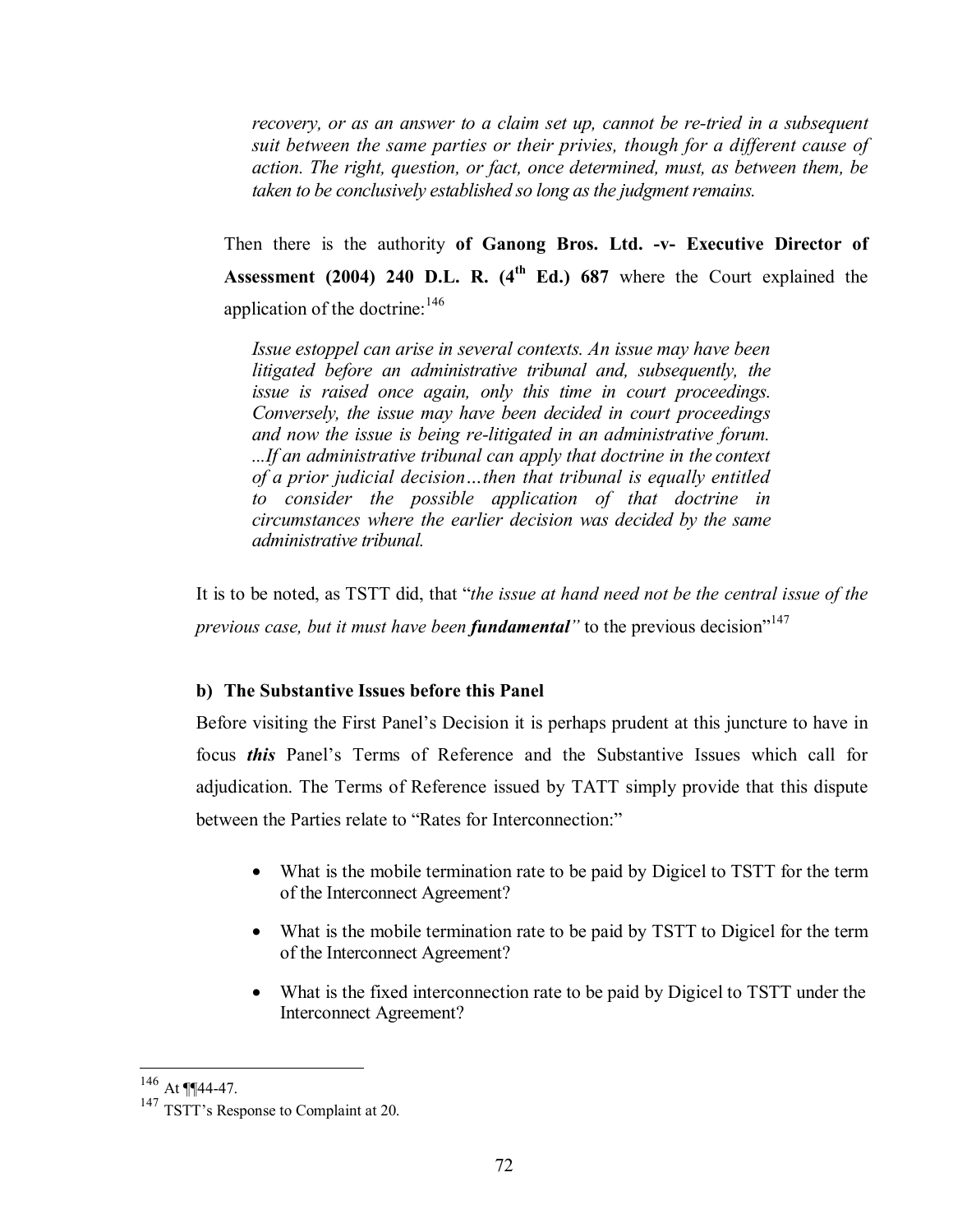- Subject to the issue outlined from Complaint #2 below, is TSTT entitled to charge Digicel a transit rate and, if so, what is the transit rate to be paid by Digicel to TSTT under the Interconnect Agreement?
- Should interconnection charges be charged in accordance with the same unit (e.g. per second or per minute) by which TSTT charges its customers?
- Should interconnect rates be payable from April 6, 2006, the date on which such interconnect services began to be supplied by Digicel to TSTT and by TSTT to Digicel? And. if not, from what date should such interconnect rates be payable?
- Whether TATT has jurisdiction in this case to establish rates which are payable from April 6, 2006 or from some other date prior to the Panel's decision in this Dispute? In the event that TATT has this jurisdiction what rates should be established from such date?
- Whether Digicel has conceded that TSTT is entitled to charge Digicel transit rate of 3.5 cents?

It seems clear then, that what this Panel is called upon to resolve is a dispute which involves *the settling of rates for interconnection between the parties.* 

# • **The Terms of Reference of the Panel in the First Dispute, the Issues before it and its Decision**

The First Panel introduced its' decision by stating that the arbitration arose out of negotiations between TSTT and Digicel for an agreement regarding the interconnection of their networks and services<sup>148</sup>. The First Panel then went on to clarify that the matter properly before *it* "is the dispute between the parties regarding their failure to enter into the Interconnection Agreement and not the Authority's position on TSTT's RIO"149

The Panel referred to the basis of Digicel's request which showed the burden of its Complaint was TSTT insistence on including a provision in the proposed Interconnection Agreement which stipulated that charges for services covered by the Agreement should be reciprocal.

 $\overline{a}$ 

<sup>&</sup>lt;sup>148</sup> First Decision at 1.<br><sup>149</sup> Id. at 5-6.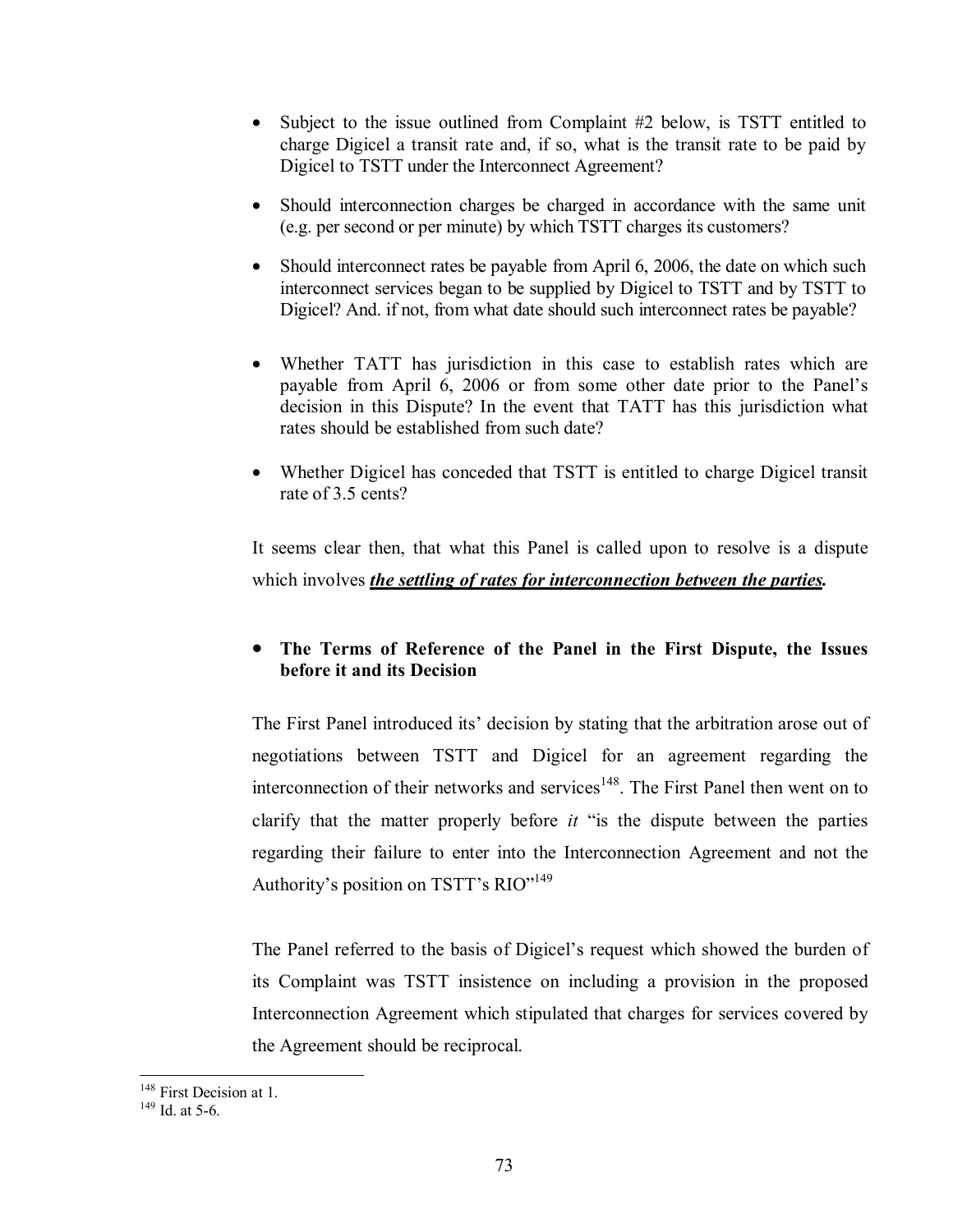The First Panel was very clear that its terms of reference did not include the settling of interconnection charges between the parties (which of course, are the precise Terms of Reference of this Panel)<sup>150</sup>

Having earlier identified the Issue before  $it^{151}$  and after having the full assistance of the parties by way of evidence, arguments and submissions, the First Panel delivered its decision on the assertion of reciprocal terms charging:

"On the totality of the evidence and submissions, and the factors described in this decision, the pane! finds that it is not contrary to the Telecommunications Act, Concessions, Interconnection Regulations or Interconnection Guidelines for the Interconnection Agreement to provide that charges shall be reciprocal. The panel does not consider that TSTT is prevented from insisting on including in the Interconnection Agreement clauses 9.2 and 9.3 as quoted above in section 2.1 (except that, in the spirit of reciprocity, the second sentence of clause 9.2 should be reciprocal). Digicel's request in this regard is denied."<sup>152</sup>

It seems clear to this Panel that not only was the question of settling interconnection charges not before the First Panel but neither in its discussion nor in its decision did it attempt the task of settling such charges .

Accordingly, in so far as the First Panel engaged in an examination and discussion on the range of mobile interconnection rates, its findings could not be said to be in relation to any issue before it nor was it *fundamental* to the decision on any issue before it.

Similarly, a proper interpretation of the First Panel's findings in relation to reciprocity meant no more than the charging of reciprocal rates did not offend any of the provisions of the Telecommunications Act, Concessions, Interconnection Regulations or Interconnection Guidelines and TSTT was not precluded from

 $150$  Id. at 30, 80.

 $^{151}$  Id. at 7-8.<br><sup>152</sup> Id. at 79.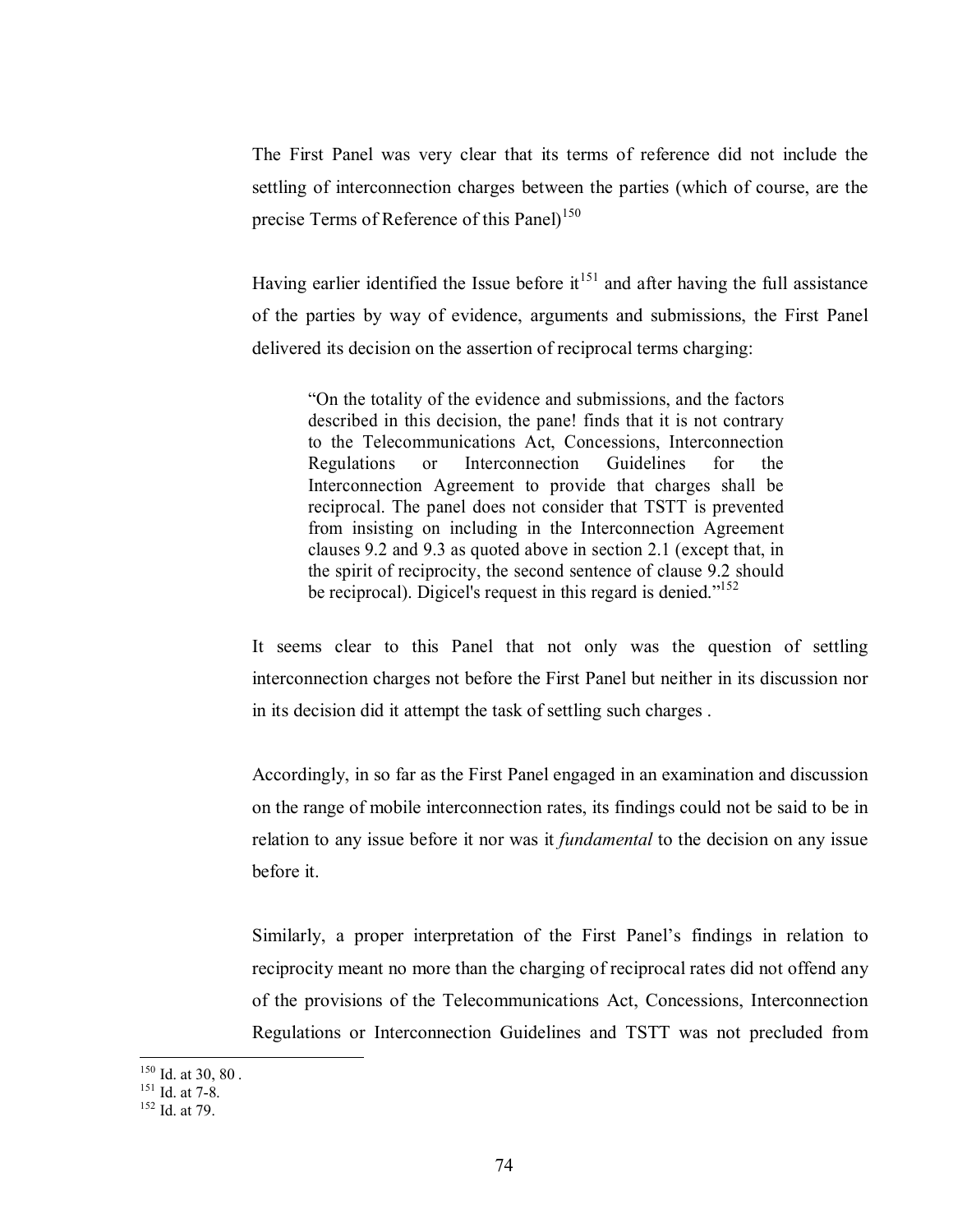insisting the same be included in the Interconnection Agreement between the Parties. In other words, it was an option open to TSTT in the negotiating process. In reaching the above conclusion, this Panel finds itself in the august company of Justice Jones.

In her judgment in CV 2006-03320, which must rank as a model of clarity, the Learned Judge correctly identified the relevant question for determination by the Panel to be "…*whether TSTT was entitled to insist in its negotiations with Digicel that any interconnection agreement with it contain terms that the interconnect rates be reciprocal."<sup>153</sup>*

The Learned Judge then quoted the First Panel's decision (referred to above) on this Issue<sup>154</sup> and went on to explain the effect of the same in these terms :-

*The application before me is for judicial review of a decision made by an expert body in which it determined that, in circumstances where parties are mandated to negotiate an agreement in an industry regulated by statute, neither the statue, the concessions under which the parties operated, the regulations or the published guidelines for such agreements prevent one party from insisting in the negotiations for the agreement that the rates charged be reciprocal. The effect of the decision is to allow a party to mandatory negotiation to maintain a position of reciprocity in interconnection charges in that negotiation.155*

The Learned Judge elaborated on her view of the Panel's decision at pages 26-27

of her judgment as follows:

*This, in my view, is of particular relevance in this case not only with respect to the deliberations of the Panel but where, as we have seen, by section 25(2)(m) Parliament delegated to the Authority the responsibility of determining the appropriate cost basis for interconnection charges. Indeed in its decision the Panel at all material times acknowledged that, in the absence of any determination by the Authority in this regard, their role was merely to try to ascertain whether given the purport and intention* 

 $\overline{a}$ 

<sup>&</sup>lt;sup>153</sup> Digicel v. Rory Macmillan & Others, Supreme Court of Trinidad & Tobago, Justice J. Jones, CV2006-03320, August 9, 2007 at 17.<br><sup>154</sup>Id

 $155$  Id at 25.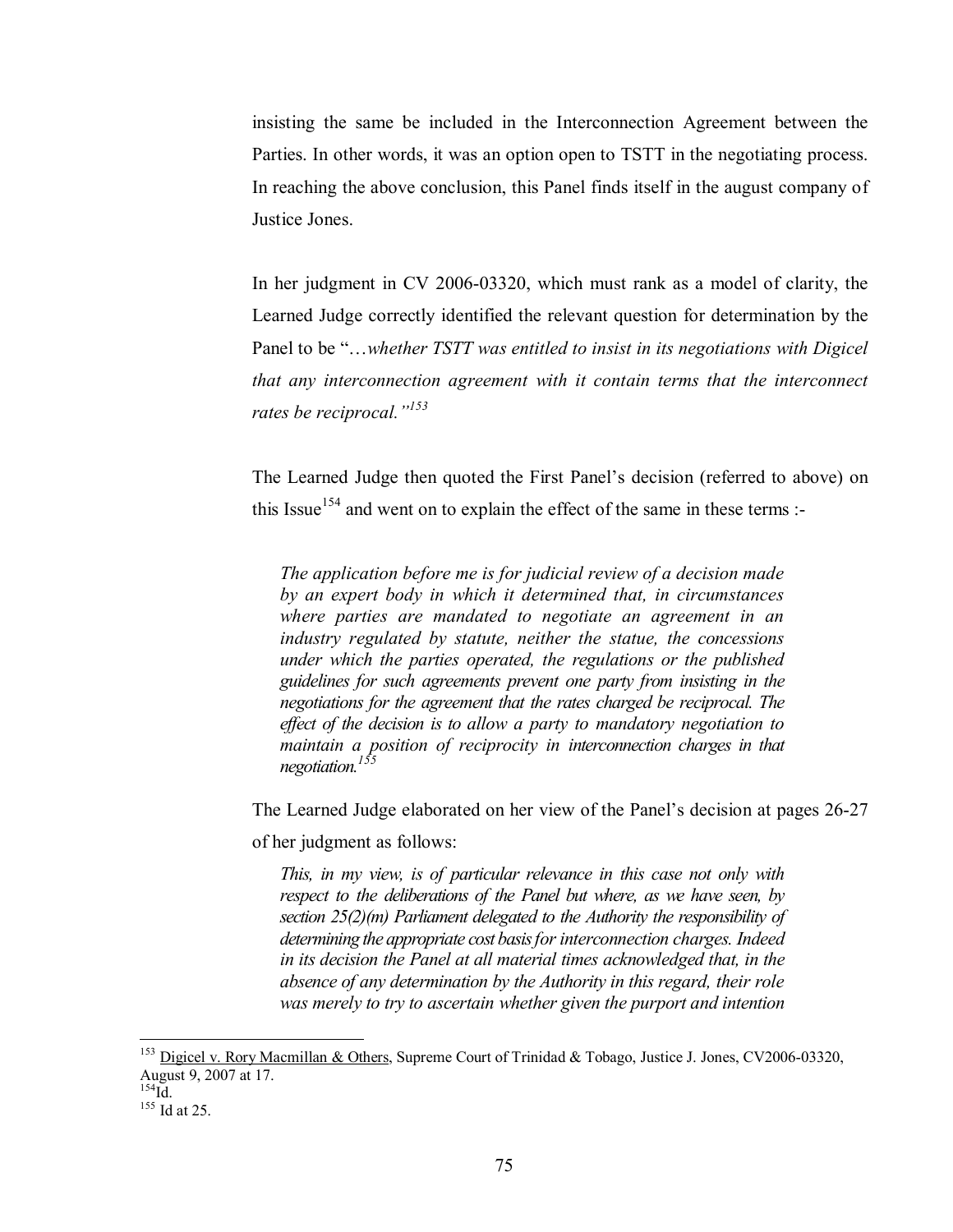*of the Act reciprocal charges as a cost basis for setting interconnection charges was one of the options open to the Authority. In my opinion, given the wording of section 25(2)(m), this court must be particularly wary of intruding into an area of specialized expertise.* 

*In my view it is clear that the Panel was not required to nor did it interpret nor did it seek to interpret section 25(20(m) of the Act, Neither did the Panel find, as is submitted by Digicel, that "costs should be based... on the basis of the costs of some notional, or typical "efficient mobile operator" operating at static efficiency or an "efficient steady operator'.* 

*In my view operative on the Panel's mind was not an interpretation of section 25(2)(m) but rather the manner in which the Act allowed the Authority to determine an appropriate cost basis. After examining the relevant documents the Panel concluded that, given its provisions, the Act mandated the Authority to determine the cost basis based on the principle of economic efficiency or promoting economic efficiency. In those circumstances it was of the view that, since it was possible that reciprocal charges could lead to economic efficiency, it was a cost basis that could be adopted by the Authority and accordingly it was not contrary to the Act and the other relevant regulatory provisions for an party to an interconnection agreement, in the absence of a determination by the Authority on the relevant cost basis, to negotiate a clause which provided that the interconnection charges be reciprocal.* 

The Learned Judge then concludes by stating;

*As we have seen the decision challenged merely permits one party to maintain a negotiating position in ongoing mandatory negotiations. It neither mandates reciprocal rates for the interconnection agreements nor disallows it. In my opinion the decision has no legal consequences. This is particularly so where the Act allows the parties to report the failure to conclude an interconnection agreement as a dispute. In my opinion since the decision does not mandate reciprocal charges and merely allows TSTT to negotiate an agreement based on that position in the event that in negotiations neither TSTT nor Digicel change their position it is always open to either party to refer that dispute to the Authority for resolution pursuant to the terms of section 25(2)(h) as a dispute as to price or as a failure to conclude an agreement.* 

*The effect of the decision is that the parties are in the same negotiating position as they were before the dispute"*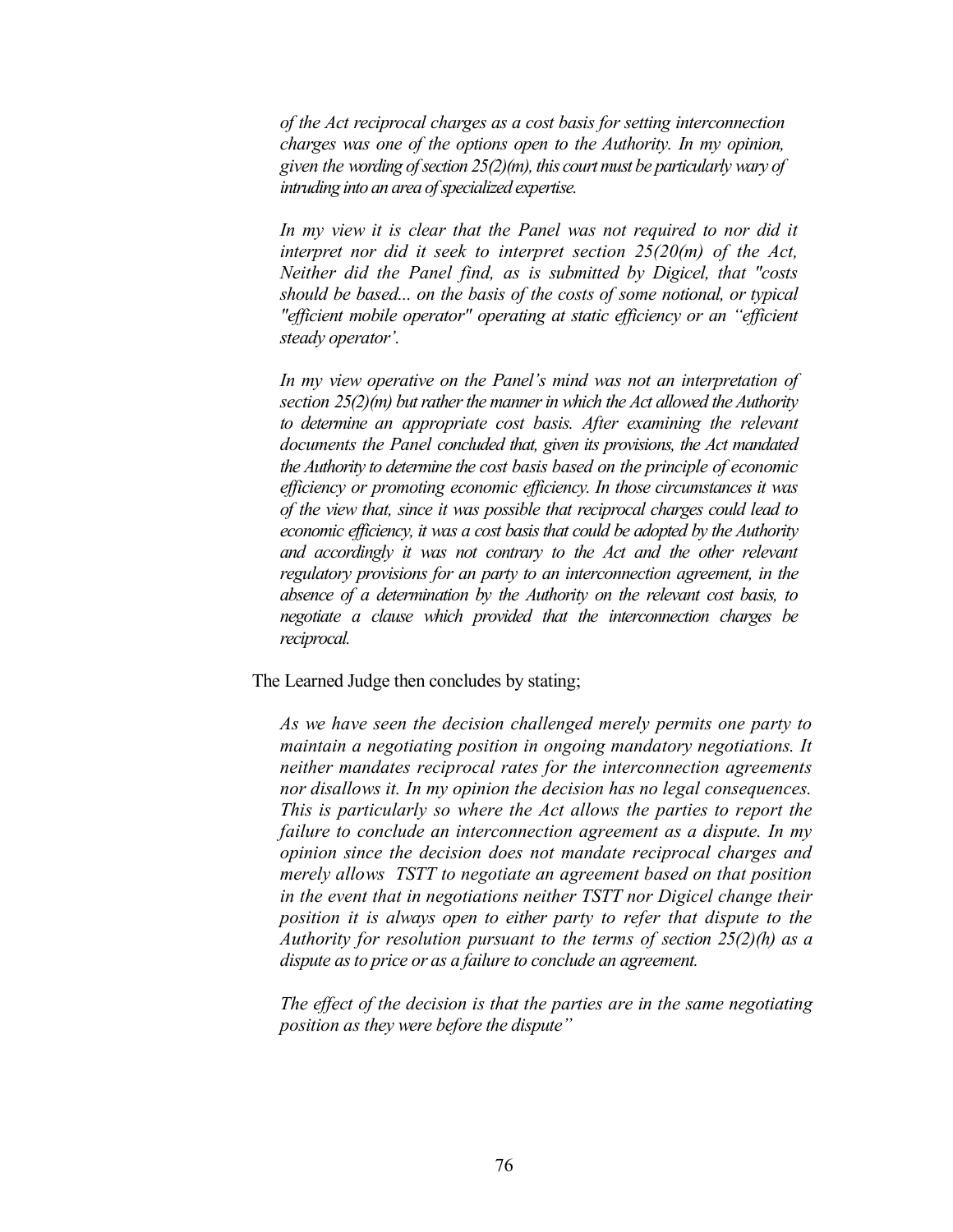It is clear to this Panel on the basis of the forgoing that one of the key facets or aspects necessary to support a plea of *res judicata* based on issue estoppel is absent. That is, that the decision of the First Panel determined the same issue as that raised in these proceedings. One does not have to go beyond this to see whether special circumstances exist. So in this Panel's view, the plea of *res judicata* goes by the board and with it the satellite claims of abuse of process.

### **B. Adjusting Cost Model: Issue 7(c)**

*Issue 7(c) Without limiting the generality of (b) would obliging TSTT to adjust its cost model only for the initial period of liberalisation undermine the decision in the First Dispute (4/7/06/01)* 

# **PANEL'S DECISION For the reasons explained below, the Panel has come to the conclusion that obliging TSTT to adjust its Cost Model only for the initial period of liberalisation would not undermine the Decision in the First Dispute.**

As stated elsewhere in this Decision, the First Panel was not about fixing final interconnection rates. It was about determining whether TSTT could insist on reciprocal charges as a matter of negotiation. The First Panel's views about the various ranges of interconnection rates could not constitute a final decision on interconnection rates. This was not a matter within that Panel's jurisdiction, as indeed the First Panel itself appreciated<sup>156</sup>.

What seems very clear is that notwithstanding its perambulation through various methodologies (Justice Jones may have attributed this to over zealousness<sup>157</sup>) for the calculation of interconnect rates, the First Panel never lost sight of the mandate of legislation that interconnection charges should be cost-based and competition is to be encouraged on the economic principle of efficiency.<sup>158</sup>

The First Panel catered for the fact that notwithstanding reciprocal charges may be one way in which the statutory requirement for interconnect charges to be cost-based

 $156$  First Decision at 30.

<sup>&</sup>lt;sup>157</sup> Digicel v. Rory Macmillan & Others, Supreme Court of Trinidad & Tobago, Justice J. Jones, CV2006-03320, August 9, 2007 at 30.

<sup>&</sup>lt;sup>158</sup> First Decision at 22.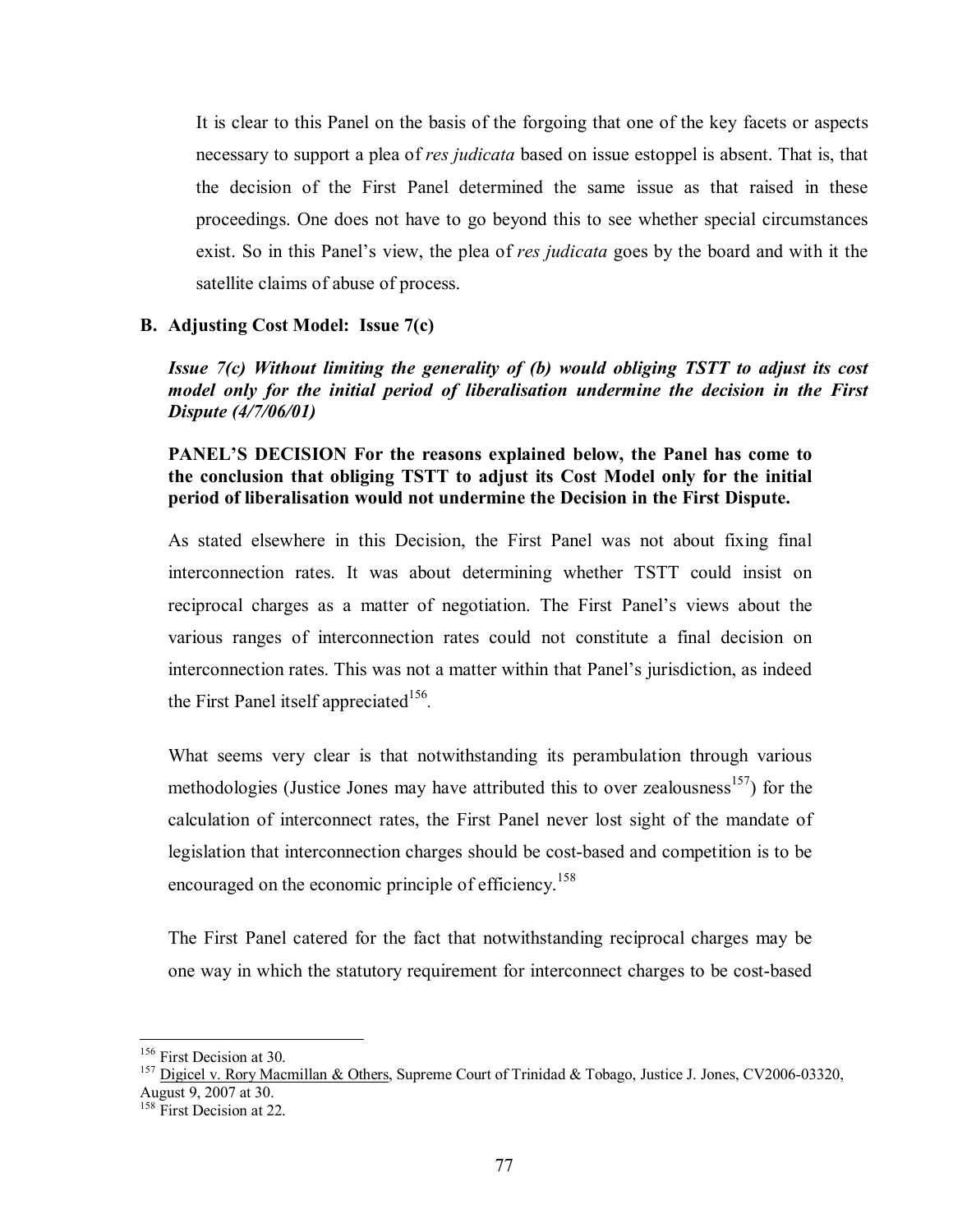may be accomplished, where other factors which the Authority is obliged to consider intrude, Cost Models may have to be adjusted accordingly.

Indeed the First Panel took on board the observation of its expert TERA that *"TSTT's Cost Model computes the annual termination costs of an efficient network after the initial phase of liberalization and would need to be adjusted in terms of actual traffic levels in order to correspond to the initial phase of liberalization."*<sup>159</sup>

And the First Panel noted that this was not disputed by either of the Parties<sup>160</sup>.

The First Panel then concluded that if the Authority came to the view that TSTT's Cost Model required adjustment, the appropriateness of a reciprocal charge determined by reference to it would have to be reviewed from the time such charge took effect.<sup>161</sup>

The bottom line then is if the reciprocal charge for interconnect service proposed by TSTT does not satisfy the requirement of being "cost-based" (with all that that connotes in the telecommunications context) and such cost-based charges can be achieved by adjusting TSTT's Cost Model in the liberalization phase (or for any other reason), then that is what the Authority (and arbitration panels appointed by the Authority) will have to do in order to carry out the statutory mandate. In the circumstances then, adjusting the TSTT cost model to conform to statutory and regulatory requirements does not undermine the Decision of the First Panel.

# **C. TATT Jurisdiction Regarding Retroactive Billing**

*Issue 8. Whether TATT has jurisdiction in this case to establish rates which are payable from April 6, 2006 or from some other date prior to the Panel's decision in this Dispute? In the event that TATT has this jurisdiction, what rates should be established from such date?* 

<sup>&</sup>lt;u>.</u> <sup>159</sup>First Decision at 41-42.<br><sup>160</sup>Id. <sup>161</sup>Id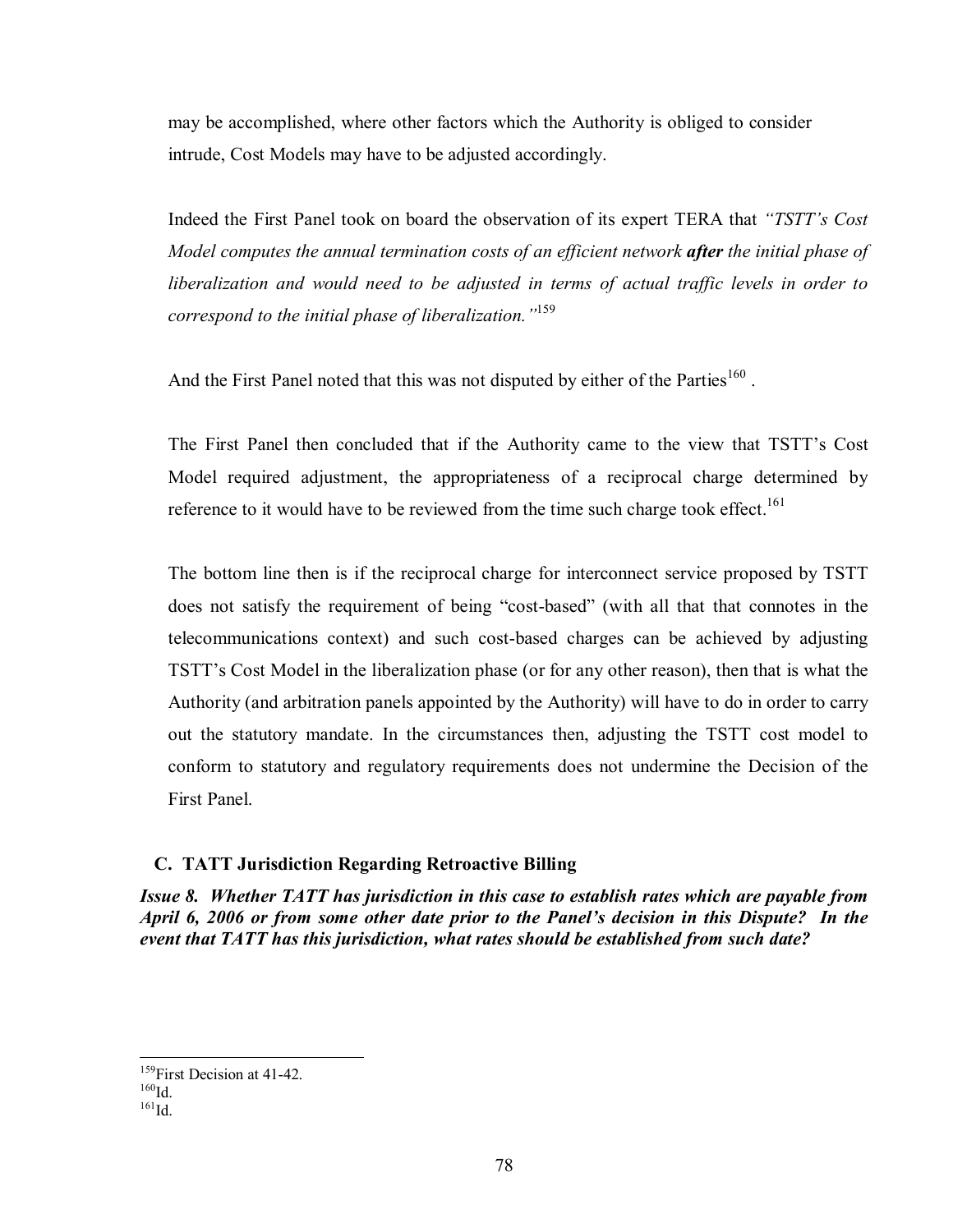#### **THE PANEL'S DECISION:**

**For the reasons explained below, the Panel has determined that TATT (and therefore the Panel) has the authority to order the payment of final interconnection rates from April 6, 2006.** 

### **1. Digicel's Contention**

The submissions of Digicel on this Issue are contained in the Submissions forming part of or accompanying the Complaint dated November 28,  $2006^{162}$ , Digicel's Reply to TSTT's Response<sup>163</sup> dated  $21<sup>st</sup>$  December, 2006, Digicel' Pre-hearing Submission<sup>164</sup> and Digicel's Closing Submissions.<sup>165</sup>

Digicel's contention may be summarized in the following terms:

Digicel says that it should be paid at the appropriate cost-based price for interconnection services it has been supplying to TSTT from the date when it began to supply such services, April 6, 2006. If this is not done then it would mean that Digicel would be providing these services for "free" and this would amount to a cross-subsidization of its services in breach of its licence. It would also mean that TSTT would be involved in breaching its own Concession and engaging in cross-subsidization as well, and this is clearly contrary to the legal and regulatory framework of Trinidad and Tobago. There can be no cross-subsidization without the Authority's consent and neither Party has that consent. Digicel contends that because interconnect rates are statutorily required to be cost-based, zero cents interconnect rates cannot be considered cost-based and are therefore illegal. In its Closing Submissions, Digicel elaborates on its earlier Submissions and contends that given the objectives, scheme and provisions of the Telecommunications Act as well as the parties' Concessions, the Panel does have power to order charges for interconnect services to be paid from April  $6^{\dagger}$ , 2006. To do otherwise would not only be inconsistent with legislative and regulatory framework, but would confer on TSTT a clear advantage. And this would be "illogical, unfair and inequitable".  $166$ 

### **2. TSTT's Response**

<sup>&</sup>lt;sup>162</sup> Digicel Complaint, November 28, 2006 at 30, 33.

<sup>&</sup>lt;sup>163</sup> Digicel reply to TSTT's Response, December 21, 2006 at 4, 7, 9.-20<br><sup>164</sup> Digicel's Pre-hearing Submissions at 13-14<br><sup>165</sup> Digicel's Closing Submissions at 76-88.<br><sup>166</sup> Digicel Closing Submission at ¶316.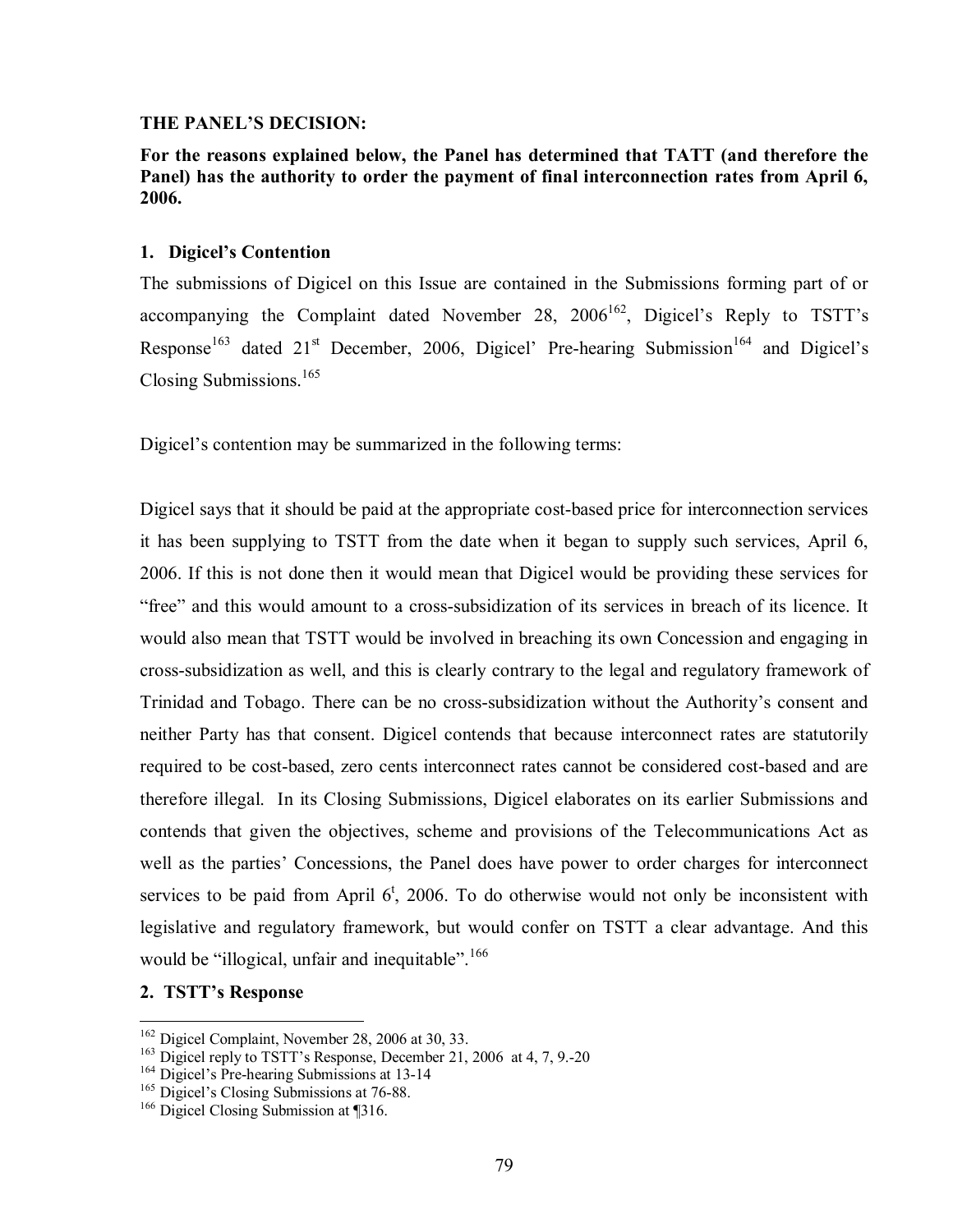TSTT's position on this Issue is set out in its Response to the Complaint dated December 12,  $2006^{167}$ , Pre-Hearing Submissions dated November 12,  $2007^{168}$ , and Closing Submissions dated December 28,  $2007^{169}$ .

TSTT argues as a matter of law, the Authority (and *a fortiori* this Panel) has no jurisdiction to set rates retroactively. The scheme of the Act is forward looking. Accordingly, in keeping with wellsettled common law principles rates should only be set prospectively. There is one exception says TSTT and that is in the case of interim rates where the Authority has power to do so and has in fact done so it may revisit the same and alter it. It has been established by the judgment of Madam Justice Gobin that the Authority has no such power to set interim rates<sup>170</sup>. TSTT buttresses its position by saying that in the absence of an interconnection agreement, the legislative and regulatory framework does not contemplate the charging of rates or even interconnection itself.

To set rates retroactively would be "to create new obligations in relation to past transactions". TSTT contends that they were under no obligation to interconnect, they did so voluntarily and this interconnection began on a "sender keeps all basis". TSTT says Digicel's appeals to fairness and equity and commercial hardship is illusory or in any event, Digicel by its delay in having final rates set, and doing other things (which may be compendiously referred to as "regulatory gamesmanship"), Digicel is the architect or author of its own misfortune and TSTT should not be called upon to indemnify it in this regard.

## **3. The Panel's Task**

It seems to the Panel that its task in relation to this issue may be two fold:

- a) It must first of all decide whether the Authority (and by extension the Panel) has the power to order payments for interconnect charges to be made from the April 6, 2006 or some other date prior to the date of this Decsion; and,
- b) If so, whether the facts, matters and circumstances in this case dictate the Panel should so order.

<sup>&</sup>lt;sup>167</sup> TSTT Response to Complaint, December 12, 2006 at 17, 24.

<sup>&</sup>lt;sup>169</sup> TSTT Pre-Hearing Submissions, November 12, 2007 at  $\P$ 55-57.<br><sup>169</sup> TSTT Closing Submissions, December 28, 2007 at 10-11, 29-32<br><sup>170</sup> See, note 2, *supra*, and accompanying text discussing the decision of the High Co power to set interim rates.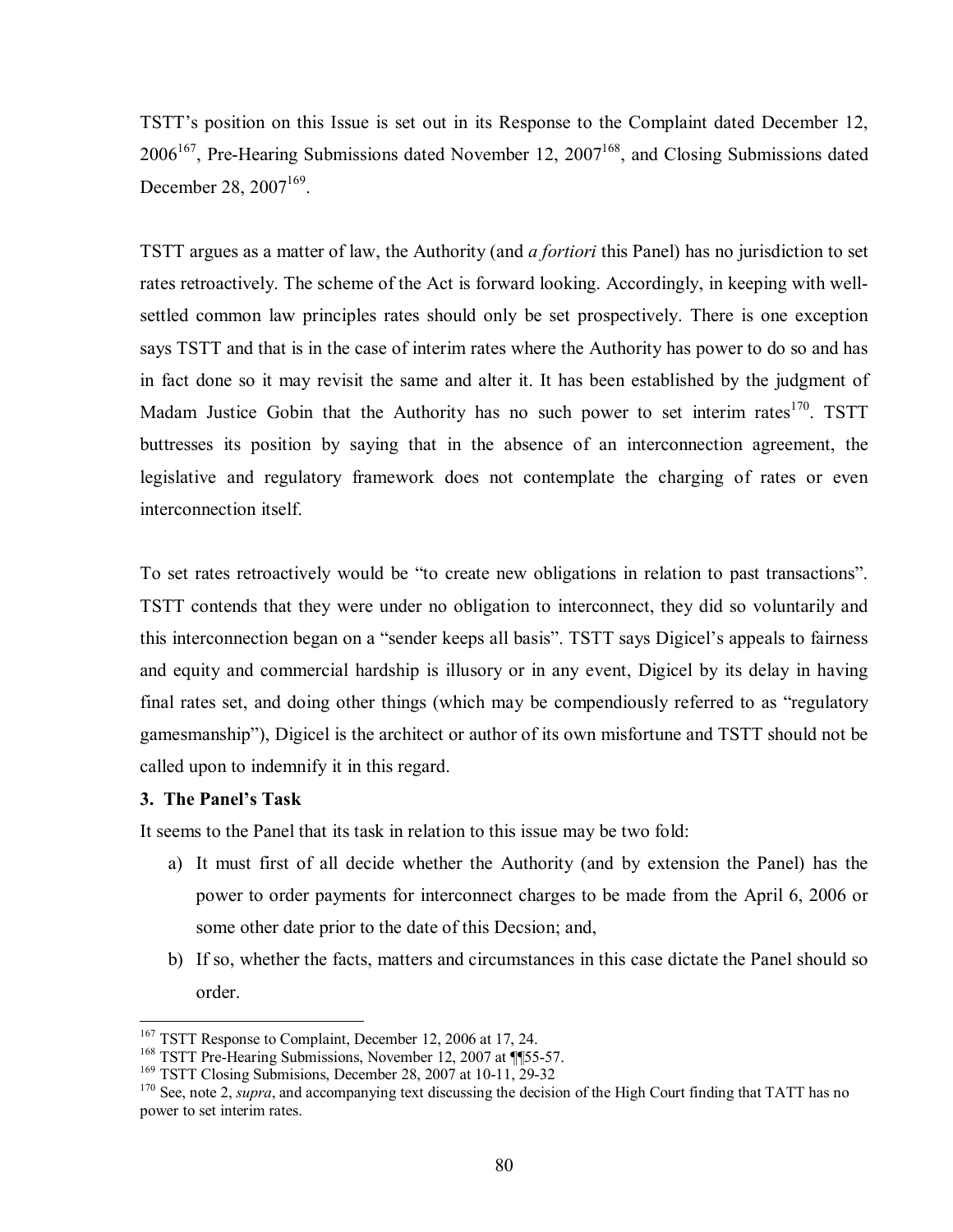# **a) Does the Panel have power to order payment of interconnect charges retrospectively?**

TSTT has offered the Panel by way of assistance the case of Northwestern Utilities Ltd. *.v.* Edmonton (City) [1979] 1 SCR 684.

This was a case in which the appellant company on an application to the Alberta Public Utilities Board (PUB) for a determination and approval of rates and charges for natural gas sought to recover certain "losses" which it had suffered pursuant to a provision (Section 31) which permitted the PUB to make an Order *"giving effect to such part of any losses incurred...as may be due to any undue delay in the hearing and determining of the application".* The Court found that the "losses" involved were in fact incurred **before** the date of the application and so could not be properly recovered pursuant to *that* provision. Moreover, the Court found that the kind of loss which the Appellant sought to recover was not within the contemplation of Section 31.

The Court appeared mindful of the fact (without actually articulating it ) that the imposition of a rate to increase future revenues to indemnify the company for past losses may have the potential of working an injustice on future consumers because they are being asked in reality to subsidize the pre-application consumers who had the benefit of the service.

None of these considerations arise in the matter before this Panel. Justice Estey examined many of the provisions of the relevant statute and concluded:

*"while the statute does not precisely so state, the general pattern of its directing and empowering provisions is phrased in prospective term…"<sup>171</sup>*

Later in the judgment the Learned Judge elaborated on this:

 $\overline{a}$ 

*The rate-fixing process was described before this Court by the Board as follows:*

*The PUB approves or fixes utility rates which are estimated to cover expenses plus yield the utility a fair return or profit. This function is generally performed in two phases. In Phase I the PUB determines the rate base, that is the amount of money* 

<sup>&</sup>lt;sup>171</sup> Northwestern Utilities Ltd. *v.* Edmonton (City) [1979] 1 SCR 684; page 5 of the Judgment.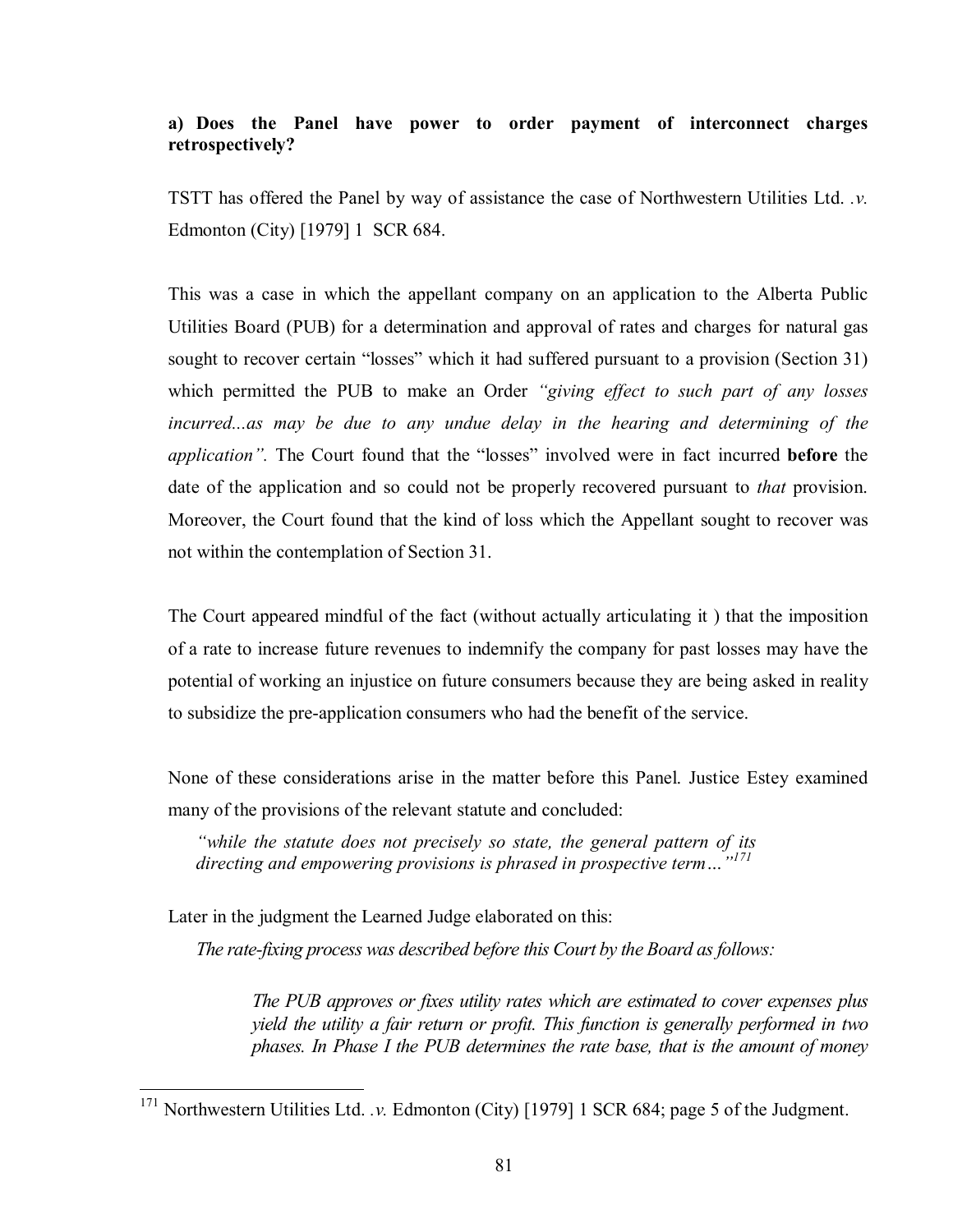*which has been invested by the company in the property, plant and equipment plus an allowance for necessary working capital all of which must be determined as being necessary to provide the utility service. The revenue required to pay all reasonable operating expenses plus provide a fair return to the utility on its rate base is also determined in Phase I. The total of the operating expenses plus the return is called the revenue requirement. In Phase II rates are set, which, under normal temperature conditions are expected to produce the estimates of "forecast revenue requirement". These rates will remain in effect until changed as the result of a further application or complaint or the Board's initiative. Also in Phase II existing interim rates may be confirmed or reduced and if reduced a refund is ordered.*

*The statutory pattern is founded upon the concept of the establishment of rates in future for the recovery of the total forecast revenue requirement of the utility as determined by the Board. The establishment of the rates is thus a matching process whereby forecast revenues under the proposed rates will match the total revenue requirement of the utility. It is clear from many provisions of The Gas Utilities Act that the Board must act prospectively and may not award rates which will recover expenses incurred in the past and not recovered under rates established for past periods. There are many provisions in the Act which make this clear and I take but one example, found in s. 35, which provides:*

- *(1) No change in any existing rates...shall be made by a ... gas utility ... until such changed rates or new rates are approved by the Board.*
- *(2) Upon approval, the changed rates ... come into force on a date to be fixed by the Board and the Board may either upon written complaint or upon its own initiative herein determine whether the imposed increases, changes or alterations are just and reasonable.*

### *Section 32 likewise refers to rates "to be imposed thereafter by a gas utility".*

It seems clear then to the Panel that the Court was able to discern from the provisions of the statute the very clear and unequivocal underlying rationale that the rate-imposing function of the PUB was prospective or forward looking (save where it provided otherwise). *Can the same be said of the Telecommunications Act or even the Regulations made thereunder and more specifically those provisions which govern the issue of interconnection charges ?*

An objective consideration of the various provisions of the Act suggest the answer to this question is NO. Certainly TSTT has not identified any specific provision, or group of provisions which when read jointly, would impel one to that conclusion.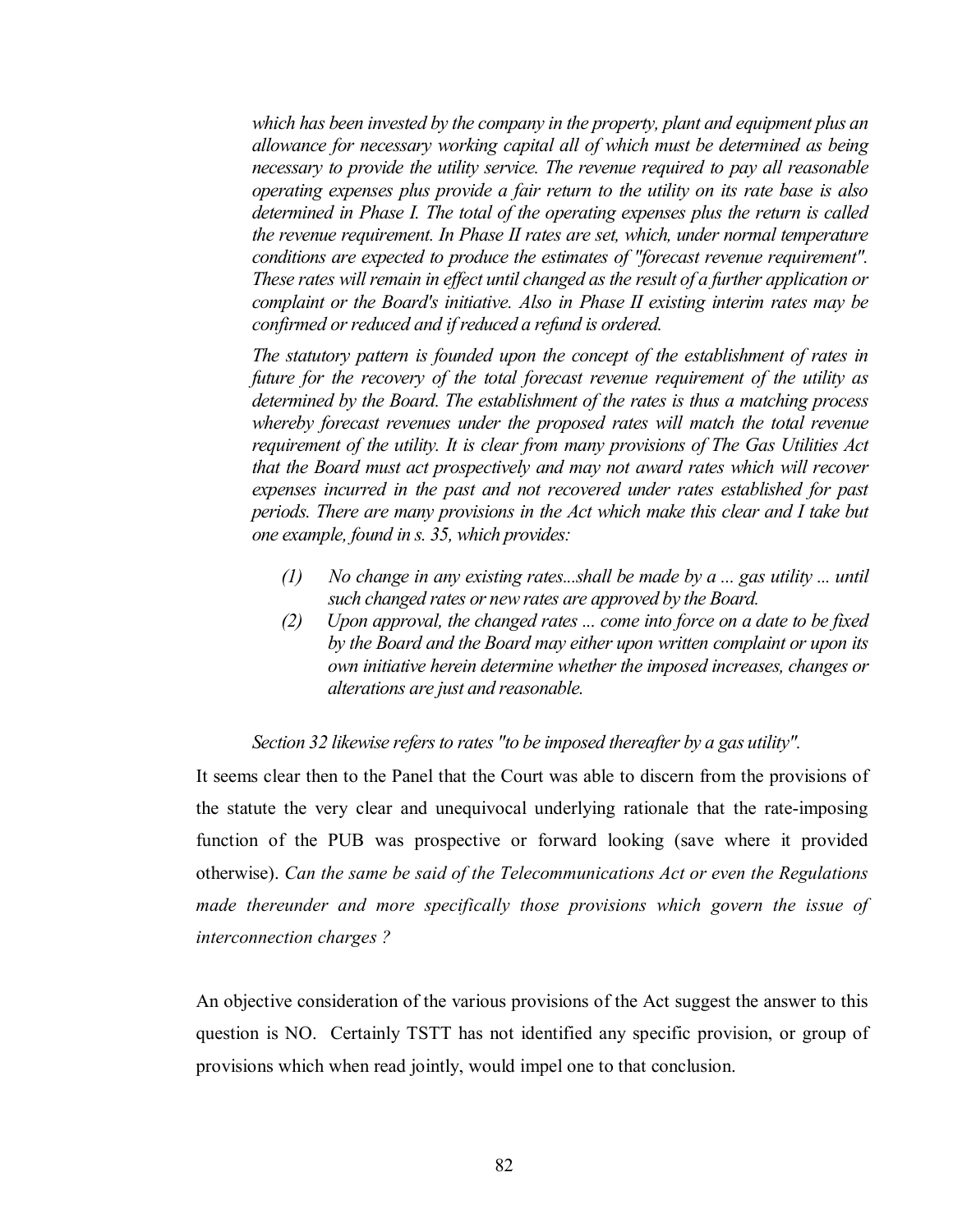*The Northwestern Utilities Case* the is one which the Panel finds to have been decided on the clear and unambiguous provisions of the relevant statute and the underlying rationale manifest throughout the statute which denied the PUB the specific power to set rates to take account of losses sustained *prior* to an application in respect of rates being made. Accordingly, the Panel derives little or no assistance from this case.

This is not to say that TSTT is to be faulted for drawing attention to and relying upon the well-known presumption of statutory interpretation that legislative enactments, in the absence of express words to the contrary, are to have effect *in futuro* – one might add especially where such enactments seek to impose a charge or exact some monetary payment because then the question of deprivation of property may arise.

But this in only a presumption and would yield to a liberal and purposive approach to construction where it can be collected from the spirit and objects of a statute that by necessary implication it (or at any rate certain provisions) should be construed as having retrospective effect in order to address the mischief that gave rise to its birth and otherwise ensure that the objects of the statute are not otherwise frustrated.

 It is in this context that the Panel finds the authority of *Grant .v. Allen [1981] 1Q.B 486* (cited by Digicel) to be particularly instructive.

This was a case that involved the interpretation and application of certain provisions of the Mobile Homes Act 1975. The Act sought to amend the law relating to mobile homes and residential caravan sites. The scheme of the Act as appeared from its main provisions was to bring into being written agreements between the owners of protected sites and occupants thereon. These written agreements were to contain all the terms and conditions of occupation and certain mandatory terms as prescribed by the Act were to be included.

Under the Act the parties were to negotiate and bring into being their agreements voluntarily, failing which upon application made by any one party the County Court could compulsorily effect such agreement through an Order of the Court. The Act further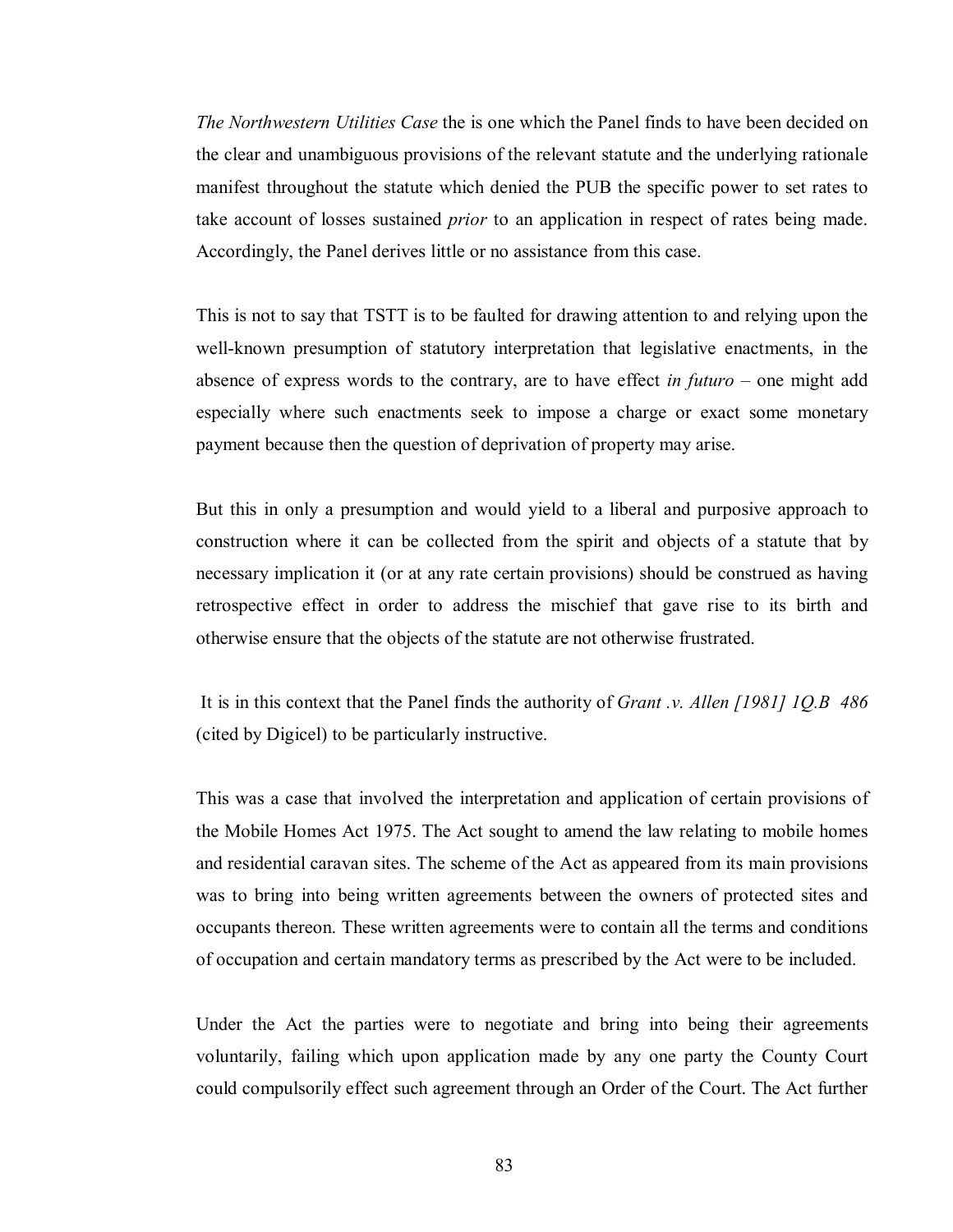provided that it was the duty of owners to offer to enter written agreements with their occupiers and supply them with drafts of the proposed agreements. To be included in the agreement was the obligation on the part of the occupier to pay the owner something known as a pitch fee.

In purported compliance with their obligation to offer these agreements to their occupiers, certain owners delivered certain draft agreements to their occupiers. These drafts were deficient in material respects principally, it made no mention of the date upon which the agreement was to come into effect nor the amount of the pitch fee and details with respect to its payment.

In an ensuing dispute, a Judge hearing the matter in *April 1977* ordered not only that the agreement was to take effect from the statutory date January 1, 1976 but that the pitch fees were payable from that date. Certain occupiers challenged this ruling on appeal on the basis that the fixing of a retrospective date of commencement of the agreement gave rise to certain inconsistencies with the Act and as such it should be regarded as impliedly prohibited by it and further that the Judge had no jurisdiction under the Act to determine that the pitch fee should be payable retrospectively from a date earlier that the date of his decision.

It was held by the Court of Appeal that the parties could have agreed that their agreement though not effected on the appointed date could have retrospective effect and the court could make an order to the same effect in its determination of a dispute or ordering the grant of an agreement. The appointed day was a reasonable one and the judge could so backdate the payment of the pitch fee to that date.

In a simple yet seminal judgment Brandon L.J. stated at page 497:

This timetable indicates that it was the intention of the legislature that *agreements should be brought into being, either voluntarily or compulsorily, as soon as reasonably practicable after January 1, 1976. That being so, we do not see anything inconsistent with the Act in an agreement, though not brought into being on that date but only for practical reasons some months later, having that date as its date of commencement. It seems to us that there is no reason*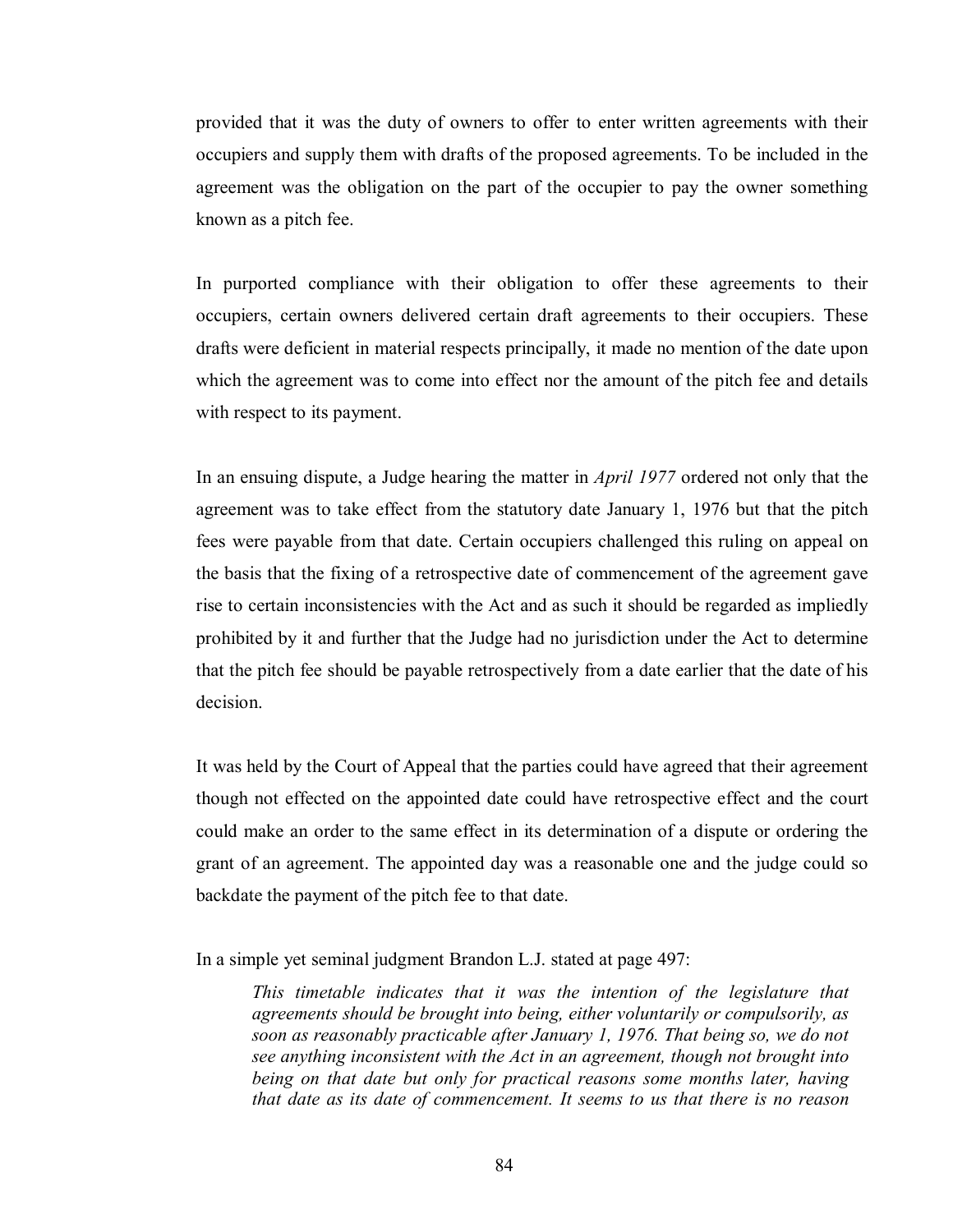*why the parties themselves should not agree that the agreement, when entered into, should take effect retrospectively from that date; nor any reason why the court, when ordering the grant of an agreement on the application of either party, or determining a dispute about the date of commencement alone or along with other matters, should not make an order which produces the same result."* 

The Panel has cited the facts of this case at length because of the tremendous parallel it has

with this case:

- (a) The Mobile Homes Act like the Telecommunications Act is regulatory in nature and seek to bring about a certain measure of parity between the contracting parties ;
- *(b)* Both Acts place a premium on certain things being accomplished with a measure of promptitude ( *in this case interconnection being one of them);*
- (c) The persons who fell under both Acts are given the option to negotiate their agreements voluntary but in default an independent adjudicator intervenes;
- (d) Both Acts impose certain mandatory requirements about which there could be no contracting out; and,
- (e) Neither Act makes any express provision for retroactive payment.

Indeed, a feature of the *Grant and Allen Case* underscores perhaps an even stronger argument for retroactive payment in the instant case. In the *Grant and Allen Case* the pitch fees were payable on the basis of an agreement being entered into or so deemed by order of the Court. In other words, the Court could not have ordered pitch fees to be paid from January 1, 1976 unless it also order that agreement between the parties take effect from the same date.

Here, in this case on a proper reading of section  $25(i)$  the statutory mandate to interconnect is not interdependent on *but rather independent of the statutory requirement to negotiate an interconnection agreement.*

If it were otherwise, that is to say the legislation contemplated or provided that interconnection could only be achieved within the context of an agreement, then the interconnection now enjoyed by the parties at worst would be unlawful or at the very least be improper and *ultra vires* the Act. Indeed it is not far fetched to suggest that the Act contemplates interconnection may take place *even before* the conclusion of any agreement in that regard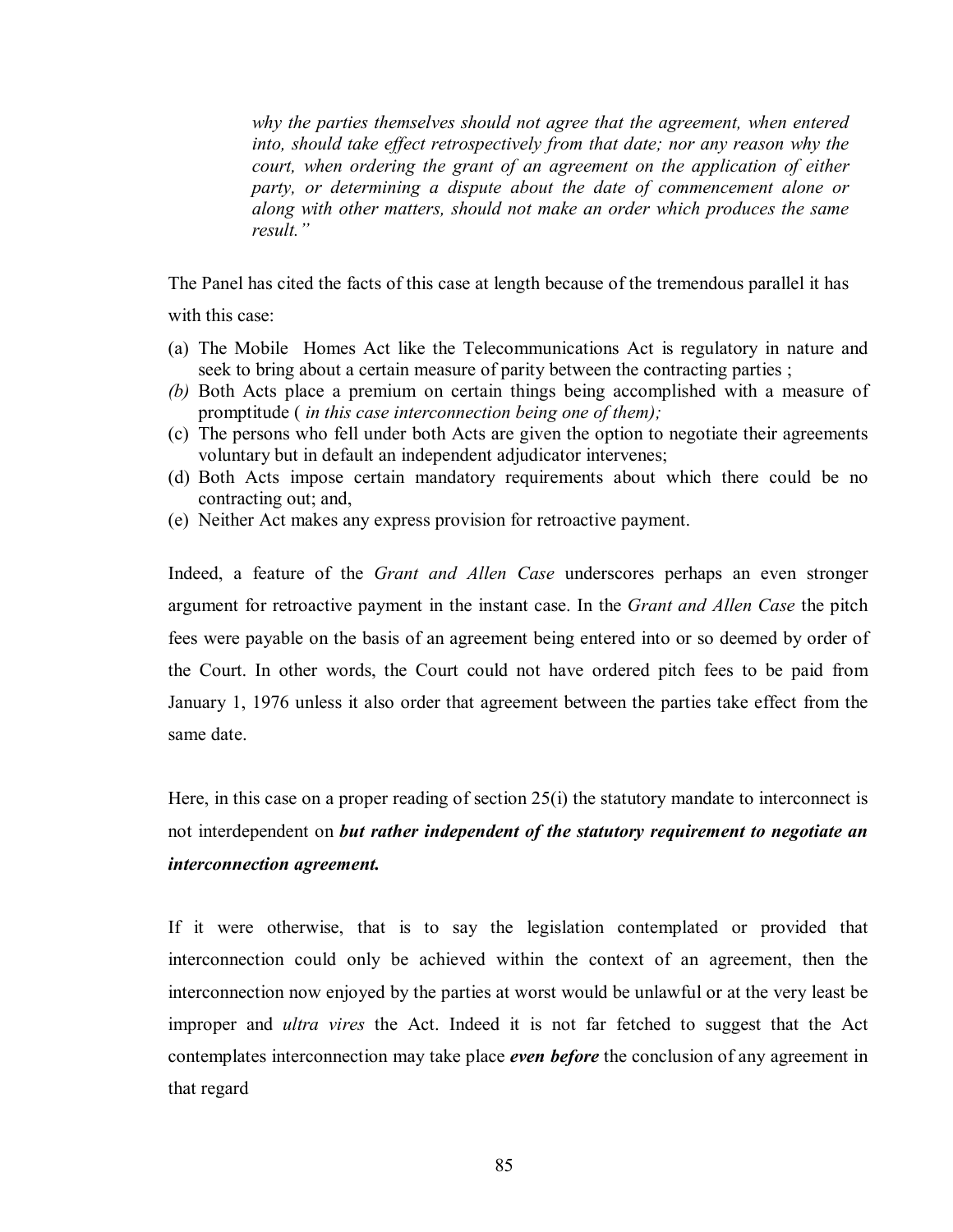Having established that the Act confers no express power on the Authority to order retrospective payment of interconnect charges, the question immediately arises: does it have the implied power to do so? Or perhaps to borrow the language of the *Grant and Allen Case,*  is it so inconsistent with the Telecommunications Act for such payment to be treated as impliedly prohibited by it ?

Given the scheme of the Act, its objects and underlying rationale and the commercial reality of interconnection, we think that a liberal and purposive interpretation of the provisions Act would admit of such power on the part of Authority to order payment for interconnection services retroactively and we so hold.

We test our view this way: *Would it be lawful for the parties in negotiating and concluding the agreement to make provisions for the payment by the parties for interconnect services retroactively?* 

If the answer to the question is "yes" and it is legitimate for the parties to so contract (and we have no doubt it is) how then can the Authority, the Regulator created by the Act, who steps in to resolve disputes and fix rates leading ultimately to agreement between the parties be denied the jurisdiction to do?

# *b) Should this Panel now order that payment for interconnect charges be paid from a date prior to its decision?*

TSTT has raised the question of delay in the determination of final rates as a factor that ought to be taken into account in determining whether the Panel should exercise its power to order payments retrospectively.<sup>172</sup> They seek to lay the blame for this squarely Digicel's doorstep. Without attempting to apportion blame this Panel is of the view on the evidence that both parties must share the responsibility for this delay. In any event having regard to the mandate of the Act with respect to interconnection and the rates therefore, this Panel is of the view

 $\overline{a}$ <sup>172</sup> TSTT Closing Submissions at 30-31.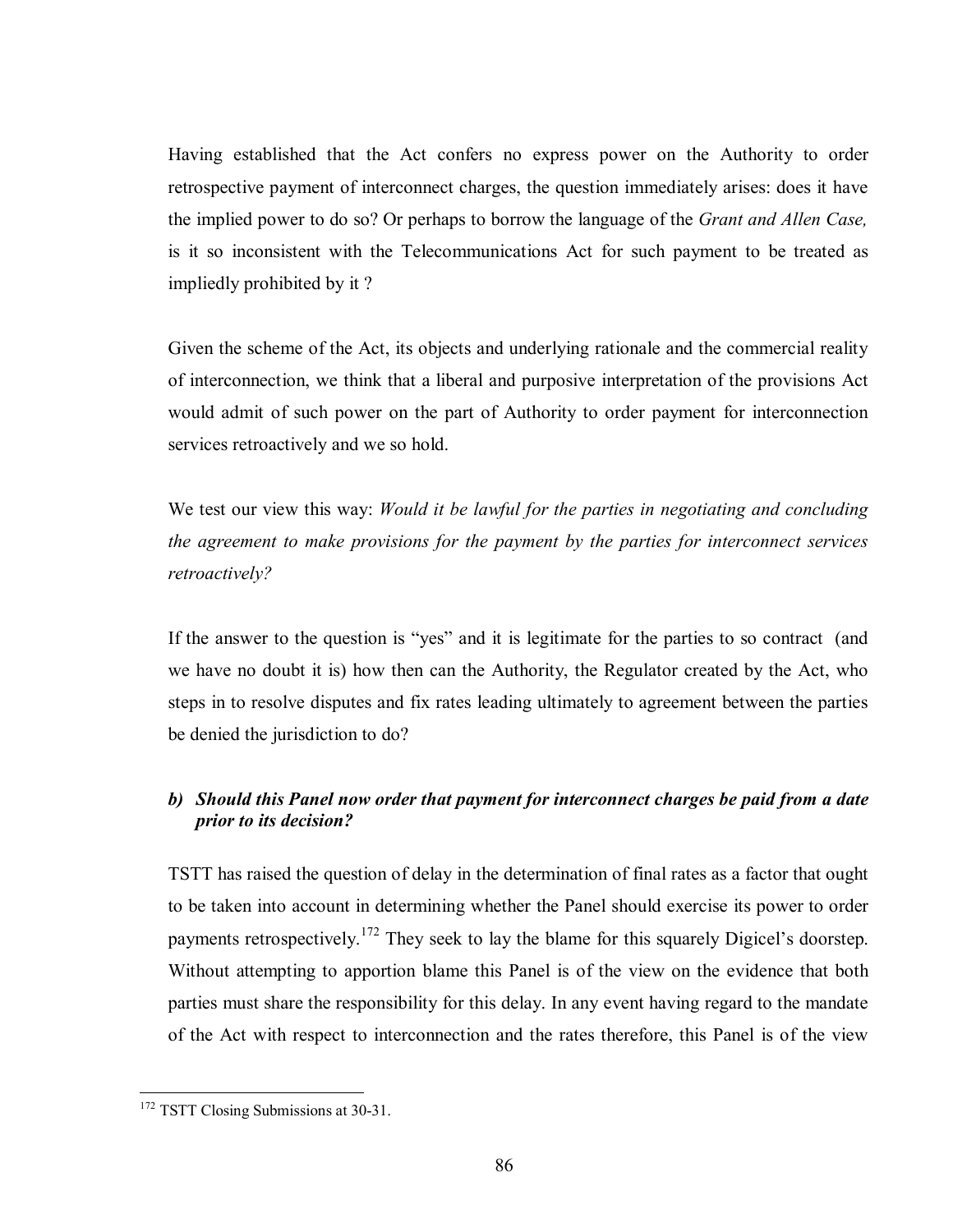that delay in the context of all that has transpired between the parties would not afford a sound ground to pre-empt or debar retrospective payments for interconnection .

TSTT takes the position that they were under no obligation to interconnect and did so voluntarily in the absence of an interconnection agreement  $173$ . The nuance of altruism or magnanimity is inescapable. But in this Panel's view these parties were at arm's length commercially, perhaps belligerently so, and it could hardly be that, when it effected interconnection, TSTT was under any illusion that such interconnection would not spawn financial consequences. It would have been commercially unreal to think otherwise. TSTT must have expected to "pay the piper' some where down the road, and that road ends with this Panel and the fixing of final rates for interconnection.

Even if, as TSTT contends, that interconnection began on a "sender keeps all " basis <sup>174</sup> they would have readily appreciated that statutorily and commercially that regime could not endure. For the overriding mantra of the Act in so far as interconnection rates were concerned was that such rates are to be "cost-based." There was no evidence then as there is no evidence now that the "sender keeps all" arrangement was or is cost–based. Accordingly not only was it foreseeable but it was to be expected that when final rates came to be set, as we are doing now, all else being equal, some adjustment would have to be made if there is going to be faithful adherence to the mandate of the Act.

Accordingly, it seems to us that when TSTT advanced the argument on the point of the Panel's power to order retroactive payment that the Act did not authorize the Authority "to create new obligations in respect of past transactions" they fell into error. Given the requirements of the Act when TSTT effected interconnection, the potential obligation to pay arose then: TSTT (and Digicel) came under a liability to pay for services received. Having availed itself of the use of Digicel's network to terminate TSTT-originated calls, that liability crystallized. Accordingly, in ordering payments to be made from that date, the Panel far from

<sup>&</sup>lt;u>.</u>  $^{173}$  Id. at 30, ¶100.<br> $^{174}$  Id. at 30.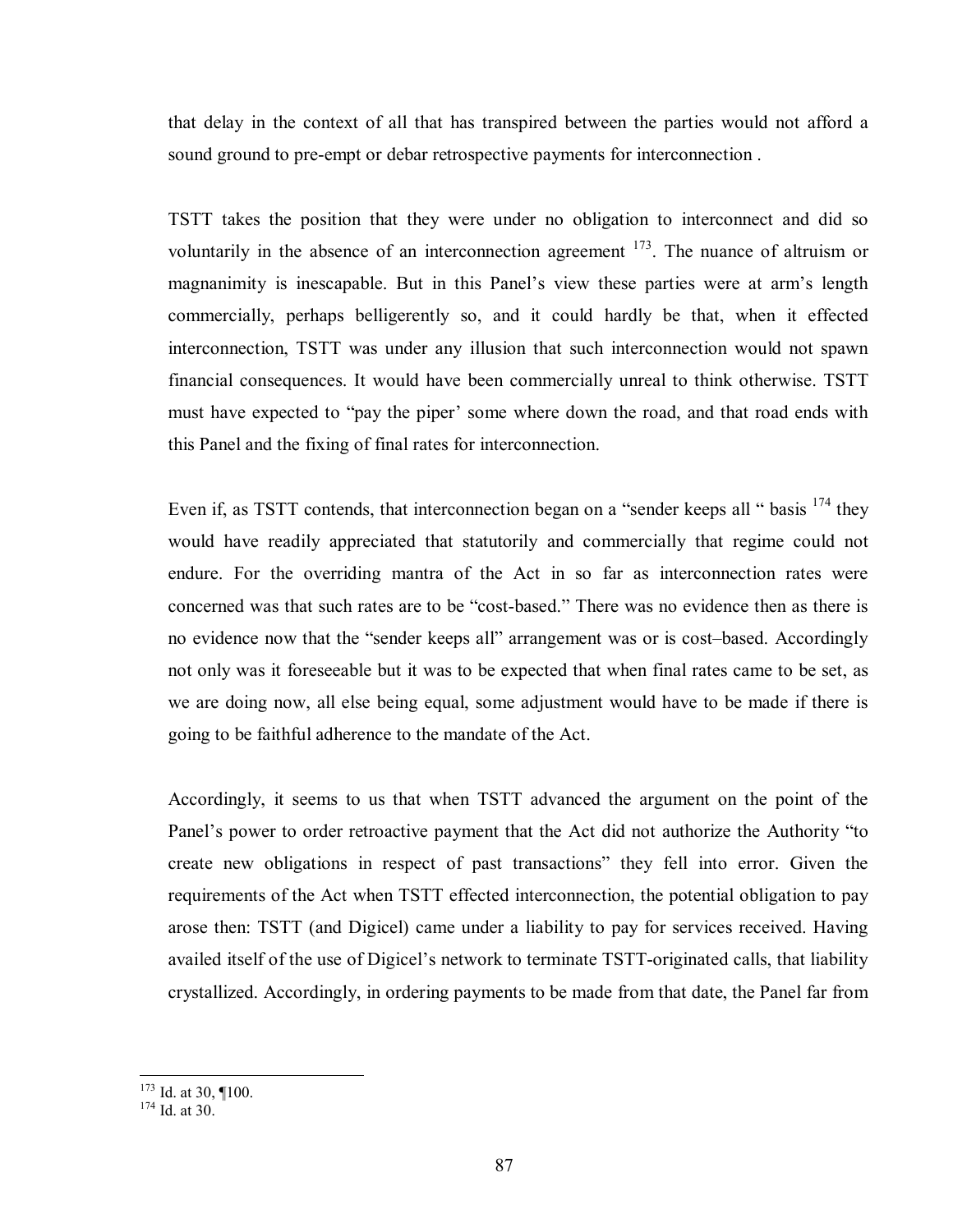creating or imposing "new obligations" is simply engaged in the quantification of TSTT's pre-existing liability.

Again there is no evidence before this Panel that an interconnect rate of zero dollars is costbased. Accordingly the Panel finds much force in Digicel's argument that to accept that rate would be in violation of sections  $25(2)$  (m) and  $24(1)$ (c).<sup>175</sup>

Given the policy of the Act and the events as they pertain to interconnection between the parties leading up to this adjudication, we think it fair, just and equitable that both parties pay the rates as determined herein from April 6, 2006.

## **D. Was Transit Rate Agreed?: Issue 9 (From Dispute No. 2)**

*Issue 9: Whether Digicel has conceded that TSTT is entitled to charge Digicel a transit rate of 3.5 cents?* 

### **THE PANEL'S DECISION:**

## **For the reasons explained below, the Panel has determined that Digicel has NOT conceded that TSTT is entitled to charge Digicel a transit rate of 3.5 cents.**

TSTT claims that there is an existing agreement between Digicel and TSTT in which Digicel agreed to pay TT\$ 3.5 TT cents per minute.<sup>176</sup> Digicel acknowledges that it "... had provisionally agreed to a transit rate of 3.5 TT cents per minute (billed per second) previously because it could 'live with' the rate if the alternative was getting into protracted process..."<sup>177</sup>.

While the parties disagree vigorously about how the "cost basis" of any interconnection rate should be determined, both parties have consistently taken the position throughout this proceeding (as they must because it is the law) that each party is entitled to charge the other only *cost based* rates. A voluntary and definitive written agreement between the parties agreeing to a particular rate would constitute an enforceable mutual waiver by

<u>.</u>

<sup>&</sup>lt;sup>175</sup> Digicel's Closing Submissions at 85-87.<br><sup>176</sup> Closing Submission on Behalf of the Respondent, December 28, 2007 at ¶ 89 <sup>177</sup> Closing Written Submissions on Behalf of the Complainant, December 28, 2007 at¶ 277.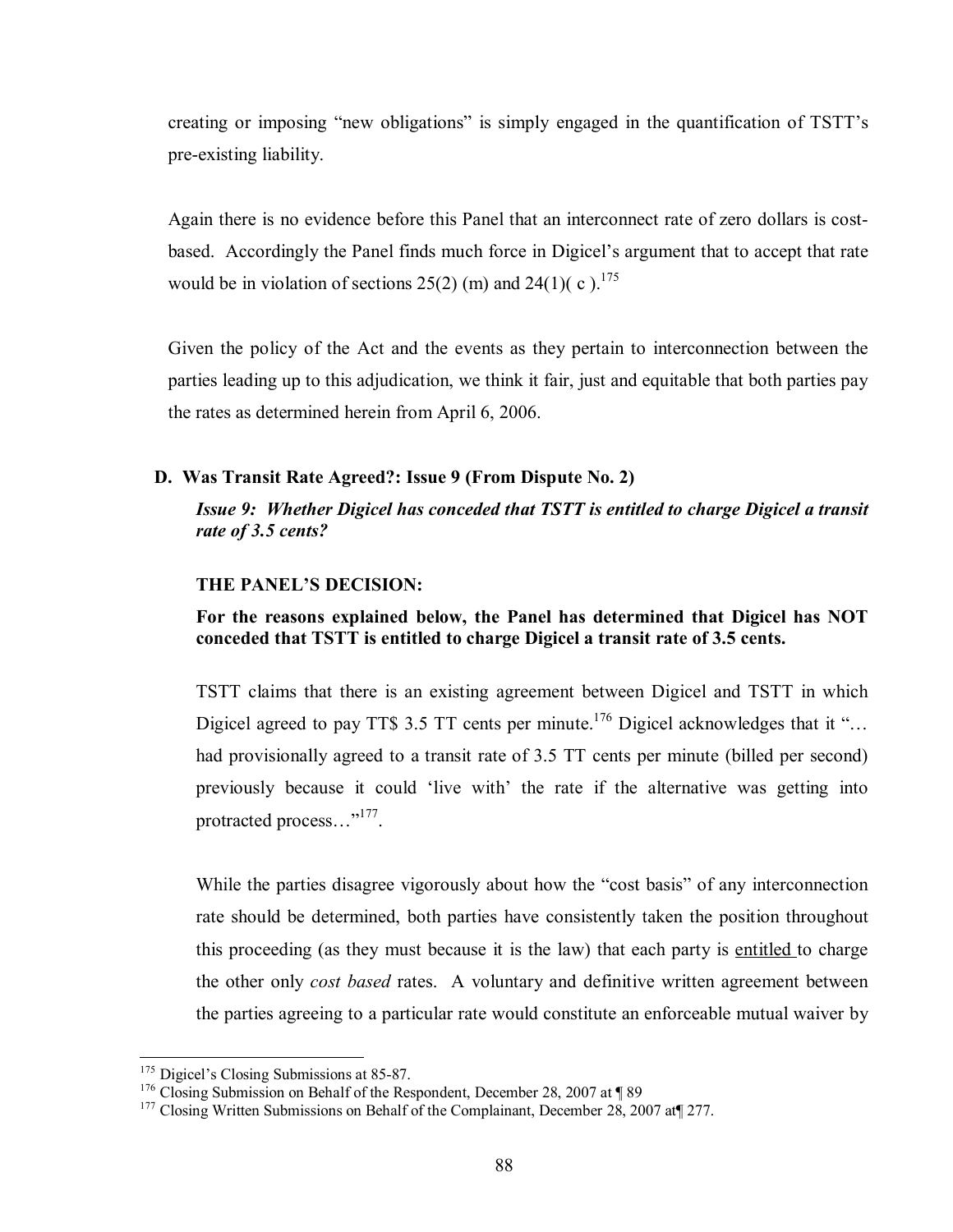each party of its statutory right to have rates set by a regulatory proceeding that *inter alia* determines the cost basis of the service. TSTT has not produced a writing evidencing such a voluntary and definitive written agreement with respect to transit rates. In the absence of such documentary evidence, the Panel will not infer that Digicel has waived its statutory right to a cost-based transit rate in what seems to be an incomplete and unfinished negotiation. Rather, Digicel—like TSTT—is entitled to what the law specifies: cost-based transit rates.

TSTT's latest Cost Model results indicate that its cost of a tandem transit service is 0.4 TT cents and TSTT has submitted that this would be an appropriate cost-based rate.<sup>178</sup> Whether or not it is permissible for TSTT to charge a transit rate and, if so, what that rate should be is addressed by the Panel in response to Issue 1(d) above.

### **VI. PANEL RECOMMENDATION'S TO THE AUTHORITY**

The Authority's Dispute Procedures provide in section 2.10.12 that the Panel may recommend to the Authority any action within the provisions of the Act. During the course of this proceeding, the Panel has identified a number of areas where, in its opinion, action by the Authority or recommendations by the Authority for changes to the statutes by the Parliament would advance the objectives of the Act.

### **A. Interim Rates**

1

In the judicial review of the First Decsion, the court ruled that the Authority does not have the powers to establish interim rates. The Panel is of the view that the powers to establish interim rates would assist the Authority in a number of areas and especially in the resolution of disputes such as that being considered by this Panel. As the Authority is fully aware, the competitive market can give rise to many disputed issues and that resolving these issues can involve lengthy processes. This situation can give rise to two undesirable outcomes.

 $178$  Closing Submission on Behalf of the Respondent, December 28, 2007 at ¶ 89.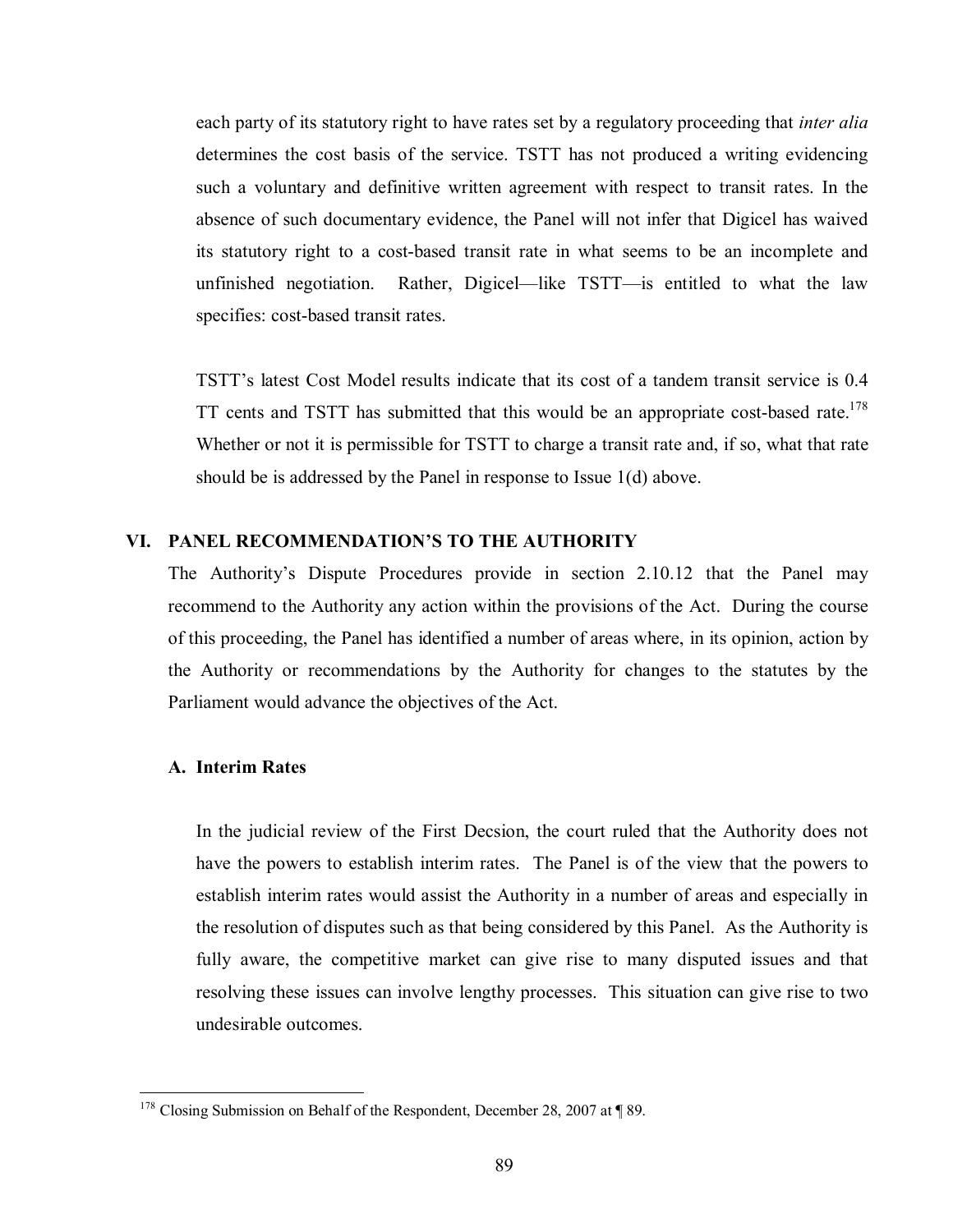Firstly, during the time that disputes are being addressed, the Authority has no power to install a reasoned regulatory regime creating an environment of uncertainty that is not in the public interest. The current situation highlights this problem. Digicel entered the market in 2006 but because of the earlier disputes there was no agreement on interconnection rates. Interconnection did however go ahead and while the Authority had no jurisdiction to specify interim rates, a de facto interim rate regime was put in place, namely the "sender keeps all" regime. Because of the Authority's lack of jurisdiction in this area, the legal basis for this arrangement has been in doubt, a situation which is not in the public interest. As well, notwithstanding the merits of its case, Digicel has been forced to operate for nearly two years under a regime which it considers unfair. This is not in the interests of Digicel and it may accordingly be undermining the expected benefits of a competitive marketplace. This situation would be rectified to a certain extent if the Authority had the powers to establish interim rate regimes and the ancillary power to "true up" accounts after final rates are determined.

A second area of concern is the potential for regulatory "gaming". If one of the parties in a competitive environment considers that the uncertainty resulting from the lack an interim regime promotes its private interest, it will have the incentive to draw out the resolution process as long as possible. This behavior is unlikely to serve the public interest. Again, if the Authority has the power to establish interim regimes and "true up" after final rates are detrmined, the "damage" resulting from lengthy proceedings to establish a final interconnection regime can largely be avoided. As well, parties will be at least partially disciplined, knowing that, in the end, accounts will be revised to reflect final rates.

Accordingly, the Panel recommends that the Authority ask that the Parliament amend the Telecommunications Act to specifically include the power to establish interim regimes and the power to "true up" accounts once final rates are determined.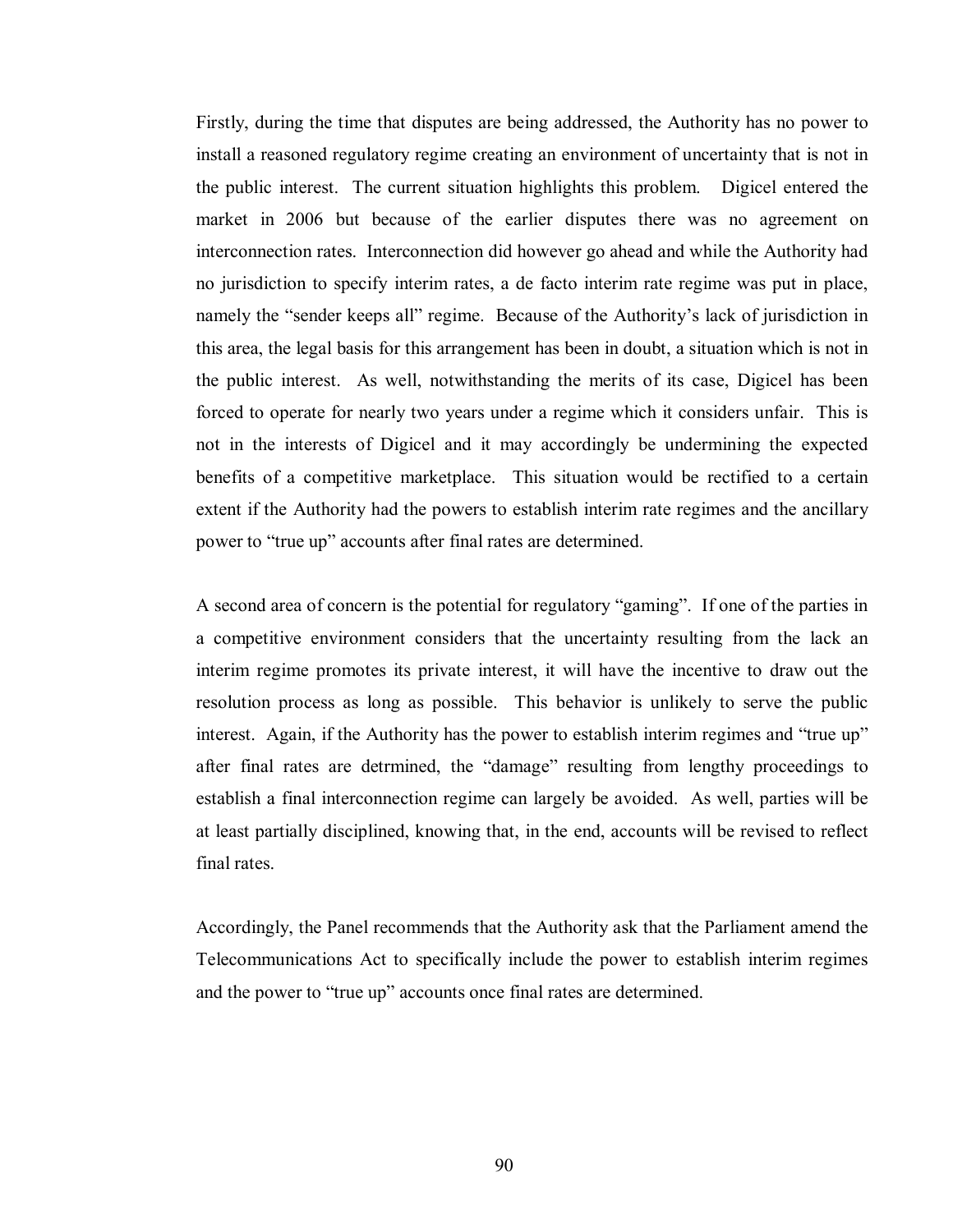### **B. Cross-Subsidy**

As noted in a number of places in this Decision, the Panel has concerns where a participant in a competitive market also has a monopoly in another adjacent market. In Trinidad and Tobago this applies to TSTT: it is in the competitive mobile business as well as having a monopoly in the fixed line business. This situation gives rise to an incentive to use profits from the monopoly business to subsidize the competitive operation. This is adverse to the public interest in that it means that monopoly subscribers are being charged an excessive rate and that competitors will not be able to compete on an equal footing. This will negatively affect the expected benefits from competition. The excessive rates charged to the monopoly subscribers may also distort the market by artificially reducing calling by the fixed line subscribers.

In order to guard against such behavior, regulators have adopted a number of mechanisms including structural separation of the monopoly and competitive operations, strong accounting separation of the two areas and detailed cost studies. None of these approaches are easy or a perfect way to minimize the potential for a problem. While this Panel was not mandated to investigate in this area, it would recommend that at a minimum, the Authority complete as quickly as possible its proceedings to establish a costing system and a cost-based model for determining rates. The Panel would also recommend that the Authority conduct a review of TSTT's tariff applicable to fixed line calling to the mobile networks. The Panel considers that such a tariff should reflect the mobile termination rate set out in this decision and not discriminate in any manner between calls to TSTT's mobile service or Digicel.

### **C. Number Portability**

The Panel has received evidence in this proceeding that in Trinidad and Tobago there are a significant number of mobile customers that subscribe to the services of both carriers. The Panel considers that this does not represent an efficient use of resources and may indicate an underlying problem with the competitive environment. One possible deficiency in the current environment is the lack of number portability in the mobile market. Number portability would allow subscribers to keep their existing telephone